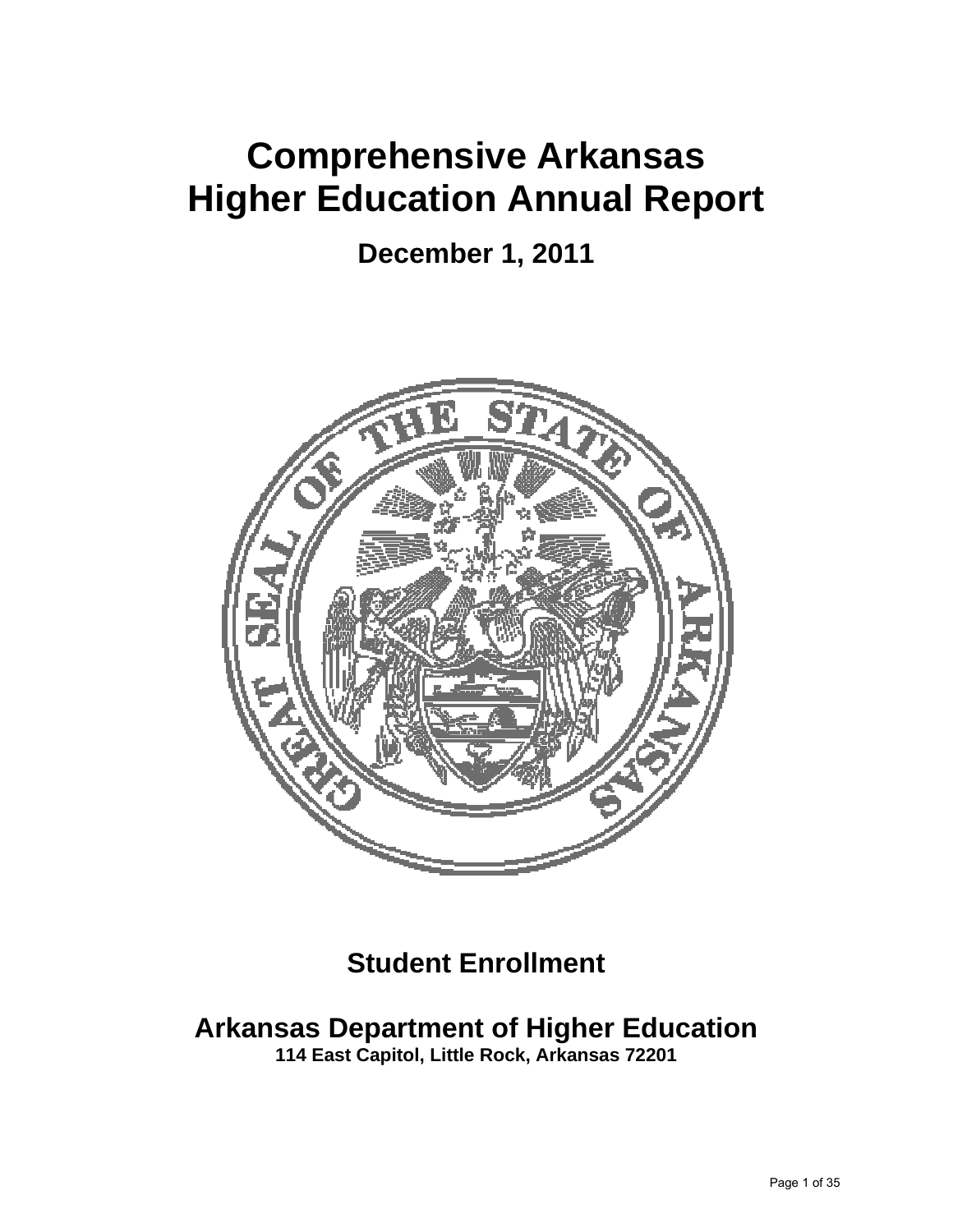Agenda Item No. 6 Higher Education Coordinating Board February 4, 2011

### **ANNUAL ENROLLMENT REPORT \_\_\_\_\_\_\_\_\_\_\_\_\_\_\_\_\_\_\_\_\_\_\_\_**

| Attachments    |                                                                 |
|----------------|-----------------------------------------------------------------|
| Attachment 6-1 | Fall Enrollment: From Fall 2006 through Fall 2010               |
| Attachment 6-2 | Annual Unduplicated Enrollment by Academic Year and Institution |
| Attachment 6-3 | <b>Enrollment by Gender</b>                                     |
| Attachment 6-4 | <b>Enrollment by Race/Ethnicity</b>                             |
| Attachment 6-5 | Enrollment by Age                                               |
| Attachment 6-6 | <b>Enrollment by Attend Status</b>                              |
| Attachment 6-7 | Fall Only SSCH and FTE                                          |
| Attachment 6-8 | Annual SSCH and FTE                                             |

### **One-year comparisons**:

The **total** enrollment for fall 2010 in all sectors of Arkansas higher education (public universities, public colleges, as well as independent colleges and universities) was **172,445 students**; representing a 1-year increase of 4.6 percent.

Of these 172.445 students, 11,391 were high school students (6.6 percent), 142,934 were undergraduate students (82.9 percent) and 18,120 were graduate students (10.5 percent).



All of these student types have increased since the 2009 Fall term:

| Growth Since 2008 Fall        | <b>Numbers</b> | Percent |
|-------------------------------|----------------|---------|
| <b>High School Students</b>   | 245            | $+2.2$  |
| <b>Undergraduate Students</b> | 5.778          | $+4.2$  |
| <b>Graduate Students</b>      | 1.588          | $+9.6$  |
| Total                         | 7,611          | + 4.6   |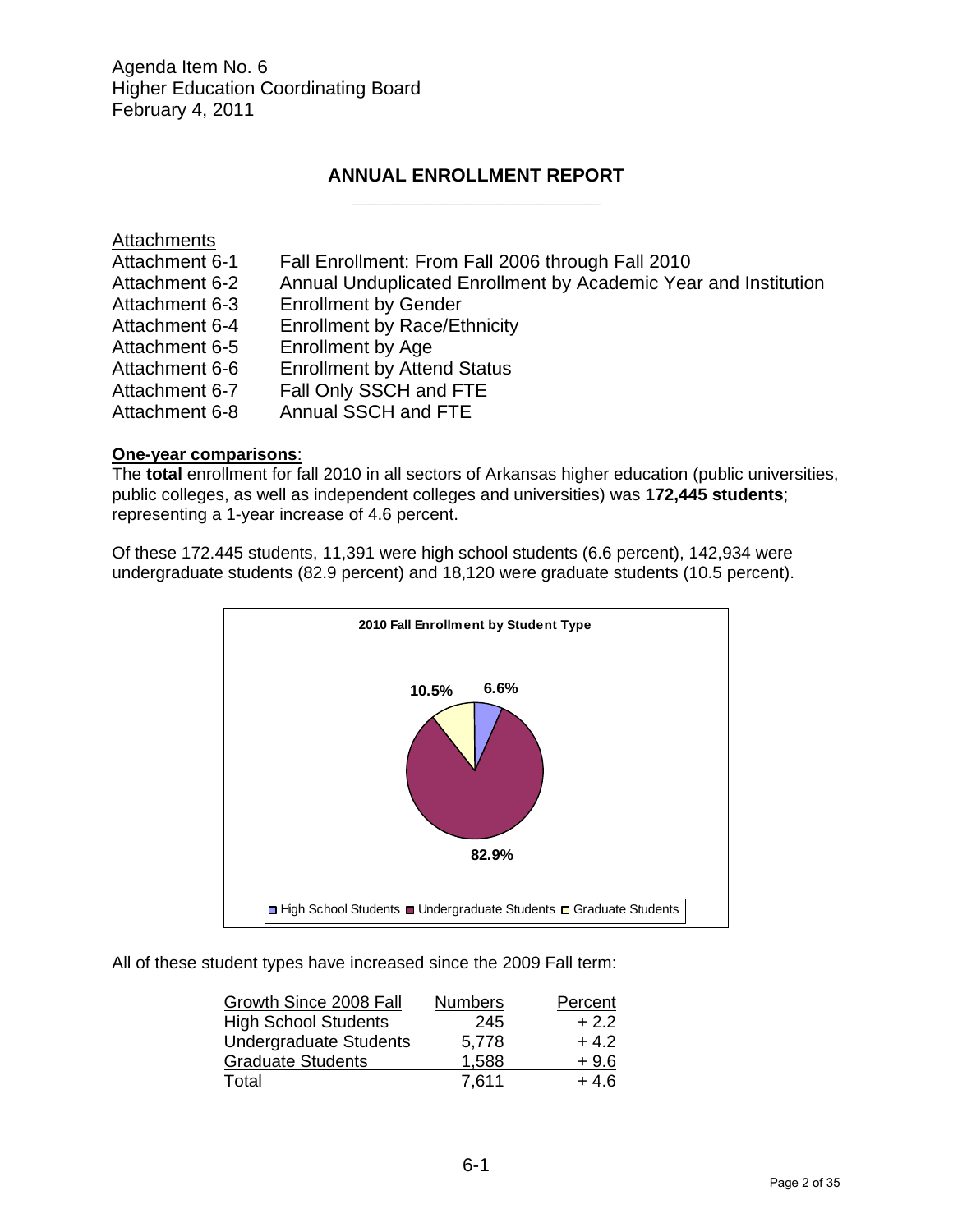Public 4-Year University enrollment continues to constitute the majority of all higher education enrollment in Arkansas. The below pie chart illustrates that 54.5 percent of all college students are enrolled at public 4-Year Universities, 35.9 percent are at public 2-Year Colleges, and 9.6 percent are at private institutions of higher education.



### **Five-year comparisons:**

Comparing current data to data for fall 2006, total enrollment is up by 27,020 students (18.6 percent).



Public institutions account for over 90 percent of total enrollment.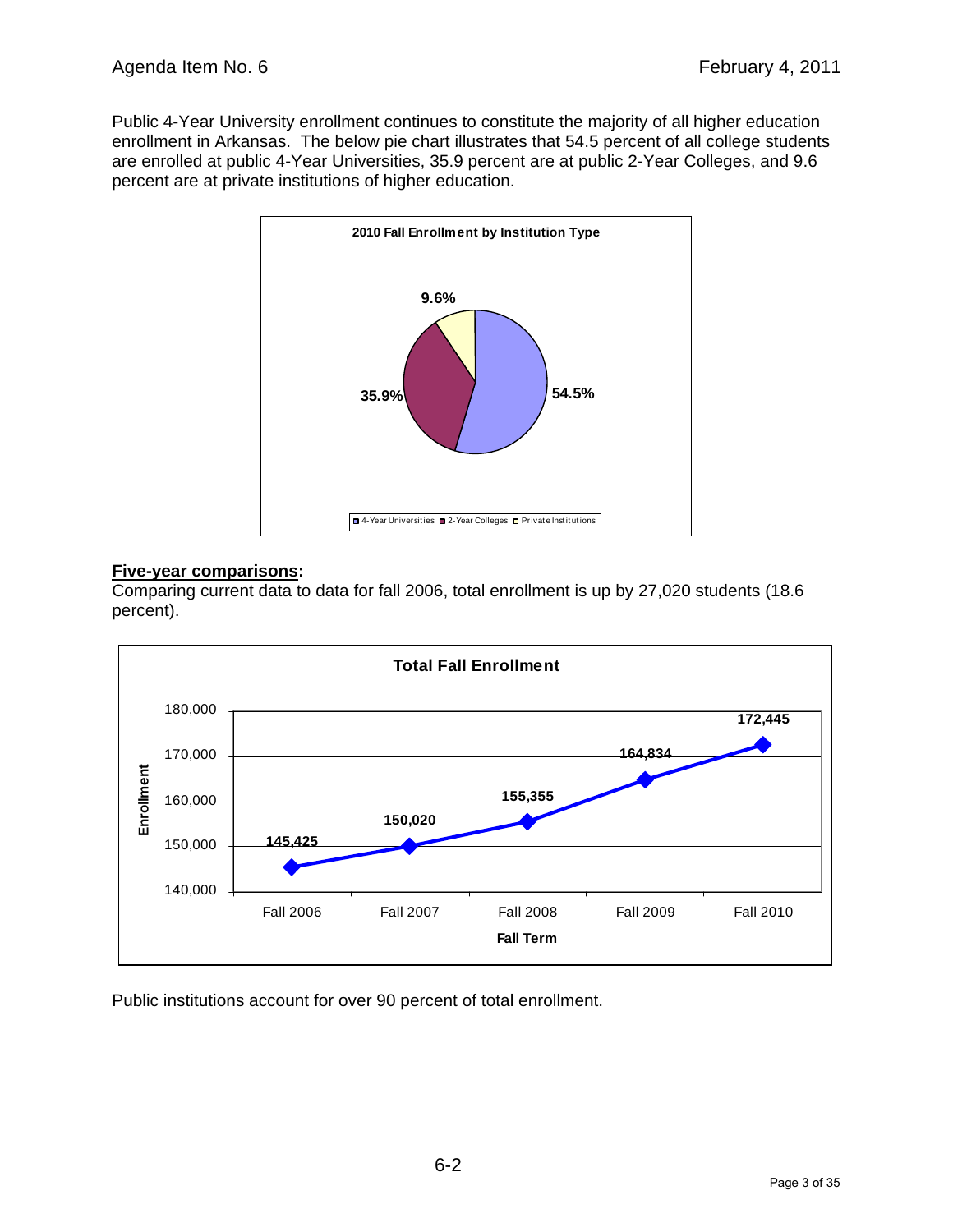

The above does not indicate that the enrollment for 4-year universities and private institutions is decreasing, but indicates that their share of the overall state total is decreasing and that the share of the overall state total of 2-year colleges is increasing.

The following summarizes more specific changes by sector:

### **Public Universities:**

### **One-year comparisons:**

- Total enrollments at public universities increased by 4,057 students from the previous year (4.5 percent).
- Nine of the eleven public universities reported 1-year increases in total enrollment, led by the Arkansas Tech University (11.4 percent), Arkansas State University Jonesboro (10.4 percent), and the University of Arkansas Fayetteville (7.8 percent).

### **Five-year comparisons:**

- Total enrollments at public universities increased by 11,568 students from the fall 2006 semester (14.0 percent).
- Ten of the eleven public universities reported 5-year increases in total enrollment, led by Arkansas Tech University (39.5 percent), Arkansas State University Jonesboro (22.5 percent), and the University of Arkansas Fayetteville (19.4 percent).

### **Public Colleges:**

### **One-year comparisons:**

- $\circ$  Total enrollments at public colleges increased by 2,561 students from the previous year (4.3 percent).
- o Sixteen of the twenty-two public colleges reported 1-year increases in total enrollment, led by Ozarka College (15.3 percent), Black River Technical College (11.8 percent), and Southeast Arkansas College (10.2 percent).

### **Five-year comparisons:**

- o Total enrollments at public colleges increased by 12,932 students from the fall 2006 semester (26.4 percent).
- o Eighteen of the public colleges reported 5-year increases in total enrollment, led by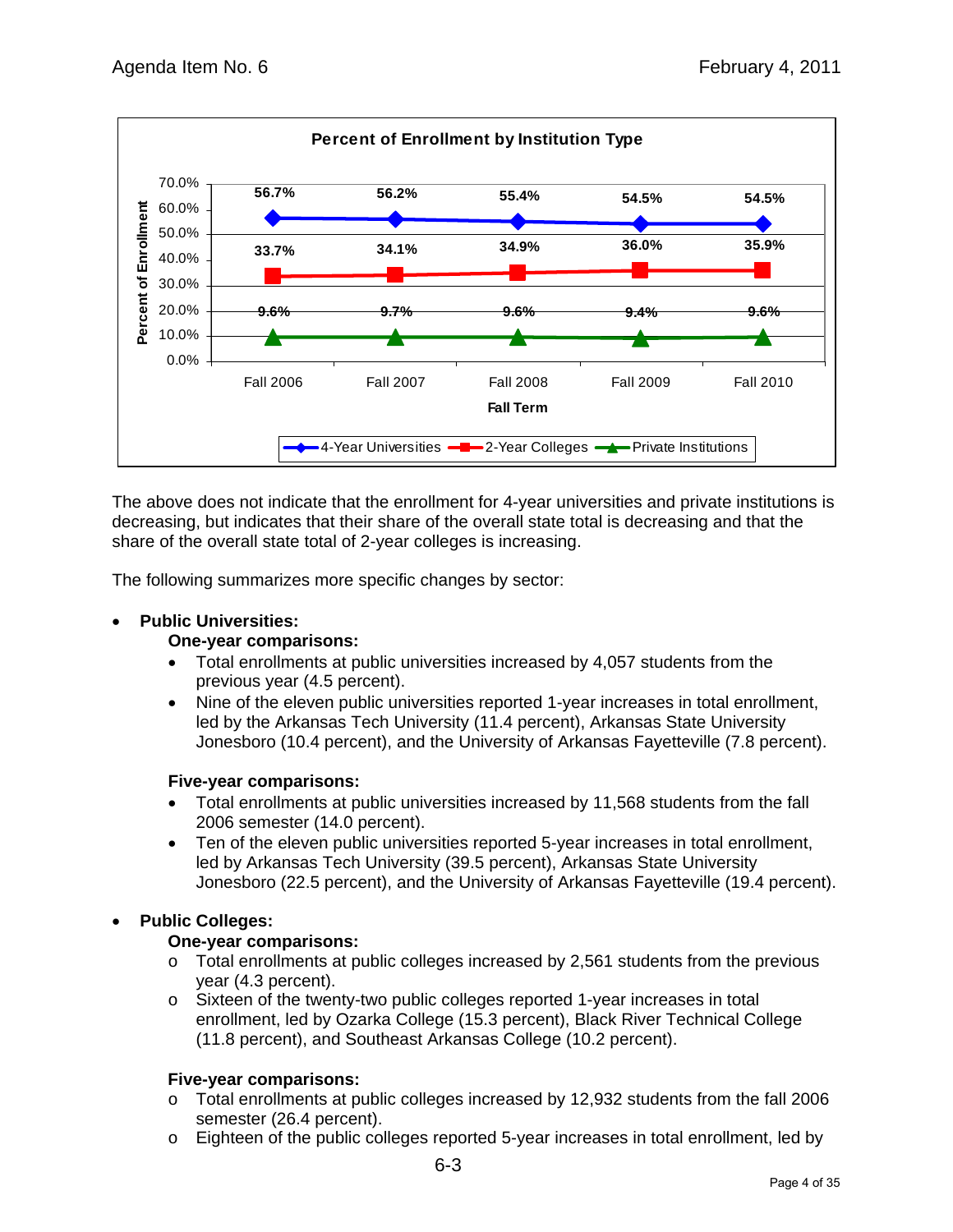Arkansas State University Newport (94.9 percent), Ozarka College (47.7 percent), and Mid-South Community College (47.7 percent).

### **Independent Institutions:**

### **One-year comparisons:**

- o Total enrollment at independent institutions increased by 993 students from the previous year (6.4 percent).
- o Ten of the eleven independent institutions reported 1-year increases in total enrollment, led by Arkansas Baptist College (52.9 percent), Central Baptist College (17.8 percent), and Crowley's Ridge College (16.9 percent).

### **Five-year comparisons:**

- o Total enrollment at independent institutions increased by 2,520 students from the fall 2006 semester (18.0 percent).
- o Ten of the eleven independent institutions reported 5-year increases in total enrollment, led by Arkansas Baptist College (267.5 percent), Central Baptist College (46.0 percent), and Hendrix College (34.0 percent).



### **Annual Unduplicated Headcount Enrollment**

Annual unduplicated headcount enrollment is counting all students one time for the entire academic year. The student may be enrolled in two or more semesters but they are counted only once during the academic year. (Independent institutions are not included in this review as they provide enrollment data for the fall term only.)

Attachment 6-2 shows the total number of students served in for-credit classes at Arkansas public higher education by academic year, focusing on the unduplicated headcount of students enrolled in colleges and universities during at least one term during the academic year. The semesters and terms composing an academic year correspond closely to the July 1 through June 30 fiscal year and chronologically include a second summer term, the following fall semester, the following spring semester, and the following first summer term. (Note: Students enrolled in off-schedule courses related to these semesters and terms are also included.) In those cases where the student enrolled in more than one term, which is most frequently the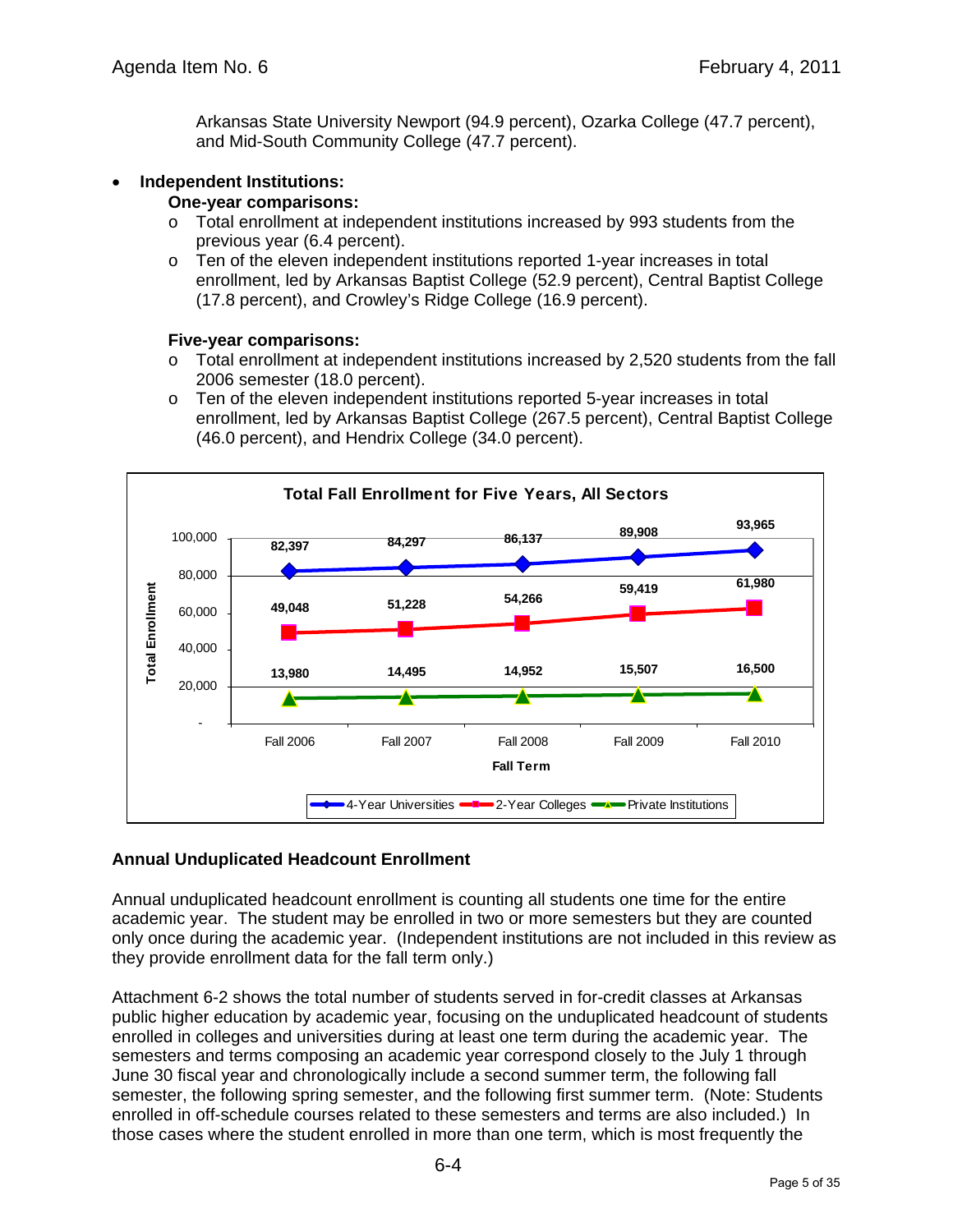case, the student is counted only one time, hence this reports unduplicated headcount enrollment for the academic year and for each institution.

Unduplicated headcount provides a more complete picture of total statewide enrollment than does just the fall semester enrollment summary. The fall semester enrollment report presents a snapshot of enrollment that is valid for the fall term, but it does not take into account the number of new or returning students who enroll during the other semesters and terms throughout the academic year. The unduplicated headcount enrollment summary is also a better measure of the total number of students served at the college or university level.

The annual unduplicated headcount enrollment for Academic Year 2010 (2009-2010) in all sectors of Arkansas higher education (4-year public universities and 2-year public colleges) was **198,300 students**; representing a 1-year increase of 6.3 percent.

The top three 4-year universities with the highest 1-year increase in annual unduplicated headcount enrollment were:

- 1. Arkansas Tech University 20.2 percent
- 2. Arkansas State University Jonesboro 14.0 percent
- 3. University of Arkansas at Fort Smith 6.6 percent

Nine of the eleven 4-year universities experienced positive 1-year growth.

The top three 2-year colleges with the highest 1-year increase in annual unduplicated headcount enrollment were:

- 1. University of Arkansas Community College at Morrilton 18.2 percent
- 2. Rich Mountain Community College 17.5 percent
- 3. University of Arkansas Community College at Hope 15.5 percent

Eighteen of the twenty-two 2-year colleges experienced positive 1-year growth.

The top three 4-year universities with the highest 5-year increase in annual unduplicated headcount enrollment were:

- 1. Arkansas Tech University 31.9 percent
- 2. Arkansas State University Jonesboro 27.9 percent
- 3. University of Arkansas for Medical Sciences 21.9 percent

All of the eleven 4-year universities experienced positive 5-year growth.

The top three 2-year colleges with the highest 5-year increase in annual unduplicated headcount enrollment were:

- 1. Southern Arkansas University Tech 56.8 percent
- 2. Northwest Arkansas Community College 43.8 percent
- 3. University of Arkansas Community College at Morrilton 40.7 percent

Eighteen of the twenty-two 2-year colleges experienced positive 5-year growth.

### **Student Demographic Profile**

A demographic overview of students enrolled in Arkansas public higher education in fall 2010 contrasts significantly between the universities and the colleges and has changed since fall 2006.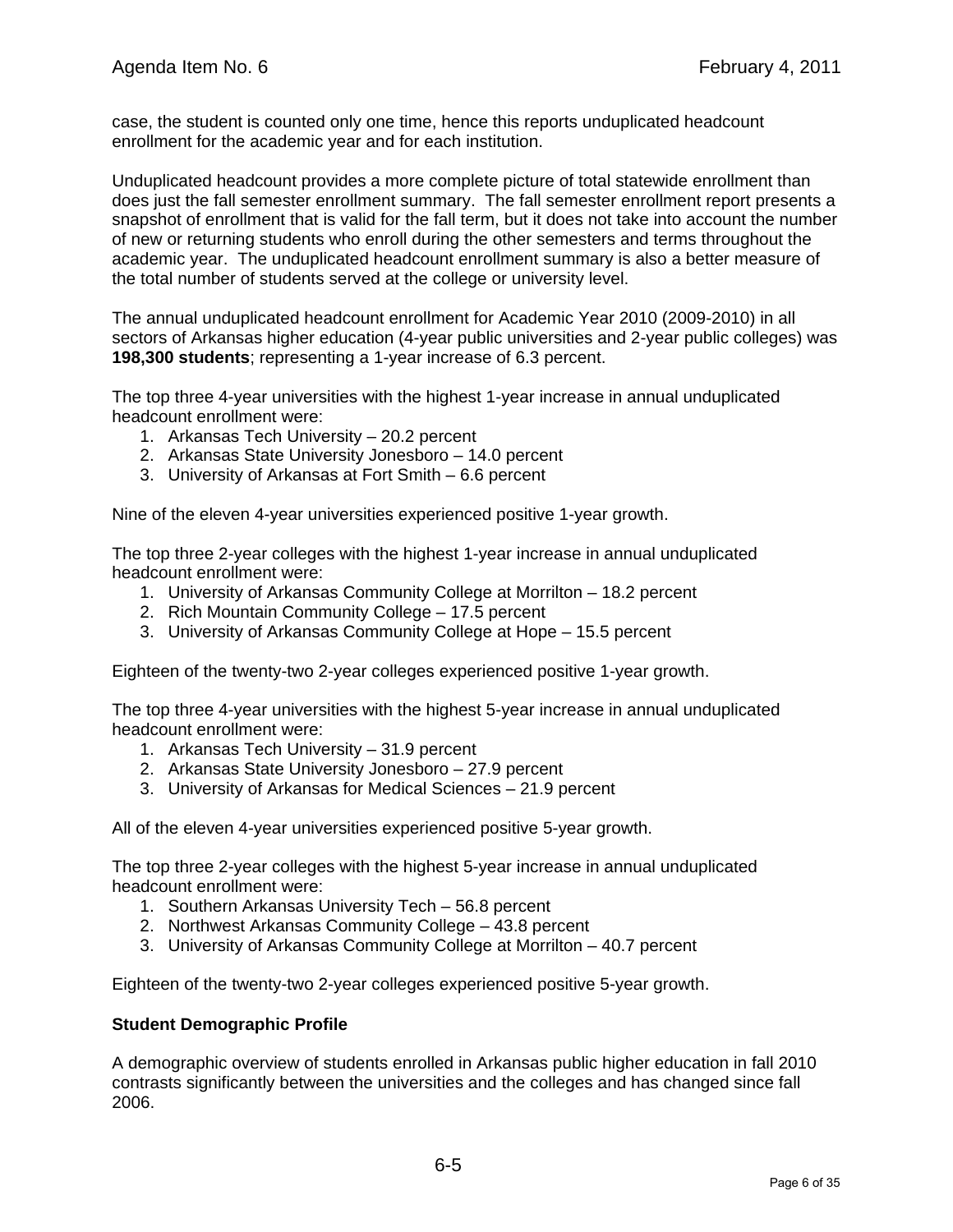**Gender**: Overall, the proportion of male-to-female students has seen a gradual increase in the percentage of male students over the past 5 years from 40.1 percent in fall 2006 to 41.0 percent in fall 2010.

| <b>Institution Type</b>          | Percent Male 2006 Fall | <b>Percent Male 2010 Fall</b> |  |  |  |
|----------------------------------|------------------------|-------------------------------|--|--|--|
| 4-Year Universities              | 42.1                   | 43.4                          |  |  |  |
| 2-Year Colleges                  | 35.7                   | 36.7                          |  |  |  |
| Private/Independent Institutions | 43.5                   | 43.8                          |  |  |  |
| Total                            | 40.1                   | 41.0                          |  |  |  |

 **Race/Ethnicity**: IPEDS (Integrated Postsecondary Education Data System) of the federal government required that new race/ethnicity categories be implemented for the 2009-2010 Academic Year which affected the fall 2010 semester.

Per IPEDS there are two new categories and new definitions of many categories. There are two completely new categories: (1) Native Hawaiian/Pacific Islander (it was included in Asian previously); and (2) Two or More Races. The races of Asian, Black, American Indian/Alaska Native, White, and Native Hawaiian/Pacific Islander are identified by the word "only" indicating that these categories cannot be Hispanic or any other race, whereas Hispanic (considered an ethnicity, not a race) can include multiple races.

| The race/ethnic breakdown for the fall 2010 semester by institution type is: |  |  |
|------------------------------------------------------------------------------|--|--|
|------------------------------------------------------------------------------|--|--|

| <b>Fall 2010</b>                         |                    |                |                             |  |  |  |  |  |  |  |
|------------------------------------------|--------------------|----------------|-----------------------------|--|--|--|--|--|--|--|
| <b>New Race Categories</b>               | 4-Yr. Universities | 2-Yr. Colleges | <b>Private Institutions</b> |  |  |  |  |  |  |  |
| Asian Only                               | 1.9%               | $0.9\%$        | 1.1%                        |  |  |  |  |  |  |  |
| <b>Black Only</b>                        | 16.3%              | 20.8%          | 14.9%                       |  |  |  |  |  |  |  |
| Hispanic of Any Race                     | 3.2%               | 3.7%           | 2.6%                        |  |  |  |  |  |  |  |
| Amer. Indian or Alaska Native Only       | 1.1%               | 0.7%           | 0.7%                        |  |  |  |  |  |  |  |
| White Only                               | 70.5%              | 65.5%          | 73.8%                       |  |  |  |  |  |  |  |
| Native Hawaiian or Pacific Islander Only | 0.1%               | 0.1%           | 0.1%                        |  |  |  |  |  |  |  |
| Two or More Races                        | 1.7%               | 1.0%           | 1.4%                        |  |  |  |  |  |  |  |
| Non-Resident Alien                       | 3.6%               | 0.4%           | 4.1%                        |  |  |  |  |  |  |  |
| Unknown/Did Not Answer                   | 1.7%               | 6.8%           | 1.4%                        |  |  |  |  |  |  |  |
| <b>TOTAL</b>                             | 100.0%             | 100.0%         | 100.0%                      |  |  |  |  |  |  |  |

Because of this IPEDS requirement, changes in race/ethnicity from past data are not comparable.

|                                            | 2006    |                                          | 2010   |
|--------------------------------------------|---------|------------------------------------------|--------|
| <b>Old Race Categories</b>                 | Fall    | <b>New Race Categories</b>               | Fall   |
| Asian or Pacific Islander                  | 1.5%    | Asian Only                               | 1.5%   |
| <b>Black</b>                               | 18.2%   | <b>Black Only</b>                        | 17.8%  |
| Hispanic                                   | $2.1\%$ | Hispanic of Any Race                     | 3.3%   |
| American Indian or Alaska<br><b>Native</b> | 1.1%    | Amer. Indian or Alaska Native Only       | 0.9%   |
| White                                      | 73.6%   | White Only                               | 69.0%  |
|                                            |         | Native Hawaiian or Pacific Islander Only | 0.1%   |
|                                            |         | Two or More Races                        | 1.4%   |
| Non-Resident Alien                         | 2.0%    | Non-Resident Alien                       | 2.5%   |
| Unknown                                    | 1.5%    | Unknown/Did Not Answer                   | 3.5%   |
| <b>TOTAL</b>                               | 100.0%  | <b>TOTAL</b>                             | 100.0% |

 **Age**: The age distribution over the past five years reveals contrasting trends for the two sectors. Not surprisingly, 61.9 percent of 4-year university students and 70.5 percent of private institution students are in the traditional-aged bracket (18-24 years), while less than one-half (42.6 percent) of 2-year college students are in this age bracket.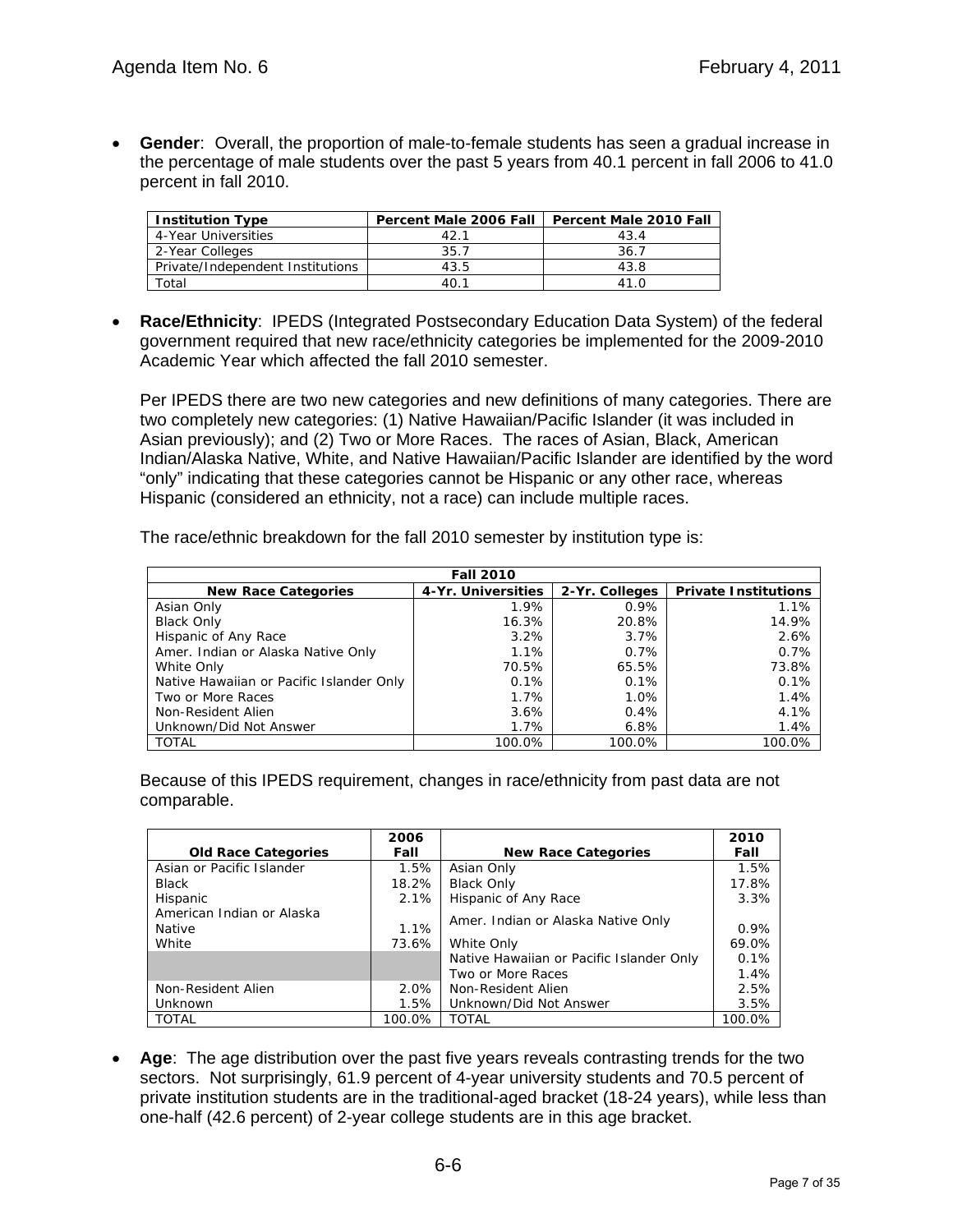|                     | <b>Fall 2010</b>   |                |                             |  |  |  |  |  |  |  |  |  |
|---------------------|--------------------|----------------|-----------------------------|--|--|--|--|--|--|--|--|--|
| <b>Age Category</b> | 4-Yr. Universities | 2-Yr. Colleges | <b>Private Institutions</b> |  |  |  |  |  |  |  |  |  |
| Less Than 18        | 6.9%               | 13.6%          | 4.5%                        |  |  |  |  |  |  |  |  |  |
| Age 18 to 19        | 24.3%              | 18.8%          | 33.8%                       |  |  |  |  |  |  |  |  |  |
| Age 20 to 24        | 37.6%              | 23.8%          | 36.7%                       |  |  |  |  |  |  |  |  |  |
| Age 25 to 34        | 18.8%              | 23.4%          | 11.5%                       |  |  |  |  |  |  |  |  |  |
| Age 35 to 44        | 7.7%               | 11.7%          | 7.3%                        |  |  |  |  |  |  |  |  |  |
| Age 45 to 54        | 3.5%               | 6.0%           | 4.3%                        |  |  |  |  |  |  |  |  |  |
| Age 55 or More      | 1.2%               | 2.7%           | 1.8%                        |  |  |  |  |  |  |  |  |  |

The below table shows that students enrolled in the 2010 Fall term are older than those enrolled in the 2006 Fall term.

| <b>Age Category</b> | <b>Fall 2006</b> | <b>Fall 2010</b> | Change |
|---------------------|------------------|------------------|--------|
| Less Than 18        | 9.3%             | 9.1%             | $-0.2$ |
| Age 18 to 19        | 23.8%            | 23.2%            | $-0.6$ |
| Age 20 to 24        | 33.2%            | 32.6%            | $-0.6$ |
| Age 25 to 34        | 19.1%            | 19.8%            | $+0.7$ |
| Age 35 to 44        | 8.7%             | 9.1%             | $+0.4$ |
| Age 45 to 54        | 4.2%             | 4.5%             | $+0.3$ |
| Age 55 or More      | 1.6%             | 1.8%             | $+0.2$ |

 **Attendance Status**: Since fall 2006, the overall percent of full-time students has increased. The attendance status at 4-year universities and private institutions is decreasing while the attendance status at 2-year colleges is increasing.

| <b>Institution Type</b> | <b>Fall 2006</b> | <b>Fall 2010</b> |
|-------------------------|------------------|------------------|
| 4-Yr. Universities      | 72.2%            | 70.9%            |
| 2-Yr. Colleges          | 44.6%            | 49.8%            |
| Private Institutions    | 80.1%            | 79.3%            |
| Total                   | 63.7%            | 64.1%            |

- **Double Enrollments**: A total of 3,116 students were enrolled in two or more institutions in fall 2010. This represents an 11.8 percent increase (from 2,788) from last year.
- **Geographic Origin**: 84.4 percent of the students enrolled in the fall 2010 semester at Arkansas universities and colleges are from Arkansas (85.2 percent in fall 2009).
- **Distance Learning**: Based on institutions reporting coursework delivered via distance learning, 4,096 classes (up from 3,693 the previous year) were offered in fall 2010 representing a growth of 10.9 percent. There were 75,063 enrollments (up from 64,500 the previous year) in these courses representing a growth of 16.4 percent.

Pulaski Technical College led with 500 courses, followed by the University of Arkansas at Little Rock with 478 courses, and Arkansas State University Jonesboro with 413 courses available through distance education.

- o Statewide, 43,567 different (unduplicated) students enrolled in distance learning courses in fall 2010. This represents an increase of 5,639 students or 14.9 percent.
- o The average enrollment was 18.3 students per class.
- o Students were enrolled in an average of 1.7 distance education courses.
- **Off-schedule courses**: In order to ensure that institutions receive credit in the funding formula for a full year of student semester credit hours (SSCH) that they produce and in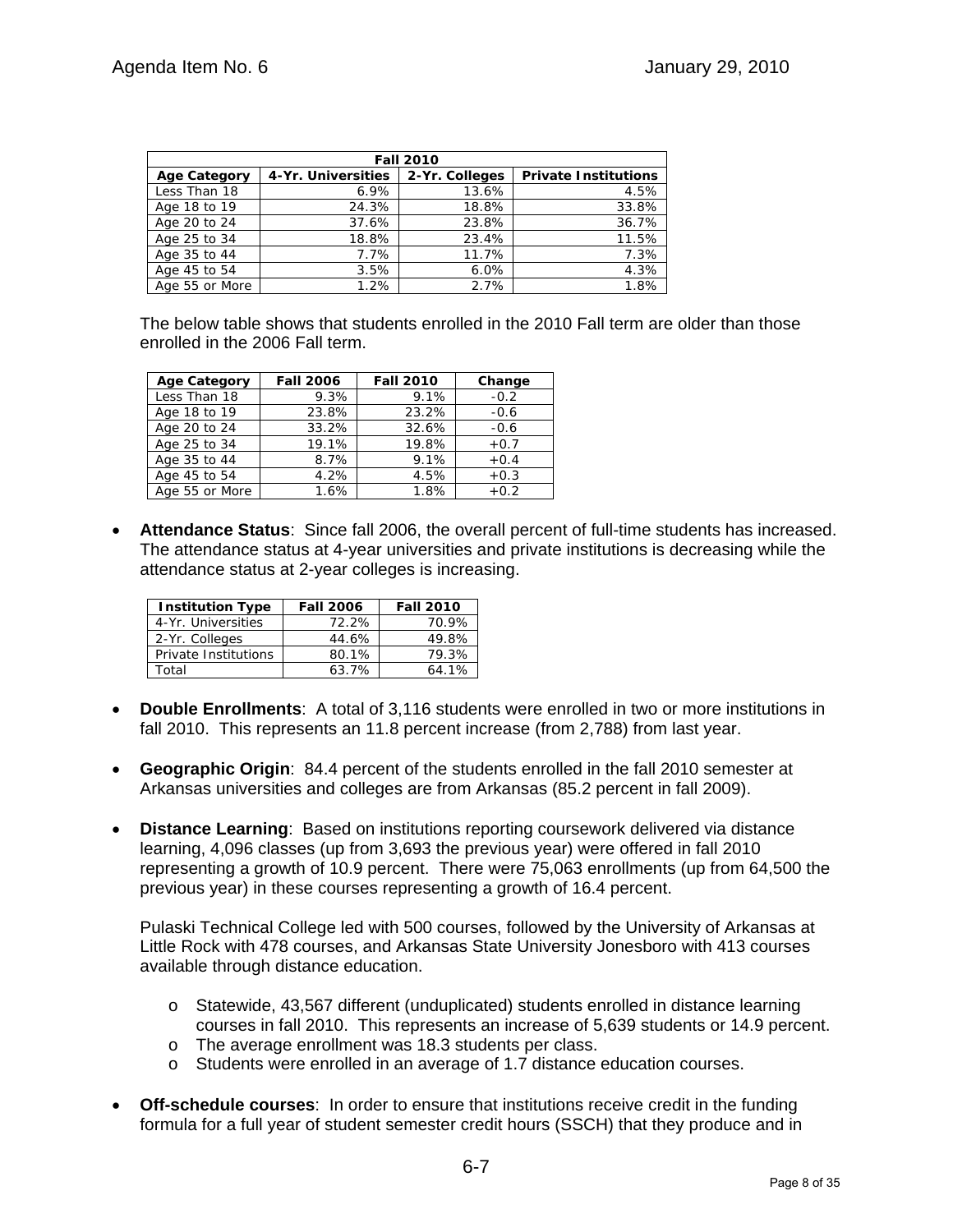recognition that many institutions offer courses that meet according to a schedule that varies from the traditional fall-spring-summer calendar, ADHE has collected data concerning offschedule courses and enrollments through a special reporting process. Through this process, short-courses and other courses that begin after the census date are reported and the resultant SSCH are tabulated and included for funding purposes. Without such a process, institutions that attempt to reach more students by making their courses more available, at times that are more convenient to students, would be penalized by losing statefunding for the SSCH that are generated by these courses.

### **Fall SSCH and FTE**

SSCH and FTE are highly related as SSCH is usually divided by a pre-determined factor to determine FTE. For undergraduates, SSCH is divided by 15 to determine undergraduate FTE, whereas SSCH is divided by 12 to determine graduate FTE. However, to determine First Professional FTE, the IPEDS method of using fall student headcounts is used in this report. This method counts all full-time students as 1 FTE and all part-time students as 0.6 FTE.

Fall FTE (full-time equivalents) has increased over the last five fall terms (from Fall 2006 to Fall 2010 Fall) by 19.0 percent to a total of 114,202 FTE. This is a one-year increase of 4.7 percent.

### Undergraduate SSCH/FTE

The 4-year universities with the greatest volume of undergraduate SSCH/FTE were:

- 1. University of Arkansas Fayetteville 233,288 SSCH and 15,553 FTE
- 2. University of Central Arkansas 129,703 SSCH and 8,647 FTE
- 3. Arkansas State University Jonesboro 125,987 SSCH and 8,399 FTE

The top three 4-year universities with the highest 1-year increase in undergraduate fall SSCH/FTE were:

- 1. University of Arkansas at Monticello 12.8 percent
- 2. University of Arkansas Fayetteville 9.5 percent
- 3. Henderson State University 8.3 percent

The top three 4-year universities with the highest 5-year increase in undergraduate fall SSCH/FTE were:

- 1. University of Arkansas at Fort Smith 28.7 percent
- 2. Arkansas Tech University 23.9 percent
- 3. University of Arkansas Fayetteville 22.8 percent

The 2-year colleges with the greatest volume of undergraduate SSCH/FTE were:

- 1. Pulaski Technical College 111,650 SSCH and 7,443 FTE
- 2. Northwest Arkansas Community College 75,392 SSCH and 5,026 FTE
- 3. Arkansas State University Beebe 47,746 SSCH and 3,183 FTE

The top three 2-year colleges with the highest 1-year increase in undergraduate fall SSCH/FTE were:

- 1. Ozarka College 22.7 percent
- 2. Mid-South Community College 14.4 percent
- 3. Cossatot Community College of the University of Arkansas 11.9 percent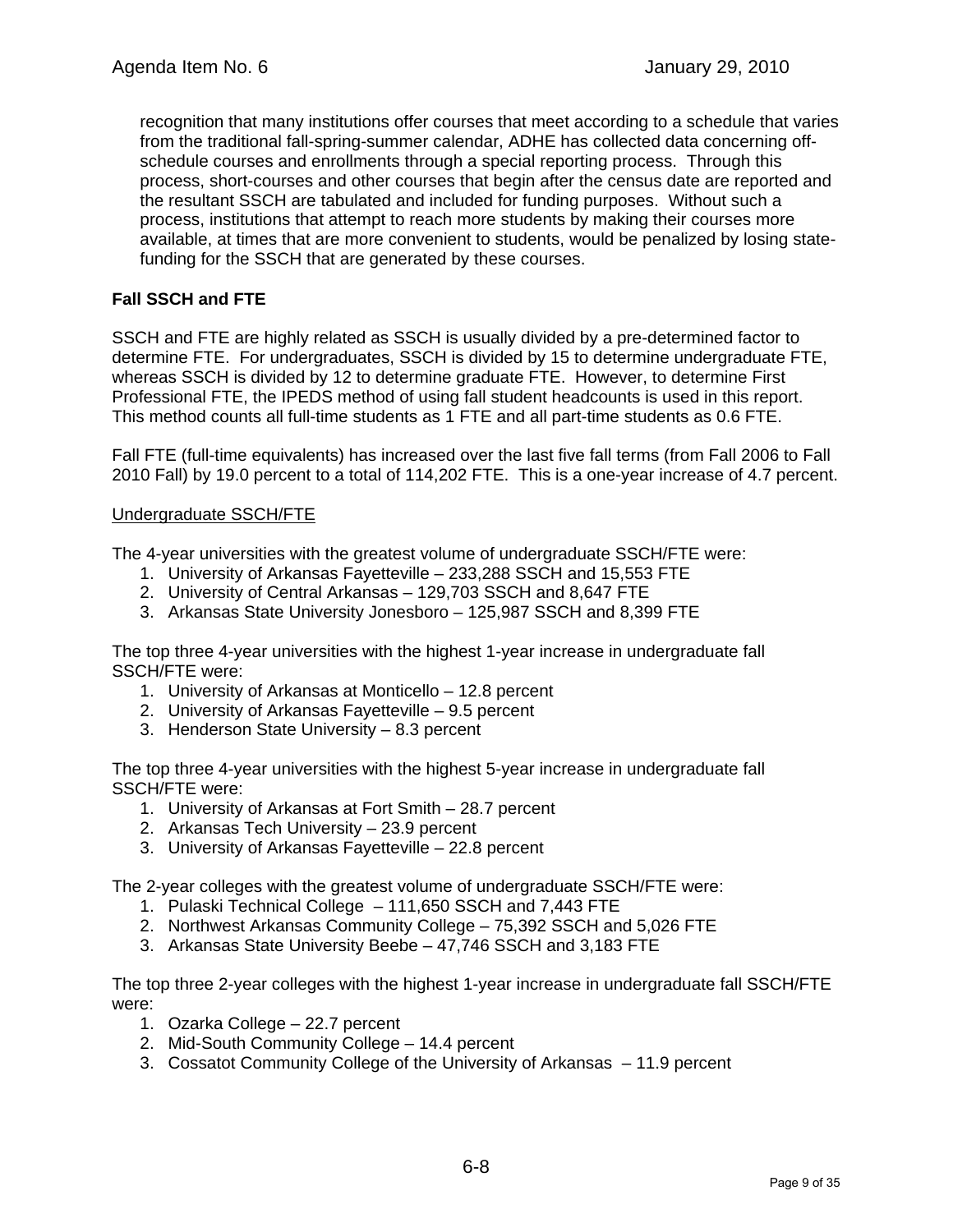The top three 2-year colleges with the highest 5-year increase in undergraduate fall SSCH/FTE were:

- 1. Arkansas State University Newport 103.7 percent
- 2. Mid-South Community College 80.8 percent
- 3. Ozarka College 68.7 percent

### Graduate SSCH/FTE

The 4-year universities with the greatest volume of graduate SSCH/FTE were:

- 1. University of Arkansas Fayetteville 25,569 SSCH and 2,131 FTE
- 2. Arkansas State University Jonesboro 17,145 SSCH and 1.429 FTE
- 3. University of Arkansas at Little Rock 15,842 SSCH and 1,320 FTE

The top three 4-year universities with the highest 1-year increase in graduate SSCH/FTE were:

- 1. Arkansas State University Jonesboro 37.9 percent
- 2. Arkansas Tech University 23.5 percent
- 3. University Arkansas at Monticello 23.2 percent

The top three 4-year universities with the highest 5-year increase in graduate SSCH/FTE were:

- 1. Arkansas State University Jonesboro 92.5 percent
- 2. Southern Arkansas University at Magnolia 60.9 percent
- 3. University Arkansas at Monticello 41.9 percent

### **Annual SSCH and FTE**

SSCH and FTE are highly related as SSCH is usually divided by a pre-determined factor to determine FTE. For undergraduates, annual SSCH is divided by 30 to determine annual undergraduate FTE, whereas annual SSCH is divided by 24 to determine annual graduate FTE. However, to determine First Professional FTE, the IPEDS method of using fall student headcounts was used. This method counted all unduplicated annual full-time students as 1 FTE and all unduplicated annual part-time students as 0.6 FTE.

Annual FTE (full-time equivalents) has increased over the last five years (from Academic Year 2006 to Academic Year 2010) by 18.3 percent to a total of 121,427 FTE. This is a one-year increase of 8.2 percent.

### Undergraduate SSCH/FTE

The 4-year universities with the greatest volume of undergraduate annual SSCH/FTE were:

- 1. University of Arkansas Fayetteville 452,558 SSCH and 15,085 FTE
- 2. University of Central Arkansas 277,882 SSCH and 9,263 FTE
- 3. Arkansas State University Jonesboro 265,486 SSCH and 8,850 FTE

The top three 4-year universities with the highest 1-year increase in undergraduate annual SSCH/FTE were:

- 1. Arkansas Tech University 11.5 percent
- 2. University of Arkansas at Fort Smith 9.9 percent
- 3. University of Arkansas for Medical Sciences– 7.7 percent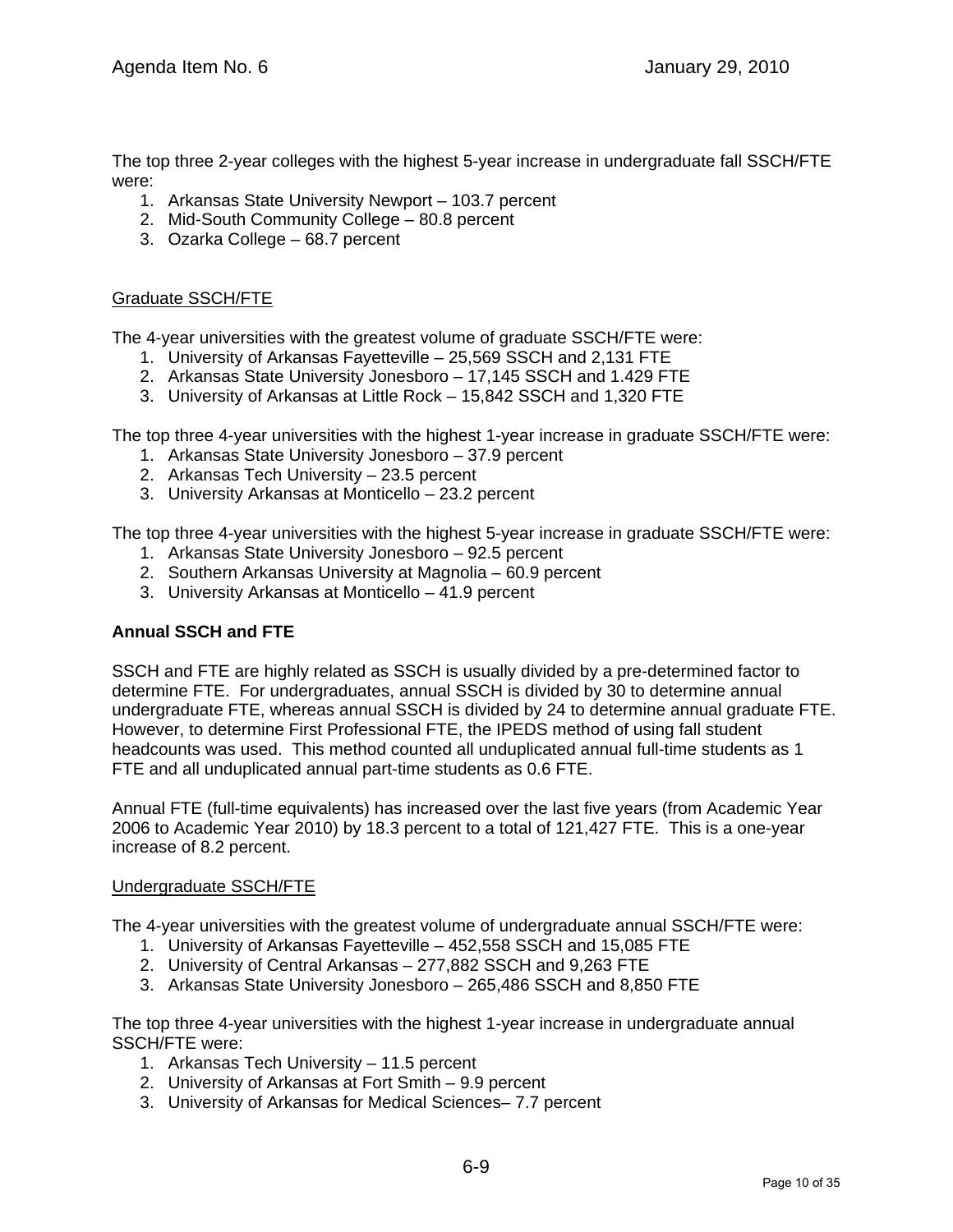The top three 4-year universities with the highest 5-year increase in undergraduate annual SSCH/FTE were:

- 1. University of Arkansas at Fort Smith 20.7 percent
- 2. Arkansas Tech University 19.3 percent
- 3. University of Arkansas for Medical Science 16.6 percent

The 2-year colleges with the greatest volume of undergraduate annual SSCH/FTE were:

- 1. Pulaski Technical College 233,477 SSCH and 7,783 FTE
- 2. Northwest Arkansas Community College– 165,201 SSCH and 5,507 FTE
- 3. Arkansas State University Beebe 105,367 SSCH and 3,512 FTE

The top three 2-year colleges with the highest 1-year increase in undergraduate annual SSCH/FTE were:

- 1. Mid-South Community College 30.4 percent
- 2. National Park Community College 25.7 percent
- 3. Arkansas State University Mountain Home 23.8 percent

The top three 2-year colleges with the highest 5-year increase in undergraduate annual SSCH/FTE were:

- 1. Northwest Arkansas Community College 63.0 percent
- 2. Mid-South Community College 61.3 percent
- 3. National Park Community College 52.6 percent

### Graduate SSCH/FTE

The 4-year universities with the greatest volume of graduate annual SSCH/FTE were:

- 1. University of Arkansas Fayetteville 62,785 SSCH and 2,616 FTE
- 2. Arkansas State University Jonesboro 54,503 SSCH and 2,271
- 3. University of Arkansas at Little Rock 39,070 SSCH and 1,628 FTE

The top three 4-year universities with the highest 1-year increase in graduate annual SSCH/FTE were:

- 1. Arkansas State University Jonesboro 65.5 percent
- 2. Arkansas Tech University 27.7 percent
- 3. University of Arkansas for Medical Sciences 12.4 percent

The top three 4-year universities with the highest 5-year increase in graduate annual SSCH/FTE were:

- 1. Arkansas State University Jonesboro 138.9 percent
- 2. Southern Arkansas University at Magnolia 108.7 percent
- 3. University of Arkansas for Medical Sciences 34.5 percent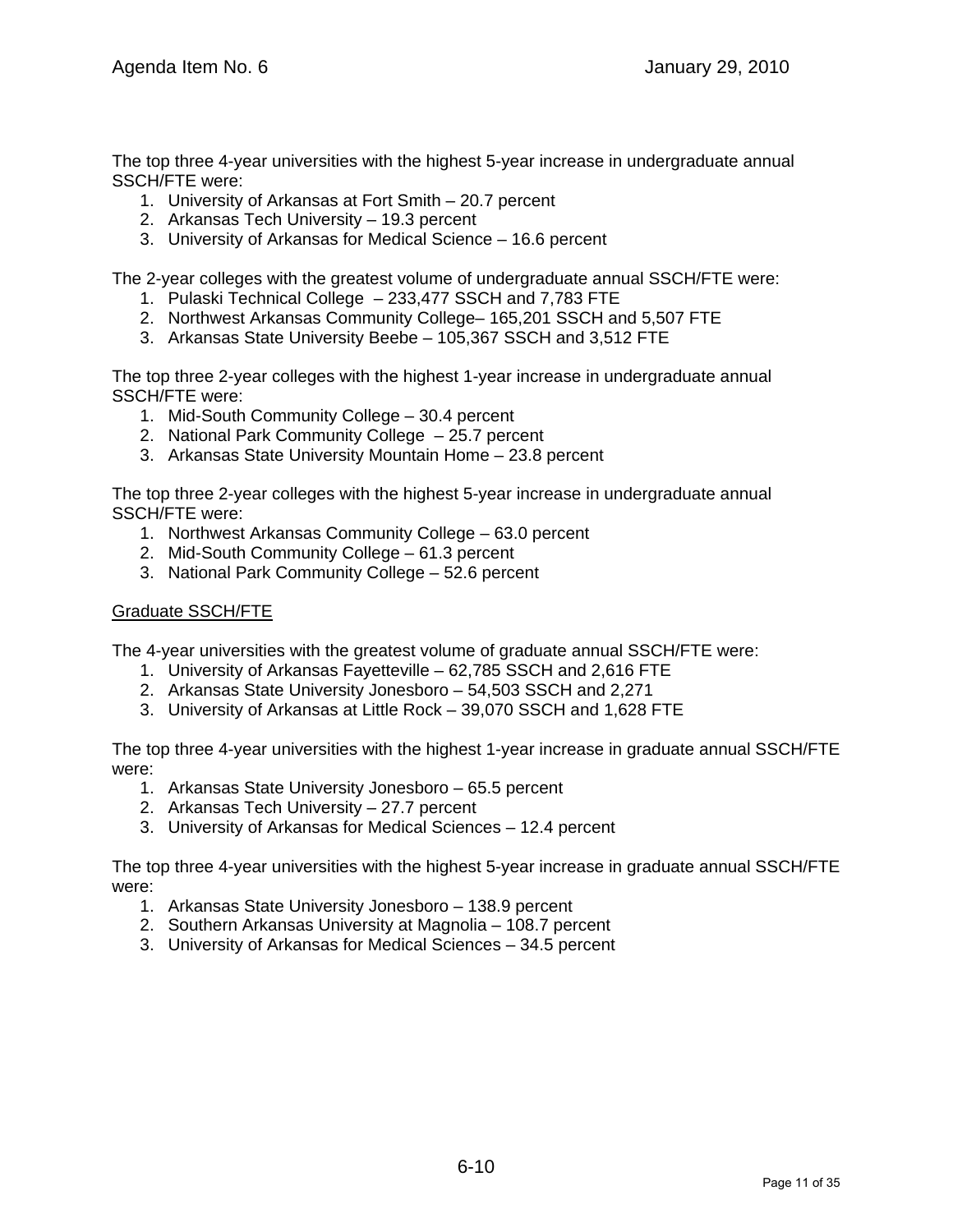#### **Fall Enrollment From 2006 Fall through 2010 Fall**

|                | Inst.                            |                      |                | <b>Enrollment Fall 2006</b> |                |                 |                | <b>Enrollment Fall 2007</b> |          |                        |                 | <b>Enrollment Fall 2008</b> |              |                        |                | <b>Enrollment Fall 2009</b> |                |                        |                | <b>Enrollment Fall 2010</b> |          |                        |
|----------------|----------------------------------|----------------------|----------------|-----------------------------|----------------|-----------------|----------------|-----------------------------|----------|------------------------|-----------------|-----------------------------|--------------|------------------------|----------------|-----------------------------|----------------|------------------------|----------------|-----------------------------|----------|------------------------|
| #              | Type                             | College              | High<br>School | <b>Under-</b><br>graduate   | Graduate       | All<br>Students | High<br>School | Under-<br>graduate          | Graduate | All<br><b>Students</b> | High<br>School  | Under-<br>graduate          | Graduate     | All<br><b>Students</b> | High<br>School | Under-<br>graduate          | Graduate       | All<br><b>Students</b> | High<br>School | Under-<br>graduate          | Graduate | All<br><b>Students</b> |
| 1              |                                  | ASUJ                 | 305            | 9,310                       | 1,334          | 10,949          | 342            | 9,304                       | 1,484    | 11,130                 | 321             | 9,485                       | 1,684        | 11,490                 | 303            | 9,758                       | 2,095          | 12,156                 | 293            | 9,758                       | 3,364    | 13,415                 |
| $\overline{2}$ |                                  | <b>ATU</b>           | 119            | 6,316                       | 603            | 7,038           | 261            | 6.632                       | 583      | 7,476                  | 306             | 6,654                       | 532          | 7,492                  | 854            | 7,399                       | 561            | 8,814                  | 1,051          | 8.087                       | 677      | 9,815                  |
| 3              |                                  | <b>HSU</b>           | $\overline{7}$ | 3,313                       | 344            | 3,664           | 15             | 3,273                       | 314      | 3,602                  | 12              | 3,252                       | 390          | 3,654                  | 10             | 3,192                       | 381            | 3,583                  | -1             | 3,371                       | 341      | 3,713                  |
| $\overline{4}$ |                                  | <b>SAUM</b>          | 74             | 2,807                       | 232            | 3,113           | 74             | 2,773                       | 303      | 3,150                  | 65              | 2,686                       | 366          | 3,117                  | 70             | 2,743                       | 413            | 3.226                  | 79             | 2,905                       | 395      | 3,379                  |
| 5              |                                  | <b>UAF</b>           | 57             | 14,339                      | 3,530          | 17,926          | 16             | 14,989                      | 3,643    | 18,648                 | 10 <sup>1</sup> | 15,488                      | 3,696        | 19,194                 | $\overline{7}$ | 15,895                      | 3,947          | 19,849                 | 8              | 17,326                      | 4,071    | 21,405                 |
| 6              |                                  | UAFS                 | 535            | 6,196                       |                | 6,731           | 584            | 6,027                       |          | 6,611                  | 490             | 6,282                       |              | 6,772                  | 591            | 6,731                       |                | 7,322                  | 579            | 7,137                       |          | 7,716                  |
| $\overline{7}$ |                                  | UALR                 | 173            | 9,422                       | 2,310          | 11,905          | 586            | 9,131                       | 2,418    | 12,135                 | 569             | 8,855                       | 2,541        | 11,965                 | 1,011          | 9,356                       | 2,765          | 13,132                 | 1,099          | 9,367                       | 2,710    | 13,176                 |
| 8              |                                  | UAM                  | 436            | 2,637                       | 106            | 3,179           | 275            | 2,792                       | 120      | 3,187                  | 430             | 2,763                       | 109          | 3,302                  | 364            | 2,999                       | 116            | 3,479                  | 370            | 3,252                       | 16       | 3,638                  |
| 9              |                                  | UAMS                 |                | 977                         | 1,458          | 2,435           |                | 977                         | 1,562    | 2,539                  |                 | 988                         | 1,664        | 2,652                  |                | 1,052                       | 1,722          | 2,774                  |                | 1,034                       | 1,802    | 2,836                  |
| 10             |                                  | UAPB                 |                | 3,047                       | 77             | 3,128           |                | 3,110                       | 90       | 3,200                  |                 | 3,397                       | 128          | 3,525                  |                | 3,660                       | 132            | 3,792                  |                | 3,284                       | 143      | 3,428                  |
| 11             |                                  | <b>JCA</b>           | 449            | 10,189                      | 1,691          | 12,329          | 663            | 10,012                      | 1,944    | 12,619                 | 1,086           | 9,963                       | 1,925        | 12,974                 | 680            | 9,466                       | 1,635          | 11,781                 | 546            | 9,277                       | 1,621    | 11,444                 |
| 12             | $\overline{2}$                   | <b>ANC</b>           | 172            | 1,634                       |                | 1,806           | 192            | 1,608                       |          | 1,800                  | 235             | 1,624                       |              | 1,859                  | 77             | 1,837                       |                | 1,914                  | 91             | 1,912                       |          | 2,003                  |
| 13             | $\overline{2}$                   | <b>ASUB</b>          | 659            | 3,414                       |                | 4,073           | 681            | 3,630                       |          | 4,311                  | 667             | 3,792                       |              | 4,459                  | 560            | 3,931                       |                | 4,491                  | 658            | 4,025                       |          | 4,683                  |
| 14             | $\overline{2}$                   | <b>ASUMH</b>         | 77             | 1,105                       |                | 1,182           | 54             | 1,125                       |          | 1,179                  | 74              | 1,222                       |              | 1,296                  | 67             | 1,450                       |                | 1,517                  | 62             | 1,521                       |          | 1,583                  |
| 15             | $\overline{2}$                   | <b>ASUN</b>          | 310            | 760                         |                | 1,070           | 185            | 890                         |          | 1,075                  | 380             | 1,251                       |              | 1,631                  | 499            | 1,483                       |                | 1,982                  | 428            | 1,657                       |          | 2,085                  |
| 16             | $\overline{2}$                   | <b>BRTC</b>          | 156            | 1,740                       |                | 1,896           | 121            | 1,833                       |          | 1,954                  | 128             | 1,770                       |              | 1,898                  | 173            | 2,061                       |                | 2,234                  | 230            | 2,267                       |          | 2,497                  |
| 17             | $\overline{2}$                   | CCCUA                | 249            | 885                         |                | 1.134           | 232            | 981                         |          | 1.213                  | 341             | 1,055                       |              | 1,396                  | 326            | 1,101                       |                | 1.427                  | 351            | 1.172                       |          | 1,523                  |
| 18             | $\overline{2}$                   | <b>EACC</b>          | 192            | 1,325                       |                | 1,517           | 263            | 1,284                       |          | 1,547                  | 145             | 1,302                       |              | 1,447                  | 124            | 1,406                       |                | 1,530                  | 105            | 1,405                       |          | 1,510                  |
| 19             | $\overline{2}$                   | <b>MSCC</b>          | 225            | 1,359                       |                | 1,584           | 318            | 1,336                       |          | 1,654                  | 351             | 1,451                       |              | 1,802                  | 336            | 1,856                       |                | 2.192                  | 367            | 1,972                       |          | 2,339                  |
| 20             | $\overline{2}$                   | NAC                  | 285            | 1,762                       |                | 2,047           | 288            | 1,789                       |          | 2,077                  | 249             | 1,923                       |              | 2,172                  | 179            | 2,250                       |                | 2,429                  | 198            | 2,223                       |          | 2,421                  |
| 21             | $\overline{2}$                   | NPCC                 | 341            | 2,478                       |                | 2,819           | 415            | 2,518                       |          | 2,933                  | 807             | 2,794                       |              | 3,601                  | 473            | 3,231                       |                | 3,704                  | 462            | 3,383                       |          | 3,845                  |
| 22             | $\overline{2}$                   | <b>NWACC</b>         | 694            | 5,038                       |                | 5,732           | 716<br>621     | 5,754                       |          | 6,470                  | 756<br>597      | 6,460                       |              | 7,216                  | 831            | 7,175                       |                | 8,006                  | 675            | 7,690                       |          | 8,365<br>1,542         |
| 23<br>24       | $\overline{2}$<br>$\overline{2}$ | <b>OTC</b><br>OZC    | 643            | 922<br>859                  |                | 1,565           | 174            | 937                         |          | 1,558                  |                 | 1,003                       |              | 1,600                  | 596            | 1,014                       |                | 1,610                  | 545            | 997<br>1,392                |          | 1,573                  |
| 25             | $\overline{2}$                   | PCCUA                | 206<br>790     | 1,424                       |                | 1,065<br>2,214  | 906            | 1,034<br>1,430              |          | 1,208<br>2,336         | 242<br>952      | 1,091<br>1,448              |              | 1,333<br>2,400         | 178<br>744     | 1,186<br>1,538              |                | 1,364<br>2,282         | 181<br>747     | 1,408                       |          | 2,155                  |
| 26             | $\overline{2}$                   | PTC                  | 278            | 8,177                       |                | 8,455           | 317            | 8,451                       |          | 8,768                  | 274             | 8,822                       |              | 9,096                  | 314            | 9,947                       |                | 10,261                 | 304            | 10,912                      |          |                        |
| 27             | $\overline{2}$                   | RMCC                 | 187            | 763                         |                | 950             | 236            | 768                         |          | 1,004                  | 197             | 798                         |              | 995                    | 285            | 826                         |                | 1,111                  | 272            | 844                         |          | 11,216<br>1,116        |
| 28             | $\overline{2}$                   | <b>SACC</b>          | 104            | 1,156                       |                | 1,260           | 106            | 1,204                       |          | 1,310                  | 178             | 1,341                       |              | 1,519                  | 252            | 1,501                       |                | 1,753                  | 276            | 1,484                       |          | 1,760                  |
| 29             | $\overline{2}$                   | SAUT                 | 1,428          | 968                         |                | 2,396           | 1,150          | 961                         |          | 2,111                  | 768             | 1,049                       |              | 1,817                  | 862            | 1,145                       |                | 2,007                  | 757            | 1,094                       |          | 1,851                  |
| 30             | $\overline{2}$                   | <b>SEAC</b>          | 140            | 1,971                       |                | 2,111           | 125            | 2,018                       |          | 2,143                  | 157             | 1,852                       |              | 2,009                  | 11             | 1,975                       |                | 1.986                  | 169            | 2,020                       |          | 2,189                  |
| 31             | $\overline{2}$                   | <b>UACCB</b>         | 84             | 1,205                       |                | 1,289           | 99             | 1,371                       |          | 1.470                  | 104             | 1,396                       |              | 1,500                  | 73             | 1,652                       |                | 1.725                  | 124            | 1.581                       |          | 1,705                  |
| 32             | $\overline{2}$                   | UACCH                | 71             | 1,049                       |                | 1,120           | 128            | 1,170                       |          | 1,298                  | 121             | 1,136                       |              | 1,257                  | 132            | 1,341                       |                | 1,473                  | 161            | 1,396                       |          | 1,557                  |
| 33             | $\overline{2}$                   | <b>JACCM</b>         | 60             | 1,703                       |                | 1,763           | 47             | 1,762                       |          | 1,809                  | 48              | 1,915                       |              | 1,963                  | 46             | 2,375                       |                | 2,421                  | 58             | 2,404                       |          | 2,462                  |
| 34             | P                                | ABC                  |                | 305                         |                | 305             |                | 594                         |          | 595                    |                 | 626                         |              | 626                    |                | 733                         |                | 733                    |                | 1,121                       |          | 1,121                  |
| 35             | P                                | СВС                  |                | 503                         |                | 504             |                | 569                         |          | 569                    |                 | 559                         |              | 559                    |                | 625                         |                | 625                    |                | 736                         |          | 736                    |
| 36             | P                                | CRC                  | 55             | 114                         |                | 169             | 49             | 119                         |          | 168                    | 36              | 139                         |              | 175                    | 30             | 142                         |                | 172                    | 43             | 158                         |          | 201                    |
| 37             | P                                | HС                   |                | 1,088                       | $\overline{7}$ | 1,095           |                | 1,191                       |          | 1,195                  |                 | 1,342                       | <sub>8</sub> | 1,350                  |                | 1,456                       | $\overline{7}$ | 1,463                  |                | 1,454                       | 13       | 1,467                  |
| 38             | P                                | HU                   |                | 4,022                       | 2,056          | 6,085           | 8              | 4.117                       | 2,014    | 6,139                  | 18              | 4,150                       | 2,279        | 6,447                  | 13             | 4,073                       | 2,398          | 6,484                  | 21             | 4,152                       | 2,575    | 6,748                  |
| 39             | P                                | JBU                  | 19             | 1,668                       | 378            | 2,065           | 10             | 1,697                       | 353      | 2,060                  | 17              | 1,691                       | 308          | 2,016                  |                | 1,701                       | 360            | 2,061                  | 58             | 1,681                       | 392      | 2,131                  |
| 40             | P                                | -C                   |                | 487                         |                | 487             | 1              | 494                         |          | 495                    | $\mathbf{3}$    | 452                         |              | 458                    | 10             | 604                         |                | 614                    | 3              | 648                         |          | 651                    |
| 41             | P                                | OBU                  | 11             | 1,441                       |                | 1,452           | $\overline{4}$ | 1.444                       |          | 1,448                  | 15              | 1,479                       |              | 1,494                  | 9              | 1,438                       |                | 1,447                  |                | 1,503                       |          | 1,504                  |
| 42             | P                                | <b>PSC</b>           |                | 580                         |                | 580             |                | 561                         |          | 561                    |                 | 587                         |              | 587                    |                | 668                         |                | 668                    |                | 696                         |          | 696                    |
| 43             | P                                | UO                   | 16             | 606                         |                | 622             | 26             | 617                         |          | 643                    | 28              | 647                         |              | 675                    | 20             | 605                         |                | 625                    |                | 626                         |          | 630                    |
| 44             | P                                | <b>WBC</b>           | 18             | 598                         |                | 616             | 45             | 577                         |          | 622                    | 28              | 537                         |              | 565                    | 36             | 579                         |                | 615                    | 13             | 602                         |          | 615                    |
|                |                                  | 4-Year Universities  | 2,159          | 68,553                      | 11,685         | 82,397          | 2,816          | 69,020                      | 12,461   | 84,297                 | 3,289           | 69,813                      | 13,035       | 86,137                 | 3,890          | 72,251                      | 13,767         | 89,908                 | 4,027          | 74,798                      | 15,140   | 93,965                 |
|                | 2-Year Colleges                  |                      | 7,351          | 41,697                      |                | 49,048          | 7,374          | 43,854                      |          | 51,228                 | 7,771           | 46,495                      |              | 54,266                 | 7,138          | 52,281                      |                | 59,419                 | 7,221          | 54,759                      |          | 61,980                 |
|                |                                  | Private Institutions | 127            | 11,412                      | 2,441          | 13,980          | 143            | 11,980                      | 2,372    | 14,495                 | 145             | 12,209                      | 2,598        | 14,952                 | 118            | 12,624                      | 2,765          | 15,507                 | 143            | 13,377                      | 2,980    | 16,500                 |
|                | <b>State Total</b>               |                      | 9,637          | 121,662                     | 14,126         | 145,425         | 10,333         | 124,854                     | 14,833   | 150,020                | 11,205          | 128,517                     | 15,633       | 155,355                | 11,146         | 137,156                     | 16,532         | 164,834                | 11,391         | 142,934                     | 18,120   | 172,445                |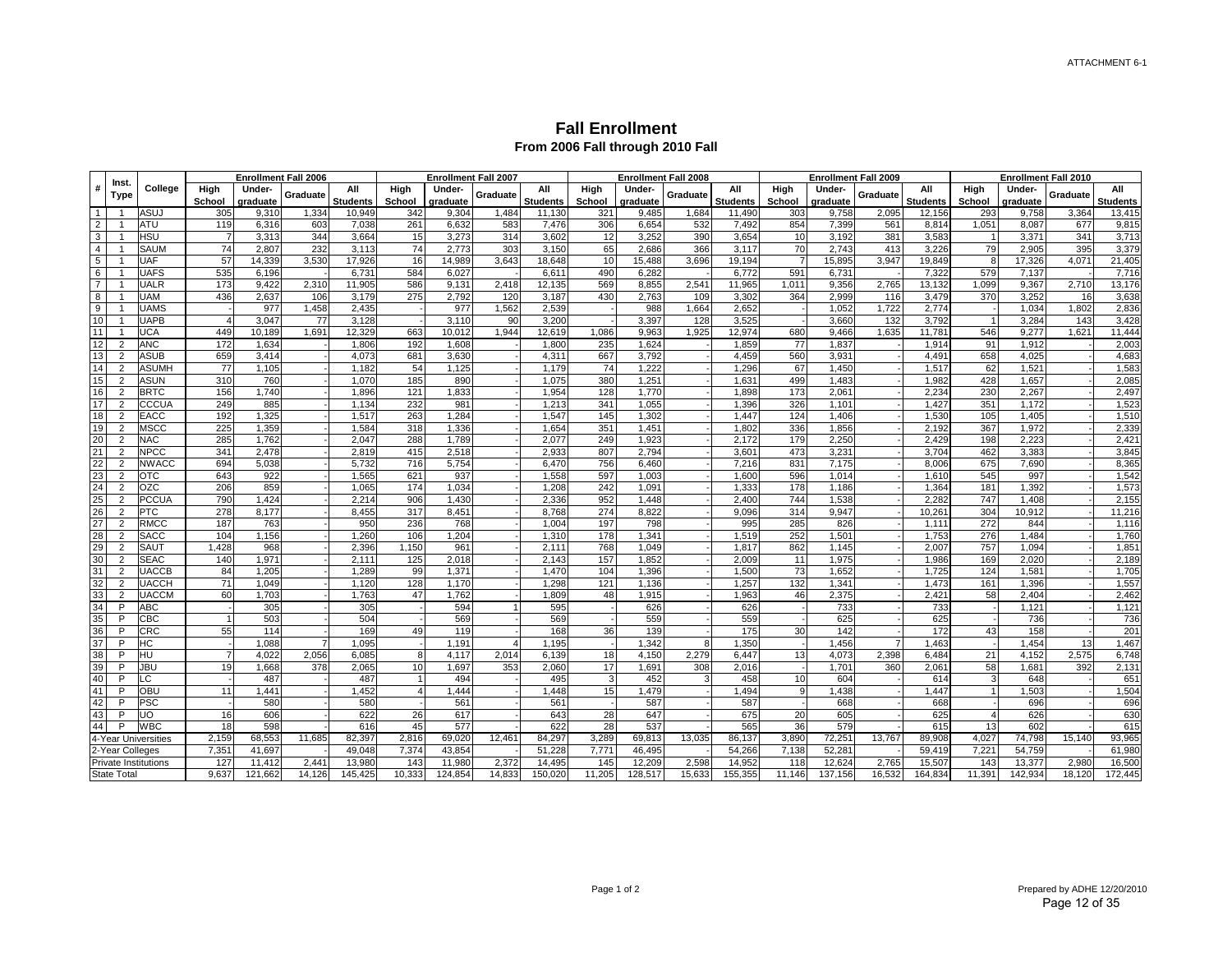#### **Fall Enrollment From 2006 Fall through 2010 Fall**

|                | Inst.                       |                     |                |                    | Five (5) Year Growth |                        |                |                    | Five (5) Year Growth in Percent |                        |                |                    | One (1) Year Growth |                        | One (1) Year Growth in Percent |                    |          |                        |
|----------------|-----------------------------|---------------------|----------------|--------------------|----------------------|------------------------|----------------|--------------------|---------------------------------|------------------------|----------------|--------------------|---------------------|------------------------|--------------------------------|--------------------|----------|------------------------|
| #              | Type                        | College             | High<br>School | Under-<br>graduate | Graduate             | All<br><b>Students</b> | High<br>School | Under-<br>graduate | Graduate                        | All<br><b>Students</b> | High<br>School | Under-<br>graduate | Graduate            | AII<br><b>Students</b> | High<br>School                 | Under-<br>graduate | Graduate | All<br><b>Students</b> |
| $\mathbf{1}$   | -1                          | ASUJ                | (12)           | 448                | 2,030                | 2,466                  | $-3.9%$        | 4.8%               | 152.2%                          | 22.5%                  | (10)           |                    | 1,269               | 1,259                  | $-3.3%$                        | 0.0%               | 60.6%    | 10.4%                  |
| $\overline{2}$ | -1                          | ATU                 | 932            | 1,771              | 74                   | 2,777                  | 783.2%         | 28.0%              | 12.3%                           | 39.5%                  | 197            | 688                | 116                 | 1,001                  | 23.1%                          | 9.3%               | 20.7%    | 11.4%                  |
| 3              | $\overline{1}$              | <b>HSU</b>          | (6)            | 58                 | (3)                  | 49                     | $-85.7%$       | 1.8%               | $-0.9%$                         | 1.3%                   | (9)            | 179                | (40)                | 130                    | $-90.0%$                       | 5.6%               | $-10.5%$ | 3.6%                   |
| 4              |                             | <b>SAUM</b>         | 5              | 98                 | 163                  | 266                    | 6.8%           | 3.5%               | 70.3%                           | 8.5%                   | 9              | 162                | (18)                | 153                    | 12.9%                          | 5.9%               | $-4.4%$  | 4.7%                   |
| 5              |                             | UAF                 | (49)           | 2,987              | 541                  | 3,479                  | $-86.0%$       | 20.8%              | 15.3%                           | 19.4%                  |                | 1,431              | 124                 | 1,556                  | 14.3%                          | 9.0%               | 3.1%     | 7.8%                   |
| 6              |                             | <b>UAFS</b>         | 44             | 941                |                      | 985                    | 8.2%           | 15.2%              | 0.0%                            | 14.6%                  | (12)           | 406                |                     | 394                    | $-2.0%$                        | 6.0%               | 0.0%     | 5.4%                   |
| $\overline{7}$ |                             | <b>UALR</b>         | 926            | (55)               | 400                  | 1,271                  | 535.3%         | $-0.6%$            | 17.3%                           | 10.7%                  | 88             | 11                 | (55)                | 44                     | 8.7%                           | 0.1%               | $-2.0%$  | 0.3%                   |
| 8              | $\overline{1}$              | <b>UAM</b>          | (66)           | 615                | (90)                 | 459                    | $-15.1%$       | 23.3%              | $-84.9%$                        | 14.4%                  | 6              | 253                | (100)               | 159                    | 1.6%                           | 8.4%               | $-86.2%$ | 4.6%                   |
| 9              | $\overline{1}$              | <b>UAMS</b>         |                | 57                 | 344                  | 401                    | #DIV/0!        | 5.8%               | 23.6%                           | 16.5%                  |                | (18)               | 80                  | 62                     | #DIV/0!                        | $-1.7%$            | 4.6%     | 2.2%                   |
| 10             | $\overline{1}$              | <b>UAPB</b>         | (3)            | 237                | 66                   | <b>300</b>             | $-75.0%$       | 7.8%               | 85.7%                           | 9.6%                   | $\mathbf{1}$   | (376)              | 11                  | (364)                  | #DIV/0!                        | $-10.3%$           | 8.3%     | $-9.6%$                |
| 11             | $\overline{1}$              | <b>UCA</b>          | 97             | (912)              | (70)                 | (885)                  | 21.6%          | $-9.0%$            | $-4.1%$                         | $-7.2%$                | (134)          | (189)              | (14)                | (337)                  | $-19.7%$                       | $-2.0%$            | $-0.9%$  | $-2.9%$                |
| 12             | $\overline{2}$              | <b>ANC</b>          | (81)           | 278                |                      | 197                    | $-47.1%$       | 17.0%              | 0.0%                            | 10.9%                  | 14             | 75                 |                     | 89                     | 18.2%                          | 4.1%               | 0.0%     | 4.6%                   |
| 13             | $\overline{2}$              | <b>ASUB</b>         | (1)            | 611                |                      | 61 <sub>C</sub>        | $-0.2%$        | 17.9%              | 0.0%                            | 15.0%                  | 98             | 94                 |                     | 192                    | 17.5%                          | 2.4%               | 0.0%     | 4.3%                   |
| 14             | $\overline{2}$              | <b>ASUMH</b>        | (15)           | 416                |                      | 401                    | $-19.5%$       | 37.6%              | 0.0%                            | 33.9%                  | (5)            | 71                 |                     | 66                     | $-7.5%$                        | 4.9%               | 0.0%     | 4.4%                   |
| 15             | $\overline{2}$              | <b>ASUN</b>         | 118            | 897                |                      | 1,015                  | 38.1%          | 118.0%             | 0.0%                            | 94.9%                  | (71)           | 174                |                     | 103                    | $-14.2%$                       | 11.7%              | 0.0%     | 5.2%                   |
| 16             | $\overline{2}$              | <b>BRTC</b>         | 74             | 527                |                      | 601                    | 47.4%          | 30.3%              | 0.0%                            | 31.7%                  | 57             | 206                |                     | 263                    | 32.9%                          | 10.0%              | 0.0%     | 11.8%                  |
| 17             | $\mathcal{P}$               | CCCUA               | 102            | 287                |                      | 389                    | 41.0%          | 32.4%              | 0.0%                            | 34.3%                  | 25             | 71                 |                     | 96                     | 7.7%                           | 6.4%               | 0.0%     | 6.7%                   |
| 18             | $\overline{2}$              | EACC                | (87)           | 80                 |                      | (7)                    | $-45.3%$       | 6.0%               | 0.0%                            | $-0.5%$                | (19)           | (1)                |                     | (20)                   | $-15.3%$                       | $-0.1%$            | 0.0%     | $-1.3%$                |
| 19             | 2                           | <b>MSCC</b>         | 142            | 613                |                      | 755                    | 63.1%          | 45.1%              | 0.0%                            | 47.7%                  | 31             | 116                |                     | 147                    | 9.2%                           | 6.3%               | 0.0%     | 6.7%                   |
| 20             | $\overline{2}$              | <b>NAC</b>          | (87)           | 461                |                      | 374                    | $-30.5%$       | 26.2%              | 0.0%                            | 18.3%                  | 19             | (27)               |                     | (8)                    | 10.6%                          | $-1.2%$            | 0.0%     | $-0.3%$                |
| 21             | $\overline{c}$              | <b>NPCC</b>         | 121            | 905                |                      | 1,026                  | 35.5%          | 36.5%              | 0.0%                            | 36.4%                  | (11)           | 152                |                     | 141                    | $-2.3%$                        | 4.7%               | 0.0%     | 3.8%                   |
| 22             | $\overline{c}$              | <b>NWACC</b>        | (19)           | 2,652              |                      | 2,633                  | $-2.7%$        | 52.6%              | 0.0%                            | 45.9%                  | (156)          | 515                |                     | 359                    | $-18.8%$                       | 7.2%               | 0.0%     | 4.5%                   |
| 23             | $\overline{2}$              | <b>OTC</b>          | (98)           | 75                 |                      | (23)                   | $-15.2%$       | 8.1%               | 0.0%                            | $-1.5%$                | (51)           | (17)               |                     | (68)                   | $-8.6%$                        | $-1.7%$            | 0.0%     | $-4.2%$                |
| 24             | $\mathcal{P}$               | OZC                 | (25)           | 533                |                      | 508                    | $-12.1%$       | 62.0%              | 0.0%                            | 47.7%                  | 3              | 206                |                     | 209                    | 1.7%                           | 17.4%              | 0.0%     | 15.3%                  |
| 25             | $\overline{2}$              | <b>PCCUA</b>        | (43)           | (16)               |                      | (59)                   | $-5.4%$        | $-1.1%$            | 0.0%                            | $-2.7%$                | 3              | (130)              |                     | (127)                  | 0.4%                           | $-8.5%$            | 0.0%     | $-5.6%$                |
| 26             | $\overline{2}$              | PTC                 | 26             | 2,735              |                      | 2,761                  | 9.4%           | 33.4%              | 0.0%                            | 32.7%                  | (10)           | 965                |                     | 955                    | $-3.2%$                        | 9.7%               | 0.0%     | 9.3%                   |
| 27             | $\overline{2}$              | <b>RMCC</b>         | 85             | 81                 |                      | 166                    | 45.5%          | 10.6%              | 0.0%                            | 17.5%                  | (13)           | 18                 |                     | 5                      | $-4.6%$                        | 2.2%               | 0.0%     | 0.5%                   |
| 28             | $\overline{2}$              | <b>SACC</b>         | 172            | 328                |                      | 500                    | 165.4%         | 28.4%              | 0.0%                            | 39.7%                  | 24             | (17)               |                     | 7                      | 9.5%                           | $-1.1%$            | 0.0%     | 0.4%                   |
| 29             | $\overline{2}$              | SAUT                | (671)          | 126                |                      | (545)                  | $-47.0%$       | 13.0%              | 0.0%                            | $-22.7%$               | (105)          | (51)               |                     | (156)                  | $-12.2%$                       | $-4.5%$            | 0.0%     | $-7.8%$                |
| 30             | $\overline{2}$              | <b>SEAC</b>         | 29             | 49                 |                      | 78                     | 20.7%          | 2.5%               | 0.0%                            | 3.7%                   | 158            | 45                 |                     | 203                    | 1436.4%                        | 2.3%               | 0.0%     | 10.2%                  |
| 31             | $\overline{2}$              | <b>UACCB</b>        | 40             | 376                |                      | 416                    | 47.6%          | 31.2%              | 0.0%                            | 32.3%                  | 51             | (71)               |                     | (20)                   | 69.9%                          | $-4.3%$            | 0.0%     | $-1.2%$                |
| 32             | $\overline{2}$              | <b>UACCH</b>        | 90             | 347                |                      | 437                    | 126.8%         | 33.1%              | 0.0%                            | 39.0%                  | 29             | 55                 |                     | 84                     | 22.0%                          | 4.1%               | 0.0%     | 5.7%                   |
| 33             | $\overline{2}$              | <b>UACCM</b>        | (2)            | 701                |                      | 699                    | $-3.3%$        | 41.2%              | 0.0%                            | 39.6%                  | 12             | 29                 |                     | 41                     | 26.1%                          | 1.2%               | 0.0%     | 1.7%                   |
| 34             | P                           | <b>ABC</b>          |                | 816                |                      | 816                    | 0.0%           | 267.5%             | 0.0%                            | 267.5%                 |                | 388                |                     | 388                    | 0.0%                           | 52.9%              | 0.0%     | 52.9%                  |
| 35             | P                           | CBC                 | (1)            | 233                |                      | 232                    | $-100.0%$      | 46.3%              | 0.0%                            | 46.0%                  |                | 111                |                     | 111                    | 0.0%                           | 17.8%              | 0.0%     | 17.8%                  |
| 36             | P                           | CRC                 | (12)           | 44                 |                      | 32                     | $-21.8%$       | 38.6%              | 0.0%                            | 18.9%                  | 13             | 16                 |                     | 29                     | 43.3%                          | 11.3%              | 0.0%     | 16.9%                  |
| 37             | P                           | НC                  |                | 366                | 6                    | 372                    | 0.0%           | 33.6%              | 85.7%                           | 34.0%                  |                | (2)                | 6                   | 4                      | 0.0%                           | $-0.1%$            | 85.7%    | 0.3%                   |
| 38             | P                           | HU                  | 14             | 130                | 519                  | 663                    | 200.0%         | 3.2%               | 25.2%                           | 10.9%                  | 8              | 79                 | 177                 | 264                    | 61.5%                          | 1.9%               | 7.4%     | 4.1%                   |
| 39             | P                           | <b>JBU</b>          | 39             | 13                 | 14                   | 66                     | 205.3%         | 0.8%               | 3.7%                            | 3.2%                   | 58             | (20)               | 32                  | 70                     | 0.0%                           | $-1.2%$            | 8.9%     | 3.4%                   |
| 40             | P                           | -C                  | 3              | 161                |                      | 164                    | 0.0%           | 33.1%              | 0.0%                            | 33.7%                  | (7)            | 44                 |                     | 37                     | $-70.0%$                       | 7.3%               | 0.0%     | 6.0%                   |
| 41             | P                           | OBU                 | (10)           | 62                 |                      | 52                     | $-90.9%$       | 4.3%               | 0.0%                            | 3.6%                   | (8)            | 65                 |                     | 57                     | $-88.9%$                       | 4.5%               | 0.0%     | 3.9%                   |
| 42             | P                           | PSC                 |                | 116                |                      | 116                    | 0.0%           | 20.0%              | 0.0%                            | 20.0%                  |                | 28                 |                     | 28                     | 0.0%                           | 4.2%               | 0.0%     | 4.2%                   |
| 43             | P                           | UO                  | (12)           | 20                 |                      | 8                      | $-75.0%$       | 3.3%               | 0.0%                            | 1.3%                   | (16)           | 21                 |                     | 5                      | $-80.0%$                       | 3.5%               | 0.0%     | 0.8%                   |
| 44             | P                           | <b>WBC</b>          | (5)            | $\overline{4}$     |                      | (1)                    | $-27.8%$       | 0.7%               | 0.0%                            | $-0.2%$                | (23)           | 23                 |                     |                        | $-63.9%$                       | 4.0%               | 0.0%     | 0.0%                   |
|                |                             | 4-Year Universities | 1,868          | 6.245              | 3,455                | 11,568                 | 86.5%          | 9.1%               | 29.6%                           | 14.0%                  | 137            | 2.547              | 1,373               | 4.057                  | 3.5%                           | 3.5%               | 10.0%    | 4.5%                   |
|                | 2-Year Colleges             |                     | (130)          | 13,062             |                      | 12,932                 | $-1.8%$        | 31.3%              | 0.0%                            | 26.4%                  | 83             | 2.478              |                     | 2.561                  | 1.2%                           | 4.7%               | 0.0%     | 4.3%                   |
|                | <b>Private Institutions</b> |                     | 16             | 1,965              | 539                  | 2,520                  | 12.6%          | 17.2%              | 22.1%                           | 18.0%                  | 25             | 753                | 215                 | 993                    | 21.2%                          | 6.0%               | 7.8%     | 6.4%                   |
|                | <b>State Total</b>          |                     | 1,754          | 21,272             | 3.994                | 27,020                 | 18.2%          | 17.5%              | 28.3%                           | 18.6%                  | 245            | 5,778              | 1.588               | 7,611                  | 2.2%                           | 4.2%               | 9.6%     | 4.6%                   |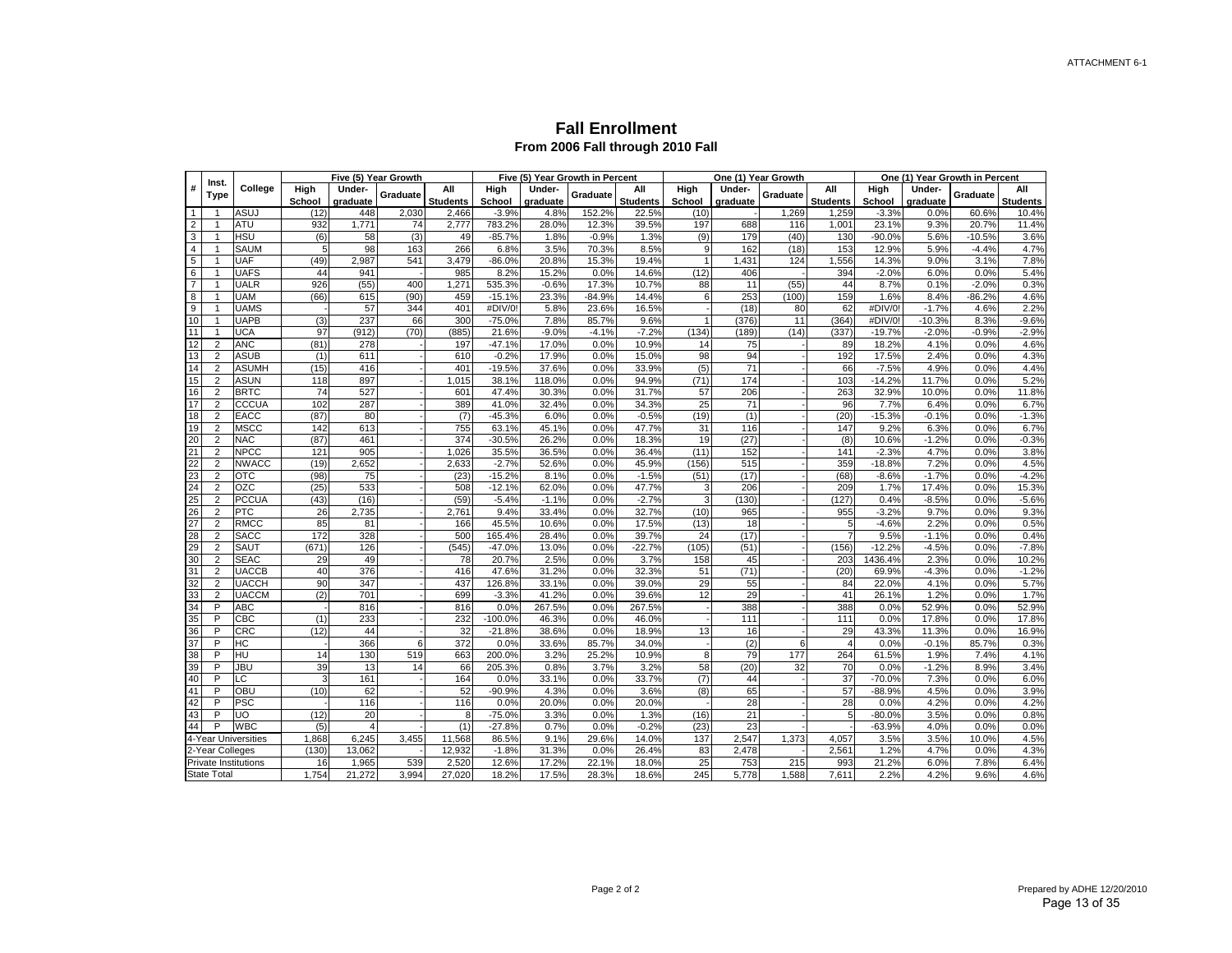## **Annual Unduplicated Enrollment AY2006-AY2010**

| Inst.               | College/            | AY2006    | AY2007    | AY2008    | AY2009    | AY2010    | 5-Year Growth |          | 1-Year Growth      |         |
|---------------------|---------------------|-----------|-----------|-----------|-----------|-----------|---------------|----------|--------------------|---------|
| Type                | <b>University</b>   | 2005-2006 | 2006-2007 | 2007-2008 | 2008-2009 | 2009-2010 | <b>Number</b> | Percent  | <b>Number</b>      | Percent |
| 1                   | <b>ASUJ</b>         | 12,788    | 13,309    | 13,761    | 14,350    | 16,359    | 3,571         | 27.9%    | 2,009              | 14.0%   |
| 1                   | ATU                 | 8,245     | 8,432     | 8,749     | 9,051     | 10,877    | 2,632         | 31.9%    | 1,826              | 20.2%   |
| 1                   | H SU                | 4,381     | 4,387     | 4,596     | 4,558     | 4,468     | 87            | 2.0%     | (90)               | $-2.0%$ |
| 1                   | <b>SAUM</b>         | 3,713     | 3,737     | 3,783     | 3,796     | 3,910     | 197           | 5.3%     | 114                | 3.0%    |
| 1                   | <b>UAF</b>          | 20,434    | 20,452    | 21,211    | 21,791    | 22,778    | 2,344         | 11.5%    | 987                | 4.5%    |
| 1                   | <b>UAFS</b>         | 8,700     | 8,647     | 8,374     | 8,522     | 9,087     | 387           | 4.4%     | 565                | 6.6%    |
| 1                   | <b>UALR</b>         | 15,416    | 15,370    | 15,794    | 15,719    | 16,635    | 1,219         | 7.9%     | 916                | 5.8%    |
| 1                   | <b>UAM</b>          | 3,883     | 4,126     | 4,031     | 4,268     | 4,507     | 624           | 16.1%    | 239                | 5.6%    |
| 1                   | <b>UAMS</b>         | 2,663     | 2,760     | 2,937     | 3,062     | 3,245     | 582           | 21.9%    | 183                | 6.0%    |
| 1                   | <b>UAPB</b>         | 3,715     | 3,582     | 3,716     | 4,027     | 4,253     | 538           | 14.5%    | 226                | 5.6%    |
| 1                   | <b>UCA</b>          | 13,147    | 14,335    | 14,471    | 14,796    | 13,766    | 619           | 4.7%     | (1,030)            | $-7.0%$ |
| 2                   | <b>ANC</b>          | 3,107     | 2,907     | 2,768     | 3,101     | 3,141     | 34            | 1.1%     | 40                 | 1.3%    |
| 2                   | <b>ASUB</b>         | 6,091     | 6,399     | 6,579     | 6,653     | 6,852     | 761           | 12.5%    | 199                | 3.0%    |
| $\overline{c}$      | <b>ASUMH</b>        | 1,678     | 1,628     | 1,795     | 1,896     | 2,125     | 447           | 26.6%    | 229                | 12.1%   |
| $\overline{c}$      | <b>ASUN</b>         | 3,155     | 2,507     | 2,718     | 3,347     | 3,604     | 449           | 14.2%    | 257                | 7.7%    |
| 2                   | <b>BRTC</b>         | 3,097     | 3,349     | 3,213     | 3,168     | 3,411     | 314           | 10.1%    | 243                | 7.7%    |
| 2                   | <b>CCCUA</b>        | 1,766     | 1,964     | 1,946     | 2,077     | 2,260     | 494           | 28.0%    | 183                | 8.8%    |
| $\overline{c}$      | <b>EACC</b>         | 2,314     | 2,304     | 2,314     | 2,200     | 2,290     | (24)          | $-1.0%$  | 90                 | 4.1%    |
| $\boldsymbol{2}$    | <b>MSCC</b>         | 2,780     | 3,037     | 3,198     | 3,208     | 3,441     | 661           | 23.8%    | 233                | 7.3%    |
| $\overline{2}$      | <b>NAC</b>          | 2,926     | 2,651     | 2,755     | 2,897     | 3,218     | 292           | 10.0%    | 321                | 11.1%   |
| $\overline{2}$      | <b>NPCC</b>         | 4,243     | 4,034     | 4,173     | 4,845     | 5,215     | 972           | 22.9%    | 370                | 7.6%    |
| $\overline{c}$      | <b>NWACC</b>        | 8,217     | 8,695     | 9,839     | 10,826    | 11,812    | 3,595         | 43.8%    | 986                | 9.1%    |
| $\overline{c}$      | <b>OTC</b>          | 2,207     | 2,081     | 2,143     | 2,117     | 2,081     | (126)         | $-5.7%$  | (36)               | $-1.7%$ |
| $\overline{2}$      | OZC                 | 1,405     | 1,526     | 1,664     | 1,765     | 1,898     | 493           | 35.1%    | 133                | 7.5%    |
| $\overline{2}$      | <b>PCCUA</b>        | 3,581     | 3,264     | 3,243     | 3,258     | 3,075     | (506)         | $-14.1%$ | (183)              | $-5.6%$ |
| $\overline{2}$      | PTC                 | 11,742    | 12,694    | 12,944    | 13,793    | 15,186    | 3,444         | 29.3%    | 1,393              | 10.1%   |
| $\overline{2}$      | <b>RMCC</b>         | 1,394     | 1,362     | 1,411     | 1,359     | 1,597     | 203           | 14.6%    | 238                | 17.5%   |
| $\overline{c}$      | <b>SACC</b>         | 1,978     | 1,906     | 2,049     | 2,255     | 2,598     | 620           | 31.3%    | 343                | 15.2%   |
| $\overline{c}$      | SAUT                | 2,299     | 3,761     | 3,990     | 3,681     | 3,604     | 1,305         | 56.8%    | (77)               | $-2.1%$ |
| $\overline{2}$      | <b>SEAC</b>         | 3,451     | 3,376     | 3,291     | 3,258     | 3,143     | (308)         | $-8.9%$  | (115)              | $-3.5%$ |
| $\overline{c}$      | <b>UACCB</b>        | 1,887     | 1,802     | 2,028     | 2,094     | 2,315     | 428           | 22.7%    | 221                | 10.6%   |
| $\overline{c}$      | <b>UACCH</b>        | 1,882     | 1,699     | 1,877     | 1,958     | 2,261     | 379           | 20.1%    | 303                | 15.5%   |
| $\overline{2}$      | <b>UACCM</b>        | 2,337     | 2,409     | 2,488     | 2,782     | 3,288     | 951           | 40.7%    | 506                | 18.2%   |
|                     | 4-Year Universities | 97,085    | 99,137    | 101,423   | 103,940   | 109,885   | 12,800        | 13.2%    | $\overline{5,945}$ | 5.7%    |
|                     | 2-Year Colleges     | 73,537    | 75,355    | 78,426    | 82,538    | 88,415    | 14,878        | 20.2%    | 5,877              | 7.1%    |
| <b>Public Total</b> |                     | 170,622   | 174,492   | 179,849   | 186,478   | 198,300   | 27,678        | 16.2%    | 11,822             | 6.3%    |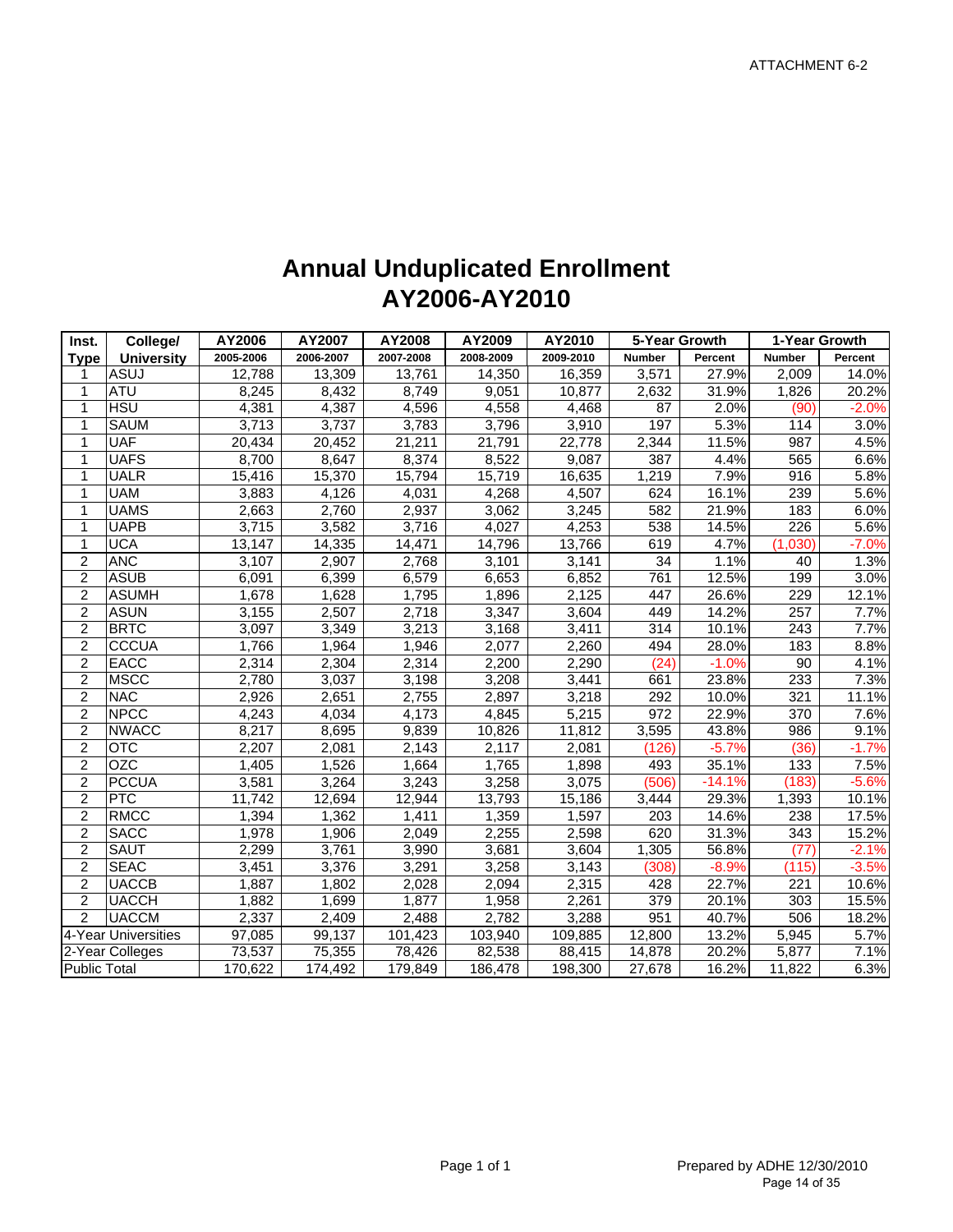## **Enrollment by Gender, Fall Term Only**

|                |                                       |              |        | <b>2006 Fall</b> |        |             |        | <b>2007 Fall</b> |        |             |        |        | <b>2008 Fall</b> |                    |        |        | <b>2009 Fall</b> |             |             | <b>2010 Fall</b> |        |             |
|----------------|---------------------------------------|--------------|--------|------------------|--------|-------------|--------|------------------|--------|-------------|--------|--------|------------------|--------------------|--------|--------|------------------|-------------|-------------|------------------|--------|-------------|
|                | # Inst. Type                          | College      | Male   | Female           | Male % | Female<br>℅ | Male   | Female           | Male % | Female<br>% | Male   | Female | Male %           | <b>Female</b><br>% | Male   | Female | Male %           | Female<br>% | <b>Male</b> | Female           | Male % | Female<br>℅ |
| $\mathbf{1}$   |                                       | ASUJ         | 4,362  | 6,587            | 39.8   | 60.2        | 4,416  | 6,714            | 39.7   | 60.3        | 4,580  | 6,910  | 39.9             | 60.                | 4,820  | 7,336  | 39.7             | 60.3        | 5,237       | 8,178            | 39.0   | 61.0        |
| $\overline{2}$ | $\mathbf{1}$                          | <b>ATU</b>   | 3,223  | 3,815            | 45.8   | 54.2        | 3,438  | 4,038            | 46.0   | 54.0        | 3,442  | 4,050  | 45.9             | 54.7               | 4,066  | 4,748  | 46.1             | 53.9        | 4,586       | 5,229            | 46.7   | 53.3        |
| 3              | $\mathbf{1}$                          | <b>HSU</b>   | 1,473  | 2,191            | 40.2   | 59.8        | 1,581  | 2,021            | 43.9   | 56.1        | 1,584  | 2,070  | 43.3             | 56.7               | 1,557  | 2,026  | 43.5             | 56.5        | 1,633       | 2,080            | 44.0   | 56.0        |
| $\overline{4}$ | $\mathbf{1}$                          | <b>SAUM</b>  | 1,255  | 1,858            | 40.3   | 59.7        | 1,226  | 1,924            | 38.9   | 61.1        | 1,193  | 1,924  | 38.3             | 61.7               | 1,256  | 1,970  | 38.9             | 61.1        | 1,380       | 1,999            | 40.8   | 59.2        |
| 5              | $\mathbf{1}$                          | <b>UAF</b>   | 9,046  | 8,880            | 50.5   | 49.5        | 9,459  | 9,189            | 50.7   | 49.3        | 9,780  | 9,414  | 51.0             | 49.0               | 10,209 | 9,640  | 51.4             | 48.6        | 11,008      | 10,397           | 51.4   | 48.6        |
| 6              | $\mathbf{1}$                          | <b>UAFS</b>  | 2,688  | 4,043            | 39.9   | 60.1        | 2,687  | 3,924            | 40.6   | 59.4        | 2,785  | 3,987  | 41.1             | 58.9               | 3,090  | 4,232  | 42.2             | 57.8        | 3,261       | 4,455            | 42.3   | 57.7        |
| $\overline{7}$ | 1                                     | <b>UALR</b>  | 4,450  | 7,455            | 37.4   | 62.6        | 4,649  | 7,486            | 38.3   | 61.7        | 4,624  | 7,341  | 38.6             | 61.4               | 4,946  | 8,186  | 37.7             | 62.3        | 5,095       | 8,081            | 38.7   | 61.3        |
| 8              | $\mathbf{1}$                          | <b>UAM</b>   | 1,224  | 1,955            | 38.5   | 61.5        | 1,282  | 1,905            | 40.2   | 59.8        | 1,315  | 1,987  | 39.8             | 60.2               | 1,434  | 2,045  | 41.2             | 58.8        | 1,473       | 2,165            | 40.5   | 59.5        |
| 9              | $\mathbf{1}$                          | <b>UAMS</b>  | 769    | 1,666            | 31.6   | 68.4        | 826    | 1,713            | 32.5   | 67.5        | 875    | 1,777  | 33.0             | 67.C               | 904    | 1,870  | 32.6             | 67.4        | 930         | 1,906            | 32.8   | 67.2        |
| 10             | $\mathbf{1}$                          | <b>UAPB</b>  | 1,337  | 1,791            | 42.7   | 57.3        | 1,341  | 1,859            | 41.9   | 58.1        | 1,466  | 2,059  | 41.6             | 58.4               | 1,578  | 2,214  | 41.6             | 58.4        | 1,494       | 1,934            | 43.6   | 56.4        |
| 11             | $\mathbf{1}$                          | <b>UCA</b>   | 4,880  | 7,449            | 39.6   | 60.4        | 4.921  | 7,698            | 39.0   | 61.0        | 5,209  | 7,765  | 40.1             | 59.9               | 4.830  | 6,951  | 41.0             | 59.0        | 4,651       | 6,793            | 40.6   | 59.4        |
| 12             | $\overline{2}$                        | <b>ANC</b>   | 616    | 1,190            | 34.1   | 65.9        | 615    | 1,185            | 34.2   | 65.8        | 639    | 1,220  | 34.4             | 65.6               | 638    | 1,276  | 33.3             | 66.7        | 681         | 1,322            | 34.0   | 66.0        |
| 13             | $\overline{2}$                        | <b>ASUB</b>  | 1,672  | 2,401            | 41.1   | 58.9        | 1,710  | 2,601            | 39.7   | 60.3        | 1,768  | 2,691  | 39.7             | 60.3               | 1,826  | 2,665  | 40.7             | 59.3        | 1,928       | 2,755            | 41.2   | 58.8        |
| 14             | $\overline{2}$                        | <b>ASUMH</b> | 399    | 783              | 33.8   | 66.2        | 411    | 768              | 34.9   | 65.1        | 450    | 846    | 34.7             | 65.3               | 564    | 953    | 37.2             | 62.8        | 592         | 991              | 37.4   | 62.6        |
| 15             | $\overline{2}$                        | <b>ASUN</b>  | 382    | 688              | 35.7   | 64.3        | 407    | 668              | 37.9   | 62.1        | 657    | 974    | 40.3             | 59.7               | 936    | 1,046  | 47.2             | 52.8        | 955         | 1,130            | 45.8   | 54.2        |
| 16             | $\overline{2}$                        | <b>BRTC</b>  | 728    | 1,168            | 38.4   | 61.6        | 710    | 1,244            | 36.3   | 63.7        | 685    | 1,213  | 36.1             | 63.9               | 787    | 1,447  | 35.2             | 64.8        | 906         | 1,591            | 36.3   | 63.7        |
| 17             | $\overline{2}$                        | CCCUA        | 348    | 786              | 30.7   | 69.3        | 382    | 831              | 31.5   | 68.5        | 411    | 985    | 29.4             | 70.6               | 438    | 989    | 30.7             | 69.3        | 491         | 1,032            | 32.2   | 67.8        |
| 18             | $\overline{2}$                        | EACC         | 466    | 1,051            | 30.7   | 69.3        | 448    | 1,099            | 29.0   | 71.0        | 444    | 1,003  | 30.7             | 69.3               | 476    | 1,054  | 31.1             | 68.9        | 472         | 1,038            | 31.3   | 68.7        |
| 19             | $\overline{2}$                        | <b>MSCC</b>  | 573    | 1,011            | 36.2   | 63.8        | 611    | 1,043            | 36.9   | 63.1        | 649    | 1,153  | 36.0             | 64.0               | 785    | 1,407  | 35.8             | 64.2        | 795         | 1,544            | 34.0   | 66.0        |
| 20             | 2                                     | <b>NAC</b>   | 791    | 1,256            | 38.6   | 61.4        | 824    | 1,253            | 39.7   | 60.3        | 870    | 1,302  | 40.1             | 59.9               | 981    | 1,448  | 40.4             | 59.6        | 971         | 1,450            | 40.1   | 59.9        |
| 21             | $\overline{2}$                        | <b>NPCC</b>  | 995    | 1,824            | 35.3   | 64.7        | 1,047  | 1,886            | 35.7   | 64.3        | 1,280  | 2,321  | 35.5             | 64.5               | 1,400  | 2,304  | 37.8             | 62.2        | 1,430       | 2,415            | 37.2   | 62.8        |
| 22             | $\overline{2}$                        | <b>NWACC</b> | 2,320  | 3,412            | 40.5   | 59.5        | 2,619  | 3,851            | 40.5   | 59.5        | 2,999  | 4,217  | 41.6             | 58.4               | 3,341  | 4,665  | 41.7             | 58.3        | 3,543       | 4,822            | 42.4   | 57.6        |
| 23             | $\overline{2}$                        | <b>OTC</b>   | 757    | 808              | 48.4   | 51.6        | 708    | 850              | 45.4   | 54.6        | 734    | 866    | 45.9             | 54.7               | 690    | 920    | 42.9             | 57.1        | 617         | 925              | 40.0   | 60.0        |
| 24             | $\overline{2}$                        | OZC          | 294    | 771              | 27.6   | 72.4        | 283    | 925              | 23.4   | 76.6        | 323    | 1,010  | 24.2             | 75.8               | 391    | 973    | 28.7             | 71.3        | 436         | 1,137            | 27.7   | 72.3        |
| 25             | $\overline{2}$                        | <b>PCCUA</b> | 770    | 1.444            | 34.8   | 65.2        | 783    | 1,553            | 33.5   | 66.5        | 782    | 1,618  | 32.6             | 67.4               | 745    | 1,537  | 32.6             | 67.4        | 750         | 1,405            | 34.8   | 65.2        |
| 26             | $\overline{2}$                        | <b>PTC</b>   | 2,595  | 5,860            | 30.7   | 69.3        | 2,722  | 6,046            | 31.0   | 69.0        | 2,844  | 6,252  | 31.3             | 68.7               | 3,463  | 6,798  | 33.7             | 66.3        | 3,780       | 7,436            | 33.7   | 66.3        |
| 27             | $\overline{2}$                        | <b>RMCC</b>  | 276    | 674              | 29.1   | 70.9        | 304    | 700              | 30.3   | 69.7        | 277    | 718    | 27.8             | 72.2               | 370    | 741    | 33.3             | 66.7        | 353         | 763              | 31.6   | 68.4        |
| 28             | $\overline{2}$                        | <b>SACC</b>  | 317    | 943              | 25.2   | 74.8        | 351    | 959              | 26.8   | 73.2        | 413    | 1,106  | 27.2             | 72.8               | 477    | 1,276  | 27.2             | 72.8        | 470         | 1,290            | 26.7   | 73.3        |
| 29             | $\overline{2}$                        | SAUT         | 1,166  | 1,230            | 48.7   | 51.3        | ,097   | 1,014            | 52.0   | 48.0        | 927    | 890    | 51.0             | 49.0               | 919    | 1,088  | 45.8             | 54.2        | 815         | 1,036            | 44.0   | 56.0        |
| 30             | $\overline{2}$                        | <b>SEAC</b>  | 630    | 1,481            | 29.8   | 70.2        | 646    | 1,497            | 30.1   | 69.9        | 622    | 1,387  | 31.0             | 69.0               | 725    | 1,261  | 36.5             | 63.5        | 714         | 1,475            | 32.6   | 67.4        |
| 31             | $\overline{2}$                        | <b>UACCB</b> | 373    | 916              | 28.9   | 71.1        | 422    | 1,048            | 28.7   | 71.3        | 445    | 1,055  | 29.7             | 70.3               | 532    | 1,193  | 30.8             | 69.2        | 524         | 1,181            | 30.7   | 69.3        |
| 32             | 2                                     | <b>UACCH</b> | 344    | 776              | 30.7   | 69.3        | 373    | 925              | 28.7   | 71.3        | 388    | 869    | 30.9             | 69.1               | 537    | 936    | 36.5             | 63.5        | 587         | 970              | 37.7   | 62.3        |
| 33             | 2                                     | <b>UACCM</b> | 683    | 1,080            | 38.7   | 61.3        | 693    | 1,116            | 38.3   | 61.7        | 770    | 1,193  | 39.2             | 60.8               | 1,005  | 1,416  | 41.5             | 58.5        | 962         | 1,500            | 39.1   | 60.9        |
| 34             | P                                     | <b>ABC</b>   | 162    | 144              | 52.9   | 47.1        | 388    | 208              | 65.1   | 34.9        | 397    | 229    | 63.4             | 36.6               | 463    | 270    | 63.2             | 36.8        | 719         | 402              | 64.1   | 35.9        |
| 35             | P                                     | CBC          | 280    | 224              | 55.6   | 44.4        | 311    | 258              | 54.7   | 45.3        | 297    | 262    | 53.1             | 46.9               | 333    | 292    | 53.3             | 46.7        | 405         | 331              | 55.0   | 45.0        |
| 36             | P                                     | <b>CRC</b>   | 99     | 70               | 58.6   | 41.4        | 80     | 88               | 47.6   | 52.4        | 106    | 69     | 60.6             | 39.4               | 100    | 72     | 58.1             | 41.9        | 109         | 92               | 54.2   | 45.8        |
| 37             | P                                     | HC           | 488    | 607              | 44.6   | 55.4        | 544    | 651              | 45.5   | 54.5        | 609    | 741    | 45.1             | 54.9               | 638    | 825    | 43.6             | 56.4        | 631         | 836              | 43.0   | 57.0        |
| 38             | P                                     | HU           | 2,412  | 3,673            | 39.6   | 60.4        | 2,421  | 3,718            | 39.4   | 60.6        | 2,561  | 3,886  | 39.7             | 60.3               | 2,610  | 3,874  | 40.3             | 59.7        | 2,669       | 4,079            | 39.6   | 60.4        |
| 39             | P                                     | <b>JBU</b>   | 990    | 1,075            | 47.9   | 52.1        | 931    | 1,129            | 45.2   | 54.8        | 909    | 1,107  | 45.1             | 54.9               | 901    | 1,160  | 43.7             | 56.3        | 939         | 1,192            | 44.1   | 55.9        |
| 40             | P                                     | LC           | 230    | 257              | 47.2   | 52.8        | 228    | 267              | 46.1   | 53.9        | 209    | 249    | 45.6             | 54.4               | 276    | 338    | 45.0             | 55.0        | 286         | 365              | 43.9   | 56.1        |
| 41             | P                                     | OBU          | 673    | 779              | 46.3   | 53.7        | 657    | 791              | 45.4   | 54.6        | 682    | 812    | 45.6             | 54.4               | 683    | 764    | 47.2             | 52.8        | 696         | 808              | 46.3   | 53.7        |
| 42             | P                                     | <b>PSC</b>   | 201    | 379              | 34.7   | 65.3        | 218    | 343              | 38.9   | 61.1        | 214    | 373    | 36.5             | 63.5               | 249    | 419    | 37.3             | 62.7        | 235         | 461              | 33.8   | 66.2        |
| 43             | Þ                                     | <b>UO</b>    | 285    | 337              | 45.8   | 54.2        | 290    | 353              | 45.1   | 54.9        | 305    | 370    | 45.2             | 54.8               | 305    | 320    | 48.8             | 51.2        | 282         | 348              | 44.8   | 55.2        |
| 44             | P                                     | <b>WBC</b>   | 259    | 357              | 42.0   | 58.0        | 277    | 345              | 44.5   | 55.5        | 254    | 311    | 45.0             | 55.0               | 269    | 346    | 43.7             | 56.3        | 260         | 355              | 42.3   | 57.7        |
|                | <b>Total for 4-Year Colleges</b>      |              | 34,707 | 47,690           | 42.1   | 57.9        | 35,826 | 48,471           | 42.5   | 57.5        | 36,853 | 49,284 | 42.8             | 57.2               | 38,690 | 51,218 | 43.0             | 57.0        | 40,748      | 53,217           | 43.4   | 56.6        |
|                | <b>Total for 2-Year Colleges</b>      |              | 17,495 | 31,553           | 35.7   | 64.3        | 18,166 | 33,062           | 35.5   | 64.5        | 19,377 | 34,889 | 35.7             | 64.3               | 22,026 | 37,393 | 37.1             | 62.9        | 22,772      | 39,208           | 36.7   | 63.3        |
|                | <b>Total for Private Institutions</b> |              | 6,079  | 7,902            | 43.5   | 56.5        | 6,345  | 8,151            | 43.8   | 56.2        | 6,543  | 8,409  | 43.8             | 56.                | 6,827  | 8,680  | 44.0             | 56.0        | 7,231       | 9,269            | 43.8   | 56.2        |
|                | <b>Grand Total</b>                    |              | 58,281 | 87,145           | 40.1   | 59.9        | 60,337 | 89,684           | 40.2   | 59.8        | 62,773 | 92,582 | 40.4             | 59.6               | 67,543 | 97,291 | 41.0             | 59.0        | 70,751      | 101,694          | 41.0   | 59.0        |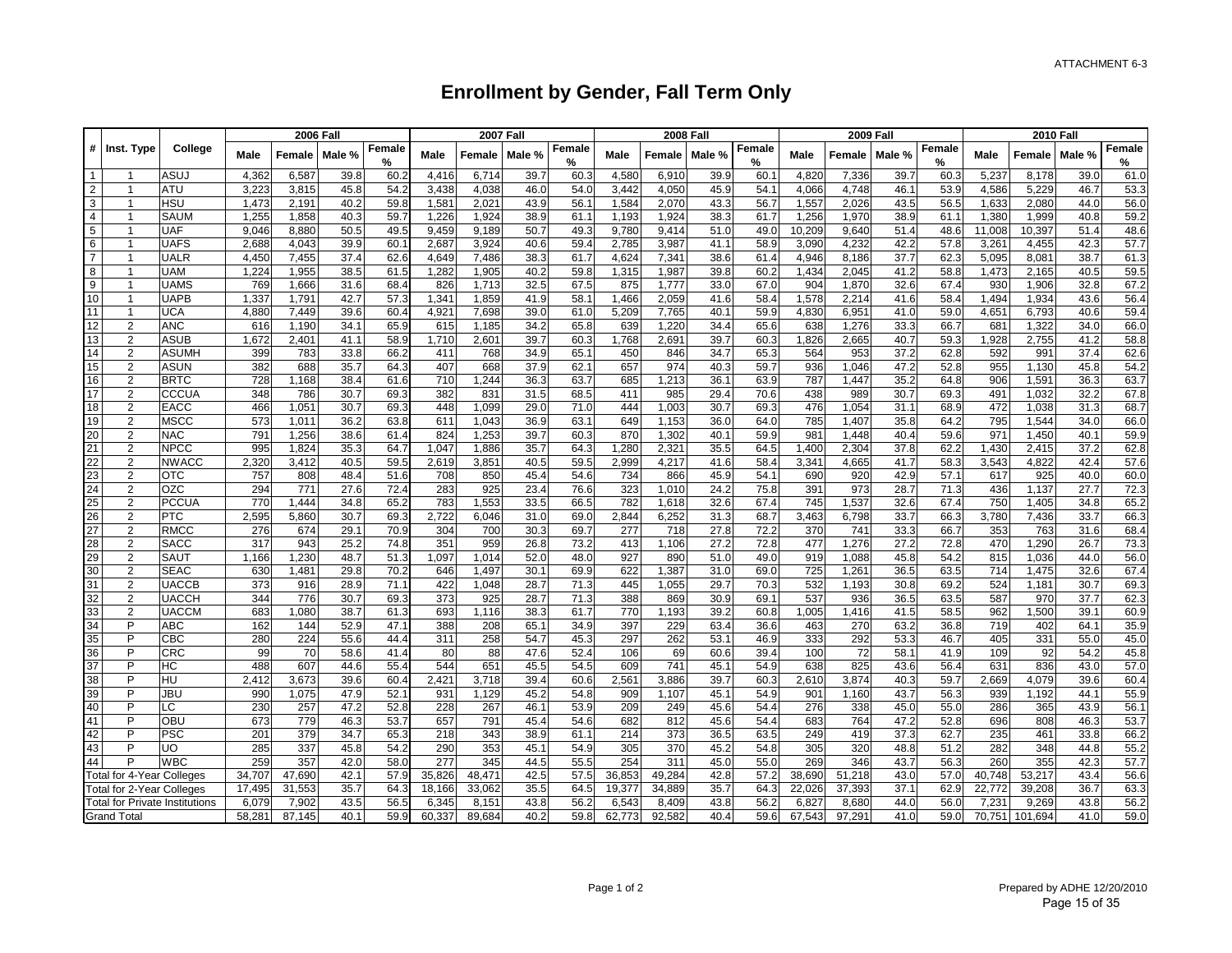## **Enrollment by Gender, Fall Term Only**

|                  |        | Five (5) Year Growth |             |        |                | One (1) Year Growth |             |
|------------------|--------|----------------------|-------------|--------|----------------|---------------------|-------------|
| Male             | Female | Male %               | Female<br>% | Male   | Female         | Male %              | Female<br>% |
| 875              | 1,591  | 20.1                 | 24.2        | 417    | 842            | 8.7                 | 11.5        |
| 1,363            | 1,414  | 42.3                 | 37.1        | 520    | 481            | 12.8                | 10.1        |
| 160              | $-111$ | 10.9                 | (5.1)       | 76     | 54             | 4.9                 | 2.7         |
| 125              | 141    | 10.0                 | 7.6         | 124    | 29             | 9.9                 | 1.5         |
| 1,962            | 1,517  | 21.7                 | 17.1        | 799    | 757            | 7.8                 | 7.9         |
| 573              | 412    | 21.3                 | 10.2        | 171    | 223            | 5.5                 | 5.3         |
| 645              | 626    | 14.5                 | 8.4         | 149    | $-105$         | 3.0                 | (1.3)       |
| 249              | 210    | 20.3                 | 10.7        | 39     | 120            | 2.7                 | 5.9         |
| 161              | 240    | 20.9                 | 14.4        | 26     | 36             | 2.9                 | 1.9         |
| 157              | 143    | 11.7                 | 8.0         | -84    | $-280$         | (5.3)               | (12.6)      |
| $-229$           | $-656$ | (4.7)                | (8.8)       | $-179$ | $-158$         | (3.7)               | (2.3)       |
| 65               | 132    | 10.6                 | 11.1        | 43     | 46             | 6.7                 | 3.6         |
| 256              | 354    | 15.3                 | 14.7        | 102    | 90             | 5.6                 | 3.4         |
| 193              | 208    | 48.4                 | 26.6        | 28     | 38             | 5.0                 | 4.0         |
| 573              | 442    | 150.0                | 64.2        | 19     | 84             | 2.0                 | 8.0         |
| 178              | 423    | 24.5                 | 36.2        | 119    | 144            | 15.1                | 10.0        |
| $\frac{1}{1}$ 43 | 246    | 41.1                 | 31.3        | 53     | 43             | 12.1                | 4.3         |
| 6                | $-13$  | 1.3                  | (1.2)       | $-4$   | -16            | (0.8)               | (1.5)       |
| 222              | 533    | 38.7                 | 52.7        | 10     | 137            | 1.3                 | 9.7         |
| 180              | 194    | 22.8                 | 15.4        | $-10$  | $\overline{2}$ | (1.0)               | 0.1         |
| 435              | 591    | 43.7                 | 32.4        | 30     | 111            | 2.1                 | 4.8         |
| 1,223            | 1,410  | 52.7                 | 41.3        | 202    | 157            | 6.0                 | 3.4         |
| $-140$           | 117    | (18.5)               | 14.5        | -73    | 5              | (10.6)              | 0.5         |
| 142              | 366    | 48.3                 | 47.5        | 45     | 164            | 11.5                | 16.9        |
| $-20$            | $-39$  | (2.6)                | (2.7)       | 5      | $-132$         | 0.7                 | (8.6)       |
| 1,185            | 1,576  | 45.7                 | 26.9        | 317    | 638            | 9.2                 | 9.4         |
| 77               | 89     | 27.9                 | 13.2        | $-17$  | 22             | (4.6)               | 3.0         |
| 153              | 347    | 48.3                 | 36.8        | $-7$   | 14             | (1.5)               | 1.1         |
| $-351$           | $-194$ | (30.1)               | (15.8)      | $-104$ | $-52$          | (11.3)              | (4.8)       |
| 84               | -6     | 13.3                 | (0.4)       | $-11$  | 214            | (1.5)               | 17.0        |
| 151              | 265    | 40.5                 | 28.9        | -8     | $-12$          | (1.5)               | (1.0)       |
| 243              | 194    | 70.6                 | 25.0        | 50     | 34             | 9.3                 | 3.6         |
| 279              | 420    | 40.8                 | 38.9        | $-43$  | 84             | (4.3)               | 5.9         |
| 557              | 258    | 343.8                | 179.2       | 256    | 132            | 55.3                | 48.9        |
| 125              | 107    | 44.6                 | 47.8        | 72     | 39             | 21.6                | 13.4        |
| 10               | 22     | 10.1                 | 31.4        | 9      | 20             | 9.0                 | 27.8        |
| 143              | 229    | 29.3                 | 37.7        | -7     | 11             | (1.1)               | 1.3         |
| 257              | 406    | 10.7                 | 11.1        | 59     | 205            | 2.3                 | 5.3         |
| $-51$            | 117    | (5.2)                | 10.9        | 38     | 32             | 4.2                 | 2.8         |
| 56               | 108    | 24.3                 | 42.0        | 10     | 27             | 3.6                 | 8.0         |
| 23               | 29     | 3.4                  | 3.7         | 13     | 44             | 1.9                 | 5.8         |
| 34               | 82     | 16.9                 | 21.6        | $-14$  | 42             | (5.6)               | 10.0        |
| -3               | 11     | (1.1)                | 3.3         | $-23$  | 28             | (7.5)               | 8.8         |
| 1                | $-2$   | 0.4                  | (0.6)       | -9     | 9              | (3.3)               | 2.6         |
| 6,041            | 5,527  | 17.4                 | 11.6        | 2,058  | 1,999          | 5.3                 | 3.9         |
| 5,277            | 7,655  | 30.2                 | 24.3        | 746    | 1,815          | 3.4                 | 4.9         |
| 1,152            | 1,367  | 19.0                 | 17.3        | 404    | 589            | 5.9                 | 6.8         |
| 12,470           | 14,549 | 21.4                 | 16.7        | 3,208  | 4,403          | 4.7                 | 4.5         |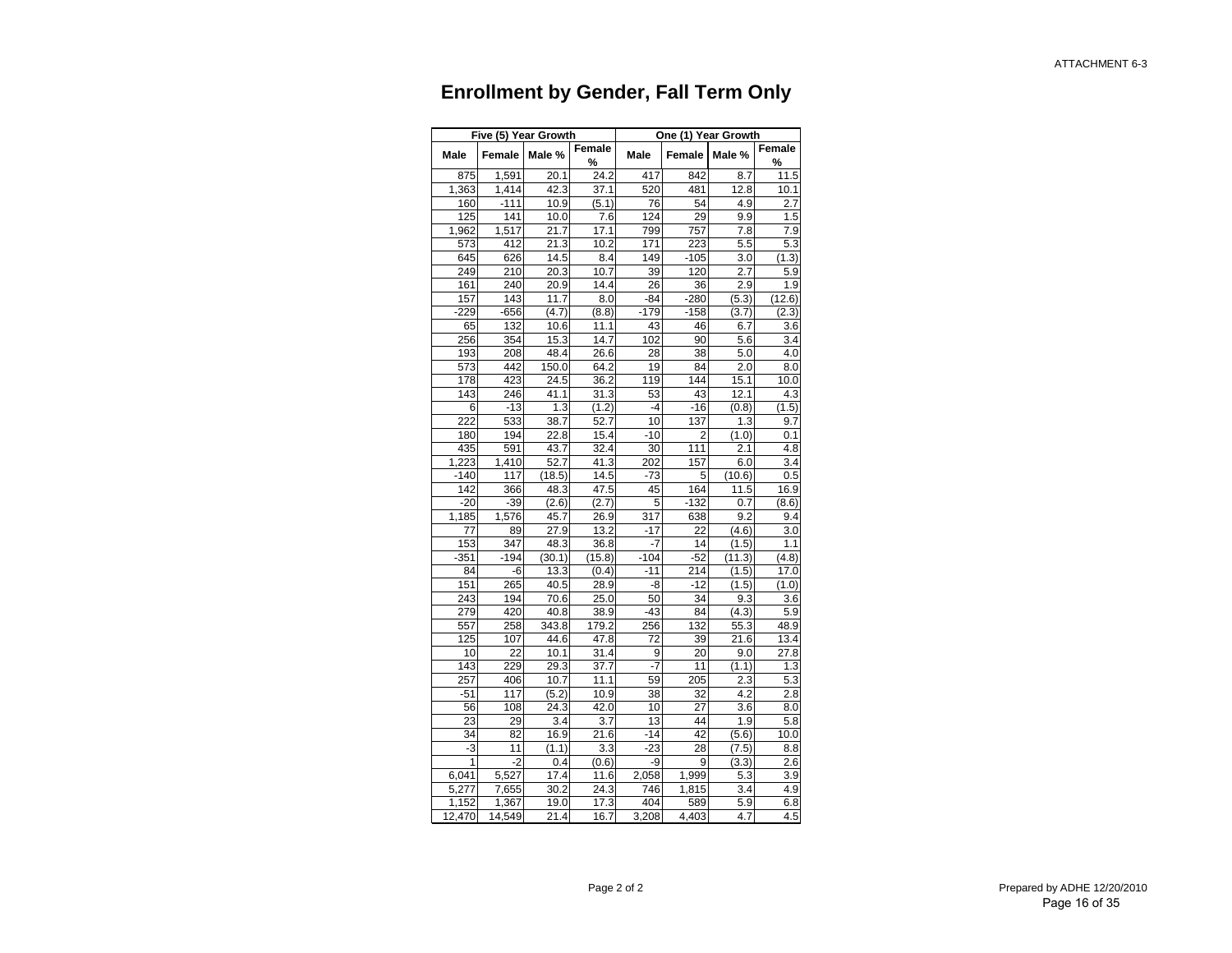|                 |                                  |                             |                |          |                       |                 | 2006 Fall Term                   |                   |                  |                    |                                  |           |                |          |                       |                 | 2007 Fall Term                   |                   |      |                             |                           |                 |
|-----------------|----------------------------------|-----------------------------|----------------|----------|-----------------------|-----------------|----------------------------------|-------------------|------------------|--------------------|----------------------------------|-----------|----------------|----------|-----------------------|-----------------|----------------------------------|-------------------|------|-----------------------------|---------------------------|-----------------|
|                 | Inst.<br>$* _{Type}$             | College                     | Total          |          | Asian Only Black Only | Hispanic<br>Any | Am. Indian<br>or Alaskan<br>Only | <b>White Only</b> | Hawaiian<br>Only | 2 or More<br>Races | Non-<br><b>Resident</b><br>Alien | Unknown   | Total          |          | Asian Only Black Only | Hispanic<br>Any | Am. Indian<br>or Alaskan<br>Only | <b>White Only</b> | Only | Hawaiian 2 or More<br>Races | Non-<br>Resident<br>Alien | Unknown         |
| 1               |                                  | ASUJ                        | 10,949         | 60       | 1,870                 | 110             | 51                               | 8,439             |                  |                    | 127                              | 292       | 11,130         | 77       | 1,886                 | 125             | 47                               | 8,503             |      |                             | 132                       | 360             |
| 2 <sup>1</sup>  | $\overline{1}$                   | ATU                         | 7,038          | 74       | 351                   | 161             | 107                              | 6,096             |                  |                    | 249                              |           | 7,476          | 101      | 415                   | 206             | 127                              | 6,321             |      |                             | 306                       |                 |
| 3 <sup>1</sup>  |                                  | HSU                         | 3,664          | 15       | 628                   | 53              | 30                               | 2,814             |                  |                    | 89                               | 35        | 3,602          | 16       | 673                   | 57              | 24                               | 2,690             |      |                             | 92                        | 50              |
| 4               | $\overline{1}$                   | <b>SAUM</b>                 | 3,113          | 23       | 849                   | 38              | 19                               | 2,008             |                  |                    | 171                              |           | 3,150          | 18       | 930                   | 41              | 15                               | 1,973             |      |                             | 162                       | 11              |
| 5 <sup>1</sup>  |                                  | UAF                         | 17,926         | 446      | 946                   | 447             | 328                              | 14,346            |                  |                    | 951                              | 462       | 18,648         | 472      | 1,023                 | 527             | 361                              | 14,920            |      |                             | 958                       | 387             |
| 6               | - 1                              | <b>UAFS</b>                 | 6,731          | 291      | 282                   | 264             | 281                              | 5,609             |                  |                    |                                  |           | 6,611          | 285      | 266                   | 268             | 308                              | 5,477             |      |                             |                           |                 |
| 7               |                                  | UALR                        | 11,905         | 242      | 3,374                 | 243             | 86                               | 7,563             |                  |                    | 262                              | 135       | 12,135         | 310      | 3,267                 | 253             | 94                               | 7,785             |      |                             | 256                       | 170             |
| 8 <sup>1</sup>  |                                  | <b>UAM</b>                  | 3,179          | 12       | 892                   | 57              | 19                               | 2,182             |                  |                    | 14                               |           | 3,187          | 14       | 954                   | 43              | 25                               | 2,135             |      |                             | 16                        |                 |
| 9               | - 1                              | <b>UAMS</b>                 | 2,435          | 94       | 230                   | 26              | 16                               | 2,000             |                  |                    | 69                               |           | 2,539          | 119      | 246                   | 36              | 15                               | 2,052             |      |                             | $\overline{71}$           |                 |
| 10 <sup>1</sup> | $\overline{1}$                   | <b>UAPB</b>                 | 3,128          |          | 2,956                 |                 |                                  | 136               |                  |                    | 23                               |           | 3,200          |          | 3,032                 | 10              |                                  | 127               |      |                             | 22                        |                 |
|                 | $11$ 1                           | UCA                         | 12,329         | 179      | 1,865                 | 172             | 103                              | 9,069             |                  |                    | 334                              | 607       | 12,619         | 169      | 1,760                 | 193             | 118                              | 9,291             |      |                             | 465                       | 623             |
| 12<br>13        | $\overline{2}$<br>$\overline{2}$ | <b>ANC</b><br><b>ASUB</b>   | 1,806<br>4,073 | 19<br>46 | 472<br>203            | 18<br>85        | 14<br>48                         | 1,283<br>3,657    |                  |                    |                                  | 34        | 1,800<br>4,311 | 18<br>38 | 465<br>220            | 25<br>91        | 12<br>67                         | 1,280<br>3,836    |      |                             |                           | 53              |
| 14              | 2                                | <b>ASUMH</b>                | 1,182          |          |                       | 15              |                                  | 1,146             |                  |                    |                                  |           | 1,179          |          |                       | 14              | 11                               | 1,124             |      |                             |                           | 18              |
| 15 <sup>1</sup> | $\overline{2}$                   | <b>ASUN</b>                 | 1,070          |          | 107                   |                 |                                  | 942               |                  |                    |                                  |           | 1,075          |          | 130                   | 10              |                                  | 921               |      |                             |                           |                 |
| 16              | $\overline{2}$                   | <b>BRTC</b>                 | 1,896          |          | 26                    | 13              |                                  | 1,840             |                  |                    |                                  |           | 1,954          |          | 32                    | 20              |                                  | 1,885             |      |                             |                           |                 |
| 17 <sup>1</sup> | $\overline{2}$                   | <b>CCCUA</b>                | 1,134          |          | 148                   | 112             | 20                               | 841               |                  |                    |                                  |           | 1,213          |          | 142                   | 138             | 13                               | 912               |      |                             |                           |                 |
| 18              | $\overline{2}$                   | EACC                        | 1,517          | 11       | 629                   | 13              |                                  | 856               |                  |                    |                                  |           | 1,547          | 10       | 631                   | 15              |                                  | 879               |      |                             |                           |                 |
| 19              | $\overline{2}$                   | <b>MSCC</b>                 | 1,584          | 22       | 818                   | 16              |                                  | 719               |                  |                    |                                  |           | 1,654          | 19       | 847                   | 20              |                                  | 760               |      |                             |                           |                 |
| 20              | $\overline{2}$                   | NAC                         | 2,047          | 13       |                       | 37              | 28                               | 1,964             |                  |                    |                                  |           | 2,077          | 13       |                       | 49              | 33                               | 1,974             |      |                             |                           |                 |
| 21              | $\overline{2}$                   | <b>NPCC</b>                 | 2,819          | 32       | 197                   | 94              | 38                               | 2,351             |                  |                    |                                  | 106       | 2,933          | 39       | 256                   | 111             | 30                               | 2,486             |      |                             |                           | 10 <sup>1</sup> |
| 22              | $\overline{2}$                   | <b>NWACC</b>                | 5,732          | 195      | 104                   | 486             | 102                              | 4,730             |                  |                    |                                  | 115       | 6,470          | 247      | 118                   | 645             | 99                               | 5,167             |      |                             |                           | 194             |
| 23              | 2                                | <b>OTC</b>                  | 1,565          | 19       | 173                   | 20              |                                  | 1,337             |                  |                    |                                  |           | 1,558          |          | 168                   | 32              |                                  | 1,336             |      |                             | 10                        |                 |
| 24              | $\overline{2}$                   | OZC                         | 1,065          |          | 10                    |                 | 11                               | 1,034             |                  |                    |                                  |           | 1,208          |          |                       | 11              | 11                               | 1,170             |      |                             |                           |                 |
| 25              | $\overline{2}$                   | <b>PCCUA</b>                | 2,214          |          | 893                   | 27              |                                  | 1,275             |                  |                    |                                  |           | 2,336          |          | 1,045                 | 35              |                                  | 1,245             |      |                             |                           |                 |
| 26              | $\overline{2}$                   | <b>PTC</b>                  | 8,455          | 100      | 4,168                 | 136             | 50                               | 3,931             |                  |                    | 11                               | 59        | 8,768          | 95       | 4,291                 | 151             | 45                               | 4,110             |      |                             | 14                        | 62              |
| 27              | 2                                | <b>RMCC</b>                 | 950            | 16       |                       | 22              | 24                               | 885               |                  |                    |                                  |           | 1,004          | 14       |                       | 22              | 19                               | 943               |      |                             |                           |                 |
| 28              | $\overline{2}$                   | <b>SACC</b>                 | 1,260          |          | 419                   | 13              |                                  | 809               |                  |                    |                                  | 12        | 1,310          |          | 475                   | 12              |                                  | 806               |      |                             |                           | 10              |
| 29              | $\overline{2}$                   | SAUT                        | 2,396          | 10       | 873                   | 36              | 15                               | 1,424             |                  |                    |                                  | 31        | 2,111          |          | 785                   | 27              | 15                               | 1,255             |      |                             |                           | 19              |
| 30 <sup>1</sup> | 2                                | <b>SEAC</b>                 | 2,111          |          | 953                   | 16              |                                  | 1,120             |                  |                    |                                  |           | 2,143          | 14       | 995                   | 23              |                                  | 1,102             |      |                             |                           |                 |
| 31              | $\overline{2}$                   | <b>UACCB</b>                | 1,289          |          | 42                    | 22              |                                  | 1,205             |                  |                    |                                  |           | 1,470          |          | 51                    | 21              | 10                               | 1,376             |      |                             |                           |                 |
| 32              | $\overline{2}$                   | <b>UACCH</b>                | 1,120          |          | 349                   | 23              |                                  | 731               |                  |                    |                                  | 12        | 1,298          |          | 454                   | 30              |                                  | 787               |      |                             |                           | 16              |
| 33 <sup>7</sup> | $\overline{2}$                   | <b>UACCM</b>                | 1,763          | 11       | 121                   | 46              | 13                               | 1,571             |                  |                    |                                  |           | 1,809          | 10       | 124                   | 46              | 22                               | 1,606             |      |                             |                           |                 |
| 34              |                                  | ABC                         | 306            |          | 304                   |                 |                                  |                   |                  |                    |                                  |           | 596            |          | 586                   |                 |                                  |                   |      |                             |                           |                 |
| 35              | P                                | CBC                         | 504            |          | 66                    | 11              |                                  | 410               |                  |                    |                                  |           | 569            |          | 106                   | 10              |                                  | 436               |      |                             |                           |                 |
| 36<br>37        | P<br>$\mathsf{P}$                | <b>CRC</b>                  | 169            |          | 13<br>51              |                 |                                  | 155               |                  |                    |                                  |           | 168            |          | 15                    |                 |                                  | 152               |      |                             |                           |                 |
| 38              | P                                | HС<br>HU                    | 1,095<br>6,085 | 38<br>31 | 323                   | 31<br>77        | 43                               | 924<br>5,194      |                  |                    | 238                              | 35<br>179 | 1,195<br>6,139 | 40<br>36 | 52<br>327             | 39<br>104       | 49                               | 992<br>5,291      |      |                             | 16<br>277                 | 47<br>55        |
| 39              | P                                | JBU                         | 2,065          | 23       | 53                    | 51              | 54                               | 1,746             |                  |                    | 111                              | 27        | 2,060          | 24       | 67                    | 64              | 49                               | 1,723             |      |                             | 110                       | 23              |
| 40              | P                                | -C                          | 487            |          | 21                    | 12              |                                  | 413               |                  |                    | 14                               | 18        | 495            |          | 13                    | 11              |                                  | 420               |      |                             | 12                        | 24              |
| 41              | P                                | OBU                         | 1,452          | 10       | 97                    | 27              | 10 <sup>1</sup>                  | 1,254             |                  |                    | 54                               |           | 1,448          |          | 93                    | 23              |                                  | 1,272             |      |                             | 42                        |                 |
| 42              | $\mathsf{P}$                     | <b>PSC</b>                  | 580            |          | 565                   |                 |                                  |                   |                  |                    |                                  |           | 561            |          | 545                   |                 |                                  |                   |      |                             |                           |                 |
| 43              | P                                | UO                          | 622            | 10       | 22                    | 26              | 23                               | 425               |                  |                    | 104                              | 12        | 643            |          | 29                    | 21              | 18 <sup>l</sup>                  | 442               |      |                             | 118                       |                 |
|                 | $44$ P                           | <b>WBC</b>                  | 616            |          | 19                    | 12              |                                  | 566               |                  |                    |                                  | 11        | 622            |          | 12                    | 15              |                                  | 565               |      |                             |                           | 25              |
|                 | 4-Year Colleges                  |                             | 82,397         | 1.440    | 14,243                | 1,579           | 1.041                            | 60.262            |                  |                    | 2,293                            | 1,539     | 84.297         | 1,589    | 14,452                | 1,759           | 1,134                            | 61.274            |      |                             | 2,487                     | 1,602           |
|                 | 2-Year Colleges                  |                             | 49,048         | 551      | 10,713                | 1,265           | 423                              | 35,651            |                  |                    | 37                               | 408       | 51,228         | 578      | 11,250                | 1,548           | 438                              | 36,960            |      |                             | 46                        | 408             |
|                 |                                  | <b>Private Institutions</b> | 13,981         | 127      | 1,534                 | 251             | 150                              | 11,091            |                  |                    | 544                              | 284       | 14,496         | 135      | 1,845                 | 294             | 147                              | 11,304            |      |                             | 588                       | 183             |
| Total           |                                  |                             | 145,426        | 2,118    | 26,490                | 3,095           | 1,614                            | 107,004           |                  |                    | 2,874                            | 2,231     | 150,021        | 2,302    | 27,547                | 3,601           | 1,719                            | 109,538           |      |                             | 3,121                     | 2,193           |

NOTE: Numbers less than 10 are not shown due to FERPA.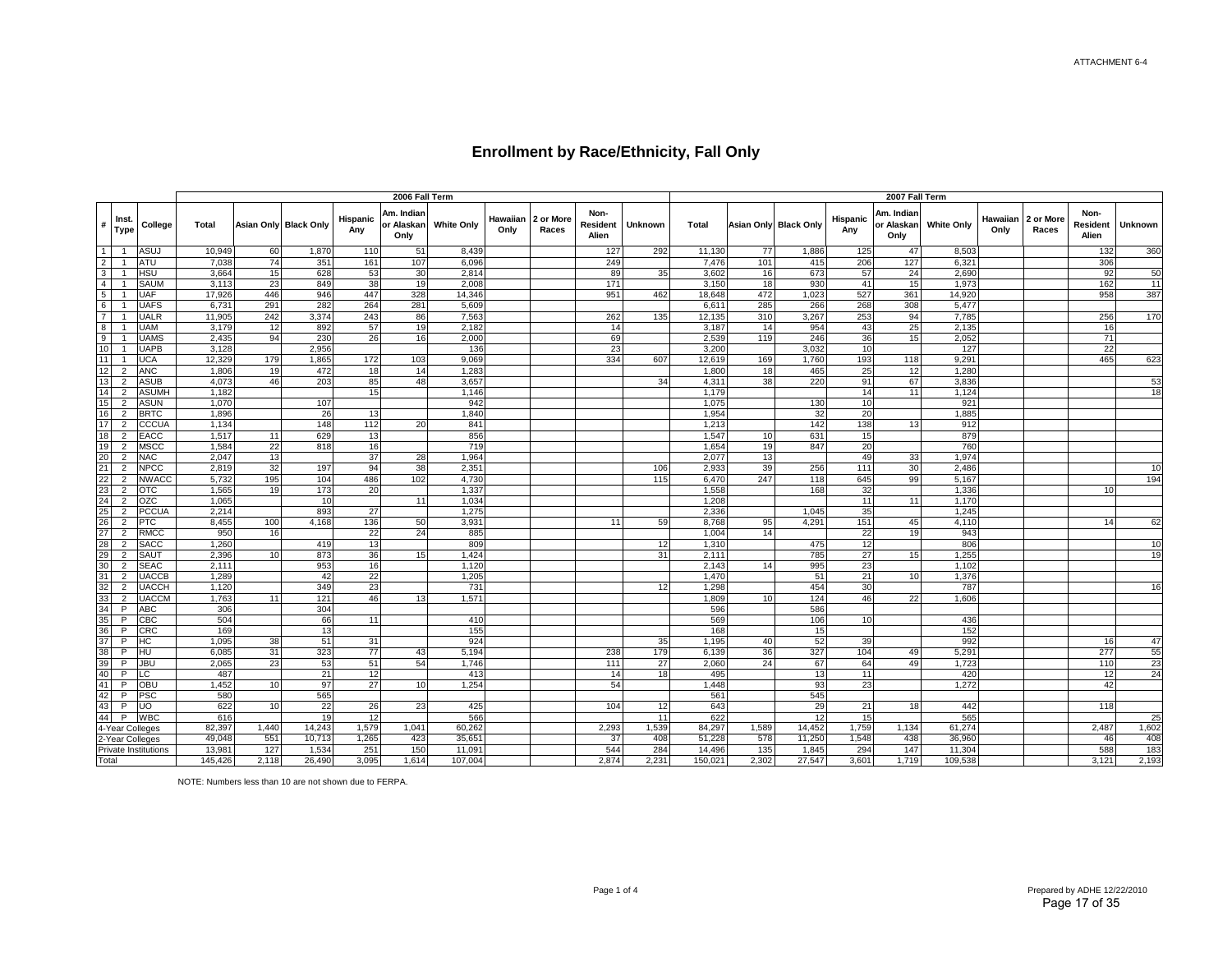|                   |                               |                     |                |       |                       |                 | 2008 Fall Term                   |                   |                  |                    |                           |                |                |       |                              |                 | 2009 Fall Term                   |                   |                  |                    |                                  |                |
|-------------------|-------------------------------|---------------------|----------------|-------|-----------------------|-----------------|----------------------------------|-------------------|------------------|--------------------|---------------------------|----------------|----------------|-------|------------------------------|-----------------|----------------------------------|-------------------|------------------|--------------------|----------------------------------|----------------|
|                   | Inst.<br>$\frac{1}{\pi}$ Type | College             | Total          |       | Asian Only Black Only | Hispanic<br>Any | Am. Indian<br>or Alaskan<br>Only | <b>White Only</b> | Hawaiian<br>Only | 2 or More<br>Races | Non-<br>Resident<br>Alien | <b>Unknown</b> | Total          |       | <b>Asian Only Black Only</b> | Hispanic<br>Any | Am. Indian<br>or Alaskan<br>Only | <b>White Only</b> | Hawaiian<br>Only | 2 or More<br>Races | Non-<br><b>Resident</b><br>Alien | <b>Unknown</b> |
| 1                 | $\overline{\mathbf{1}}$       | ASUJ                | 11,490         | 90    | 1,956                 | 122             | 38                               | 8,399             |                  |                    | 322                       | 563            | 12,156         | 64    | 1,918                        | 121             | 38                               | 8,789             |                  | 206                | 419                              | 596            |
| $\overline{2}$    | $\overline{1}$                | ATU                 | 7,492          | 127   | 378                   | 229             | 117                              | 6,357             |                  |                    | 284                       |                | 8,814          | 123   | 413                          | 329             | 145                              | 7,484             |                  | 26                 | 288                              |                |
| 3 <sup>1</sup>    | $\overline{1}$                | <b>HSU</b>          | 3,654          | 22    | 702                   | 75              | 27                               | 2.642             |                  |                    | 138                       | 48             | 3.583          |       | 670                          | 83              | 10                               | 2.454             |                  | 134                | 71                               | 161            |
| $\overline{4}$    | $\overline{1}$                | <b>SAUM</b>         | 3,117          | 21    | 895                   | 44              | 18                               | 1,983             |                  |                    | 136                       | 20             | 3,226          |       | 927                          | 70              |                                  | 2,083             | 10 <sup>1</sup>  |                    | 111                              | 22             |
| 5 <sup>5</sup>    | $\overline{1}$                | UAF                 | 19,194         | 506   | 1,024                 | 583             | 376                              | 15,381            |                  |                    | 1,037                     | 287            | 19,849         | 486   | 1,040                        | 699             | 331                              | 15,672            | 13               | 272                | 1,156                            | 180            |
| 6 <sup>1</sup>    | $\overline{1}$                | <b>UAFS</b>         | 6,772          | 333   | 309                   | 305             | 305                              | 5,511             |                  |                    |                           |                | 7,322          | 311   | 317                          | 449             | 257                              | 5,656             |                  | 302                | 28                               |                |
| 7 <sup>1</sup>    | $\overline{1}$                | <b>UALR</b>         | 11,965         | 341   | 3,134                 | 295             | 107                              | 7,642             |                  |                    | 267                       | 179            | 13,132         | 382   | 3,304                        | 351             | 83                               | 8,359             |                  | 167                | 329                              | 157            |
| 8                 | $\overline{1}$                | <b>UAM</b>          | 3,302          | 17    | 928                   | 43              | 22                               | 2,281             |                  |                    | 11                        |                | 3,479          | 11    | 1,066                        | 39              | 16                               | 2,323             |                  | 14                 | 10                               |                |
| 9                 | $\overline{1}$                | <b>UAMS</b>         | 2,652          | 134   | 252                   | 45              | 17                               | 2,139             |                  |                    | 65                        |                | 2,774          | 126   | 262                          | 52              | 17                               | 2,237             |                  | 22                 | 56                               |                |
| 10                | $\overline{1}$                | <b>UAPB</b>         | 3,525          |       | 3,330                 | 10              |                                  | 124               |                  |                    | 46                        |                | 3,792          |       | 3,572                        | 15              |                                  | 128               |                  |                    | 57                               |                |
| 11                | $\overline{1}$                | <b>UCA</b>          | 12,974         | 227   | 1,814                 | 230             | 93                               | 9,488             |                  |                    | 577                       | 545            | 11,781         | 203   | 1,711                        | 228             | 87                               | 8,122             |                  | 14                 | 602                              | 814            |
| $12 \overline{ }$ | $\overline{2}$                | <b>ANC</b>          | 1,859          | 11    | 503                   | 39              | 13                               | 1,293             |                  |                    |                           |                | 1,914          | 13    | 581                          | 28              |                                  | 1,269             |                  |                    |                                  | 18             |
| 13                | 2                             | <b>ASUB</b>         | 4,459          | 60    | 220                   | 89              | 52                               | 3,962             |                  |                    |                           | 75             | 4,491          | 28    | 225                          | 117             | 27                               | 3,943             |                  | 81                 | 20                               | 41             |
| 14                | 2                             | <b>ASUMH</b>        | 1,296          |       |                       | 20              | 12                               | 1,238             |                  |                    |                           | 12             | 1,517          |       |                              | 18              | 12                               | 1,265             |                  | 16                 |                                  | 195            |
| 15 <sup>2</sup>   | $\overline{2}$                | <b>ASUN</b>         | 1,631          |       | 212                   | 30              |                                  | 1,377             |                  |                    |                           |                | 1,982          | 10    | 282                          | 22              | 18                               | 1,643             |                  |                    |                                  |                |
| 16                | 2                             | <b>BRTC</b>         | 1,898          |       | 33                    | 23              |                                  | 1,822             |                  |                    |                           |                | 2,234          |       | 49                           | 23              | 14                               | 2,131             |                  |                    |                                  | 15             |
| 17                | 2                             | CCCUA               | 1,396          |       | 162                   | 155             | 18                               | 1,052             |                  |                    |                           |                | 1,427          |       | 168                          | 165             | 16                               | 1,057             |                  |                    |                                  | 10             |
| 18                | $\overline{2}$                | EACC                | 1,447          | 12    | 606                   | 23              |                                  | 797               |                  |                    |                           |                | 1,530          |       | 680                          | 16              |                                  | 811               |                  |                    |                                  |                |
| 19                | $\overline{2}$                | <b>MSCC</b>         | 1,802          |       | 951                   | 16              |                                  | 813               |                  |                    |                           |                | 2,192          | 18    | 1,170                        | 31              |                                  | 933               |                  | 21                 |                                  |                |
| 20                | $\overline{2}$                | <b>NAC</b>          | 2,172          | 14    |                       | 47              | 34                               | 2,069             |                  |                    |                           |                | 2,429          |       | 12                           | 67              | 11                               | 2,194             |                  | 119                |                                  |                |
| 21                | $\overline{2}$                | <b>NPCC</b>         | 3,601          | 48    | 389                   | 144             | 28                               | 2,945             |                  |                    |                           | 42             | 3,704          | 42    | 337                          | 132             | 49                               | 3,090             |                  |                    |                                  | 54             |
| 22                | $\overline{2}$                | <b>NWACC</b>        | 7,216          | 274   | 165                   | 765             | 121                              | 5,575             |                  |                    |                           | 316            | 8,006          | 229   | 175                          | 868             | 159                              | 6,261             | 16 <sup>1</sup>  | 12                 | 97                               | 189            |
| 23                | $\overline{2}$                | <b>OTC</b>          | 1,600          | 18    | 183                   | 31              |                                  | 1.355             |                  |                    |                           |                | 1.610          |       | 212                          | 33              |                                  | 1.307             |                  | 34                 | 10                               |                |
| 24<br>25          | 2<br>$\overline{2}$           | OZC<br><b>PCCUA</b> | 1,333<br>2,400 | 11    | 1,151                 | 11<br>37        | 12<br>13                         | 1,294<br>1,180    |                  |                    |                           | 15             | 1,364<br>2,282 | 11    | 1,049                        | 13<br>48        | 12                               | 1,327<br>1,167    |                  |                    |                                  |                |
| 26                | $\overline{2}$                | <b>PTC</b>          | 9,096          | 105   | 4,442                 | 169             | 46                               | 4,288             |                  |                    | 13                        | 33             | 10,261         | 75    | 4,662                        | 372             | 43                               | 4,278             | 68               | 68                 |                                  | 695            |
| 27                | $\overline{2}$                | <b>RMCC</b>         | 995            | 13    |                       | 23              | 26                               | 930               |                  |                    |                           |                | 1,111          | 18    |                              | 31              | 28                               | 1,009             |                  |                    | 11                               |                |
| 28                | 2                             | <b>SACC</b>         | 1,519          |       | 562                   | 16              |                                  | 919               |                  |                    |                           | 12             | 1,753          |       |                              |                 |                                  | 12                |                  |                    |                                  | 1,732          |
| 29                | 2                             | SAUT                | 1,817          | 16    | 595                   | 25              | 16                               | 1,149             |                  |                    | 11                        |                | 2,007          |       | 689                          | 39              | 12                               | 1,219             |                  | 25                 |                                  |                |
| 30                | $\overline{2}$                | <b>SEAC</b>         | 2,009          | 16    | 1,033                 | 19              |                                  | 939               |                  |                    |                           |                | 1,986          | 11    | 1,009                        | 28              |                                  | 914               |                  | 10                 | 12                               |                |
| 31                | $\overline{2}$                | <b>UACCB</b>        | 1.500          |       | 45                    | 25              |                                  | 1.409             |                  |                    |                           |                | 1.725          | 16    | 58                           | 29              | 23                               | 1.593             |                  |                    |                                  |                |
| 32                | $\overline{2}$                | <b>UACCH</b>        | 1,257          |       | 432                   | 37              |                                  | 760               |                  |                    |                           | 19             | 1,473          |       | 490                          | 44              |                                  | 834               |                  |                    |                                  | 91             |
| 33                | $\overline{2}$                | <b>UACCM</b>        | 1,963          | 20    | 160                   | 72              | 25                               | 1,685             |                  |                    |                           |                | 2,421          | 17    | 214                          | 102             | 15                               | 1,951             |                  | 109                |                                  | 12             |
| 34                | P                             | ABC                 | 626            |       | 602                   |                 |                                  | 15                |                  |                    |                           |                | 733            |       | 685                          |                 |                                  | 38                |                  |                    |                                  |                |
| 35                | P                             | CBC                 | 559            |       | 93                    | 13              |                                  | 434               |                  |                    |                           |                | 625            |       | 100                          | 16              |                                  | 479               |                  |                    | 16                               |                |
| 36                | P                             | <b>CRC</b>          | 175            |       | 20                    |                 |                                  | 153               |                  |                    |                           |                | 172            |       | 21                           |                 |                                  | 146               |                  |                    |                                  |                |
| 37                | P                             | HC                  | 1,350          | 42    | 49                    | 48              | 10 <sup>1</sup>                  | 1,116             |                  |                    | 31                        | 54             | 1,463          | 45    | 44                           | 55              | 10                               | 1,178             |                  | 16                 | 45                               | 69             |
| 38                | P                             | HU                  | 6.447          | 44    | 338                   | 115             | 60                               | 5.542             |                  |                    | 281                       | 67             | 6.484          | 64    | 353                          | 119             | 52                               | 5.479             |                  | 84                 | 285                              | 46             |
| 39                | P                             | <b>JBL</b>          | 2,016          | 29    | 70                    | 66              | 41                               | 1,655             |                  |                    | 124                       | 31             | 2,061          | 29    | 71                           | 63              | 41                               | 1,680             |                  |                    | 122                              | 54             |
| 40                | P                             | LC                  | 458            |       | 17                    | 10              |                                  | 385               |                  |                    |                           | 21             | 614            |       | 24                           | 15              |                                  | 519               |                  |                    | 13                               | 28             |
| 41                | P                             | <b>OBU</b>          | 1,494          |       | 94                    | 26              | 14                               | 1,305             |                  |                    | 50                        |                | 1,447          |       | 97                           | 28              | 13                               | 1,242             |                  | 11                 | 48                               |                |
| 42                | P                             | PSC                 | 587            |       | 560                   |                 |                                  |                   |                  |                    | 12                        |                | 668            |       | 631                          |                 |                                  |                   |                  |                    | 23                               |                |
| 43                | P                             | <b>UO</b>           | 675            |       | 27                    | 26              | 17                               | 477               |                  |                    | 114                       |                | 625            |       | 25                           | 29              | 13                               | 432               |                  |                    | 110                              |                |
| 44                | P                             | <b>WBC</b>          | 565            |       | 10                    | 12              |                                  | 508               |                  |                    |                           | 25             | 615            |       |                              |                 |                                  | 569               |                  |                    |                                  | 15             |
|                   | 4-Year Colleges               |                     | 86,137         | 1,823 | 14,722                | 1,981           | 1,121                            | 61,947            |                  |                    | 2,892                     | 1,651          | 89,908         | 1,714 | 15,200                       | 2,436           | 988                              | 63,307            | 36               | 1,159              | 3,127                            | 1,941          |
|                   | 2-Year Colleges               |                     | 54,266         | 678   | 11,862                | 1,816           | 464                              | 38,851            |                  |                    | 44                        | 551            | 59,419         | 552   | 12,078                       | 2,226           | 472                              | 40,208            | 106              | 508                | 177                              | 3,092          |
|                   | Private Institutions          |                     | 14,952         | 142   | 1,880                 | 326             | 159                              | 11,596            |                  |                    | 641                       | 208            | 15,507         | 164   | 2,059                        | 342             | 145                              | 11,765            |                  | 126                | 675                              | 224            |
| Total             |                               |                     | 155,355        | 2,643 | 28,464                | 4,123           | 1,744                            | 112,394           |                  |                    | 3,577                     | 2,410          | 164,834        | 2,430 | 29,337                       | 5,004           | 1,605                            | 115,280           | 149              | 1,793              | 3,979                            | 5,257          |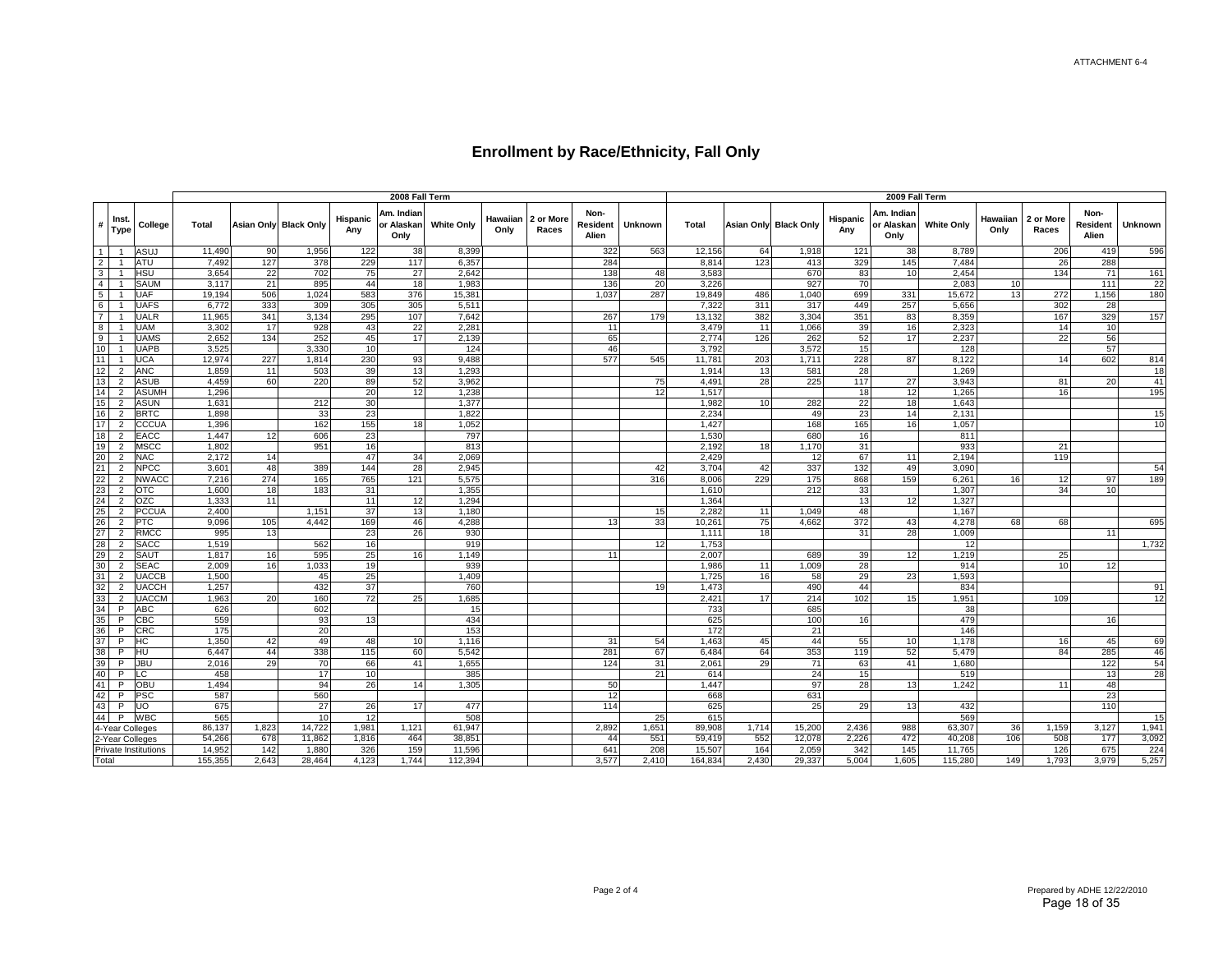|       |                      |                      |         |            |                   |                 | 2010 Fall Term                   |                   |                  |                    |                                  |                |
|-------|----------------------|----------------------|---------|------------|-------------------|-----------------|----------------------------------|-------------------|------------------|--------------------|----------------------------------|----------------|
| #     | Inst.<br><b>Type</b> | College              | Total   | Asian Only | <b>Black Only</b> | Hispanic<br>Any | Am. Indian<br>or Alaskan<br>Only | <b>White Only</b> | Hawaiian<br>Only | 2 or More<br>Races | Non-<br><b>Resident</b><br>Alien | <b>Unknown</b> |
| 1     | 1                    | ASUJ                 | 13,415  | 88         | 2,144             | 180             | 110                              | 9.696             | 10               |                    | 575                              | 612            |
| 2     | 1                    | ATU                  | 9,815   | 155        | 529               | 364             | 173                              | 8,194             |                  | 94                 | 302                              |                |
| 3     | 1                    | HSU                  | 3,713   | 30         | 710               | 112             | 11                               | 2,623             |                  | 163                | 55                               |                |
| 4     | 1                    | SAUM                 | 3,379   | 25         | 1,000             | 67              | 13                               | 2,126             |                  | 12                 | 107                              | 29             |
| 5     | 1                    | <b>UAF</b>           | 21,405  | 508        | 1,128             | 861             | 337                              | 16,813            | 19               | 461                | 1,163                            | 115            |
| 6     | 1                    | <b>UAFS</b>          | 7,716   | 350        | 352               | 516             | 227                              | 5,832             |                  | 395                | 40                               |                |
| 7     | 1                    | <b>UALR</b>          | 13,176  | 343        | 3,063             | 459             | 72                               | 8,181             |                  | 304                | 438                              | 316            |
| 8     | 1                    | UAM                  | 3,638   | 11         | 1,123             | 66              | 11                               | 2,366             |                  | 30                 |                                  | 31             |
| 9     | 1                    | <b>UAMS</b>          | 2,836   | 121        | 252               | 70              | 22                               | 2,289             |                  | 22                 | 50                               |                |
| 10    | $\mathbf{1}$         | <b>UAPB</b>          | 3,428   |            | 3,225             | 16              |                                  | 118               |                  |                    | 46                               | 10             |
| 11    | 1                    | <b>UCA</b>           | 11,444  | 182        | 1,780             | 279             | 84                               | 7,994             |                  | 91                 | 578                              | 450            |
| 12    | $\overline{2}$       | <b>ANC</b>           | 2,003   |            | 565               | 49              |                                  | 1,310             |                  | 55                 |                                  |                |
| 13    | $\overline{2}$       | <b>ASUB</b>          | 4.683   | 41         | 229               | 134             | 19                               | 4.100             |                  | 112                | 33                               |                |
| 14    | $\overline{2}$       | <b>ASUMH</b>         | 1,583   |            |                   | 29              | 12                               | 1,484             |                  | 31                 |                                  | 19             |
| 15    | $\overline{2}$       | <b>ASUN</b>          | 2.085   | 10         | 131               | 15              |                                  | 901               |                  |                    | 12                               | 1.007          |
| 16    | $\overline{2}$       | <b>BRTC</b>          | 2,497   |            | 57                | 31              | 12                               | 2,377             |                  |                    |                                  | 11             |
| 17    | $\overline{2}$       | CCCUA                | 1,523   |            | 211               | 169             | 18                               | 1,094             |                  | 13                 |                                  |                |
| 18    | $\overline{a}$       | EACC                 | 1,510   | 10         | 649               | 30              |                                  | 804               |                  |                    |                                  |                |
| 19    | $\overline{2}$       | <b>MSCC</b>          | 2,339   | 17         | 1,330             | 64              | 10                               | 871               |                  | 33                 |                                  |                |
| 20    | $\overline{2}$       | <b>NAC</b>           | 2,421   |            | 20                | 86              | 18                               | 2,189             |                  | 89                 |                                  |                |
| 21    | $\overline{2}$       | <b>NPCC</b>          | 3,845   | 44         | 372               | 119             | 40                               | 3,198             |                  |                    |                                  | 72             |
| 22    | $\overline{2}$       | <b>NWACC</b>         | 8,365   | 235        | 189               | 880             | 139                              | 6,462             | 18               | 16                 | 175                              | 251            |
| 23    | $\overline{2}$       | OTC                  | 1,542   |            | 188               | 29              |                                  | 1,267             |                  | 38                 |                                  |                |
| 24    | $\overline{2}$       | OZC                  | 1,573   |            | 10                | 18              | 16                               | 1,522             |                  |                    |                                  |                |
| 25    | 2                    | <b>PCCUA</b>         | 2,155   |            | 959               | 42              | 10                               | 1,136             |                  |                    |                                  |                |
| 26    | $\overline{2}$       | PTC                  | 11,216  | 86         | 5,475             | 373             | 43                               | 4,553             | 47               | 68                 |                                  | 571            |
| 27    | $\overline{2}$       | <b>RMCC</b>          | 1,116   | 22         |                   | 34              | 30                               | 1,010             |                  |                    |                                  |                |
| 28    | $\overline{2}$       | <b>SACC</b>          | 1,760   |            | 56                |                 |                                  | 77                |                  |                    |                                  | 1,619          |
| 29    | $\overline{2}$       | SAUT                 | 1,851   |            | 666               | 25              |                                  | 1,081             |                  | 26                 | 16                               | 21             |
| 30    | $\overline{2}$       | <b>SEAC</b>          | 2.189   | 20         | 1.164             | 15              | 16                               | 941               |                  |                    | 14                               | 19             |
| 31    | $\overline{2}$       | <b>UACCB</b>         | 1,705   | 18         | 47                | 22              | 12                               | 1,512             |                  |                    |                                  | 94             |
| 32    | $\overline{2}$       | <b>UACCH</b>         | 1,557   |            | 353               | 28              |                                  | 654               |                  |                    |                                  | 510            |
| 33    | $\overline{2}$       | <b>UACCM</b>         | 2,462   | 11         | 208               | 107             | 11                               | 2,026             |                  | 92                 |                                  |                |
| 34    | P                    | <b>ABC</b>           | 1,121   | 10         | 1,046             |                 |                                  | 61                |                  |                    |                                  |                |
| 35    | P                    | CBC                  | 736     |            | 124               | 28              |                                  | 550               |                  |                    |                                  | 22             |
| 36    | P                    | CRC                  | 201     |            | 18                |                 |                                  | 177               |                  |                    |                                  |                |
| 37    | P                    | HC                   | 1,467   | 45         | 47                | 61              |                                  | 1.130             |                  | 28                 | 60                               | 86             |
| 38    | P                    | HU                   | 6,748   | 75         | 355               | 138             | 46                               | 5,690             |                  | 97                 | 300                              | 43             |
| 39    | P                    | JBU                  | 2,131   | 23         | 84                | 76              | 28                               | 1,718             |                  | 54                 | 110                              | 37             |
| 40    | P                    | LC                   | 651     | 13         | 29                | 25              |                                  | 527               |                  |                    | 17                               | 31             |
| 41    | P                    | OBU                  | 1,504   |            | 94                | 33              | 10                               | 1,299             |                  | 16                 | 46                               |                |
| 42    | P                    | <b>PSC</b>           | 696     |            | 628               |                 |                                  |                   |                  | 12                 | 38                               |                |
| 43    | P                    | UO                   | 630     |            | 23                | 39              | 11                               | 450               |                  |                    | 90                               |                |
| 44    | P                    | <b>WBC</b>           | 615     |            | 16                | 10              |                                  | 567               |                  |                    |                                  |                |
|       | 4-Year Colleges      |                      | 93,965  | 1,822      | 15,306            | 2,990           | 1,064                            | 66,232            | 49               | 1,572              | 3,354                            | 1,576          |
|       | 2-Year Colleges      |                      | 61,980  | 580        | 12,884            | 2,304           | 449                              | 40,569            | 83               | 591                | 276                              | 4,244          |
|       |                      | Private Institutions | 16,500  | 182        | 2,464             | 425             | 122                              | 12,172            |                  | 223                | 669                              | 234            |
| Total |                      |                      | 172,445 | 2,584      | 30,654            | 5,719           | 1,635                            | 118,973           | 141              | 2,386              | 4,299                            | 6,054          |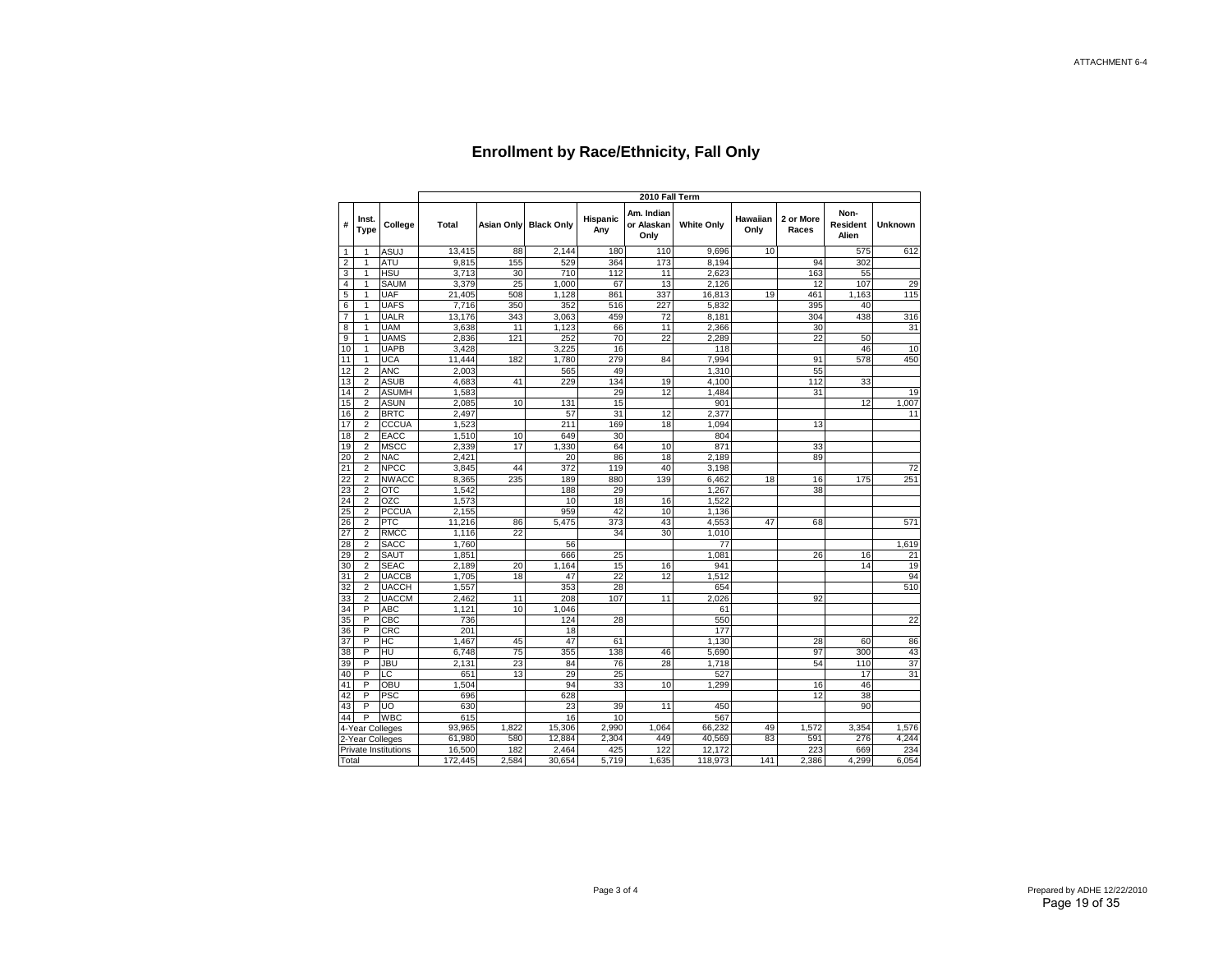|                 |                                  |                            |                |                    |                       |                 | Five (5) Year Growth             |                   |                  |                    |                           |                    |               |               |                       |                   | One (1) Year Growth              |                   |                  |                    |                           |                      |
|-----------------|----------------------------------|----------------------------|----------------|--------------------|-----------------------|-----------------|----------------------------------|-------------------|------------------|--------------------|---------------------------|--------------------|---------------|---------------|-----------------------|-------------------|----------------------------------|-------------------|------------------|--------------------|---------------------------|----------------------|
| #               | Inst.<br>Type                    | College                    | Total          |                    | Asian Only Black Only | Hispanic<br>Any | Am. Indian<br>or Alaskan<br>Only | <b>White Only</b> | Hawaiian<br>Only | 2 or More<br>Races | Non-<br>Resident<br>Alien | Unknown            | Total         |               | Asian Only Black Only | Hispanic<br>Any   | Am. Indiar<br>or Alaskan<br>Only | <b>White Only</b> | Hawaiian<br>Only | 2 or More<br>Races | Non-<br>Resident<br>Alien | <b>Unknown</b>       |
| $\overline{1}$  |                                  | ASUJ                       | 22.5%          | 46.7%              | 14.7%                 | 63.6%           | 115.7%                           | 14.9%             |                  |                    | 352.8%                    | 109.6%             | 10.4%         | 37.5%         | 11.8%                 | 48.8%             | 189.5%                           | 10.3%             | 100.0%           | $-100.0%$          | 37.2%                     | 2.7%                 |
| $\overline{2}$  |                                  | ATU                        | 39.5%          | 109.5%             | 50.7%                 | 126.1%          | 61.7%                            | 34.4%             |                  |                    | 21.3%                     |                    | 11.4%         | 26.0%         | 28.1%                 | 10.6%             | 19.3%                            | 9.5%              | $-33.3%$         | 261.5%             | 4.9%                      |                      |
| $\overline{3}$  |                                  | <b>HSU</b>                 | 1.3%           | 100.0%             | 13.1%                 | 111.3%          | $-63.3%$                         | $-6.8%$           |                  |                    | $-38.2%$                  | $-88.6%$           | 3.6%          |               | 6.0%                  | 34.9%             | 10.0%                            | 6.9%              |                  | 21.6%              | $-22.5%$                  | $-97.5%$             |
| $\overline{4}$  |                                  | SAUM                       | 8.5%           | 8.7%               | 17.8%                 | 76.3%           | $-31.6%$                         | 5.9%              |                  |                    | $-37.4%$                  | 480.09             | 4.7%          | 2400.0%       | 7.9%                  | $-4.3%$           | 1200.0%                          | 2.1%              | $-100.0%$        | 1100.0%            | $-3.6%$                   | 31.8%                |
| $\overline{5}$  |                                  | <b>UAF</b>                 | 19.4%          | 13.9%              | 19.2%                 | 92.6%           | 2.7%                             | 17.2%             |                  |                    | 22.3%                     | $-75.1%$           | 7.8%          | 4.5%          | 8.5%                  | 23.2%             | 1.8%                             | 7.3%              | 46.2%            | 69.5%              | 0.6%                      | $-36.1%$             |
| $6\overline{6}$ |                                  | <b>UAFS</b>                | 14.6%          | 20.3%              | 24.8%                 | 95.5%           | $-19.2%$                         | 4.0%              |                  |                    | 900.0%                    |                    | 5.4%          | 12.5%         | 11.0%                 | 14.9%             | $-11.7%$                         | 3.1%              | 100.0%           | 30.8%              | 42.9%                     |                      |
| $\overline{7}$  |                                  | <b>UALR</b>                | 10.7%          | 41.7%              | $-9.2%$               | 88.9%           | $-16.3%$                         | 8.2%              |                  |                    | 67.2%                     | 134.19             | 0.3%          | $-10.2%$      | $-7.3%$               | 30.8%             | $-13.3%$                         | $-2.1%$           |                  | 82.0%              | 33.19                     | 101.3%               |
| $\overline{8}$  |                                  | <b>UAM</b>                 | 14.4%          | $-8.3%$            | 25.9%                 | 15.8%           | $-42.1%$                         | 8.4%              |                  |                    | $-100.0%$                 | 933.3%             | 4.6%          | 0.0%          | 5.3%                  | 69.2%             | $-31.3%$                         | 1.9%              |                  | 114.3%             | $-100.0%$                 |                      |
| $\overline{9}$  | $\overline{1}$                   | <b>UAMS</b>                | 16.5%          | 28.7%              | 9.6%                  | 169.2%          | 37.5%                            | 14.5%             |                  |                    | $-27.5%$                  |                    | 2.2%          | $-4.0%$       | $-3.8%$               | 34.6%             | 29.4%                            | 2.3%              |                  | 0.0%               | $-10.7%$                  | 350.0%               |
| 10              |                                  | <b>UAPB</b>                | 9.6%           | 125.0%             | 9.1%                  | 100.0%          | 300.0%                           | $-13.2%$          |                  |                    | 100.0%                    |                    | $-9.6%$       | 28.6%         | $-9.7%$               | 6.7%              | 33.3%                            | $-7.8%$           |                  | $-100.0%$          | $-19.3%$                  | 11.1%                |
| 11              |                                  | <b>UCA</b>                 | $-7.2%$        | 1.7%               | $-4.6%$               | 62.2%           | $-18.4%$                         | $-11.9%$          |                  |                    | 73.1%                     | $-25.9%$           | $-2.9%$       | $-10.3%$      | 4.0%                  | 22.4%             | $-3.4%$                          | $-1.6%$           |                  | 550.0%             | $-4.0%$                   | $-44.7%$             |
| 12              | $\overline{2}$                   | <b>ANC</b>                 | 10.9%          | $-73.7%$           | 19.7%                 | 172.2%          | $-35.7%$                         | 2.1%              |                  |                    |                           |                    | 4.6%          | $-61.5%$      | $-2.8%$               | 75.0%             | 80.0%                            | 3.2%              |                  |                    |                           | $-55.6%$             |
| 13              | 2                                | <b>ASUB</b>                | 15.0%          | $-10.9%$           | 12.8%                 | 57.6%           | $-60.4%$                         | 12.1%             |                  |                    |                           | $-73.5%$           | 4.3%          | 46.4%         | 1.8%                  | 14.5%             | $-29.6%$                         | 4.0%              | $-33.3%$         | 38.3%              | 65.0%                     | $-78.0%$             |
| 14              | $\overline{2}$                   | <b>ASUMF</b>               | 33.9%          | 66.7%              | $-33.3%$              | 93.3%           | 100.0%                           | 29.5%             |                  |                    | $-100.0%$                 | 137.5%             | 4.4%          | $-37.5%$      | 0.0%                  | 61.1%             | 0.0%                             | 17.3%             | 0.0%             | 93.8%              |                           | $-90.3%$             |
| 15<br>16        | $\overline{2}$<br>$\overline{2}$ | <b>ASUN</b><br><b>BRTC</b> | 94.9%<br>31.7% | 233.3%<br>$-40.0%$ | 22.4%<br>119.2%       | 66.7%<br>138.5% | 80.0%<br>71.4%                   | $-4.4%$<br>29.2%  |                  |                    | 1100.0%                   | 33466.7%<br>120.09 | 5.2%<br>11.8% | 0.0%<br>50.0% | $-53.5%$<br>16.3%     | $-31.8%$<br>34.8% | $-50.0%$<br>$-14.3%$             | $-45.2%$<br>11.5% |                  |                    |                           | 14285.7%<br>$-26.7%$ |
| 17              | 2                                | <b>CCCUA</b>               | 34.3%          | 0.0%               | 42.6%                 | 50.9%           | $-10.0%$                         | 30.1%             |                  |                    |                           | 125.0%             | 6.7%          | 12.5%         | 25.6%                 | 2.4%              | 12.5%                            | 3.5%              |                  | 550.0%             | $-100.0%$                 | $-10.0%$             |
| 18              | 2                                | <b>EACC</b>                | $-0.5%$        | $-9.1%$            | 3.2%                  | 130.8%          | 75.0%                            | $-6.1%$           |                  |                    |                           | $-50.0%$           | $-1.3%$       | 25.0%         | $-4.6%$               | 87.5%             | 16.7%                            | $-0.9%$           | 0.0%             | 25.0%              | 0.0%                      | 0.0%                 |
| 19              | $\overline{2}$                   | <b>MSCC</b>                | 47.7%          | $-22.7%$           | 62.6%                 | 300.0%          | 233.3%                           | 21.1%             |                  |                    | 75.0%                     | 150.09             | 6.7%          | $-5.6%$       | 13.7%                 | 106.5%            | 42.9%                            | $-6.6%$           | $-50.0%$         | 57.1%              | $-12.5%$                  |                      |
| 20              | $\overline{2}$                   | <b>NAC</b>                 | 18.3%          | $-38.5%$           | 300.0%                | 132.4%          | $-35.7%$                         | 11.5%             |                  |                    |                           |                    | $-0.3%$       | $-11.1%$      | 66.7%                 | 28.4%             | 63.6%                            | $-0.2%$           | $-100.0%$        | $-25.2%$           | 14.3%                     | $-62.5%$             |
| 21              | $\overline{2}$                   | <b>NPCC</b>                | 36.4%          | 37.5%              | 88.8%                 | 26.6%           | 5.3%                             | 36.0%             |                  |                    | $-100.0%$                 | $-32.1%$           | 3.8%          | 4.8%          | 10.4%                 | $-9.8%$           | $-18.4%$                         | 3.5%              |                  |                    |                           | 33.3%                |
| 22              | $\overline{2}$                   | <b>NWACC</b>               | 45.9%          | 20.5%              | 81.7%                 | 81.1%           | 36.3%                            | 36.6%             |                  |                    |                           | 118.3%             | 4.5%          | 2.6%          | 8.0%                  | 1.4%              | $-12.6%$                         | 3.2%              | 12.5%            | 33.3%              | 80.4%                     | 32.8%                |
| 23              | $\overline{2}$                   | <b>OTC</b>                 | $-1.5%$        | $-68.4%$           | 8.7%                  | 45.0%           | 14.3%                            | $-5.2%$           |                  |                    | $-25.0%$                  | $-100.0%$          | $-4.2%$       | $-33.3%$      | $-11.3%$              | $-12.1%$          | 166.7%                           | $-3.1%$           | $-100.0%$        | 11.8%              | $-40.0%$                  | $-100.0%$            |
| 24              | $\overline{2}$                   | OZC                        | 47.7%          | 100.0%             | 0.0%                  | 200.0%          | 45.5%                            | 47.2%             |                  |                    |                           | $-100.0$           | 15.3%         | $-14.3%$      | 100.0%                | 38.5%             | 33.3%                            | 14.7%             |                  |                    |                           |                      |
| 25              | $\overline{2}$                   | PCCUA                      | $-2.7%$        | $-11.1%$           | 7.4%                  | 55.6%           | 42.9%                            | $-10.9%$          |                  |                    | $-100.0%$                 | $-100.0$           | $-5.6%$       | $-27.3%$      | $-8.6%$               | $-12.5%$          | 42.9%                            | $-2.7%$           |                  |                    |                           |                      |
| 26              | 2                                | <b>PTC</b>                 | 32.7%          | $-14.0%$           | 31.4%                 | 174.3%          | $-14.0%$                         | 15.8%             |                  |                    | $-100.0%$                 | 867.8%             | 9.3%          | 14.7%         | 17.4%                 | 0.3%              | 0.0%                             | 6.4%              | $-30.9%$         | 0.0%               |                           | $-17.8%$             |
| 27              | 2                                | <b>RMCC</b>                | 17.5%          | 37.5%              |                       | 54.5%           | 25.0%                            | 14.1%             |                  |                    |                           | 166.7%             | 0.5%          | 22.2%         |                       | 9.7%              | 7.1%                             | 0.1%              | 0.0%             | 25.0%              | $-72.7%$                  | $-11.1%$             |
| 28              | $\overline{2}$                   | <b>SACC</b>                | 39.7%          | $-66.7%$           | $-86.6%$              | $-61.5%$        | $-100.0%$                        | $-90.5%$          |                  |                    |                           | 13391.7%           | 0.4%          |               | 522.2%                |                   |                                  | 541.7%            |                  |                    |                           | $-6.5%$              |
| 29              | $\overline{2}$                   | SAUT                       | $-22.7%$       | $-40.0%$           | $-23.7%$              | $-30.6%$        | $-53.3%$                         | $-24.1%$          |                  |                    | 128.6%                    | $-32.3%$           | $-7.8%$       | $-14.3%$      | $-3.3%$               | $-35.9%$          | $-41.7%$                         | $-11.3%$          | 200.0%           | 4.0%               | 77.8%                     | 250.0%               |
| 30              | $\overline{2}$                   | <b>SEAC</b>                | 3.7%           | 122.2%             | 22.1%                 | $-6.3%$         | 128.6%                           | $-16.0%$          |                  |                    | 600.0%                    | 375.0%             | 10.2%         | 81.8%         | 15.4%                 | $-46.4%$          | 1500.0%                          | 3.0%              |                  | $-100.0%$          | 16.7%                     | 1800.0%              |
| 31              | $\overline{2}$                   | <b>UACCB</b>               | 32.3%          | 100.0%             | 11.9%                 | 0.0%            | 33.3%                            | 25.5%             |                  |                    |                           | 4600.0%            | $-1.2%$       | 12.5%         | $-19.0%$              | $-24.1%$          | $-47.8%$                         | $-5.1%$           |                  |                    |                           | 1466.7%              |
| 32              | 2                                | <b>UACCH</b>               | 39.0%          | 125.0%             | 1.1%                  | 21.7%           | 200.0%                           | $-10.5%$          |                  |                    |                           | 4150.09            | 5.7%          | 50.0%         | $-28.0%$              | $-36.4%$          | $-25.0%$                         | $-21.6%$          | $-100.0%$        | $-100.0%$          |                           | 460.4%               |
| 33              | $\overline{2}$                   | <b>UACCM</b>               | 39.6%          | 0.0%               | 71.9%                 | 132.6%          | $-15.4%$                         | 29.0%             |                  |                    | $-100.0%$                 |                    | 1.7%          | $-35.3%$      | $-2.8%$               | 4.9%              | $-26.7%$                         | 3.8%              | 0.0%             | $-15.6%$           |                           | $-50.0%$             |
| 34              | P                                | <b>ABC</b>                 | 266.3%         |                    | 244.1%                | 100.0%          |                                  | 6000.0%           |                  |                    |                           |                    | 52.9%         |               | 52.7%                 |                   |                                  | 60.5%             | $-100.0%$        | $-100.0%$          | $-75.0%$                  |                      |
| 35              | P                                | CBC                        | 46.0%          | $-83.3%$           | 87.9%                 | 154.5%          | 0.0%                             | 34.1%             |                  |                    | $-100.0%$                 | 2100.09            | 17.8%         | $-75.0%$      | 24.0%                 | 75.0%             | $-20.0%$                         | 14.8%             |                  | 0.0%               | $-100.0%$                 |                      |
| 36              | P                                | <b>CRC</b>                 | 18.9%          |                    | 38.5%                 |                 |                                  | 14.2%             |                  |                    |                           | $-100.0%$          | 16.9%         | $-100.0%$     | $-14.3%$              | 150.0%            | 0.0%                             | 21.2%             |                  |                    |                           | $-100.0%$            |
| 37              | P                                | HC                         | 34.0%          | 18.4%              | $-7.8%$               | 96.8%           | 12.5%                            | 22.3%             |                  |                    | 650.0%                    | 145.7%             | 0.3%          | 0.0%          | 6.8%                  | 10.9%             | $-10.0%$                         | $-4.1%$           | 0.0%             | 75.0%              | 33.3%                     | 24.6%                |
| 38              | P                                | HU                         | 10.9%          | 141.9%             | 9.9%                  | 79.2%           | 7.0%                             | 9.5%              |                  |                    | 26.1%                     | $-76.0%$           | 4.1%          | 17.2%         | 0.6%                  | 16.0%             | $-11.5%$                         | 3.9%              | 100.0%           | 15.5%              | 5.3%                      | $-6.5%$              |
| 39              | P                                | <b>JBL</b>                 | 3.2%           | 0.0%               | 58.5%                 | 49.0%           | $-48.1%$                         | $-1.6%$           |                  |                    | $-0.9%$                   | 37.0%              | 3.4%          | $-20.7%$      | 18.3%                 | 20.6%             | $-31.7%$                         | 2.3%              | 0.0%             |                    | $-9.8%$                   | $-31.5%$             |
| 40              | P                                | LC                         | 33.7%          | 225.0%             | 38.1%                 | 108.3%          | 80.0%                            | 27.6%             |                  |                    | 21.4%                     | 72.2%              | 6.0%          | 44.4%         | 20.8%                 | 66.7%             | 50.0%                            | 1.5%              |                  |                    | 30.8%                     | 10.7%                |
| 41              | P                                | OBL                        | 3.6%           | $-60.0%$           | $-3.1%$               | 22.2%           | 0.0%                             | 3.6%              |                  |                    | $-14.8%$                  |                    | 3.9%          | 0.0%          | $-3.1%$               | 17.9%             | $-23.1%$                         | 4.6%              | 0.0%             | 45.5%              | $-4.2%$                   | $-66.7%$             |
| 42              | P                                | PSC                        | 20.0%          |                    | 11.2%                 | 166.7%          |                                  | 0.0%              |                  |                    | 322.2%                    |                    | 4.2%          | 200.0%        | $-0.5%$               | 33.3%             |                                  | 0.0%              |                  |                    | 65.2%                     | $-25.0%$             |
| 43              | P                                | <b>UO</b>                  | 1.3%           | $-60.0%$           | 4.5%                  | 50.0%           | $-52.2%$                         | 5.9%              |                  |                    | $-13.5%$                  | $-66.7%$           | 0.8%          | $-33.3%$      | $-8.0%$               | 34.5%             | $-15.4%$                         | 4.2%              | $-100.0%$        | 80.0%              | $-18.2%$                  | 0.0%                 |
| 44              | P                                | <b>WBC</b>                 | $-0.2%$        | $-20.0%$           | $-15.8%$              | $-16.7%$        | 0.0%                             | 0.2%              |                  |                    |                           | $-36.49$           | 0.0%          | 300.0%        | 100.0%                | 11.1%             | $-25.0%$                         | $-0.4%$           |                  | $-50.0%$           | 20.0%                     | $-53.3%$             |
|                 | 4-Year Colleges                  |                            | 14.0%          | 26.5%              | 7.5%                  | 89.4%           | 2.2%                             | 9.9%              |                  |                    | 46.3%                     | 2.4%               | 4.5%          | 6.3%          | 0.7%                  | 22.7%             | 7.7%                             | 4.6%              | 36.1%            | 35.6%              | 7.3%                      | $-18.8%$             |
|                 | 2-Year Colleges                  |                            | 26.4%          | 5.3%               | 20.3%                 | 82.1%           | 6.1%                             | 13.8%             |                  |                    | 645.9%                    | 940.2%<br>$-17.69$ | 4.3%<br>6.4%  | 5.1%          | 6.7%                  | 3.5%              | $-4.9%$                          | 0.9%              | $-21.7%$         | 16.3%              | 55.9%                     | 37.3%                |
| Total           | Private Institutions             |                            | 18.0%<br>18.6% | 43.3%<br>22.0%     | 60.6%<br>15.7%        | 69.3%<br>84.8%  | $-18.7%$<br>1.3%                 | 9.7%<br>11.2%     |                  |                    | 23.0%<br>49.6%            | 171.4%             | 4.6%          | 11.0%<br>6.3% | 19.7%<br>4.5%         | 24.3%<br>14.3%    | $-15.9%$<br>1.9%                 | 3.5%<br>3.2%      | 28.6%<br>$-5.4%$ | 77.0%<br>33.1%     | $-0.9%$<br>8.0%           | 4.5%<br>15.2%        |
|                 |                                  |                            |                |                    |                       |                 |                                  |                   |                  |                    |                           |                    |               |               |                       |                   |                                  |                   |                  |                    |                           |                      |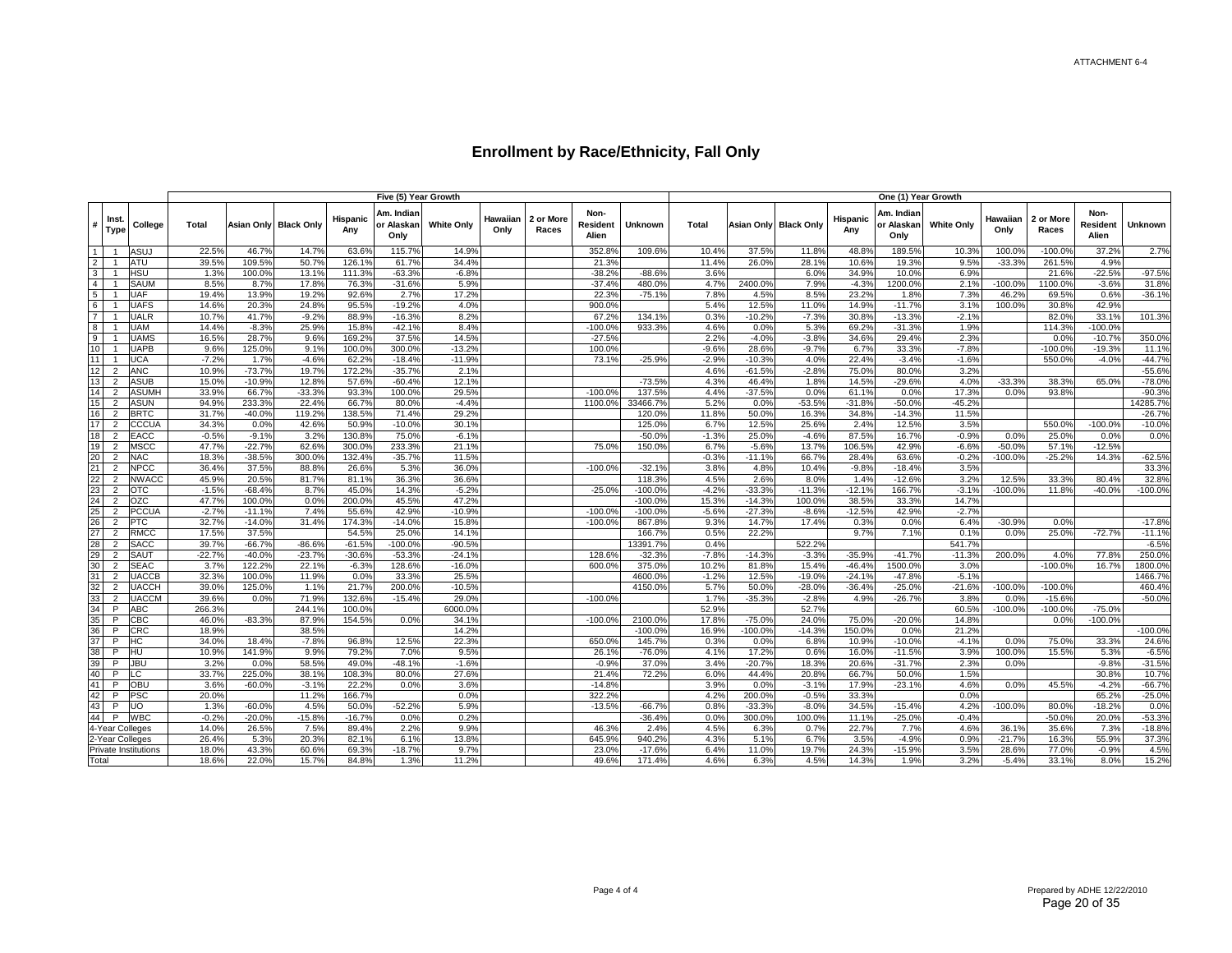|                         | Inst.                   |                             |         |            |       |           |       |           |       | <b>2006 Fall</b> |               |           |       |           |      |             |       |
|-------------------------|-------------------------|-----------------------------|---------|------------|-------|-----------|-------|-----------|-------|------------------|---------------|-----------|-------|-----------|------|-------------|-------|
| #                       | <b>Type</b>             | College                     | Total   | Age $<$ 18 |       | Age 18-19 |       | Age 20-24 |       | Age 25-34        |               | Age 35-44 |       | Age 45-54 |      | Age $>= 55$ |       |
|                         |                         |                             |         | #          | ℅     | #         | %     | #         | %     | #                | $\frac{9}{6}$ | #         | %     | #         | %    | #           | %     |
| $\mathbf{1}$            |                         | ASUJ                        | 10,949  | 610        | 5.6%  | 2,665     | 24.3% | 4,126     | 37.7% | 2,174            | 19.9%         | 914       | 8.3%  | 364       | 3.3% | 88          | 0.8%  |
| $\overline{2}$          | $\overline{1}$          | <b>ATU</b>                  | 7,038   | 391        | 5.6%  | 2,221     | 31.6% | 2,604     | 37.0% | 1,052            | 14.9%         | 490       | 7.0%  | 227       | 3.2% | 53          | 0.8%  |
| 3                       | $\mathbf{1}$            | <b>HSU</b>                  | 3,664   | 138        | 3.8%  | 913       | 24.9% | 1,452     | 39.6% | 605              | 16.5%         | 322       | 8.8%  | 178       | 4.9% | 55          | 1.5%  |
| $\overline{\mathbf{4}}$ | $\mathbf{1}$            | <b>SAUM</b>                 | 3,113   | 178        | 5.7%  | 860       | 27.6% | 1,222     | 39.3% | 470              | 15.1%         | 206       | 6.6%  | 90        | 2.9% | 87          | 2.8%  |
| 5                       | 1                       | <b>UAF</b>                  | 17,926  | 532        | 3.0%  | 5,298     | 29.6% | 7,894     | 44.0% | 2,861            | 16.0%         | 839       | 4.7%  | 394       | 2.2% | 108         | 0.6%  |
| 6                       | -1                      | <b>UAFS</b>                 | 6,73'   | 707        | 10.5% | 1,674     | 24.9% | 2,020     | 30.0% | 1,314            | 19.5%         | 620       | 9.2%  | 275       | 4.1% | 121         | 1.8%  |
| $\overline{7}$          |                         | <b>UALR</b>                 | 11,905  | 325        | 2.7%  | 1,462     | 12.3% | 3,907     | 32.8% | 3,709            | 31.2%         | 1,461     | 12.3% | 761       | 6.4% | 266         | 2.2%  |
| 8                       | 1                       | <b>UAM</b>                  | 3,179   | 563        | 17.7% | 812       | 25.5% | 961       | 30.2% | 471              | 14.8%         | 230       | 7.2%  | 115       | 3.6% | 27          | 0.8%  |
| 9                       |                         | <b>UAMS</b>                 | 2,435   |            | 0.0%  | 31        | 1.3%  | 1,088     | 44.7% | 888              | 36.5%         | 285       | 11.7% | 127       | 5.2% | 16          | 0.7%  |
| 10                      | 1                       | <b>UAPB</b>                 | 3,128   | 180        | 5.8%  | 988       | 31.6% | 1,292     | 41.3% | 376              | 12.0%         | 171       | 5.5%  | 90        | 2.9% | 31          | 1.0%  |
| 11                      | 1                       | <b>UCA</b>                  | 12,329  | 922        | 7.5%  | 4,057     | 32.9% | 5,143     | 41.7% | 1,295            | 10.5%         | 587       | 4.8%  | 238       | 1.9% | 74          | 0.6%  |
| 12                      | $\overline{2}$          | <b>ANC</b>                  | 1,806   | 202        | 11.2% | 404       | 22.4% | 375       | 20.8% | 429              | 23.8%         | 241       | 13.3% | 126       | 7.0% | 29          | 1.6%  |
| 13                      | 2                       | <b>ASUB</b>                 | 4,073   | 773        | 19.0% | 1,063     | 26.1% | 948       | 23.3% | 735              | 18.0%         | 357       | 8.8%  | 144       | 3.5% | 51          | 1.3%  |
| 14                      | $\overline{2}$          | <b>ASUMH</b>                | 1,182   | 109        | 9.2%  | 239       | 20.2% | 286       | 24.2% | 265              | 22.4%         | 172       | 14.6% | 87        | 7.4% | 24          | 2.0%  |
| 15                      | $\overline{2}$          | <b>ASUN</b>                 | 1,070   | 338        | 31.6% | 155       | 14.5% | 197       | 18.4% | 205              | 19.2%         | 113       | 10.6% | 49        | 4.6% | 13          | 1.2%  |
| 16                      | $\overline{2}$          | <b>BRTC</b>                 | 1,896   | 201        | 10.6% | 399       | 21.0% | 438       | 23.1% | 458              | 24.2%         | 259       | 13.7% | 103       | 5.4% | 38          | 2.0%  |
| 17                      | $\overline{2}$          | CCCUA                       | 1,134   | 254        | 22.4% | 198       | 17.5% | 241       | 21.3% | 250              | 22.0%         | 132       | 11.6% | 46        | 4.1% | 12          | 1.1%  |
| 18                      | $\overline{2}$          | <b>EACC</b>                 | 1,517   | 226        | 14.9% | 303       | 20.0% | 335       | 22.1% | 314              | 20.7%         | 192       | 12.7% | 81        | 5.3% | 66          | 4.4%  |
| 19                      | 2                       | <b>MSCC</b>                 | 1,584   | 253        | 16.0% | 284       | 17.9% | 318       | 20.1% | 359              | 22.7%         | 205       | 12.9% | 109       | 6.9% | 56          | 3.5%  |
| 20                      | 2                       | <b>NAC</b>                  | 2,047   | 352        | 17.2% | 512       | 25.0% | 415       | 20.3% | 364              | 17.8%         | 235       | 11.5% | 129       | 6.3% | 40          | 2.0%  |
| 21                      | $\overline{2}$          | <b>NPCC</b>                 | 2,819   | 409        | 14.5% | 536       | 19.0% | 620       | 22.0% | 561              | 19.9%         | 289       | 10.3% | 186       | 6.6% | 204         | 7.2%  |
| 22                      | $\overline{2}$          | <b>NWACC</b>                | 5,732   | 813        | 14.2% | 1,250     | 21.8% | 1,843     | 32.2% | 1,126            | 19.6%         | 472       | 8.2%  | 170       | 3.0% | 58          | 1.0%  |
| 23                      | $\overline{\mathbf{c}}$ | <b>OTC</b>                  | 1,565   | 649        | 41.5% | 239       | 15.3% | 236       | 15.1% | 248              | 15.8%         | 131       | 8.4%  | 51        | 3.3% | 11          | 0.7%  |
| 24                      | $\overline{2}$          | OZC                         | 1,065   | 230        | 21.6% | 168       | 15.8% | 171       | 16.1% | 213              | 20.0%         | 139       | 13.1% | 71        | 6.7% | 73          | 6.9%  |
| 25                      | $\overline{2}$          | <b>PCCUA</b>                | 2,214   | 839        | 37.9% | 293       | 13.2% | 361       | 16.3% | 385              | 17.4%         | 194       | 8.8%  | 92        | 4.2% | 39          | 1.8%  |
| 26                      | 2                       | <b>PTC</b>                  | 8,455   | 441        | 5.2%  | 1,039     | 12.3% | 2,211     | 26.2% | 2,931            | 34.7%         | 1,171     | 13.8% | 536       | 6.3% | 126         | 1.5%  |
| $\overline{27}$         | $\overline{2}$          | <b>RMCC</b>                 | 950     | 206        | 21.7% | 172       | 18.1% | 133       | 14.0% | 126              | 13.3%         | 92        | 9.7%  | 54        | 5.7% | 167         | 17.6% |
| 28                      | 2                       | <b>SACC</b>                 | 1.260   | 151        | 12.0% | 210       | 16.7% | 305       | 24.2% | 298              | 23.7%         | 170       | 13.5% | 95        | 7.5% | 31          | 2.5%  |
| 29                      | $\overline{2}$          | <b>SAUT</b>                 | 2,396   | 1,400      | 58.4% | 252       | 10.5% | 241       | 10.1% | 253              | 10.6%         | 165       | 6.9%  | 72        | 3.0% | 13          | 0.5%  |
| 30                      | $\overline{2}$          | <b>SEAC</b>                 | 2,111   | 194        | 9.2%  | 321       | 15.2% | 559       | 26.5% | 561              | 26.6%         | 281       | 13.3% | 148       | 7.0% | 47          | 2.2%  |
| 31                      | 2                       | <b>UACCB</b>                | 1,289   | 128        | 9.9%  | 265       | 20.6% | 278       | 21.6% | 350              | 27.2%         | 164       | 12.7% | 86        | 6.7% | 18          | 1.4%  |
| 32                      | 2                       | <b>UACCH</b>                | 1,120   | 109        | 9.7%  | 266       | 23.8% | 282       | 25.2% | 243              | 21.7%         | 135       | 12.1% | 59        | 5.3% | 26          | 2.3%  |
| 33                      | $\overline{2}$          | <b>UACCM</b>                | 1,763   | 149        | 8.5%  | 506       | 28.7% | 507       | 28.8% | 333              | 18.9%         | 184       | 10.4% | 72        | 4.1% | 12          | 0.7%  |
| 34                      | P                       | <b>ABC</b>                  | 306     | 11         | 3.6%  | 68        | 22.2% | 86        | 28.1% | 77               | 25.2%         | 35        | 11.4% | 18        | 5.9% | 11          | 3.6%  |
| 35                      | P                       | CBC                         | 504     | 12         | 2.4%  | 153       | 30.4% | 145       | 28.8% | 93               | 18.5%         | 62        | 12.3% | 34        | 6.7% |             | 1.0%  |
| 36                      | P                       | CRC                         | 169     | 71         | 42.0% | 66        | 39.1% | 22        | 13.0% |                  | 3.6%          |           | 2.4%  |           | 0.0% |             | 0.0%  |
| 37                      | P                       | НC                          | 1,095   | 75         | 6.8%  | 589       | 53.8% | 425       | 38.8% |                  | 0.4%          |           | 0.1%  |           | 0.1% |             | 0.0%  |
| 38                      | P                       | HU                          | 6,085   | 164        | 2.7%  | 1,667     | 27.4% | 2,280     | 37.5% | 755              | 12.4%         | 642       | 10.6% | 437       | 7.2% | 130         | 2.1%  |
| 39                      | Þ                       | <b>JBU</b>                  | 2,065   | 74         | 3.6%  | 507       | 24.6% | 707       | 34.2% | 414              | 20.0%         | 211       | 10.2% | 137       | 6.6% | 10          | 0.5%  |
| 40                      | P                       | LC                          | 487     | 34         | 7.0%  | 201       | 41.3% | 205       | 42.1% | 26               | 5.3%          | 17        | 3.5%  |           | 0.6% |             | 0.2%  |
| 41                      | P                       | OBU                         | 1,452   | 70         | 4.8%  | 671       | 46.2% | 657       | 45.2% | 25               | 1.7%          |           | 0.5%  | 13        | 0.9% |             | 0.6%  |
| 42                      | P                       | <b>PSC</b>                  | 580     | 21         | 3.6%  | 128       | 22.1% | 235       | 40.5% | 117              | 20.2%         | 54        | 9.3%  | 20        | 3.4% |             | 0.7%  |
| 43                      | P                       | UO                          | 622     | 42         | 6.8%  | 269       | 43.2% | 271       | 43.6% | 21               | 3.4%          | 12        | 1.9%  |           | 1.0% |             | 0.0%  |
| 44                      | P                       | <b>WBC</b>                  | 616     | 37         | 6.0%  | 200       | 32.5% | 246       | 39.9% | 68               | 11.0%         | 31        | 5.0%  |           | 1.5% |             | 1.0%  |
|                         | 4-Year Colleges         |                             | 82,397  | 4,546      | 5.5%  | 20,981    | 25.5% | 31,709    | 38.5% | 15,215           | 18.5%         | 6,125     | 7.4%  | 2,859     | 3.5% | 926         | 1.1%  |
|                         | 2-Year Colleges         |                             | 49,048  | 8,426      | 17.2% | 9,074     | 18.5% | 11,300    | 23.0% | 11,007           | 22.4%         | 5,493     | 11.2% | 2,566     | 5.2% | 1,154       | 2.4%  |
|                         |                         | <b>Private Institutions</b> | 13,981  | 611        | 4.4%  | 4,519     | 32.3% | 5,279     | 37.8% | 1,606            | 11.5%         | 1,076     | 7.7%  | 678       | 4.8% | 176         | 1.3%  |
| Total                   |                         |                             | 145,426 | 13,583     | 9.3%  | 34,574    | 23.8% | 48,288    | 33.2% | 27,828           | 19.1%         | 12,694    | 8.7%  | 6,103     | 4.2% | 2,256       | 1.6%  |

NOTE: Numbers less than 10 are not shown due to FERPA.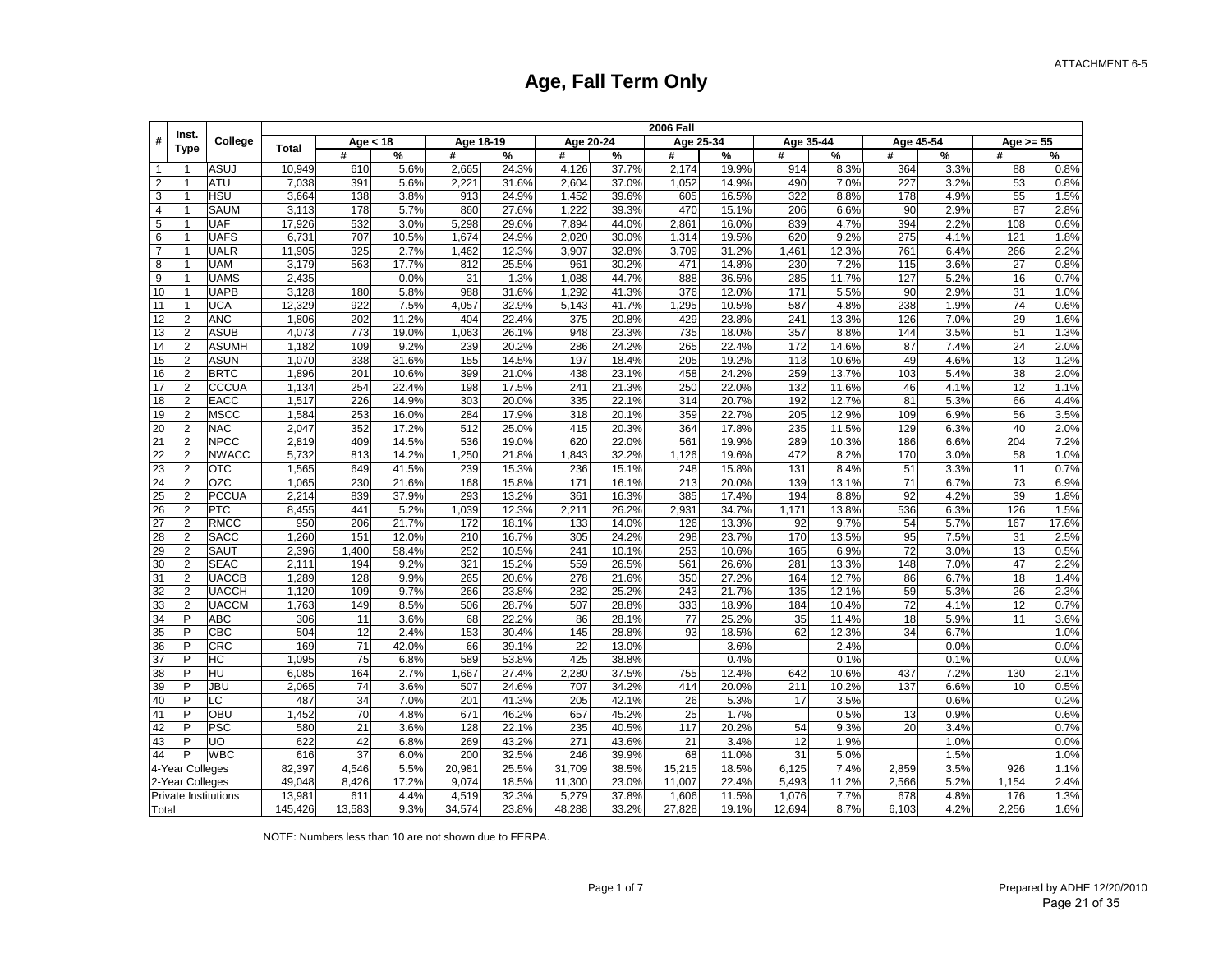|                 | Inst.           |                      |         |            |       |           |       |           |       | <b>2007 Fall</b> |               |             |       |           |               |             |       |
|-----------------|-----------------|----------------------|---------|------------|-------|-----------|-------|-----------|-------|------------------|---------------|-------------|-------|-----------|---------------|-------------|-------|
| #               | <b>Type</b>     | College              | Total   | Age $<$ 18 |       | Age 18-19 |       | Age 20-24 |       | Age 25-34        |               | Age $35-44$ |       | Age 45-54 |               | Age $>= 55$ |       |
|                 |                 |                      |         | #          | ℅     | #         | %     | #         | %     | #                | $\frac{9}{6}$ | #           | %     | #         | $\frac{9}{6}$ | #           | %     |
| $\mathbf{1}$    |                 | ASUJ                 | 11,130  | 680        | 6.1%  | 2,721     | 24.4% | 3,973     | 35.7% | 2,278            | 20.5%         | 936         | 8.4%  | 425       | 3.8%          | 111         | 1.0%  |
| 2               | $\overline{1}$  | <b>ATU</b>           | 7,476   | 551        | 7.4%  | 2,273     | 30.4% | 2,775     | 37.1% | 1,090            | 14.6%         | 504         | 6.7%  | 214       | 2.9%          | 61          | 0.8%  |
| 3               | $\mathbf{1}$    | <b>HSU</b>           | 3,602   | 198        | 5.5%  | 1,063     | 29.5% | 1,453     | 40.3% | 487              | 13.5%         | 239         | 6.6%  | 128       | 3.6%          | 33          | 0.9%  |
| $\sqrt{4}$      | $\mathbf{1}$    | <b>SAUM</b>          | 3,150   | 180        | 5.7%  | 812       | 25.8% | 1,219     | 38.7% | 518              | 16.4%         | 245         | 7.8%  | 96        | 3.0%          | 80          | 2.5%  |
| $\sqrt{5}$      | $\mathbf{1}$    | <b>UAF</b>           | 18,648  | 545        | 2.9%  | 5,477     | 29.4% | 8,259     | 44.3% | 2,938            | 15.8%         | 893         | 4.8%  | 416       | 2.2%          | 120         | 0.6%  |
| 6               | 1               | <b>UAFS</b>          | 6,61'   | 769        | 11.6% | 1,632     | 24.7% | 1,991     | 30.1% | 1,310            | 19.8%         | 579         | 8.8%  | 267       | 4.0%          | 63          | 1.0%  |
| $\overline{7}$  | 1               | <b>UALR</b>          | 12,135  | 792        | 6.5%  | 1,491     | 12.3% | 3,845     | 31.7% | 3,639            | 30.0%         | 1,370       | 11.3% | 735       | 6.1%          | 259         | 2.1%  |
| 8               | $\overline{1}$  | <b>UAM</b>           | 3,187   | 390        | 12.2% | 810       | 25.4% | 1,044     | 32.8% | 544              | 17.1%         | 250         | 7.8%  | 119       | 3.7%          | 30          | 0.9%  |
| 9               |                 | <b>UAMS</b>          | 2,539   |            | 0.1%  | 27        | 1.1%  | 1,131     | 44.5% | 946              | 37.3%         | 293         | 11.5% | 119       | 4.7%          | 21          | 0.8%  |
| 10              | 1               | <b>UAPB</b>          | 3,200   | 185        | 5.8%  | 1,126     | 35.2% | 1,226     | 38.3% | 390              | 12.2%         | 147         | 4.6%  | 93        | 2.9%          | 33          | 1.0%  |
| 11              |                 | <b>UCA</b>           | 12,619  | 1,023      | 8.1%  | 3,702     | 29.3% | 5,439     | 43.1% | 1,348            | 10.7%         | 579         | 4.6%  | 312       | 2.5%          | 216         | 1.7%  |
| 12              | $\overline{2}$  | <b>ANC</b>           | 1,800   | 229        | 12.7% | 388       | 21.6% | 381       | 21.2% | 400              | 22.2%         | 223         | 12.4% | 137       | 7.6%          | 42          | 2.3%  |
| 13              | 2               | <b>ASUB</b>          | 4,311   | 825        | 19.1% | 1,034     | 24.0% | 947       | 22.0% | 781              | 18.1%         | 421         | 9.8%  | 210       | 4.9%          | 90          | 2.1%  |
| 14              | $\overline{2}$  | <b>ASUMH</b>         | 1,179   | 95         | 8.1%  | 254       | 21.5% | 274       | 23.2% | 272              | 23.1%         | 155         | 13.1% | 87        | 7.4%          | 42          | 3.6%  |
| 15              | 2               | <b>ASUN</b>          | 1,075   | 218        | 20.3% | 177       | 16.5% | 248       | 23.1% | 207              | 19.3%         | 160         | 14.9% | 48        | 4.5%          | 17          | 1.6%  |
| 16              | $\overline{2}$  | <b>BRTC</b>          | 1,954   | 169        | 8.6%  | 419       | 21.4% | 407       | 20.8% | 451              | 23.1%         | 295         | 15.1% | 129       | 6.6%          | 84          | 4.3%  |
| 17              | $\overline{2}$  | <b>CCCUA</b>         | 1,213   | 249        | 20.5% | 245       | 20.2% | 238       | 19.6% | 233              | 19.2%         | 151         | 12.4% | 71        | 5.9%          | 26          | 2.1%  |
| 18              | 2               | EACC                 | 1,547   | 296        | 19.1% | 317       | 20.5% | 308       | 19.9% | 299              | 19.3%         | 174         | 11.2% | 93        | 6.0%          | 60          | 3.9%  |
| 19              | 2               | <b>MSCC</b>          | 1,654   | 343        | 20.7% | 298       | 18.0% | 311       | 18.8% | 329              | 19.9%         | 207         | 12.5% | 118       | 7.1%          | 48          | 2.9%  |
| 20              | 2               | <b>NAC</b>           | 2,077   | 342        | 16.5% | 512       | 24.7% | 460       | 22.1% | 371              | 17.9%         | 221         | 10.6% | 132       | 6.4%          | 39          | 1.9%  |
| 21              | $\overline{2}$  | <b>NPCC</b>          | 2,933   | 447        | 15.2% | 526       | 17.9% | 623       | 21.2% | 538              | 18.3%         | 296         | 10.1% | 202       | 6.9%          | 231         | 7.9%  |
| 22              | 2               | <b>NWACC</b>         | 6,470   | 891        | 13.8% | 1,462     | 22.6% | 2,073     | 32.0% | 1,271            | 19.6%         | 507         | 7.8%  | 195       | 3.0%          | 69          | 1.1%  |
| 23              | $\overline{2}$  | <b>OTC</b>           | 1,558   | 623        | 40.0% | 248       | 15.9% | 243       | 15.6% | 247              | 15.9%         | 129         | 8.3%  | 56        | 3.6%          | 12          | 0.8%  |
| $\overline{24}$ | $\overline{2}$  | <b>OZC</b>           | 1,208   | 211        | 17.5% | 187       | 15.5% | 225       | 18.6% | 259              | 21.4%         | 161         | 13.3% | 86        | 7.1%          | 79          | 6.5%  |
| 25              | $\overline{c}$  | <b>PCCUA</b>         | 2,336   | 905        | 38.7% | 321       | 13.7% | 377       | 16.1% | 372              | 15.9%         | 222         | 9.5%  | 96        | 4.1%          | 43          | 1.8%  |
| 26              | $\overline{2}$  | PTC                  | 8,768   | 475        | 5.4%  | 1,184     | 13.5% | 2,148     | 24.5% | 2,899            | 33.1%         | 1,278       | 14.6% | 624       | 7.1%          | 160         | 1.8%  |
| 27              | $\overline{2}$  | <b>RMCC</b>          | 1,004   | 253        | 25.2% | 163       | 16.2% | 130       | 12.9% | 140              | 13.9%         | 92          | 9.2%  | 50        | 5.0%          | 176         | 17.5% |
| 28              | 2               | <b>SACC</b>          | 1,310   | 137        | 10.5% | 237       | 18.1% | 331       | 25.3% | 292              | 22.3%         | 202         | 15.4% | 96        | 7.3%          | 15          | 1.1%  |
| 29              | $\overline{2}$  | <b>SAUT</b>          | 2,111   | 1,108      | 52.5% | 286       | 13.5% | 240       | 11.4% | 245              | 11.6%         | 142         | 6.7%  | 75        | 3.6%          | 15          | 0.7%  |
| 30              | $\overline{2}$  | <b>SEAC</b>          | 2,143   | 178        | 8.3%  | 334       | 15.6% | 553       | 25.8% | 606              | 28.3%         | 273         | 12.7% | 153       | 7.1%          | 46          | 2.1%  |
| 31              | 2               | <b>UACCB</b>         | 1,470   | 134        | 9.1%  | 319       | 21.7% | 298       | 20.3% | 387              | 26.3%         | 196         | 13.3% | 110       | 7.5%          | 26          | 1.8%  |
| 32              | 2               | <b>UACCH</b>         | 1,298   | 162        | 12.5% | 291       | 22.4% | 318       | 24.5% | 268              | 20.6%         | 157         | 12.1% | 73        | 5.6%          | 29          | 2.2%  |
| 33              | 2               | <b>UACCM</b>         | 1,809   | 123        | 6.8%  | 612       | 33.8% | 501       | 27.7% | 320              | 17.7%         | 173         | 9.6%  | 61        | 3.4%          | 19          | 1.1%  |
| 34              | P               | <b>ABC</b>           | 596     | 36         | 6.0%  | 213       | 35.7% | 179       | 30.0% | 99               | 16.6%         | 31          | 5.2%  | 27        | 4.5%          | 11          | 1.8%  |
| 35              | P               | CBC                  | 569     | 22         | 3.9%  | 168       | 29.5% | 150       | 26.4% | 115              | 20.2%         | 75          | 13.2% | 33        | 5.8%          |             | 1.1%  |
| 36              | P               | CRC                  | 168     | 54         | 32.1% | 84        | 50.0% | 24        | 14.3% |                  | 2.4%          |             | 1.2%  |           | 0.0%          |             | 0.0%  |
| 37              | P               | HC                   | 1,195   | 68         | 5.7%  | 678       | 56.7% | 444       | 37.2% |                  | 0.3%          |             | 0.0%  |           | 0.1%          |             | 0.0%  |
| 38              | P               | HU                   | 6,139   | 181        | 2.9%  | 1,686     | 27.5% | 2.310     | 37.6% | 808              | 13.2%         | 634         | 10.3% | 386       | 6.3%          | 134         | 2.2%  |
| 39              | P               | <b>JBU</b>           | 2,060   | 63         | 3.1%  | 597       | 29.0% | 662       | 32.1% | 389              | 18.9%         | 219         | 10.6% | 120       | 5.8%          |             | 0.3%  |
| 40              | P               | LC                   | 495     | 33         | 6.7%  | 224       | 45.3% | 201       | 40.6% | 14               | 2.8%          | 18          | 3.6%  |           | 0.6%          |             | 0.2%  |
| 41              | Þ               | OBU                  | 1,448   | 66         | 4.6%  | 651       | 45.0% | 670       | 46.3% | 23               | 1.6%          | 13          | 0.9%  | 12        | 0.8%          | 13          | 0.9%  |
| 42              | P               | PSC                  | 561     | 32         | 5.7%  | 168       | 29.9% | 213       | 38.0% | 86               | 15.3%         | 40          | 7.1%  | 18        | 3.2%          |             | 0.5%  |
| 43              | P               | <b>UO</b>            | 643     | 63         | 9.8%  | 268       | 41.7% | 274       | 42.6% | 28               | 4.4%          |             | 0.5%  |           | 0.8%          |             | 0.3%  |
| 44              | P               | <b>WBC</b>           | 622     | 64         | 10.3% | 227       | 36.5% | 229       | 36.8% | 59               | 9.5%          | 32          | 5.1%  |           | 0.5%          |             | 0.5%  |
|                 | 4-Year Colleges |                      | 84,297  | 5,315      | 6.3%  | 21,134    | 25.1% | 32,355    | 38.4% | 15,488           | 18.4%         | 6,035       | 7.2%  | 2,924     | 3.5%          | 1,027       | 1.2%  |
|                 | 2-Year Colleges |                      | 51,228  | 8,413      | 16.4% | 9,814     | 19.2% | 11,634    | 22.7% | 11,187           | 21.8%         | 5,835       | 11.4% | 2,902     | 5.7%          | 1,368       | 2.7%  |
|                 |                 | Private Institutions | 14,496  | 682        | 4.7%  | 4,964     | 34.2% | 5,356     | 36.9% | 1,629            | 11.2%         | 1,067       | 7.4%  | 608       | 4.2%          | 179         | 1.2%  |
| Total           |                 |                      | 150,021 | 14,410     | 9.6%  | 35,912    | 23.9% | 49,345    | 32.9% | 28,304           | 18.9%         | 12,937      | 8.6%  | 6,434     | 4.3%          | 2,574       | 1.7%  |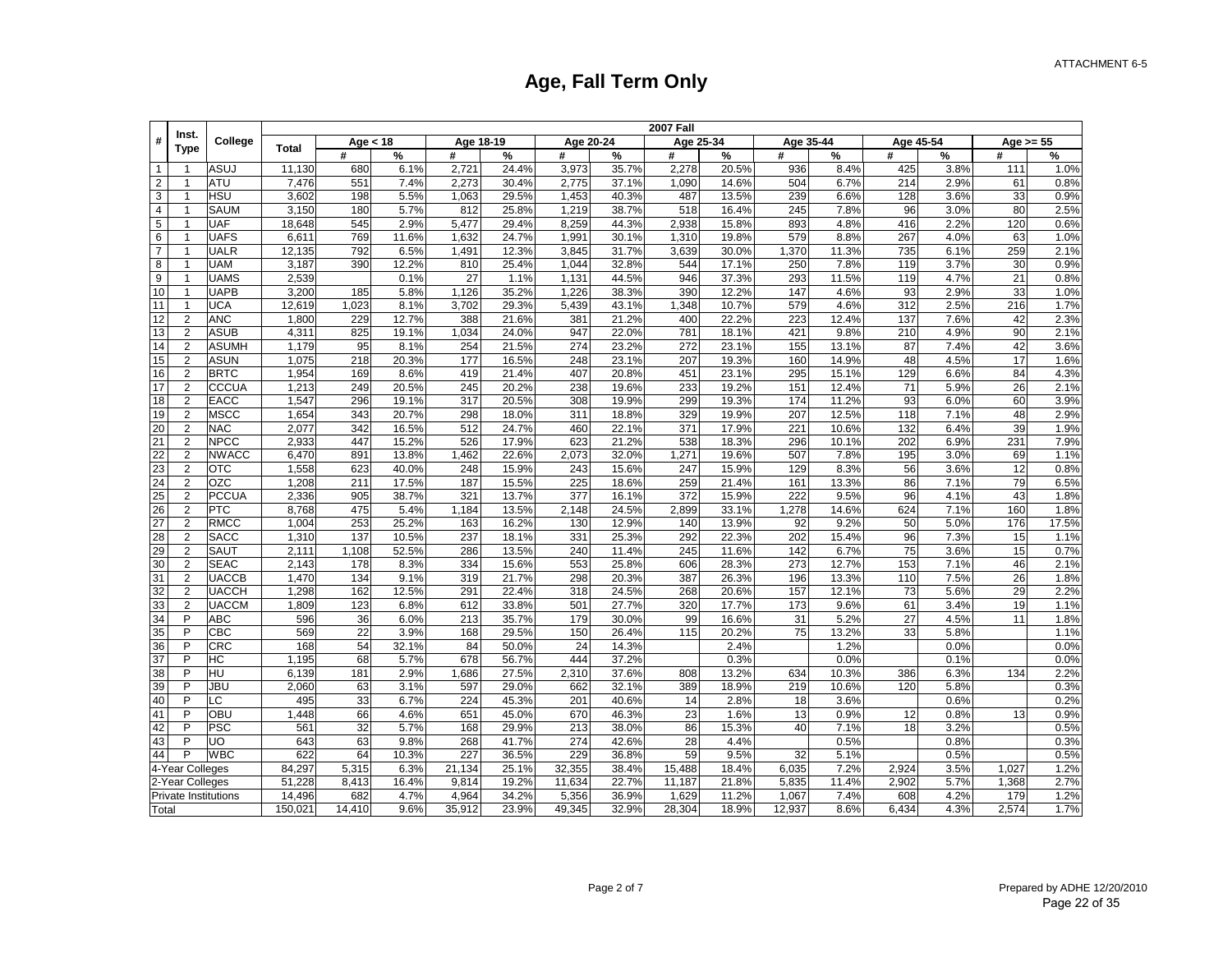|                | Inst.                   |              |              |            |       |           |       |           |       | <b>2008 Fall</b> |       |           |       |           |      |             |       |
|----------------|-------------------------|--------------|--------------|------------|-------|-----------|-------|-----------|-------|------------------|-------|-----------|-------|-----------|------|-------------|-------|
| #              | <b>Type</b>             | College      | <b>Total</b> | Age $<$ 18 |       | Age 18-19 |       | Age 20-24 |       | Age 25-34        |       | Age 35-44 |       | Age 45-54 |      | Age $>= 55$ |       |
|                |                         |              |              | #          | %     | #         | %     | #         | %     | #                | %     | #         | %     | #         | %    | #           | %     |
| $\mathbf{1}$   | 1                       | ASUJ         | 11,490       | 674        | 5.9%  | 2,864     | 24.9% | 4,230     | 36.8% | 2,240            | 19.5% | 956       | 8.3%  | 423       | 3.7% | 95          | 0.8%  |
| 2              | 1                       | ATU          | 7,492        | 584        | 7.8%  | 2,285     | 30.5% | 2,830     | 37.8% | 1,023            | 13.7% | 491       | 6.6%  | 216       | 2.9% | 61          | 0.8%  |
| 3              | 1                       | HSU          | 3,654        | 165        | 4.5%  | 1,115     | 30.5% | 1,474     | 40.3% | 505              | 13.8% | 238       | 6.5%  | 116       | 3.2% | 41          | 1.1%  |
| $\overline{4}$ | $\mathbf{1}$            | <b>SAUM</b>  | 3,117        | 180        | 5.8%  | 854       | 27.4% | 1,134     | 36.4% | 487              | 15.6% | 267       | 8.6%  | 122       | 3.9% | 73          | 2.3%  |
| $\sqrt{5}$     | $\mathbf{1}$            | <b>UAF</b>   | 19,194       | 507        | 2.6%  | 5,685     | 29.6% | 8,563     | 44.6% | 2,991            | 15.6% | 879       | 4.6%  | 430       | 2.2% | 139         | 0.7%  |
| 6              | 1                       | <b>UAFS</b>  | 6,772        | 688        | 10.2% | 1,714     | 25.3% | 2,129     | 31.4% | 1,338            | 19.8% | 555       | 8.2%  | 290       | 4.3% | 58          | 0.9%  |
| $\overline{7}$ | $\overline{1}$          | <b>UALR</b>  | 11,965       | 727        | 6.1%  | 1,436     | 12.0% | 3,813     | 31.9% | 3,545            | 29.6% | 1,409     | 11.8% | 754       | 6.3% | 278         | 2.3%  |
| 8              | $\overline{1}$          | <b>UAM</b>   | 3,302        | 551        | 16.7% | 867       | 26.3% | 996       | 30.2% | 535              | 16.2% | 206       | 6.2%  | 124       | 3.8% | 23          | 0.7%  |
| 9              | 1                       | <b>UAMS</b>  | 2,652        |            | 0.0%  | 30        | 1.1%  | 1,182     | 44.6% | 1,017            | 38.3% | 276       | 10.4% | 122       | 4.6% | 24          | 0.9%  |
| 10             | 1                       | <b>UAPB</b>  | 3,525        | 207        | 5.9%  | 1,326     | 37.6% | 1,288     | 36.5% | 427              | 12.1% | 171       | 4.9%  | 79        | 2.2% | 27          | 0.8%  |
| 11             | 1                       | UCA          | 12,974       | 1,481      | 11.4% | 3,567     | 27.5% | 5,518     | 42.5% | 1,413            | 10.9% | 575       | 4.4%  | 269       | 2.1% | 151         | 1.2%  |
| 12             | $\overline{2}$          | <b>ANC</b>   | 1,859        | 272        | 14.6% | 404       | 21.7% | 401       | 21.6% | 413              | 22.2% | 214       | 11.5% | 120       | 6.5% | 35          | 1.9%  |
| 13             | $\overline{2}$          | <b>ASUB</b>  | 4,459        | 802        | 18.0% | 1,115     | 25.0% | 1,040     | 23.3% | 789              | 17.7% | 418       | 9.4%  | 208       | 4.7% | 86          | 1.9%  |
| 14             | 2                       | <b>ASUMH</b> | 1,296        | 131        | 10.1% | 308       | 23.8% | 304       | 23.5% | 283              | 21.8% | 154       | 11.9% | 82        | 6.3% | 34          | 2.6%  |
| 15             | $\overline{c}$          | <b>ASUN</b>  | 1,631        | 400        | 24.5% | 253       | 15.5% | 351       | 21.5% | 334              | 20.5% | 180       | 11.0% | 87        | 5.3% | 26          | 1.6%  |
| 16             | $\overline{2}$          | <b>BRTC</b>  | 1,898        | 183        | 9.6%  | 416       | 21.9% | 434       | 22.9% | 449              | 23.7% | 260       | 13.7% | 116       | 6.1% | 40          | 2.1%  |
| 17             | $\overline{\mathbf{c}}$ | <b>CCCUA</b> | 1,396        | 352        | 25.2% | 269       | 19.3% | 249       | 17.8% | 256              | 18.3% | 171       | 12.2% | 78        | 5.6% | 21          | 1.5%  |
| 18             | 2                       | <b>EACC</b>  | 1,447        | 197        | 13.6% | 290       | 20.0% | 304       | 21.0% | 316              | 21.8% | 175       | 12.1% | 95        | 6.6% | 70          | 4.8%  |
| 19             | $\overline{2}$          | <b>MSCC</b>  | 1,802        | 387        | 21.5% | 299       | 16.6% | 345       | 19.1% | 370              | 20.5% | 227       | 12.6% | 128       | 7.1% | 46          | 2.6%  |
| 20             | $\overline{2}$          | <b>NAC</b>   | 2,172        | 331        | 15.2% | 563       | 25.9% | 468       | 21.5% | 401              | 18.5% | 248       | 11.4% | 123       | 5.7% | 37          | 1.7%  |
| 21             | $\overline{2}$          | <b>NPCC</b>  | 3,601        | 847        | 23.5% | 624       | 17.3% | 676       | 18.8% | 643              | 17.9% | 322       | 8.9%  | 211       | 5.9% | 234         | 6.5%  |
| 22             | $\overline{c}$          | <b>NWACC</b> | 7,216        | 928        | 12.9% | 1,649     | 22.9% | 2,203     | 30.5% | 1,511            | 20.9% | 617       | 8.6%  | 224       | 3.1% | 83          | 1.2%  |
| 23             | $\overline{\mathbf{c}}$ | <b>OTC</b>   | 1,600        | 592        | 37.0% | 231       | 14.4% | 248       | 15.5% | 298              | 18.6% | 156       | 9.8%  | 58        | 3.6% | 17          | 1.1%  |
| 24             | $\overline{2}$          | <b>OZC</b>   | 1,333        | 268        | 20.1% | 196       | 14.7% | 229       | 17.2% | 279              | 20.9% | 188       | 14.1% | 74        | 5.6% | 99          | 7.4%  |
| 25             | $\overline{c}$          | <b>PCCUA</b> | 2,400        | 984        | 41.0% | 329       | 13.7% | 362       | 15.1% | 378              | 15.8% | 215       | 9.0%  | 88        | 3.7% | 44          | 1.8%  |
| 26             | $\overline{c}$          | <b>PTC</b>   | 9,096        | 454        | 5.0%  | 1,279     | 14.1% | 2,241     | 24.6% | 2,940            | 32.3% | 1,364     | 15.0% | 637       | 7.0% | 181         | 2.0%  |
| 27             | 2                       | <b>RMCC</b>  | 995          | 217        | 21.8% | 166       | 16.7% | 142       | 14.3% | 147              | 14.8% | 82        | 8.2%  | 64        | 6.4% | 175         | 17.6% |
| 28             | 2                       | <b>SACC</b>  | 1,519        | 225        | 14.8% | 267       | 17.6% | 347       | 22.8% | 340              | 22.4% | 210       | 13.8% | 106       | 7.0% | 24          | 1.6%  |
| 29             | $\overline{2}$          | SAUT         | 1,817        | 761        | 41.9% | 275       | 15.1% | 286       | 15.7% | 247              | 13.6% | 148       | 8.1%  | 82        | 4.5% | 18          | 1.0%  |
| 30             | $\overline{2}$          | <b>SEAC</b>  | 2,009        | 202        | 10.1% | 299       | 14.9% | 535       | 26.6% | 508              | 25.3% | 282       | 14.0% | 135       | 6.7% | 48          | 2.4%  |
| 31             | $\overline{2}$          | <b>UACCB</b> | 1,500        | 143        | 9.5%  | 296       | 19.7% | 289       | 19.3% | 345              | 23.0% | 239       | 15.9% | 147       | 9.8% | 41          | 2.7%  |
| 32             | $\overline{2}$          | <b>UACCH</b> | 1,257        | 162        | 12.9% | 272       | 21.6% | 258       | 20.5% | 294              | 23.4% | 166       | 13.2% | 88        | 7.0% | 17          | 1.4%  |
| 33             | $\overline{c}$          | <b>UACCM</b> | 1,963        | 135        | 6.9%  | 629       | 32.0% | 552       | 28.1% | 365              | 18.6% | 180       | 9.2%  | 90        | 4.6% | 12          | 0.6%  |
| 34             | P                       | <b>ABC</b>   | 626          | 28         | 4.5%  | 186       | 29.7% | 212       | 33.9% | 110              | 17.6% | 45        | 7.2%  | 31        | 5.0% | 14          | 2.2%  |
| $35\,$         | P                       | CBC          | 559          | 21         | 3.8%  | 168       | 30.1% | 154       | 27.5% | 100              | 17.9% | 76        | 13.6% | 32        | 5.7% |             | 1.4%  |
| 36             | P                       | <b>CRC</b>   | 175          | 43         | 24.6% | 90        | 51.4% | 34        | 19.4% |                  | 2.9%  |           | 1.7%  |           | 0.0% |             | 0.0%  |
| 37             | P                       | HC           | 1,350        | 73         | 5.4%  | 726       | 53.8% | 544       | 40.3% |                  | 0.4%  |           | 0.0%  |           | 0.1% |             | 0.0%  |
| 38             | P                       | HU           | 6,447        | 163        | 2.5%  | 1,753     | 27.2% | 2,371     | 36.8% | 866              | 13.4% | 633       | 9.8%  | 452       | 7.0% | 206         | 3.2%  |
| 39             | P                       | JBU          | 2,016        | 61         | 3.0%  | 569       | 28.2% | 715       | 35.5% | 387              | 19.2% | 183       | 9.1%  | 89        | 4.4% |             | 0.3%  |
| 40             | P                       | LC           | 458          | 26         | 5.7%  | 217       | 47.4% | 182       | 39.7% | 14               | 3.1%  | 12        | 2.6%  |           | 1.1% |             | 0.4%  |
| 41             | P                       | OBU          | 1,494        | 103        | 6.9%  | 658       | 44.0% | 677       | 45.3% | 26               | 1.7%  | 13        | 0.9%  |           | 0.5% |             | 0.6%  |
| 42             | P                       | <b>PSC</b>   | 587          | 37         | 6.3%  | 202       | 34.4% | 207       | 35.3% | 88               | 15.0% | 34        | 5.8%  | 13        | 2.2% |             | 1.0%  |
| 43             | P                       | UO           | 675          | 56         | 8.3%  | 309       | 45.8% | 270       | 40.0% | 28               | 4.1%  |           | 0.7%  |           | 1.0% |             | 0.0%  |
| 44             | P                       | <b>WBC</b>   | 565          | 57         | 10.1% | 232       | 41.1% | 186       | 32.9% | 51               | 9.0%  | 29        | 5.1%  |           | 0.9% |             | 0.7%  |
|                | 4-Year Colleges         |              | 86,137       | 5,765      | 6.7%  | 21,743    | 25.2% | 33,157    | 38.5% | 15,521           | 18.0% | 6,023     | 7.0%  | 2,945     | 3.4% | 970         | 1.1%  |
|                | 2-Year Colleges         |              | 54,266       | 8,973      | 16.5% | 10,429    | 19.2% | 12,264    | 22.6% | 11,906           | 21.9% | 6,216     | 11.5% | 3,041     | 5.6% | 1,388       | 2.6%  |
|                | Private Institutions    |              | 14,952       | 668        | 4.5%  | 5,110     | 34.2% | 5,552     | 37.1% | 1,681            | 11.2% | 1,033     | 6.9%  | 643       | 4.3% | 255         | 1.7%  |
| Total          |                         |              | 155,355      | 15,406     | 9.9%  | 37,282    | 24.0% | 50,973    | 32.8% | 29,108           | 18.7% | 13,272    | 8.5%  | 6,629     | 4.3% | 2,613       | 1.7%  |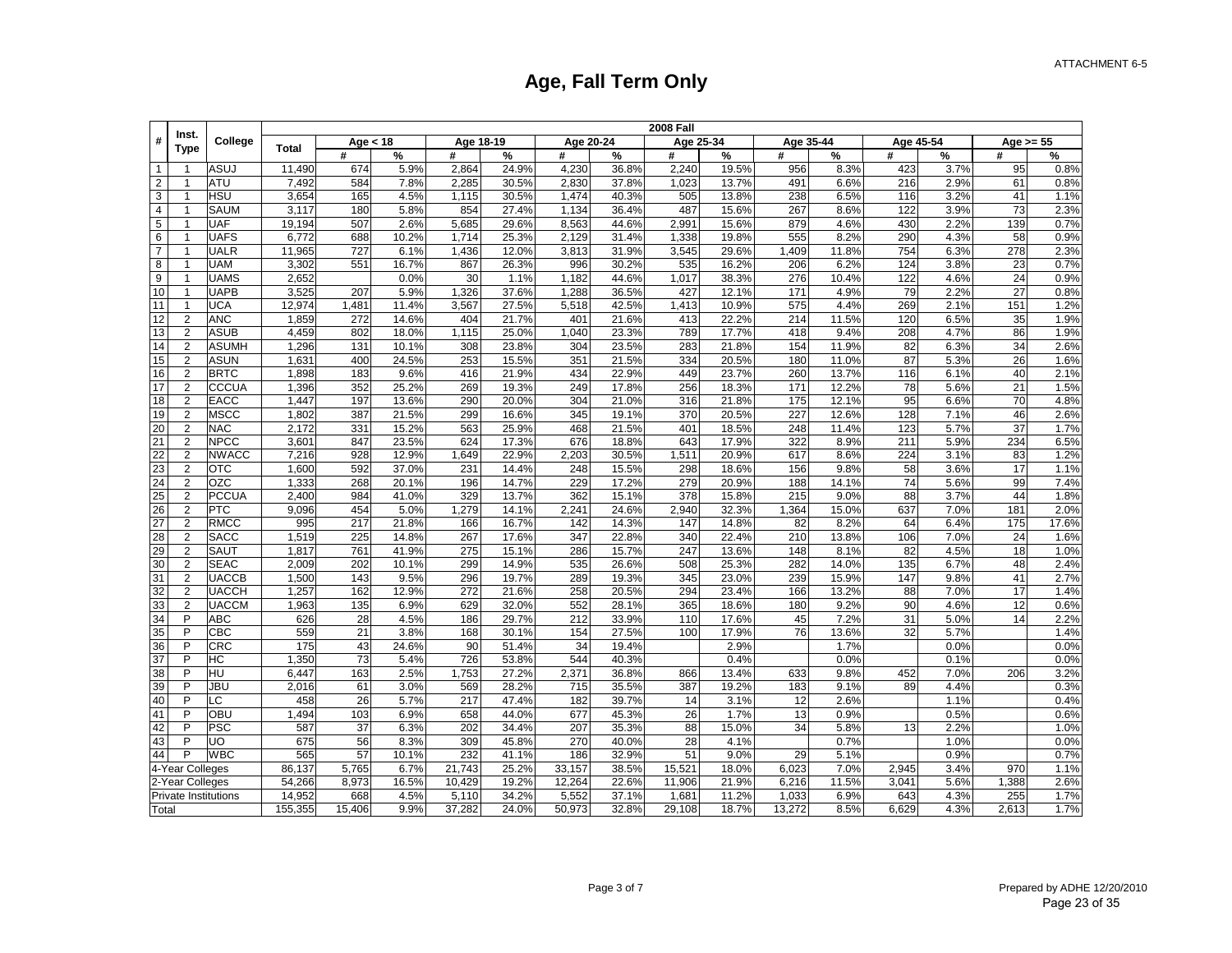|                | Inst.                   |              |         |            |       |           |       |           |       | <b>2009 Fall</b> |       |           |       |           |       |             |       |
|----------------|-------------------------|--------------|---------|------------|-------|-----------|-------|-----------|-------|------------------|-------|-----------|-------|-----------|-------|-------------|-------|
| #              | <b>Type</b>             | College      | Total   | Age $<$ 18 |       | Age 18-19 |       | Age 20-24 |       | Age 25-34        |       | Age 35-44 |       | Age 45-54 |       | Age $>= 55$ |       |
|                |                         |              |         | #          | %     | #         | %     | #         | %     | #                | %     | #         | %     | #         | %     | #           | %     |
| $\mathbf{1}$   | 1                       | ASUJ         | 12,156  | 555        | 4.6%  | 2,864     | 23.6% | 4,490     | 36.9% | 2,511            | 20.7% | 1,089     | 9.0%  | 511       | 4.2%  | 128         | 1.1%  |
| 2              | 1                       | ATU          | 8,814   | 1,125      | 12.8% | 2,554     | 29.0% | 3,076     | 34.9% | 1,157            | 13.1% | 571       | 6.5%  | 252       | 2.9%  | 78          | 0.9%  |
| 3              | 1                       | HSU          | 3,583   | 148        | 4.1%  | 1,082     | 30.2% | 1,508     | 42.1% | 461              | 12.9% | 242       | 6.8%  | 106       | 3.0%  | 34          | 0.9%  |
| $\overline{4}$ | $\mathbf{1}$            | <b>SAUM</b>  | 3,226   | 195        | 6.0%  | 935       | 29.0% | 1,168     | 36.2% | 521              | 16.2% | 228       | 7.1%  | 122       | 3.8%  | 57          | 1.8%  |
| $\sqrt{5}$     | $\mathbf{1}$            | <b>UAF</b>   | 19,849  | 470        | 2.4%  | 5,804     | 29.2% | 8,900     | 44.8% | 3,122            | 15.7% | 910       | 4.6%  | 479       | 2.4%  | 164         | 0.8%  |
| 6              | 1                       | <b>UAFS</b>  | 7,322   | 772        | 10.5% | 1,853     | 25.3% | 2,240     | 30.6% | 1,449            | 19.8% | 624       | 8.5%  | 312       | 4.3%  | 72          | 1.0%  |
| $\overline{7}$ | $\overline{1}$          | <b>UALR</b>  | 13,132  | 1,196      | 9.1%  | 1,469     | 11.2% | 3,821     | 29.1% | 3,926            | 29.9% | 1,598     | 12.2% | 772       | 5.9%  | 346         | 2.6%  |
| 8              | $\overline{1}$          | <b>UAM</b>   | 3,479   | 473        | 13.6% | 918       | 26.4% | 1,097     | 31.5% | 589              | 16.9% | 249       | 7.2%  | 119       | 3.4%  | 34          | 1.0%  |
| 9              | 1                       | <b>UAMS</b>  | 2,774   |            | 0.0%  | 32        | 1.2%  | 1,235     | 44.5% | 1,059            | 38.2% | 282       | 10.2% | 135       | 4.9%  | 31          | 1.1%  |
| 10             | 1                       | <b>UAPB</b>  | 3,792   | 211        | 5.6%  | 1,442     | 38.0% | 1,381     | 36.4% | 458              | 12.1% | 189       | 5.0%  | 81        | 2.1%  | 28          | 0.7%  |
| 11             | 1                       | UCA          | 11,78'  | 1,027      | 8.7%  | 3,216     | 27.3% | 5,419     | 46.0% | 1,362            | 11.6% | 505       | 4.3%  | 186       | 1.6%  | 66          | 0.6%  |
| 12             | $\overline{2}$          | <b>ANC</b>   | 1,914   | 133        | 6.9%  | 424       | 22.2% | 448       | 23.4% | 437              | 22.8% | 252       | 13.2% | 157       | 8.2%  | 63          | 3.3%  |
| 13             | $\overline{2}$          | <b>ASUB</b>  | 4,491   | 689        | 15.3% | 1,308     | 29.1% | 1,043     | 23.2% | 788              | 17.5% | 400       | 8.9%  | 179       | 4.0%  | 83          | 1.8%  |
| 14             | 2                       | <b>ASUMH</b> | 1,517   | 123        | 8.1%  | 360       | 23.7% | 355       | 23.4% | 342              | 22.5% | 194       | 12.8% | 106       | 7.0%  | 37          | 2.4%  |
| 15             | $\overline{c}$          | <b>ASUN</b>  | 1,982   | 487        | 24.6% | 316       | 15.9% | 426       | 21.5% | 402              | 20.3% | 204       | 10.3% | 99        | 5.0%  | 48          | 2.4%  |
| 16             | $\overline{2}$          | <b>BRTC</b>  | 2,234   | 242        | 10.8% | 497       | 22.2% | 491       | 22.0% | 550              | 24.6% | 304       | 13.6% | 110       | 4.9%  | 40          | 1.8%  |
| 17             | $\overline{\mathbf{c}}$ | <b>CCCUA</b> | 1,427   | 340        | 23.8% | 262       | 18.4% | 290       | 20.3% | 268              | 18.8% | 151       | 10.6% | 88        | 6.2%  | 28          | 2.0%  |
| 18             | 2                       | <b>EACC</b>  | 1,530   | 163        | 10.7% | 367       | 24.0% | 312       | 20.4% | 335              | 21.9% | 165       | 10.8% | 94        | 6.1%  | 94          | 6.1%  |
| 19             | $\overline{2}$          | <b>MSCC</b>  | 2,192   | 373        | 17.0% | 376       | 17.2% | 465       | 21.2% | 472              | 21.5% | 278       | 12.7% | 157       | 7.2%  | 71          | 3.2%  |
| 20             | $\overline{2}$          | <b>NAC</b>   | 2,429   | 266        | 11.0% | 614       | 25.3% | 528       | 21.7% | 523              | 21.5% | 301       | 12.4% | 149       | 6.1%  | 47          | 1.9%  |
| 21             | $\overline{2}$          | <b>NPCC</b>  | 3,704   | 572        | 15.4% | 665       | 18.0% | 795       | 21.5% | 796              | 21.5% | 405       | 10.9% | 245       | 6.6%  | 223         | 6.0%  |
| 22             | $\overline{c}$          | <b>NWACC</b> | 8,006   | 976        | 12.2% | 1,669     | 20.8% | 2,489     | 31.1% | 1,742            | 21.8% | 722       | 9.0%  | 311       | 3.9%  | 97          | 1.2%  |
| 23             | $\overline{\mathbf{c}}$ | <b>OTC</b>   | 1,610   | 588        | 36.5% | 227       | 14.1% | 258       | 16.0% | 303              | 18.8% | 156       | 9.7%  | 63        | 3.9%  | 15          | 0.9%  |
| 24             | $\overline{c}$          | <b>OZC</b>   | 1,364   | 204        | 15.0% | 198       | 14.5% | 286       | 21.0% | 302              | 22.1% | 172       | 12.6% | 99        | 7.3%  | 103         | 7.6%  |
| 25             | $\overline{c}$          | <b>PCCUA</b> | 2,282   | 794        | 34.8% | 394       | 17.3% | 414       | 18.1% | 353              | 15.5% | 198       | 8.7%  | 99        | 4.3%  | 30          | 1.3%  |
| 26             | $\overline{c}$          | <b>PTC</b>   | 10,261  | 502        | 4.9%  | 1,468     | 14.3% | 2,460     | 24.0% | 3,387            | 33.0% | 1,493     | 14.6% | 722       | 7.0%  | 229         | 2.2%  |
| 27             | 2                       | <b>RMCC</b>  | 1,111   | 292        | 26.3% | 192       | 17.3% | 140       | 12.6% | 140              | 12.6% | 90        | 8.1%  | 70        | 6.3%  | 186         | 16.7% |
| 28             | 2                       | <b>SACC</b>  | 1.753   | 276        | 15.7% | 269       | 15.3% | 412       | 23.5% | 425              | 24.2% | 238       | 13.6% | 104       | 5.9%  | 29          | 1.7%  |
| 29             | $\overline{2}$          | SAUT         | 2,007   | 860        | 42.9% | 286       | 14.3% | 329       | 16.4% | 259              | 12.9% | 179       | 8.9%  | 77        | 3.8%  | 17          | 0.8%  |
| 30             | $\overline{2}$          | <b>SEAC</b>  | 1,986   | 61         | 3.1%  | 328       | 16.5% | 552       | 27.8% | 600              | 30.2% | 279       | 14.0% | 120       | 6.0%  | 46          | 2.3%  |
| 31             | $\overline{2}$          | <b>UACCB</b> | 1,725   | 140        | 8.1%  | 363       | 21.0% | 362       | 21.0% | 383              | 22.2% | 259       | 15.0% | 178       | 10.3% | 40          | 2.3%  |
| 32             | $\overline{2}$          | <b>UACCH</b> | 1,473   | 174        | 11.8% | 301       | 20.4% | 340       | 23.1% | 358              | 24.3% | 183       | 12.4% | 95        | 6.4%  | 22          | 1.5%  |
| 33             | $\overline{c}$          | <b>UACCM</b> | 2,421   | 148        | 6.1%  | 729       | 30.1% | 676       | 27.9% | 496              | 20.5% | 229       | 9.5%  | 123       | 5.1%  | 20          | 0.8%  |
| 34             | P                       | <b>ABC</b>   | 733     | 21         | 2.9%  | 249       | 34.0% | 238       | 32.5% | 133              | 18.1% | 50        | 6.8%  | 31        | 4.2%  | 11          | 1.5%  |
| $35\,$         | P                       | CBC          | 625     | 19         | 3.0%  | 178       | 28.5% | 194       | 31.0% | 119              | 19.0% | 72        | 11.5% | 39        | 6.2%  |             | 0.6%  |
| 36             | P                       | <b>CRC</b>   | 172     | 32         | 18.6% | 78        | 45.3% | 52        | 30.2% |                  | 2.9%  |           | 2.9%  |           | 0.0%  |             | 0.0%  |
| 37             | P                       | HC           | 1,463   | 75         | 5.1%  | 761       | 52.0% | 619       | 42.3% |                  | 0.3%  |           | 0.1%  |           | 0.1%  |             | 0.0%  |
| 38             | P                       | HU           | 6,484   | 149        | 2.3%  | 1,759     | 27.1% | 2,350     | 36.2% | 895              | 13.8% | 651       | 10.0% | 476       | 7.3%  | 204         | 3.1%  |
| 39             | P                       | JBU          | 2,061   | 41         | 2.0%  | 528       | 25.6% | 775       | 37.6% | 409              | 19.8% | 195       | 9.5%  | 94        | 4.6%  | 12          | 0.6%  |
| 40             | P                       | LC           | 614     | 49         | 8.0%  | 275       | 44.8% | 241       | 39.3% | 30               | 4.9%  | 10        | 1.6%  |           | 1.0%  |             | 0.2%  |
| 41             | P                       | OBU          | 1,447   | 86         | 5.9%  | 669       | 46.2% | 662       | 45.7% | 18               | 1.2%  |           | 0.4%  |           | 0.2%  |             | 0.1%  |
| 42             | P                       | <b>PSC</b>   | 668     | 41         | 6.1%  | 215       | 32.2% | 266       | 39.8% | 96               | 14.4% | 34        | 5.1%  | 12        | 1.8%  |             | 0.6%  |
| 43             | P                       | <b>UO</b>    | 625     | 52         | 8.3%  | 281       | 45.0% | 268       | 42.9% | 18               | 2.9%  |           | 0.0%  |           | 1.0%  |             | 0.0%  |
| 44             | P                       | <b>WBC</b>   | 615     | 69         | 11.2% | 231       | 37.6% | 203       | 33.0% | 55               | 8.9%  | 37        | 6.0%  | 16        | 2.6%  |             | 0.5%  |
|                | 4-Year Colleges         |              | 89,908  | 6,172      | 6.9%  | 22,169    | 24.7% | 34,335    | 38.2% | 16,615           | 18.5% | 6,487     | 7.2%  | 3,075     | 3.4%  | 1,038       | 1.2%  |
|                | 2-Year Colleges         |              | 59,419  | 8,403      | 14.1% | 11,613    | 19.5% | 13,871    | 23.3% | 13,661           | 23.0% | 6,852     | 11.5% | 3,445     | 5.8%  | 1,568       | 2.6%  |
|                | Private Institutions    |              | 15,507  | 634        | 4.1%  | 5,224     | 33.7% | 5,868     | 37.8% | 1,783            | 11.5% | 1,062     | 6.8%  | 684       | 4.4%  | 241         | 1.6%  |
| Total          |                         |              | 164,834 | 15,209     | 9.2%  | 39,006    | 23.7% | 54,074    | 32.8% | 32,059           | 19.4% | 14,401    | 8.7%  | 7,204     | 4.4%  | 2,847       | 1.7%  |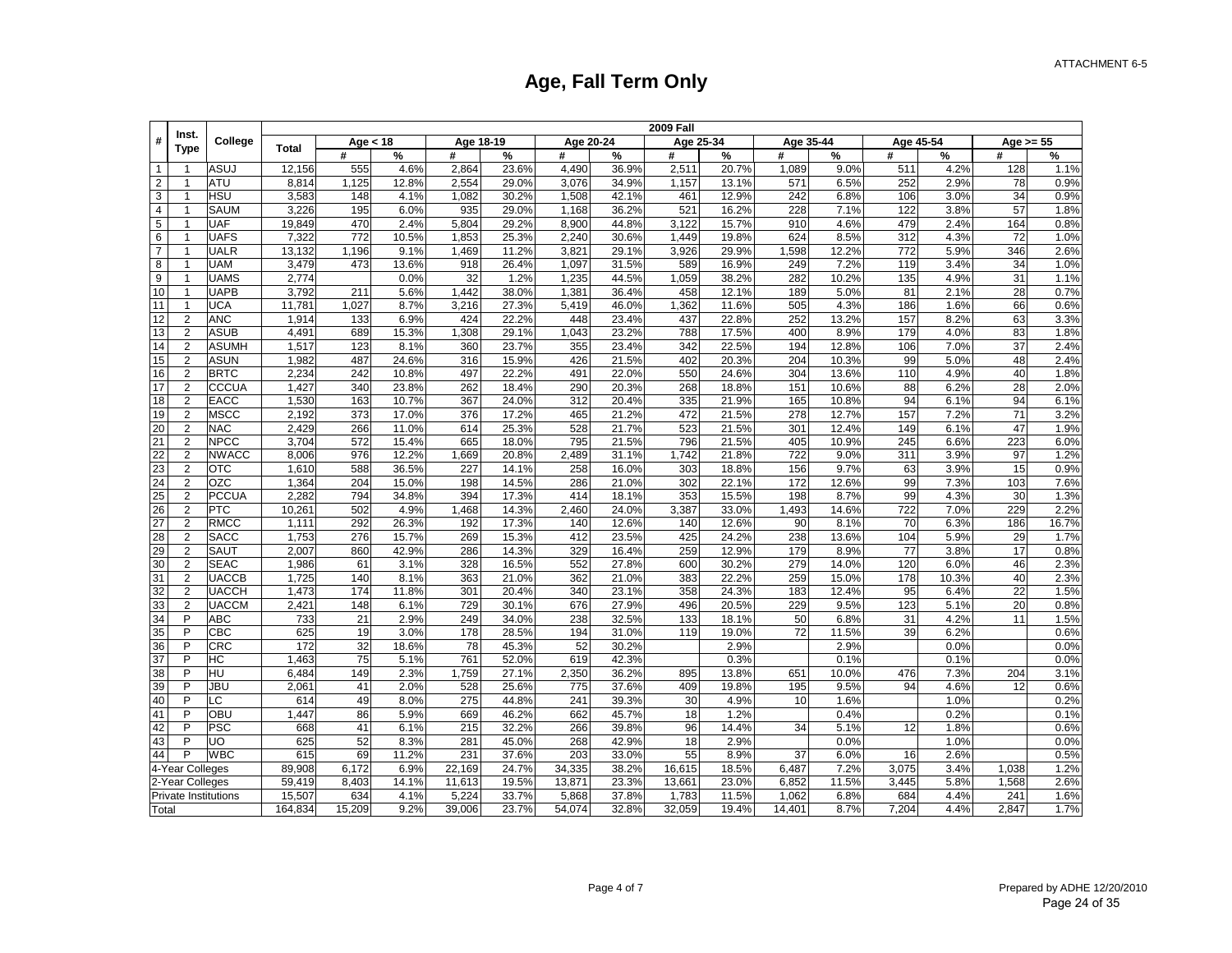| Inst.<br>#<br><b>Type</b><br>$\mathbf{1}$<br>$\overline{2}$<br>$\mathbf{1}$<br>3<br>$\mathbf{1}$<br>4<br>$\mathbf{1}$<br>5<br>$\mathbf{1}$<br>6<br>$\mathbf{1}$ | College<br>ASUJ<br><b>ATU</b><br><b>HSU</b><br><b>SAUM</b><br><b>UAF</b><br><b>UAFS</b><br><b>UALR</b> | <b>Total</b><br>13,415<br>9,815<br>3,713<br>3,379 | Age $<$ 18<br>#<br>568<br>1,323 | %<br>4.2% | Age 18-19<br># | %     | Age 20-24 |       | Age 25-34 |       | Age 35-44 |       | Age 45-54 |      | Age $>= 55$ |       |
|-----------------------------------------------------------------------------------------------------------------------------------------------------------------|--------------------------------------------------------------------------------------------------------|---------------------------------------------------|---------------------------------|-----------|----------------|-------|-----------|-------|-----------|-------|-----------|-------|-----------|------|-------------|-------|
|                                                                                                                                                                 |                                                                                                        |                                                   |                                 |           |                |       |           |       |           |       |           |       |           |      |             |       |
|                                                                                                                                                                 |                                                                                                        |                                                   |                                 |           |                |       | #         | $\%$  | #         | $\%$  | #         | %     | #         | %    | #           | $\%$  |
|                                                                                                                                                                 |                                                                                                        |                                                   |                                 |           | 2,797          | 20.8% | 4,617     | 34.4% | 3,058     | 22.8% | 1,537     | 11.5% | 657       | 4.9% | 166         | 1.2%  |
|                                                                                                                                                                 |                                                                                                        |                                                   |                                 | 13.5%     | 2,710          | 27.6% | 3,312     | 33.7% | 1,416     | 14.4% | 685       | 7.0%  | 288       | 2.9% | 79          | 0.8%  |
|                                                                                                                                                                 |                                                                                                        |                                                   | 161                             | 4.3%      | 1,173          | 31.6% | 1,542     | 41.5% | 463       | 12.5% | 212       | 5.7%  | 118       | 3.2% | 40          | 1.1%  |
|                                                                                                                                                                 |                                                                                                        |                                                   | 207                             | 6.1%      | 952            | 28.2% | 1,257     | 37.2% | 547       | 16.2% | 238       | 7.0%  | 123       | 3.6% | 55          | 1.6%  |
|                                                                                                                                                                 |                                                                                                        | 21,405                                            | 606                             | 2.8%      | 6,403          | 29.9% | 9,353     | 43.7% | 3,335     | 15.6% | 1,049     | 4.9%  | 494       | 2.3% | 165         | 0.8%  |
|                                                                                                                                                                 |                                                                                                        | 7,716                                             | 738                             | 9.6%      | 1,902          | 24.7% | 2,492     | 32.3% | 1,532     | 19.9% | 659       | 8.5%  | 318       | 4.1% | 75          | 1.0%  |
| $\overline{7}$<br>1                                                                                                                                             |                                                                                                        | 13,176                                            | 1,293                           | 9.8%      | 1,468          | 11.1% | 3,780     | 28.7% | 3,914     | 29.7% | 1,620     | 12.3% | 753       | 5.7% | 347         | 2.6%  |
| 8<br>1                                                                                                                                                          | <b>UAM</b>                                                                                             | 3,638                                             | 501                             | 13.8%     | 981            | 27.0% | 1,092     | 30.0% | 568       | 15.6% | 293       | 8.1%  | 134       | 3.7% | 46          | 1.3%  |
| 9                                                                                                                                                               | <b>UAMS</b>                                                                                            | 2,836                                             |                                 | 0.0%      | 32             | 1.1%  | 1,301     | 45.9% | 1,042     | 36.7% | 281       | 9.9%  | 142       | 5.0% | 38          | 1.3%  |
| 10<br>$\mathbf{1}$                                                                                                                                              | <b>UAPB</b>                                                                                            | 3,428                                             | 176                             | 5.1%      | 1,268          | 37.0% | 1,353     | 39.5% | 355       | 10.4% | 174       | 5.1%  | 77        | 2.2% | 24          | 0.7%  |
| 11<br>$\mathbf{1}$                                                                                                                                              | UCA                                                                                                    | 11,444                                            | 881                             | 7.7%      | 3,146          | 27.5% | 5,247     | 45.8% | 1,461     | 12.8% | 447       | 3.9%  | 208       | 1.8% | 54          | 0.5%  |
| $\overline{2}$<br>12                                                                                                                                            | <b>ANC</b>                                                                                             | 2,003                                             | 144                             | 7.2%      | 438            | 21.9% | 491       | 24.5% | 483       | 24.1% | 257       | 12.8% | 135       | 6.7% | 55          | 2.7%  |
| $\overline{2}$<br>13                                                                                                                                            | <b>ASUB</b>                                                                                            | 4,683                                             | 763                             | 16.3%     | 1,214          | 25.9% | 1,178     | 25.2% | 862       | 18.4% | 406       | 8.7%  | 182       | 3.9% | 73          | 1.6%  |
| 14<br>$\overline{2}$                                                                                                                                            | <b>ASUMH</b>                                                                                           | 1,583                                             | 103                             | 6.5%      | 365            | 23.1% | 381       | 24.1% | 368       | 23.2% | 191       | 12.1% | 126       | 8.0% | 49          | 3.1%  |
| $\overline{2}$<br>15                                                                                                                                            | <b>ASUN</b>                                                                                            | 2,085                                             | 445                             | 21.3%     | 331            | 15.9% | 492       | 23.6% | 454       | 21.8% | 206       | 9.9%  | 124       | 5.9% | 33          | 1.6%  |
| 16<br>$\overline{2}$                                                                                                                                            | <b>BRTC</b>                                                                                            | 2,497                                             | 288                             | 11.5%     | 493            | 19.7% | 604       | 24.2% | 622       | 24.9% | 316       | 12.7% | 135       | 5.4% | 39          | 1.6%  |
| $\overline{2}$<br>17                                                                                                                                            | CCCUA                                                                                                  | 1,523                                             | 372                             | 24.4%     | 263            | 17.3% | 315       | 20.7% | 290       | 19.0% | 161       | 10.6% | 87        | 5.7% | 35          | 2.3%  |
| $\overline{2}$<br>18                                                                                                                                            | <b>EACC</b>                                                                                            | 1,510                                             | 143                             | 9.5%      | 321            | 21.3% | 308       | 20.4% | 305       | 20.2% | 174       | 11.5% | 118       | 7.8% | 141         | 9.3%  |
| 19<br>$\overline{2}$                                                                                                                                            | <b>MSCC</b>                                                                                            | 2,339                                             | 417                             | 17.8%     | 446            | 19.1% | 519       | 22.2% | 480       | 20.5% | 252       | 10.8% | 165       | 7.1% | 60          | 2.6%  |
| $\overline{2}$<br>20                                                                                                                                            | <b>NAC</b>                                                                                             | 2,421                                             | 279                             | 11.5%     | 610            | 25.2% | 539       | 22.3% | 509       | 21.0% | 292       | 12.1% | 145       | 6.0% | 47          | 1.9%  |
| 21<br>$\overline{2}$                                                                                                                                            | <b>NPCC</b>                                                                                            | 3,845                                             | 560                             | 14.6%     | 640            | 16.6% | 860       | 22.4% | 862       | 22.4% | 449       | 11.7% | 249       | 6.5% | 222         | 5.8%  |
| 22<br>$\overline{2}$                                                                                                                                            | <b>NWACC</b>                                                                                           | 8,365                                             | 867                             | 10.4%     | 1,690          | 20.2% | 2,533     | 30.3% | 1,988     | 23.8% | 810       | 9.7%  | 353       | 4.2% | 124         | 1.5%  |
| 23<br>$\overline{2}$                                                                                                                                            | <b>OTC</b>                                                                                             | 1,542                                             | 533                             | 34.6%     | 218            | 14.1% | 256       | 16.6% | 282       | 18.3% | 168       | 10.9% | 65        | 4.2% | 20          | 1.3%  |
| 24<br>$\overline{2}$                                                                                                                                            | <b>OZC</b>                                                                                             | 1,573                                             | 233                             | 14.8%     | 222            | 14.1% | 300       | 19.1% | 389       | 24.7% | 233       | 14.8% | 123       | 7.8% | 73          | 4.6%  |
| 25<br>$\overline{2}$                                                                                                                                            | <b>PCCUA</b>                                                                                           | 2,155                                             | 760                             | 35.3%     | 372            | 17.3% | 404       | 18.7% | 328       | 15.2% | 169       | 7.8%  | 100       | 4.6% | 21          | 1.0%  |
| 26<br>$\overline{2}$                                                                                                                                            | <b>PTC</b>                                                                                             | 11,216                                            | 453                             | 4.0%      | 1,457          | 13.0% | 2,745     | 24.5% | 3,679     | 32.8% | 1,722     | 15.4% | 872       | 7.8% | 288         | 2.6%  |
| 27<br>$\overline{2}$                                                                                                                                            | <b>RMCC</b>                                                                                            | 1,116                                             | 278                             | 24.9%     | 183            | 16.4% | 158       | 14.2% | 155       | 13.9% | 95        | 8.5%  | 65        | 5.8% | 182         | 16.3% |
| $\overline{2}$<br>28                                                                                                                                            | <b>SACC</b>                                                                                            | 1,760                                             | 300                             | 17.0%     | 293            | 16.6% | 404       | 23.0% | 398       | 22.6% | 250       | 14.2% | 95        | 5.4% | 20          | 1.1%  |
| 29<br>$\overline{2}$                                                                                                                                            | SAUT                                                                                                   | 1,851                                             | 743                             | 40.1%     | 264            | 14.3% | 317       | 17.1% | 304       | 16.4% | 133       | 7.2%  | 71        | 3.8% | 19          | 1.0%  |
| $\overline{2}$<br>30                                                                                                                                            | <b>SEAC</b>                                                                                            | 2,189                                             | 241                             | 11.0%     | 359            | 16.4% | 558       | 25.5% | 550       | 25.1% | 283       | 12.9% | 149       | 6.8% | 49          | 2.2%  |
| 31<br>$\overline{2}$                                                                                                                                            | <b>UACCB</b>                                                                                           | 1.705                                             | 176                             | 10.3%     | 397            | 23.3% | 359       | 21.1% | 365       | 21.4% | 238       | 14.0% | 143       | 8.4% | 27          | 1.6%  |
| $\overline{2}$<br>32                                                                                                                                            | <b>UACCH</b>                                                                                           | 1,557                                             | 194                             | 12.5%     | 304            | 19.5% | 360       | 23.1% | 365       | 23.4% | 198       | 12.7% | 98        | 6.3% | 38          | 2.4%  |
| $\overline{2}$<br>33                                                                                                                                            | <b>UACCM</b>                                                                                           | 2,462                                             | 153                             | 6.2%      | 744            | 30.2% | 644       | 26.2% | 481       | 19.5% | 274       | 11.1% | 135       | 5.5% | 31          | 1.3%  |
| $\overline{34}$<br>P                                                                                                                                            | ABC                                                                                                    | 1,121                                             | 48                              | 4.3%      | 408            | 36.4% | 378       | 33.7% | 169       | 15.1% | 71        | 6.3%  | 29        | 2.6% | 18          | 1.6%  |
| 35<br>P                                                                                                                                                         | CBC                                                                                                    | 736                                               | 36                              | 4.9%      | 211            | 28.7% | 224       | 30.4% | 125       | 17.0% | 89        | 12.1% | 42        | 5.7% |             | 1.2%  |
| 36<br>P                                                                                                                                                         | <b>CRC</b>                                                                                             | 201                                               | 52                              | 25.9%     | 81             | 40.3% | 58        | 28.9% |           | 2.5%  |           | 1.5%  |           | 0.5% |             | 0.5%  |
| P<br>37                                                                                                                                                         | HC                                                                                                     | 1,467                                             | 59                              | 4.0%      | 754            | 51.4% | 649       | 44.2% |           | 0.3%  |           | 0.0%  |           | 0.0% |             | 0.0%  |
| P<br>38                                                                                                                                                         | HU                                                                                                     | 6,748                                             | 178                             | 2.6%      | 1,719          | 25.5% | 2,392     | 35.4% | 988       | 14.6% | 720       | 10.7% | 513       | 7.6% | 238         | 3.5%  |
| P<br>39                                                                                                                                                         | JBU                                                                                                    | 2,131                                             | 105                             | 4.9%      | 525            | 24.6% | 741       | 34.8% | 424       | 19.9% | 225       | 10.6% | 88        | 4.1% | 10          | 0.5%  |
| P<br>40                                                                                                                                                         | LC                                                                                                     | 65'                                               | 38                              | 5.8%      | 325            | 49.9% | 232       | 35.6% | 35        | 5.4%  | 11        | 1.7%  |           | 1.2% |             | 0.3%  |
| 41<br>P                                                                                                                                                         | OBU                                                                                                    | 1,504                                             | 88                              | 5.9%      | 765            | 50.9% | 618       | 41.1% | 18        | 1.2%  |           | 0.3%  |           | 0.2% |             | 0.5%  |
| P<br>42                                                                                                                                                         | PSC                                                                                                    | 696                                               | 46                              | 6.6%      | 254            | 36.5% | 261       | 37.5% | 77        | 11.1% | 36        | 5.2%  | 15        | 2.2% |             | 1.0%  |
| 43<br>P                                                                                                                                                         | UO                                                                                                     | 630                                               | 44                              | 7.0%      | 287            | 45.6% | 275       | 43.7% | 17        | 2.7%  |           | 0.8%  |           | 0.3% |             | 0.0%  |
| 44<br>P                                                                                                                                                         | <b>WBC</b>                                                                                             | 615                                               | 41                              | 6.7%      | 246            | 40.0% | 235       | 38.2% | 41        | 6.7%  | 35        | 5.7%  | 15        | 2.4% |             | 0.3%  |
| 4-Year Colleges                                                                                                                                                 |                                                                                                        | 93,965                                            | 6,454                           | 6.9%      | 22,832         | 24.3% | 35,346    | 37.6% | 17,691    | 18.8% | 7,195     | 7.7%  | 3,312     | 3.5% | 1,089       | 1.2%  |
| 2-Year Colleges                                                                                                                                                 |                                                                                                        | 61,980                                            | 8,445                           | 13.6%     | 11,624         | 18.8% | 14,725    | 23.8% | 14,519    | 23.4% | 7,277     | 11.7% | 3,735     | 6.0% | 1,646       | 2.7%  |
| <b>Private Institutions</b>                                                                                                                                     |                                                                                                        | 16,500                                            | 735                             | 4.5%      | 5,575          | 33.8% | 6,063     | 36.7% | 1,904     | 11.5% | 1,200     | 7.3%  | 716       | 4.3% | 294         | 1.8%  |
| Total                                                                                                                                                           |                                                                                                        | 172.445                                           | 15,634                          | 9.1%      | 40,031         | 23.2% | 56,134    | 32.6% | 34,114    | 19.8% | 15,672    | 9.1%  | 7,763     | 4.5% | 3.029       | 1.8%  |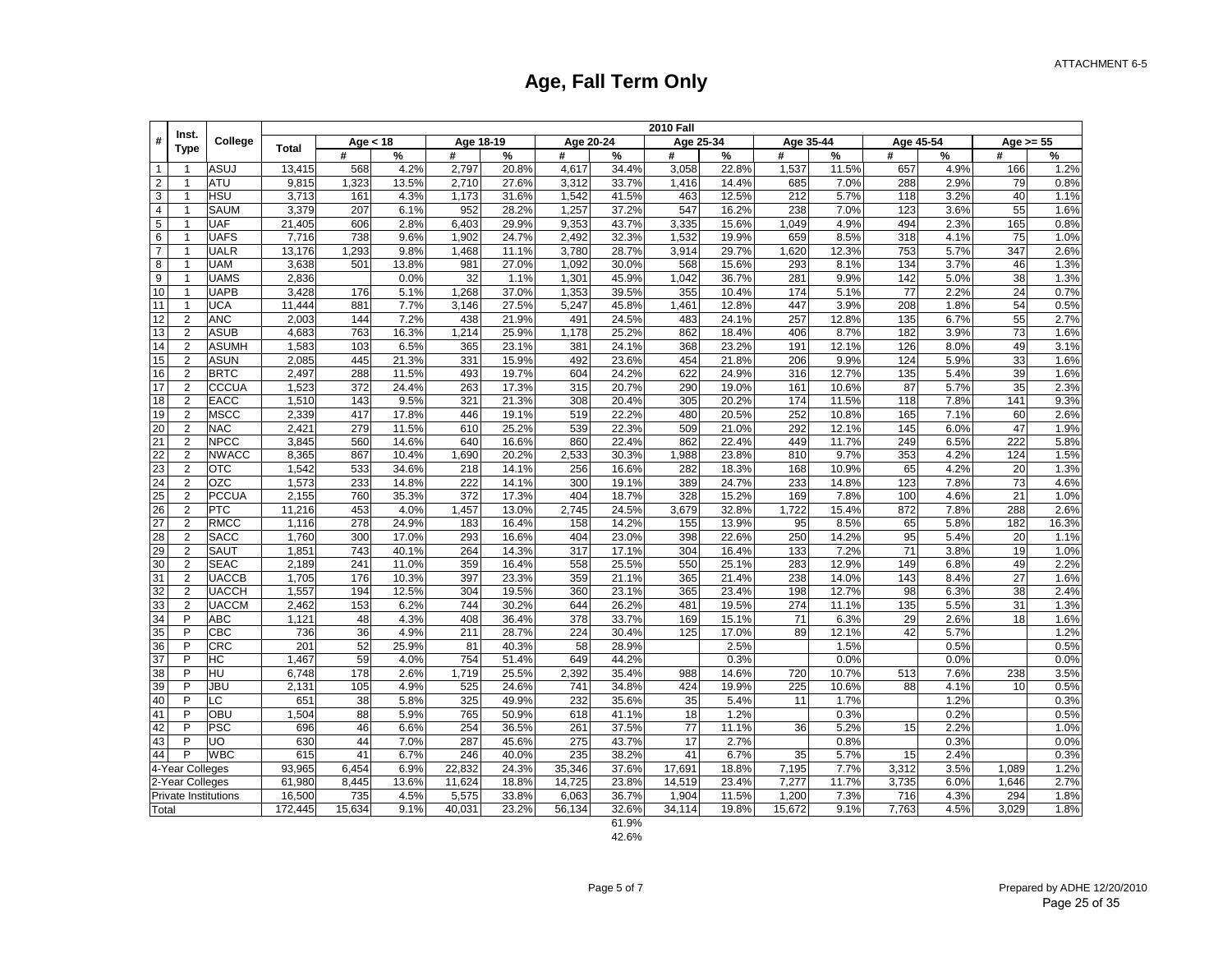|                | Inst.                |                 |              |            |          |           |          |           |         | Five (5) Year Growth |          |           |           |           |           |             |          |
|----------------|----------------------|-----------------|--------------|------------|----------|-----------|----------|-----------|---------|----------------------|----------|-----------|-----------|-----------|-----------|-------------|----------|
| #              | <b>Type</b>          | College         | <b>Total</b> | Age $<$ 18 |          | Age 18-19 |          | Age 20-24 |         | Age 25-34            |          | Age 35-44 |           | Age 45-54 |           | Age $>= 55$ |          |
|                |                      |                 |              | #          | %        | #         | %        | #         | %       | #                    | %        | #         | %         | #         | %         | #           | %        |
| $\mathbf{1}$   |                      | <b>ASUJ</b>     | 2,466        |            | $-6.9%$  | 132       | 5.0%     | 491       | 11.9%   | 884                  | 40.7%    | 623       | 68.2%     | 293       | 80.5%     | 78          | 88.6%    |
| $\overline{2}$ | -1                   | <b>ATU</b>      | 2,777        | 932        | 238.4%   | 489       | 22.0%    | 708       | 27.2%   | 364                  | 34.6%    | 195       | 39.8%     | 61        | 26.9%     | 26          | 49.1%    |
| 3              | $\overline{1}$       | <b>HSU</b>      | 49           | 23         | 16.7%    | 260       | 28.5%    | 90        | 6.2%    |                      | $-23.5%$ |           | $-34.2%$  |           | $-33.7%$  |             | $-27.3%$ |
| $\overline{4}$ | $\overline{1}$       | SAUM            | 266          | 29         | 16.3%    | 92        | 10.7%    | 35        | 2.9%    | 77                   | 16.4%    | 32        | 15.5%     | 33        | 36.7%     |             | $-36.8%$ |
| 5              | $\overline{1}$       | <b>UAF</b>      | 3,479        | 74         | 13.9%    | 1,105     | 20.9%    | 1,459     | 18.5%   | 474                  | 16.6%    | 210       | 25.0%     | 100       | 25.4%     | 57          | 52.8%    |
| 6              | -1                   | <b>UAFS</b>     | 985          | 31         | 4.4%     | 228       | 13.6%    | 472       | 23.4%   | 218                  | 16.6%    | 39        | 6.3%      | 43        | 15.6%     |             | $-38.0%$ |
| $\overline{7}$ | $\overline{1}$       | <b>UALR</b>     | 1,271        | 968        | 297.8%   |           | 0.4%     |           | $-3.3%$ | 205                  | 5.5%     | 159       | 10.9%     |           | $-1.1%$   | 81          | 30.5%    |
| 8              | -1                   | <b>UAM</b>      | 459          |            | $-11.0%$ | 169       | 20.8%    | 131       | 13.6%   | 97                   | 20.6%    | 63        | 27.4%     | 19        | 16.5%     | 19          | 70.4%    |
| 9              | -1                   | <b>UAMS</b>     | 401          |            | #DIV/0!  |           | 3.2%     | 213       | 19.6%   | 154                  | 17.3%    |           | $-1.4%$   | 15        | 11.8%     | 22          | 137.5%   |
| 10             |                      | <b>UAPB</b>     | 300          |            | $-2.2%$  | 280       | 28.3%    | 61        | 4.7%    |                      | $-5.6%$  |           | 1.8%      |           | $-14.4%$  |             | $-22.6%$ |
| 11             | 1                    | <b>UCA</b>      |              |            | $-4.4%$  |           | $-22.5%$ | 104       | 2.0%    | 166                  | 12.8%    |           | $-23.9%$  |           | $-12.6%$  |             | $-27.0%$ |
| 12             | $\mathfrak{p}$       | ANC             | 197          |            | $-28.7%$ | 34        | 8.4%     | 116       | 30.9%   | 54                   | 12.6%    | 16        | 6.6%      |           | 7.1%      | 26          | 89.7%    |
| 13             | $\overline{2}$       | <b>ASUB</b>     | 610          |            | $-1.3%$  | 151       | 14.2%    | 230       | 24.3%   | 127                  | 17.3%    | 49        | 13.7%     | 38        | 26.4%     | 22          | 43.1%    |
| 14             | $\overline{2}$       | ASUMH           | 401          |            | $-5.5%$  | 126       | 52.7%    | 95        | 33.2%   | 103                  | 38.9%    | 19        | 11.0%     | 39        | 44.8%     | 25          | 104.2%   |
| 15             | $\overline{2}$       | <b>ASUN</b>     | 1,015        | 107        | 31.7%    | 176       | 113.5%   | 295       | 149.7%  | 249                  | 121.5%   | 93        | 82.3%     | 75        | 153.1%    | 20          | 153.8%   |
| 16             | $\overline{2}$       | <b>BRTC</b>     | 601          | 87         | 43.3%    | 94        | 23.6%    | 166       | 37.9%   | 164                  | 35.8%    | 57        | 22.0%     | 32        | 31.1%     |             | 2.6%     |
| 17             | $\overline{2}$       | CCCUA           | 389          | 118        | 46.5%    | 65        | 32.8%    | 74        | 30.7%   | 40                   | 16.0%    | 29        | 22.0%     | 41        | 89.1%     | 23          | 191.7%   |
| 18             | $\overline{2}$       | <b>EACC</b>     |              |            | $-36.7%$ | 18        | 5.9%     |           | $-8.1%$ |                      | $-2.9%$  |           | $-9.4%$   | 37        | 45.7%     | 75          | 113.6%   |
| 19             | $\overline{2}$       | <b>MSCC</b>     | 755          | 164        | 64.8%    | 162       | 57.0%    | 201       | 63.2%   | 121                  | 33.7%    | 47        | 22.9%     | 56        | 51.4%     |             | 7.1%     |
| 20             | $\overline{2}$       | <b>NAC</b>      | 374          |            | $-20.7%$ | 98        | 19.1%    | 124       | 29.9%   | 145                  | 39.8%    | 57        | 24.3%     | 16        | 12.4%     |             | 17.5%    |
| 21             | $\overline{2}$       | <b>NPCC</b>     | 1,026        | 151        | 36.9%    | 104       | 19.4%    | 240       | 38.7%   | 301                  | 53.7%    | 160       | 55.4%     | 63        | 33.9%     | 18          | 8.8%     |
| 22             | $\overline{2}$       | <b>NWACC</b>    | 2,633        | 54         | 6.6%     | 440       | 35.2%    | 690       | 37.4%   | 862                  | 76.6%    | 338       | 71.6%     | 183       | 107.6%    | 66          | 113.8%   |
| 23             | $\mathfrak{p}$       | ОТС             |              |            | $-17.9%$ |           | $-8.8%$  | 20        | 8.5%    | 34                   | 13.7%    | 37        | 28.2%     | 14        | 27.5%     |             | 81.8%    |
| 24             | $\overline{2}$       | OZC             | 508          |            | 1.3%     | 54        | 32.1%    | 129       | 75.4%   | 176                  | 82.6%    | 94        | 67.6%     | 52        | 73.2%     |             | 0.0%     |
| 25             | $\overline{2}$       | <b>PCCUA</b>    |              |            | $-9.4%$  | 79        | 27.0%    | 43        | 11.9%   |                      | $-14.8%$ |           | $-12.9%$  |           | 8.7%      |             | $-46.2%$ |
| 26             | $\overline{2}$       | <b>PTC</b>      | 2,761        | 12         | 2.7%     | 418       | 40.2%    | 534       | 24.2%   | 748                  | 25.5%    | 551       | 47.1%     | 336       | 62.7%     | 162         | 128.6%   |
| 27             | $\overline{2}$       | <b>RMCC</b>     | 166          | 72         | 35.0%    | 11        | 6.4%     | 25        | 18.8%   | 29                   | 23.0%    |           | 3.3%      | 11        | 20.4%     | 15          | 9.0%     |
| 28             | $\overline{2}$       | <b>SACC</b>     | 500          | 149        | 98.7%    | 83        | 39.5%    | 99        | 32.5%   | 100                  | 33.6%    | 80        | 47.1%     |           | 0.0%      |             | $-35.5%$ |
| 29             | $\overline{2}$       | <b>SAUT</b>     |              |            | $-46.9%$ | 12        | 4.8%     | 76        | 31.5%   | 51                   | 20.2%    |           | $-19.4%$  |           | $-1.4%$   |             | 46.2%    |
| 30             | $\overline{2}$       | <b>SEAC</b>     | 78           | 47         | 24.2%    | 38        | 11.8%    |           | $-0.2%$ |                      | $-2.0%$  |           | 0.7%      |           | 0.7%      |             | 4.3%     |
| 31             | $\overline{2}$       | <b>UACCB</b>    | 416          | 48         | 37.5%    | 132       | 49.8%    | 81        | 29.1%   | 15                   | 4.3%     | 74        | 45.1%     | 57        | 66.3%     |             | 50.0%    |
| 32             | $\overline{2}$       | <b>UACCH</b>    | 437          | 85         | 78.0%    | 38        | 14.3%    | 78        | 27.7%   | 122                  | 50.2%    | 63        | 46.7%     | 39        | 66.1%     | 12          | 46.2%    |
| 33             | $\overline{2}$       | <b>UACCM</b>    | 699          |            | 2.7%     | 238       | 47.0%    | 137       | 27.0%   | 148                  | 44.4%    | 90        | 48.9%     | 63        | 87.5%     | 19          | 158.3%   |
| 34             | P                    | ABC             | 815          | 37         | 336.4%   | 340       | 500.0%   | 292       | 339.5%  | 92                   | 119.5%   | 36        | 102.9%    | 11        | 61.1%     |             | 63.6%    |
| 35             | P                    | CBC             | 232          | 24         | 200.0%   | 58        | 37.9%    | 79        | 54.5%   | 32                   | 34.4%    | 27        | 43.5%     |           | 23.5%     |             | 80.0%    |
| 36             | Þ                    | <b>CRC</b>      | 32           |            | $-26.8%$ | 15        | 22.7%    | 36        | 163.6%  |                      | $-16.7%$ |           | $-25.0%$  |           | 0.0%      |             | 0.0%     |
| 37             | P                    | НC              | 372          |            | $-21.3%$ | 165       | 28.0%    | 224       | 52.7%   |                      | 25.0%    |           | $-100.0%$ |           | $-100.0%$ |             | 0.0%     |
| 38             | P                    | $\overline{HU}$ | 663          | 14         | 8.5%     | 52        | 3.1%     | 112       | 4.9%    | 233                  | 30.9%    | 78        | 12.1%     | 76        | 17.4%     | 108         | 83.1%    |
| 39             | P                    | JBU             | 66           | 31         | 41.9%    | 18        | 3.6%     | 34        | 4.8%    | 10                   | 2.4%     | 14        | 6.6%      |           | $-35.8%$  |             | 0.0%     |
| 40             | P                    | LС              | 164          |            | 11.8%    | 124       | 61.7%    | 27        | 13.2%   |                      | 34.6%    |           | $-35.3%$  |           | 166.7%    |             | 100.0%   |
| 41             | P                    | OBU             | 52           | 18         | 25.7%    | 94        | 14.0%    |           | $-5.9%$ |                      | $-28.0%$ |           | $-28.6%$  |           | $-76.9%$  |             | $-22.2%$ |
| 42             | P                    | PSC             | 116          | 25         | 119.0%   | 126       | 98.4%    | 26        | 11.1%   |                      | $-34.2%$ |           | $-33.3%$  |           | $-25.0%$  |             | 75.0%    |
| 43             | P                    | UO              |              |            | 4.8%     | 18        | 6.7%     |           | 1.5%    |                      | $-19.0%$ |           | $-58.3%$  |           | $-66.7%$  |             | 0.0%     |
| 44             | P                    | <b>WBC</b>      |              |            | 10.8%    | 46        | 23.0%    |           | $-4.5%$ |                      | $-39.7%$ |           | 12.9%     |           | 66.7%     |             | $-66.7%$ |
|                | 4-Year Colleges      |                 | 11,568       | 1,908      | 42.0%    | 1,851     | 8.8%     | 3,637     | 11.5%   | 2,476                | 16.3%    | 1,070     | 17.5%     | 453       | 15.8%     | 163         | 17.6%    |
|                | 2-Year Colleges      |                 | 12,932       | 19         | 0.2%     | 2,550     | 28.1%    | 3,425     | 30.3%   | 3,512                | 31.9%    | 1,784     | 32.5%     | 1,169     | 45.6%     | 492         | 42.6%    |
|                | Private Institutions |                 | 2,519        | 124        | 20.3%    | 1,056     | 23.4%    | 784       | 14.9%   | 298                  | 18.6%    | 124       | 11.5%     | 38        | 5.6%      | 118         | 67.0%    |
| Total          |                      |                 | 27,019       | 2,051      | 15.1%    | 5,457     | 15.8%    | 7,846     | 16.2%   | 6,286                | 22.6%    | 2,978     | 23.5%     | 1,660     | 27.2%     | 773         | 34.3%    |
|                |                      |                 |              |            |          |           |          |           |         |                      |          |           |           |           |           |             |          |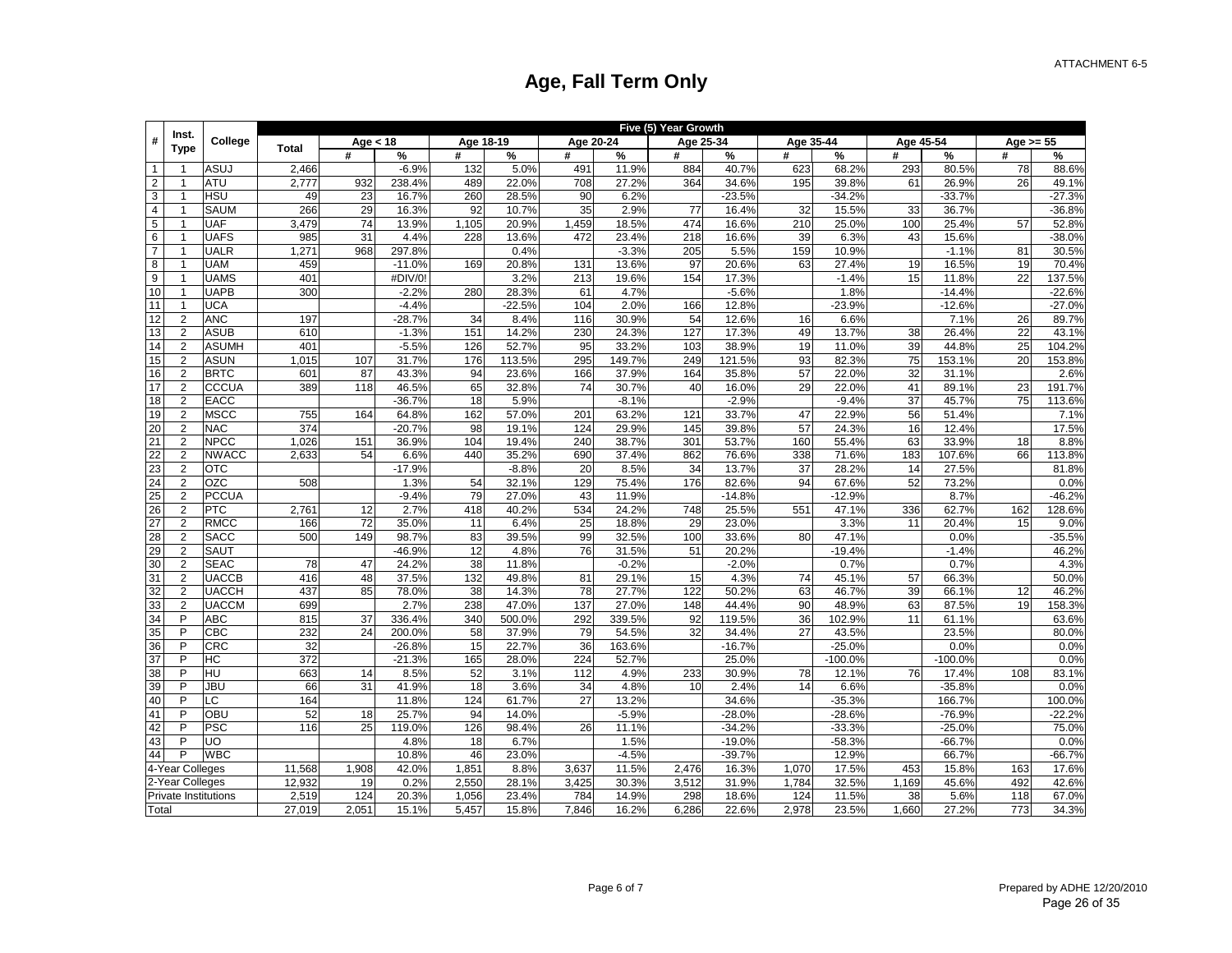|                | Inst.           |                      |              |            |          |           |          |           |         | One (1) Year Growth |          |           |           |           |           |             |          |
|----------------|-----------------|----------------------|--------------|------------|----------|-----------|----------|-----------|---------|---------------------|----------|-----------|-----------|-----------|-----------|-------------|----------|
| #              | <b>Type</b>     | College              | <b>Total</b> | Age $<$ 18 |          | Age 18-19 |          | Age 20-24 |         | Age 25-34           |          | Age 35-44 |           | Age 45-54 |           | Age $>= 55$ |          |
|                |                 |                      |              | #          | %        | #         | %        | #         | %       | #                   | %        | #         | %         | #         | %         | #           | $\%$     |
| $\overline{1}$ | -1              | <b>ASUJ</b>          | 1,259        | 13         | 2.3%     |           | $-2.3%$  | 127       | 2.8%    | 547                 | 21.8%    | 448       | 41.1%     | 146       | 28.6%     | 38          | 29.7%    |
| $\overline{2}$ |                 | <b>ATU</b>           | 1,001        | 198        | 17.6%    | 156       | 6.1%     | 236       | 7.7%    | 259                 | 22.4%    | 114       | 20.0%     | 36        | 14.3%     |             | 1.3%     |
| 3              | $\mathbf{1}$    | <b>HSU</b>           | 130          | 13         | 8.8%     | 91        | 8.4%     | 34        | 2.3%    |                     | 0.4%     |           | $-12.4%$  | 12        | 11.3%     |             | 17.6%    |
| $\overline{4}$ | $\overline{1}$  | <b>SAUM</b>          | 153          | 12         | 6.2%     | 17        | 1.8%     | 89        | 7.6%    | 26                  | 5.0%     | 10        | 4.4%      |           | 0.8%      |             | $-3.5%$  |
| $\overline{5}$ | $\overline{1}$  | <b>UAF</b>           | 1,556        | 136        | 28.9%    | 599       | 10.3%    | 453       | 5.1%    | 213                 | 6.8%     | 139       | 15.3%     | 15        | 3.1%      |             | 0.6%     |
| 6              | 1               | <b>UAFS</b>          | 394          |            | $-4.4%$  | 49        | 2.6%     | 252       | 11.3%   | 83                  | 5.7%     | 35        | 5.6%      |           | 1.9%      |             | 4.2%     |
| $\overline{7}$ | $\overline{1}$  | <b>UALR</b>          | 44           | 97         | 8.1%     |           | $-0.1%$  |           | $-1.1%$ |                     | $-0.3%$  | 22        | 1.4%      |           | $-2.5%$   |             | 0.3%     |
| 8              | $\mathbf{1}$    | <b>UAM</b>           | 159          | 28         | 5.9%     | 63        | 6.9%     |           | $-0.5%$ |                     | $-3.6%$  | 44        | 17.7%     | 15        | 12.6%     | 12          | 35.3%    |
| 9              | $\overline{1}$  | <b>UAMS</b>          | 62           |            | #DIV/0!  |           | 0.0%     | 66        | 5.3%    |                     | $-1.6%$  |           | $-0.4%$   |           | 5.2%      |             | 22.6%    |
| 10             |                 | <b>UAPB</b>          |              |            | $-16.6%$ |           | $-12.1%$ |           | $-2.0%$ |                     | $-22.5%$ |           | $-7.9%$   |           | $-4.9%$   |             | $-14.3%$ |
| 11             | $\overline{1}$  | <b>UCA</b>           |              |            | $-14.2%$ |           | $-2.2%$  |           | $-3.2%$ | 99                  | 7.3%     |           | $-11.5%$  | 22        | 11.8%     |             | $-18.2%$ |
| 12             | $\overline{2}$  | <b>ANC</b>           | 89           | 11         | 8.3%     | 14        | 3.3%     | 43        | 9.6%    | 46                  | 10.5%    |           | 2.0%      |           | $-14.0%$  |             | $-12.7%$ |
| 13             | $\overline{2}$  | <b>ASUB</b>          | 192          | 74         | 10.7%    |           | $-7.2%$  | 135       | 12.9%   | 74                  | 9.4%     |           | 1.5%      |           | 1.7%      |             | $-12.0%$ |
| 14             | $\overline{2}$  | <b>ASUMH</b>         | 66           |            | $-16.3%$ |           | 1.4%     | 26        | 7.3%    | 26                  | 7.6%     |           | $-1.5%$   | 20        | 18.9%     | 12          | 32.4%    |
| 15             | $\overline{2}$  | <b>ASUN</b>          | 103          |            | $-8.6%$  | 15        | 4.7%     | 66        | 15.5%   | 52                  | 12.9%    |           | 1.0%      | 25        | 25.3%     |             | $-31.3%$ |
| 16             | $\overline{2}$  | <b>BRTC</b>          | 263          | 46         | 19.0%    |           | $-0.8%$  | 113       | 23.0%   | 72                  | 13.1%    | 12        | 3.9%      | 25        | 22.7%     |             | $-2.5%$  |
| 17             | $\overline{2}$  | <b>CCCUA</b>         | 96           | 32         | 9.4%     |           | 0.4%     | 25        | 8.6%    | 22                  | 8.2%     | 10        | 6.6%      |           | $-1.1%$   |             | 25.0%    |
| 18             | $\overline{2}$  | EACC                 |              |            | $-12.3%$ |           | $-12.5%$ |           | $-1.3%$ |                     | $-9.0%$  |           | 5.5%      | 24        | 25.5%     | 47          | 50.0%    |
| 19             | $\overline{2}$  | <b>MSCC</b>          | 147          | 44         | 11.8%    | 70        | 18.6%    | 54        | 11.6%   |                     | 1.7%     |           | $-9.4%$   |           | 5.1%      |             | $-15.5%$ |
| 20             | $\overline{2}$  | <b>NAC</b>           |              | 13         | 4.9%     |           | $-0.7%$  | 11        | 2.1%    |                     | $-2.7%$  |           | $-3.0%$   |           | $-2.7%$   |             | 0.0%     |
| 21             | $\overline{2}$  | <b>NPCC</b>          | 141          |            | $-2.1%$  |           | $-3.8%$  | 65        | 8.2%    | 66                  | 8.3%     | 44        | 10.9%     |           | 1.6%      |             | $-0.4%$  |
| 22             | $\overline{2}$  | <b>NWACC</b>         | 359          |            | $-11.2%$ | 21        | 1.3%     | 44        | 1.8%    | 246                 | 14.1%    | 88        | 12.2%     | 42        | 13.5%     | 27          | 27.8%    |
| 23             | $\overline{2}$  | <b>OTC</b>           |              |            | $-9.4%$  |           | $-4.0%$  |           | $-0.8%$ |                     | $-6.9%$  | 12        | 7.7%      |           | 3.2%      |             | 33.3%    |
| 24             | $\overline{2}$  | <b>OZC</b>           | 209          | 29         | 14.2%    | 24        | 12.1%    | 14        | 4.9%    | 87                  | 28.8%    | 61        | 35.5%     | 24        | 24.2%     |             | $-29.1%$ |
| 25             | $\overline{2}$  | <b>PCCUA</b>         |              |            | $-4.3%$  |           | $-5.6%$  |           | $-2.4%$ |                     | $-7.1%$  |           | $-14.6%$  |           | 1.0%      |             | $-30.0%$ |
| 26             | $\overline{2}$  | <b>PTC</b>           | 955          |            | $-9.8%$  |           | $-0.7%$  | 285       | 11.6%   | 292                 | 8.6%     | 229       | 15.3%     | 150       | 20.8%     | 59          | 25.8%    |
| 27             | $\overline{2}$  | <b>RMCC</b>          |              |            | $-4.8%$  |           | $-4.7%$  | 18        | 12.9%   | 15                  | 10.7%    |           | 5.6%      |           | $-7.1%$   |             | $-2.2%$  |
| 28             | $\overline{2}$  | <b>SACC</b>          |              | 24         | 8.7%     | 24        | 8.9%     |           | $-1.9%$ |                     | $-6.4%$  | 12        | 5.0%      |           | $-8.7%$   |             | $-31.0%$ |
| 29             | $\overline{2}$  | SAUT                 |              |            | $-13.6%$ |           | $-7.7%$  |           | $-3.6%$ | 45                  | 17.4%    |           | $-25.7%$  |           | $-7.8%$   |             | 11.8%    |
| 30             | $\overline{2}$  | <b>SEAC</b>          | 203          | 180        | 295.1%   | 31        | 9.5%     |           | 1.1%    |                     | $-8.3%$  |           | 1.4%      | 29        | 24.2%     |             | 6.5%     |
| 31             | 2               | <b>UACCB</b>         |              | 36         | 25.7%    | 34        | 9.4%     |           | $-0.8%$ |                     | $-4.7%$  |           | $-8.1%$   |           | $-19.7%$  |             | $-32.5%$ |
| 32             | $\overline{2}$  | <b>UACCH</b>         | 84           | 20         | 11.5%    |           | 1.0%     | 20        | 5.9%    |                     | 2.0%     | 15        | 8.2%      |           | 3.2%      | 16          | 72.7%    |
| 33             | 2               | <b>UACCM</b>         | 41           |            | 3.4%     | 15        | 2.1%     |           | $-4.7%$ |                     | $-3.0%$  | 45        | 19.7%     | 12        | 9.8%      | 11          | 55.0%    |
| 34             | P               | <b>ABC</b>           | 388          | 27         | 128.6%   | 159       | 63.9%    | 140       | 58.8%   | 36                  | 27.1%    | 21        | 42.0%     |           | $-6.5%$   |             | 63.6%    |
| 35             | P               | CBC                  | 111          | 17         | 89.5%    | 33        | 18.5%    | 30        | 15.5%   |                     | 5.0%     | 17        | 23.6%     |           | 7.7%      |             | 125.0%   |
| 36             | P               | <b>CRC</b>           | 29           | 20         | 62.5%    |           | 3.8%     |           | 11.5%   |                     | 0.0%     |           | $-40.0%$  |           | 0.0%      |             | 0.0%     |
| 37             | P               | HC                   |              |            | $-21.3%$ |           | $-0.9%$  | 30        | 4.8%    |                     | 0.0%     |           | $-100.0%$ |           | $-100.0%$ |             | 0.0%     |
| 38             | P               | HU                   | 264          | 29         | 19.5%    |           | $-2.3%$  | 42        | 1.8%    | 93                  | 10.4%    | 69        | 10.6%     | 37        | 7.8%      | 34          | 16.7%    |
| 39             | P               | JBU                  | 70           | 64         | 156.1%   |           | $-0.6%$  |           | $-4.4%$ | 15                  | 3.7%     | 30        | 15.4%     |           | $-6.4%$   |             | $-16.7%$ |
| 40             | P               | LC                   | 37           |            | $-22.4%$ | 50        | 18.2%    |           | $-3.7%$ |                     | 16.7%    |           | 10.0%     |           | 33.3%     |             | 100.0%   |
| 41             | P               | OBU                  | 57           |            | 2.3%     | 96        | 14.3%    |           | $-6.6%$ |                     | 0.0%     |           | $-16.7%$  |           | 0.0%      |             | 250.0%   |
| 42             | P               | <b>PSC</b>           | 28           |            | 12.2%    | 39        | 18.1%    |           | $-1.9%$ |                     | $-19.8%$ |           | 5.9%      |           | 25.0%     |             | 75.0%    |
| 43             | P               | UO                   |              |            | $-15.4%$ |           | 2.1%     |           | 2.6%    |                     | $-5.6%$  |           | 0.0%      |           | $-66.7%$  |             | 0.0%     |
| 44             | P               | <b>WBC</b>           |              |            | $-40.6%$ | 15        | 6.5%     | 32        | 15.8%   |                     | $-25.5%$ |           | $-5.4%$   |           | $-6.3%$   |             | $-33.3%$ |
|                | 4-Year Colleges |                      | 4,057        | 282        | 4.6%     | 663       | 3.0%     | 1,011     | 2.9%    | 1,076               | 6.5%     | 708       | 10.9%     | 237       | 7.7%      | 51          | 4.9%     |
|                | 2-Year Colleges |                      | 2,561        | 42         | 0.5%     | 11        | 0.1%     | 854       | 6.2%    | 858                 | 6.3%     | 425       | 6.2%      | 290       | 8.4%      | 78          | 5.0%     |
|                |                 | Private Institutions | 993          | 101        | 15.9%    | 351       | 6.7%     | 195       | 3.3%    | 121                 | 6.8%     | 138       | 13.0%     | 32        | 4.7%      | 53          | 22.0%    |
| Total          |                 |                      | 7,611        | 425        | 2.8%     | 1,025     | 2.6%     | 2,060     | 3.8%    | 2,055               | 6.4%     | 1,271     | 8.8%      | 559       | 7.8%      | 182         | 6.4%     |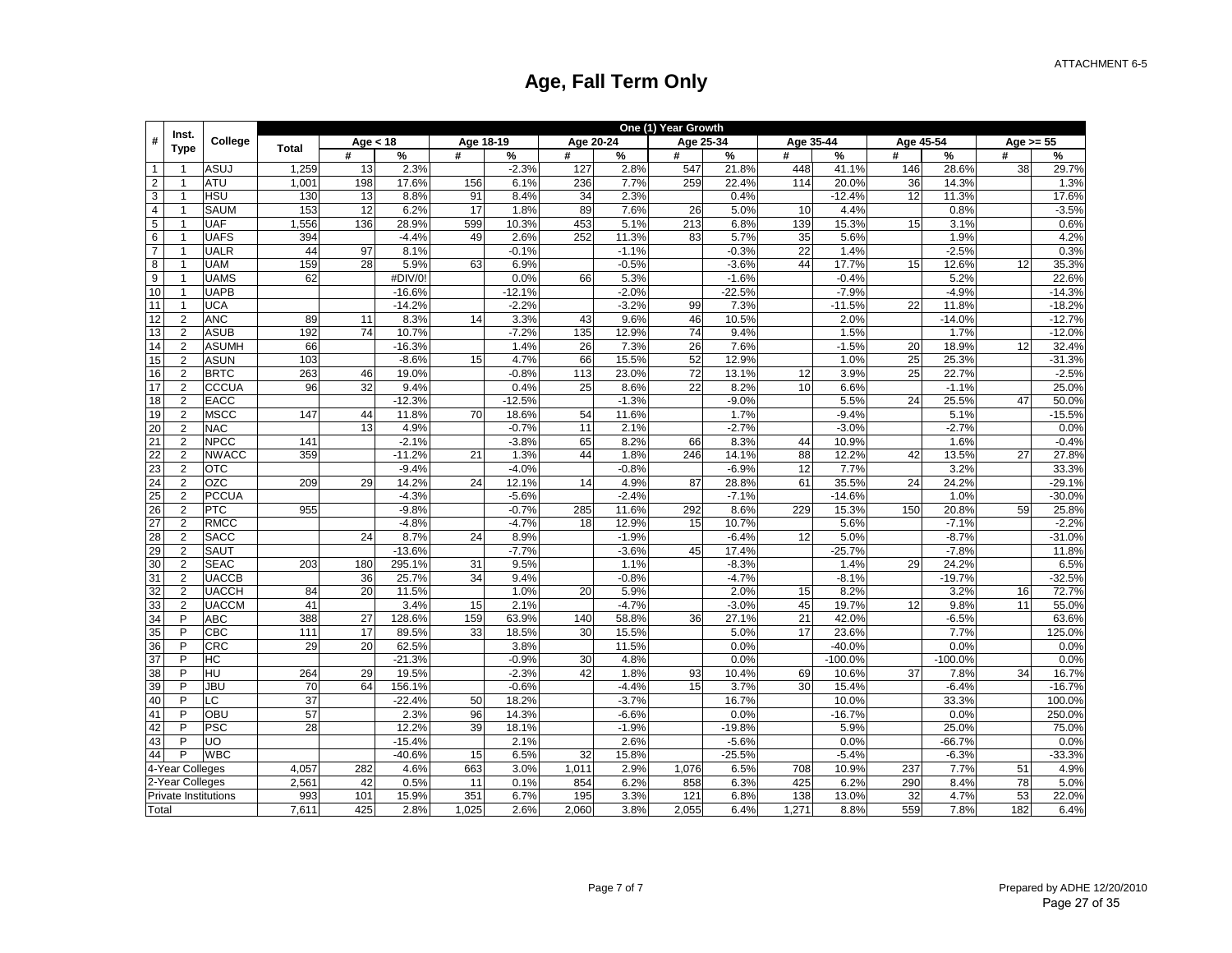### **Attend Status, Fall Term Only**

|                |                                  |                                       |        | <b>2006 Fall</b> |      |             |             | <b>2007 Fall</b> |                 |                 |        | <b>2008 Fall</b> |              |             |         | <b>2009 Fall</b> |      |            |         | <b>2010 Fall</b> |      |             |
|----------------|----------------------------------|---------------------------------------|--------|------------------|------|-------------|-------------|------------------|-----------------|-----------------|--------|------------------|--------------|-------------|---------|------------------|------|------------|---------|------------------|------|-------------|
|                | # Inst. Type                     | College                               | Full-  | Part-            |      |             | Full-       | Part-            |                 |                 | Full-  | Part-            |              |             | Full-   | Part-            |      |            | Full-   | Part-            |      |             |
|                |                                  |                                       | Time   | <b>Time</b>      | FT%  | <b>PT %</b> | <b>Time</b> | <b>Time</b>      | FT <sub>%</sub> | <b>PT%</b>      | Time   | <b>Time</b>      | FT%          | <b>PT %</b> | Time    | <b>Time</b>      | FT%  | <b>PT%</b> | Time    | Time             | FT%  | <b>PT %</b> |
| $\overline{1}$ |                                  | ASUJ                                  | 7,975  | 2,974            | 72.8 | 27.2        | 8,080       | 3,050            | 72.6            | 27.4            | 8,172  | 3,318            | 71.1         | 28.9        | 8,301   | 3,855            | 68.3 | 31.7       | 8,488   | 4,927            | 63.3 | 36.7        |
| $\overline{2}$ | -1                               | ATU                                   | 5,573  | 1,465            | 79.2 | 20.8        | 5,886       | 1,590            | 78.7            | 21.3            | 5,827  | 1,665            | 77.8         | 22.2        | 6,534   | 2,280            | 74.1 | 25.9       | 6,992   | 2,823            | 71.2 | 28.8        |
| $\mathbf{3}$   | -1                               | HSU                                   | 2,94'  | 723              | 80.3 | 19.7        | 2,872       | 730              | 79.7            | 20.3            | 2,901  | 753              | 79.4         | 20.6        | 2,868   | 715              | 80.0 | 20.0       | 3,075   | 638              | 82.8 | 17.2        |
| $\overline{4}$ | -1                               | SAUM                                  | 2,395  | 718              | 76.9 | 23.1        | 2,394       | 756              | 76.0            | 24.0            | 2,351  | 766              | 75.4         | 24.6        | 2,501   | 725              | 77.5 | 22.5       | 2,587   | 792              | 76.6 | 23.4        |
| $\sqrt{5}$     | $\overline{1}$                   | <b>UAF</b>                            | 13,604 | 4,322            | 75.9 | 24.1        | 14,215      | 4,433            | 76.2            | 23.8            | 14,818 | 4,376            | 77.2         | 22.8        | 15,436  | 4,413            | 77.8 | 22.2       | 16,717  | 4,688            | 78.1 | 21.9        |
| 6              | $\mathbf{1}$                     | <b>UAFS</b>                           | 3,26'  | 3,470            | 48.4 | 51.6        | 3,531       | 3,080            | 53.4            | 46.6            | 3,868  | 2,904            | 57.1         | 42.9        | 4,582   | 2,740            | 62.6 | 37.4       | 5,011   | 2,705            | 64.9 | 35.1        |
| $\overline{7}$ | $\mathbf{1}$                     | <b>UALR</b>                           | 6,867  | 5,038            | 57.7 | 42.3        | 6,714       | 5,421            | 55.3            | 44.7            | 6,280  | 5,685            | 52.5         | 47.5        | 6,816   | 6,316            | 51.9 | 48.1       | 7,006   | 6,170            | 53.2 | 46.8        |
| 8              | $\mathbf{1}$                     | <b>UAM</b>                            | 2,200  | 979              | 69.2 | 30.8        | 2,301       | 886              | 72.2            | 27.8            | 2,307  | 995              | 69.9         | 30.7        | 2,521   | 958              | 72.5 | 27.5       | 2,555   | 1,083            | 70.2 | 29.8        |
| 9              | 1                                | <b>UAMS</b>                           | 1,843  | 592              | 75.7 | 24.3        | 1,900       | 639              | 74.8            | 25.2            | 1,976  | 676              | 74.5         | 25.5        | 2,068   | 706              | 74.5 | 25.5       | 2,149   | 687              | 75.8 | 24.2        |
| 10             | $\mathbf{1}$                     | <b>UAPB</b>                           | 2,665  | 463              | 85.2 | 14.8        | 2.734       | 466              | 85.4            | 14.6            | 3,054  | 471              | 86.6         | 13.4        | 3,368   | 424              | 88.8 | 11.2       | 3,046   | 382              | 88.9 | 11.1        |
| 11             | $\overline{1}$                   | <b>UCA</b>                            | 10,202 | 2,127            | 82.7 | 17.3        | 9,815       | 2,804            | 77.8            | 22.2            | 9,893  | 3,081            | 76.3         | 23.7        | 9,261   | 2,520            | 78.6 | 21.4       | 8,980   | 2.464            | 78.5 | 21.5        |
| 12             | $\overline{2}$                   | <b>ANC</b>                            | 787    | 1,019            | 43.6 | 56.4        | 726         | 1,074            | 40.3            | 59.7            | 753    | 1,106            | 40.5         | 59.5        | 1,000   | 914              | 52.2 | 47.8       | 980     | 1,023            | 48.9 | 51.1        |
| 13             | 2                                | <b>ASUB</b>                           | 2,132  | 1,941            | 52.3 | 47.7        | 2,330       | 1,981            | 54.0            | 46.0            | 2,349  | 2,110            | 52.7         | 47.3        | 2,601   | 1,890            | 57.9 | 42.1       | 2,588   | 2,095            | 55.3 | 44.7        |
| 14             | 2                                | <b>ASUMH</b>                          | 617    | 565              | 52.2 | 47.8        | 616         | 563              | 52.2            | 47.8            | 708    | 588              | 54.6         | 45.4        | 910     | 607              | 60.0 | 40.0       | 1,040   | 543              | 65.7 | 34.3        |
| 15             | $\overline{2}$                   | ASUN                                  | 400    | 670              | 37.4 | 62.6        | 399         | 676              | 37.1            | 62.9            | 634    | 997              | 38.9         | 61.1        | 845     | 1,137            | 42.6 | 57.4       | 876     | 1,209            | 42.0 | 58.C        |
| 16             | 2                                | <b>BRTC</b>                           | 1,076  | 820              | 56.8 | 43.2        | 1,230       | 724              | 62.9            | 37.1            | 1,182  | 716              | 62.3         | 37.7        | 1,483   | 751              | 66.4 | 33.6       | 1,646   | 851              | 65.9 | 34.1        |
| 17             | $\overline{2}$                   | CCCUA                                 | 460    | 674              | 40.6 | 59.4        | 544         | 669              | 44.8            | 55.2            | 566    | 830              | 40.5         | 59.5        | 617     | 810              | 43.2 | 56.8       | 715     | 808              | 46.9 | 53.1        |
| 18             | $\overline{2}$                   | <b>EACC</b>                           | 813    | 704              | 53.6 | 46.4        | 779         | 768              | 50.4            | 49.6            | 763    | 684              | 52.7         | 47.3        | 841     | 689              | 55.0 | 45.0       | 724     | 786              | 47.9 | 52.1        |
| 19             | $\overline{2}$                   | <b>MSCC</b>                           | 407    | 1,177            | 25.7 | 74.3        | 408         | 1,246            | 24.7            | 75.3            | 462    | 1,340            | 25.6         | 74.4        | 734     | 1,458            | 33.5 | 66.5       | 931     | 1,408            | 39.8 | 60.2        |
| 20             | $\overline{2}$                   | <b>NAC</b>                            | 1,084  | 963              | 53.0 | 47.0        | 1,147       | 930              | 55.2            | 44.8            | 1,301  | 871              | 59.9         | 40.7        | 1,491   | 938              | 61.4 | 38.6       | 1,501   | 920              | 62.0 | 38.C        |
| 21             | 2                                | <b>NPCC</b>                           | 1,239  | 1,580            | 44.0 | 56.0        | 1,330       | 1,603            | 45.3            | 54.7            | 1,529  | 2,072            | 42.5         | 57.5        | 1,815   | 1,889            | 49.0 | 51.0       | 1,948   | 1,897            | 50.7 | 49.3        |
| 22             | 2                                | <b>NWACC</b>                          | 1,889  | 3,843            | 33.0 | 67.0        | 2,156       | 4,314            | 33.3            | 66.7            | 2,466  | 4,750            | 34.2         | 65.8        | 3,034   | 4,972            | 37.9 | 62.1       | 3,241   | 5,124            | 38.7 | 61.3        |
| 23             | 2                                | <b>OTC</b>                            | 522    | 1.043            | 33.4 | 66.6        | 566         | 992              | 36.3            | 63.7            | 565    | 1,035            | 35.3         | 64.7        | 607     | 1,003            | 37.7 | 62.3       | 621     | 921              | 40.3 | 59.7        |
| 24             | 2                                | OZC                                   | 581    | 484              | 54.6 | 45.4        | 716         | 492              | 59.3            | 40.7            | 753    | 580              | 56.5         | 43.5        | 808     | 556              | 59.2 | 40.8       | 1,028   | 545              | 65.4 | 34.6        |
| 25             | $\overline{2}$                   | <b>PCCUA</b>                          | 783    | 1,431            | 35.4 | 64.6        | 829         | 1,507            | 35.5            | 64.5            | 834    | 1,566            | 34.8         | 65.3        | 964     | 1,318            | 42.2 | 57.8       | 891     | 1,264            | 41.3 | 58.7        |
| 26             | $\overline{2}$                   | <b>PTC</b>                            | 4,064  | 4,391            | 48.1 | 51.9        | 4,082       | 4,686            | 46.6            | 53.4            | 3,995  | 5,101            | 43.9         | 56.7        | 4,858   | 5,403            | 47.3 | 52.7       | 5,605   | 5,611            | 50.0 | 50.C        |
| 27             | $\overline{2}$                   | <b>RMCC</b>                           | 343    | 607              | 36.1 | 63.9        | 354         | 650              | 35.3            | 64.7            | 375    | 620              | 37.7         | 62.3        | 453     | 658              | 40.8 | 59.2       | 439     | 677              | 39.3 | 60.7        |
| 28             | 2                                | <b>SACC</b>                           | 605    | 655              | 48.0 | 52.0        | 685         | 625              | 52.3            | 47.7            | 742    | 777              | 48.8         | 51.2        | 815     | 938              | 46.5 | 53.5       | 820     | 940              | 46.6 | 53.4        |
| 29             | $\overline{2}$                   | <b>SAUT</b>                           | 511    | 1,885            | 21.3 | 78.7        | 553         | 1,558            | 26.2            | 73.8            | 589    | 1,228            | 32.4         | 67.6        | 698     | 1,309            | 34.8 | 65.2       | 651     | 1,200            | 35.2 | 64.8        |
| 30             | $\overline{2}$                   | <b>SEAC</b>                           | 1,037  | 1,074            | 49.1 | 50.9        | 1,020       | 1,123            | 47.6            | 52.4            | 961    | 1,048            | 47.8         | 52.2        | 1,092   | 894              | 55.0 | 45.0       | 1,053   | 1,136            | 48.1 | 51.9        |
| 31             | $\overline{2}$                   | <b>UACCB</b>                          | 756    | 533              | 58.7 | 41.3        | 867         | 603              | 59.0            | 41.0            | 948    | 552              | 63.2         | 36.8        | 1,153   | 572              | 66.8 | 33.2       | 1,111   | 594              | 65.2 | 34.8        |
| 32             | $\overline{2}$                   | <b>UACCH</b>                          | 627    | 493              | 56.0 | 44.0        | 733         | 565              | 56.5            | 43.5            | 693    | 564              | 55.1         | 44.9        | 833     | 640              | 56.6 | 43.4       | 879     | 678              | 56.5 | 43.5        |
| 33             | $\overline{2}$                   | <b>UACCM</b>                          | 1,140  | 623              | 64.7 | 35.3        | ,229        | 580              | 67.9            | 32.1            | ,299   | 664              | 66.2         | 33.8        | ,625    | 796              | 67.1 | 32.9       | 1,590   | 872              | 64.6 | 35.4        |
| 34             | P                                | ABC                                   | 255    | 51               | 83.3 | 16.7        | 509         | 87               | 85.4            | 14.6            | 495    | 131              | 79.1         | 20.9        | 593     | 140              | 80.9 | 19.1       | 966     | 155              | 86.2 | 13.8        |
| 35             | P                                | CBC                                   | 402    | 102              | 79.8 | 20.2        | 457         | 112              | 80.3            | 19.7            | 446    | 113              | 79.8         | 20.2        | 522     | 103              | 83.5 | 16.5       | 620     | 116              | 84.2 | 15.8        |
| 36             | P                                | CRC                                   | 106    | 63               | 62.7 | 37.3        | 113         | 55               | 67.3            | 32.7            | 136    | 39               | 77.7         | 22.3        | 136     | 36               | 79.1 | 20.9       | 150     | 51               | 74.6 | 25.4        |
| 37             | P                                | HC                                    | 1,086  |                  | 99.2 | 0.8         | 1.182       | 13               | 98.9            | 1.1             | 1,338  | 12               | 99.1         | 0.9         | 1.449   | 14               | 99.0 | 1.0        | 1,456   | 11               | 99.3 | 0.7         |
| 38             | P                                | HU                                    | 4,160  | 1,925            | 68.4 | 31.6        | 4,226       | 1,913            | 68.8            | 31.2            | 4,334  | 2,113            | 67.2         | 32.8        | 4,312   | 2,172            | 66.5 | 33.5       | 4,451   | 2.297            | 66.0 | 34.0        |
| 39             | P                                | JBL                                   | 1,769  | 296              | 85.7 | 14.3        | 1,730       | 330              | 84.0            | 16 <sub>c</sub> | 1,699  | 317              | 84.3         | 15.7        | 1,448   | 613              | 70.3 | 29.7       | 1,561   | 570              | 73.3 | 26.7        |
| 40             | P                                | -C                                    | 463    | 24               | 95.1 | 4.9         | 464         | 31               | 93.7            | 6.3             | 433    | 25               | 94.5         | 5.5         | 580     | 34               | 94.5 | 5.5        | 630     | 21               | 96.8 | 3.2         |
| 41             | P                                | OBU                                   | 1,382  | 70               | 95.2 | 4.8         | .388        | 60               | 95.9            | 4.1             | 1,425  | 69               | 95.4         | 4.6         | 1,416   | 31               | 97.9 | 2.1        | 1,477   | 27               | 98.2 | 1.8         |
| 42             | P                                | <b>PSC</b>                            | 483    | 97               | 83.3 | 16.7        | 497         | 64               | 88.6            | 11.4            | 531    | 56               | 90.5         | 9.5         | 596     | 72               | 89.2 | 10.8       | 630     | 66               | 90.5 | 9.5         |
| 43             | P                                | UO                                    | 581    | 41               | 93.4 |             | 596         | 47               | 92.7            | 7.3             | 628    | 47               |              | 7.0         | 590     | 35               | 94.4 | 5.6        | 611     | 19               | 97.0 |             |
| 44             | D                                | <b>WBC</b>                            | 514    | 102              | 83.4 | 6.6<br>16.6 | 487         | 135              | 78.3            | 21.7            | 477    | 88               | 93.0<br>84.4 | 15.6        | 497     | 118              | 80.8 | 19.2       | 531     | 84               | 86.3 | 3.0<br>13.7 |
|                | <b>Total for 4-Year Colleges</b> |                                       | 59,526 | 22,871           | 72.2 | 27.8        | 60,442      | 23,855           | 71.7            | 28.3            | 61,447 | 24,690           | 71.3         | 28.7        | 64,256  | 25,652           | 71.5 | 28.5       | 66,606  | 27,359           | 70.9 | 29.1        |
|                | <b>Total for 2-Year Colleges</b> |                                       | 21,873 | 27,175           | 44.6 | 55.4        | 23,299      | 27,929           | 45.5            | 54.5            | 24,467 | 29,799           | 45.1         | 54.9        | 29,277  | 30,142           | 49.3 | 50.7       | 30,878  | 31,102           | 49.8 | 50.2        |
|                |                                  | <b>Total for Private Institutions</b> | 11,201 | 2,780            | 80.1 | 19.9        | 11,649      | 2,847            | 80.4            | 19.6            | 11,942 | 3,010            | 79.9         | 20.1        | 12,139  | 3,368            | 78.3 | 21.7       | 13,083  | 3,417            | 79.3 | 20.7        |
|                | <b>Grand Total</b>               |                                       | 92,600 | 52,826           | 63.7 | 36.3        | 95,390      | 54,631           | 63.6            | 36.4            | 97,856 | 57,499           | 63.0         | 37.0        | 105,672 | 59,162           | 64.1 | 35.9       | 110,567 | 61,878           | 64.1 | 35.9        |
|                |                                  |                                       |        |                  |      |             |             |                  |                 |                 |        |                  |              |             |         |                  |      |            |         |                  |      |             |

NOTE: Numbers less than 10 are not shown due to FERPA.

Full-TimePart-Time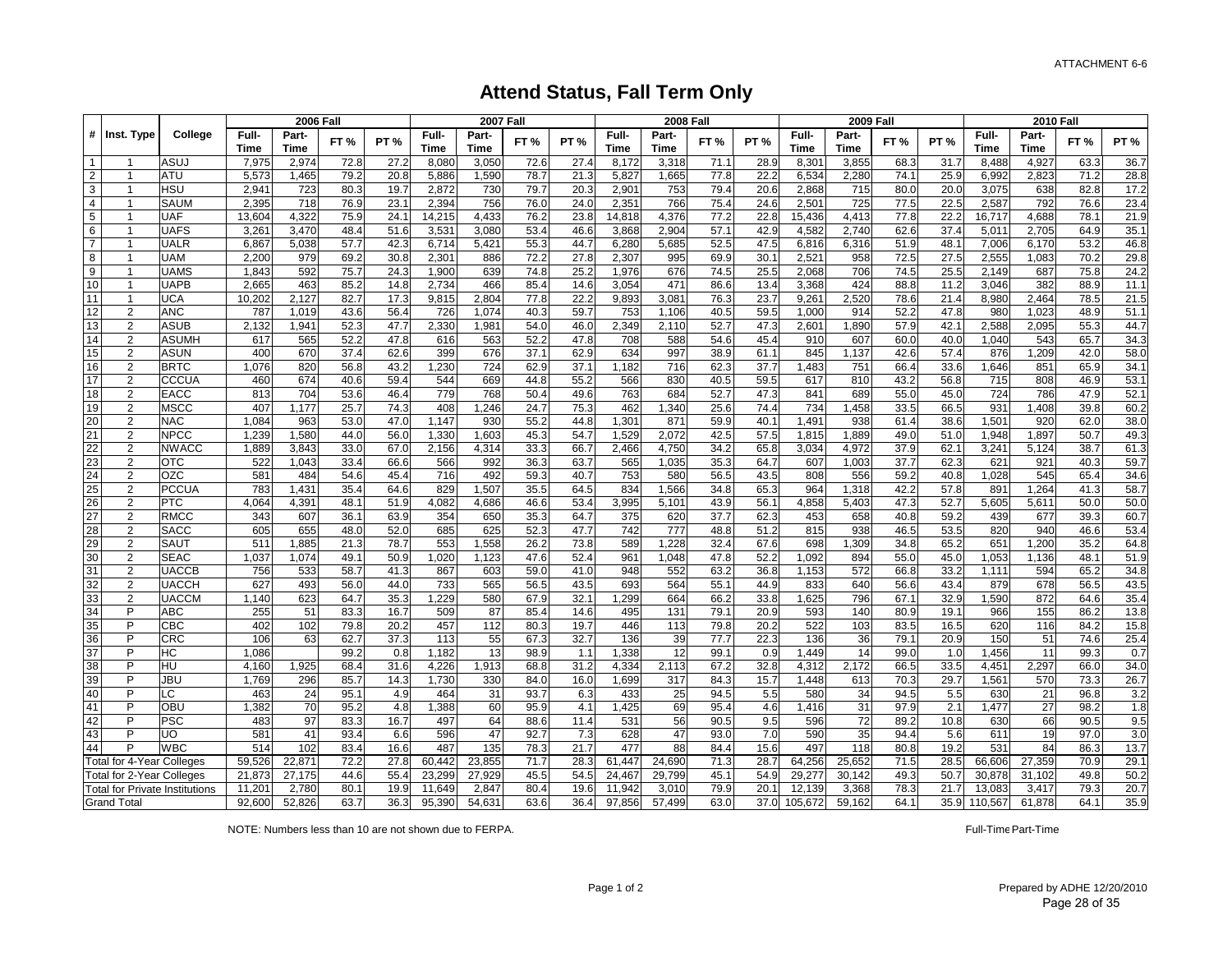## **Attend Status, Fall Term Only**

|                    |                         | Five (5) Year Growth |            |                |              | One (2) Year Growth |                   |
|--------------------|-------------------------|----------------------|------------|----------------|--------------|---------------------|-------------------|
| Full-              | Part-                   | <b>FT%</b>           | <b>PT%</b> | Full-          | Part-        | FT%                 | <b>PT %</b>       |
| <b>Time</b><br>513 | <b>Time</b>             |                      | 65.7       | <b>Time</b>    | Time         | 2.3                 |                   |
| 1,419              | 1,953<br>1,358          | 6.4<br>25.5          |            | 187<br>458     | 1,072<br>543 |                     | 27.8              |
| 134                |                         |                      | 92.7       | 207            | $-77$        | 7.0                 | 23.8              |
|                    | $-85$                   | 4.6                  | $-11.8$    |                |              | 7.2                 | $-10.8$           |
| 192                | 74                      | 8.0                  | 10.3       | 86             | 67           | 3.4                 | 9.2               |
| 3,113              | 366                     | 22.9                 | 8.5        | 1,281          | 275          | 8.3                 | 6.2               |
| 1,750              | $-765$                  | 53.7                 | $-22.0$    | 429            | $-35$        | 9.4                 | $-1.3$            |
| 139                | 1,132                   | 2.0                  | 22.5       | 190            | $-146$       | 2.8                 | $-2.3$            |
| 355                | 104                     | 16.1                 | 10.6       | 34             | 125          | 1.3                 | $\overline{13.0}$ |
| 306                | 95                      | 16.6                 | 16.0       | 81             | $-19$        | 3.9                 | $-2.7$            |
| 381                | -81                     | 14.3                 | $-17.5$    | $-322$         | $-42$        | $-9.6$              | $-9.9$            |
| $-1,222$           | 337                     | $-12.0$              | 15.8       | $-281$         | -56          | $-3.0$              | $-2.2$            |
| 193                | 4                       | 24.5                 | 0.4        | $-20$          | 109          | $-2.0$              | 11.9              |
| 456                | 154                     | 21.4                 | 7.9        | $-13$          | 205          | $-0.5$              | 10.8              |
| 423                | $-22$                   | 68.6                 | $-3.9$     | 130            | $-64$        | 14.3                | $-10.5$           |
| 476                | 539                     | 119.0                | 80.4       | 31             | 72           | 3.7                 | 6.3               |
| 570                | 31                      | 53.0                 | 3.8        | 163            | 100          | 11.0                | 13.3              |
| 255                | 134                     | 55.4                 | 19.9       | 98             | $-2$         | 15.9                | $-0.2$            |
| $-89$              | 82                      | $-10.9$              | 11.6       | $-117$         | 97           | $-13.9$             | 14.1              |
| 524                | 231                     | 128.7                | 19.6       | 197            | $-50$        | 26.8                | $-3.4$            |
| 417                | $-43$                   | 38.5                 | $-4.5$     | 10             | $-18$        | 0.7                 | $-1.9$            |
| 709                | 317                     | 57.2                 | 20.1       | 133            | 8            | 7.3                 | 0.4               |
| 1,352              | 1,281                   | 71.6                 | 33.3       | 207            | 152          | 6.8                 | 3.1               |
| 99                 | $-122$                  | 19.0                 | $-11.7$    | 14             | $-82$        | 2.3                 | $-8.2$            |
| 447                | 61                      | 76.9                 | 12.6       | 220            | $-11$        | 27.2                | $-2.0$            |
| 108                | $-167$                  | 13.8                 | $-11.7$    | $-73$          | $-54$        | $-7.6$              | $-4.1$            |
| 1,541              | 1,220                   | 37.9                 | 27.8       | 747            | 208          | 15.4                | 3.8               |
| 96                 | 70                      | 28.0                 | 11.5       | $-14$          | 19           | $-3.1$              | 2.9               |
| 215                | 285                     | 35.5                 | 43.5       | 5              | 2            | 0.6                 | 0.2               |
| 140                | $-685$                  | 27.4                 | $-36.3$    | $-47$          | $-109$       | $-6.7$              | $-8.3$            |
| 16                 | 62                      | 1.5                  | 5.8        | $-39$          | 242          | $-3.6$              | 27.1              |
| 355                | 61                      | 47.0                 | 11.4       | $-42$          | 22           | $-3.6$              | 3.8               |
| 252                | 185                     | 40.2                 | 37.5       | 46             | 38           | 5.5                 | 5.9               |
| 450                | 249                     | 39.5                 | 40.0       | $-35$          | 76           | $-2.2$              | 9.5               |
| 711                | 104                     | 278.8                | 203.9      | 373            | 15           | 62.9                | 10.7              |
| 218                | 14                      | 54.2                 | 13.7       | 98             | 13           | 18.8                | 12.6              |
| 44                 | $-12$                   | 41.5                 | $-19.0$    | 14             | 15           | 10.3                | 41.7              |
| 370                | $\overline{\mathbf{c}}$ | 34.1                 | 22.2       | $\overline{7}$ | $-3$         | 0.5                 | $-21.4$           |
| 291                | 372                     | 7.0                  | 19.3       | 139            | 125          | 3.2                 | 5.8               |
| $-208$             | 274                     | $-11.8$              | 92.6       | 113            | $-43$        | 7.8                 | $-7.0$            |
| 167                | -3                      | 36.1                 | $-12.5$    | 50             | $-13$        | 8.6                 | $-38.2$           |
| 95                 | $-43$                   | 6.9                  | $-61.4$    | 61             | $-4$         | 4.3                 | $-12.9$           |
| 147                | $-31$                   | 30.4                 | $-32.0$    | 34             | -6           | 5.7                 | $-8.3$            |
| 30                 | $-22$                   | 5.2                  | $-53.7$    | 21             | $-16$        | 3.6                 | $-45.7$           |
| 17                 | $-18$                   | 3.3                  | $-17.6$    | 34             | $-34$        | 6.8                 | $-28.8$           |
| 7,080              | 4,488                   | 11.9                 | 19.6       | 2,350          | 1,707        | 3.7                 | 6.7               |
| 9,005              | 3,927                   | 41.2                 | 14.5       | 1,601          | 960          | 5.5                 | 3.2               |
| 1,882              | 637                     | 16.8                 | 22.9       | 944            | 49           | 7.8                 | 1.5               |
| 17,967             | 9,052                   | 19.4                 | 17.1       | 4,895          | 2,716        | 4.6                 | 4.6               |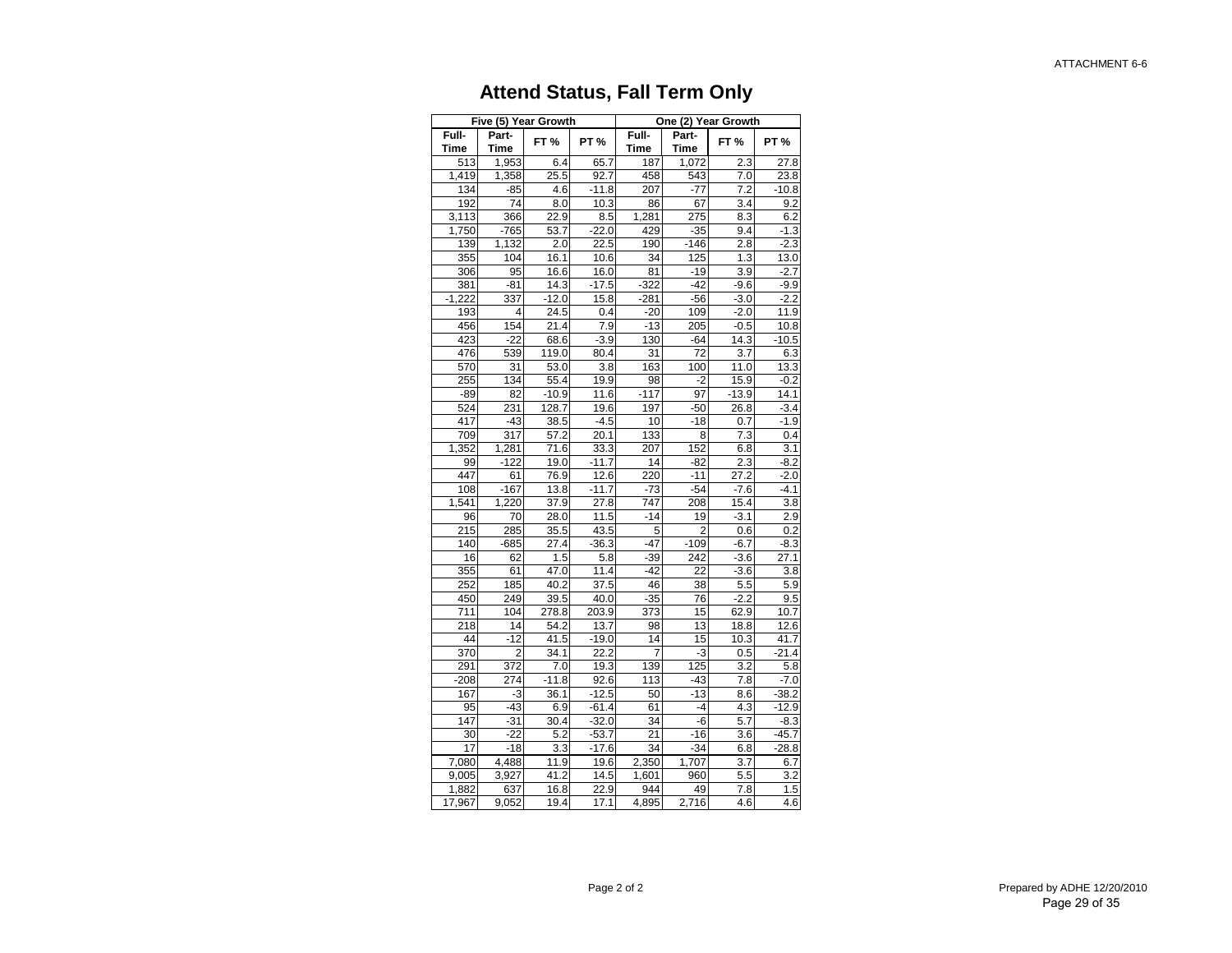| <b>SSCH/FTE for Fall Terms</b> |  |  |
|--------------------------------|--|--|
|--------------------------------|--|--|

|                |                      |                     |                  |            |                  |            |                  |        | <b>Undergraduate</b> |            |                  |            |               |            |               |            |
|----------------|----------------------|---------------------|------------------|------------|------------------|------------|------------------|--------|----------------------|------------|------------------|------------|---------------|------------|---------------|------------|
| No.            | Inst.                | College             | <b>2006 Fall</b> |            | <b>2007 Fall</b> |            | <b>2008 Fall</b> |        | <b>2009 Fall</b>     |            | <b>2010 Fall</b> |            | 5-Year Growth |            | 1-Year Growth |            |
|                | <b>T</b> vpe         |                     | <b>SSCH</b>      | <b>FTE</b> | <b>SSCH</b>      | <b>FTE</b> | <b>SSCH</b>      | FTE    | <b>SSCH</b>          | <b>FTE</b> | <b>SSCH</b>      | <b>FTE</b> | <b>SSCH</b>   | <b>FTE</b> | <b>SSCH</b>   | <b>FTE</b> |
| $\overline{1}$ |                      | <b>ASUJ</b>         | 117,810          | 7,854      | 118,672          | 7,912      | 122,926          | 8,195  | 124,111              | 8,274      | 125,987          | 8,399      | 6.9%          | 6.9%       | 1.5%          | 1.5%       |
| $\overline{2}$ |                      | <b>ATU</b>          | 82,159           | 5,477      | 85,506           | 5,700      | 85,421           | 5,695  | 94,221               | 6,281      | 101,774          | 6,785      | 23.9%         | 23.9%      | 8.0%          | 8.0%       |
| 3              |                      | <b>HSU</b>          | 41,008           | 2,734      | 43,236           | 2,882      | 43,165           | 2,878  | 43,102               | 2,874      | 46,686           | 3,112      | 13.8%         | 13.8%      | 8.3%          | 8.3%       |
| $\overline{4}$ |                      | <b>SAUM</b>         | 38,255           | 2.550      | 38.408           | 2.561      | 36.723           | 2.448  | 38.244               | 2,550      | 40.737           | 2.716      | 6.5%          | 6.5%       | 6.5%          | 6.5%       |
| 5              |                      | <b>UAF</b>          | 189,921          | 12,661     | 198,608          | 13,241     | 206,429          | 13,762 | 213,130              | 14,209     | 233,288          | 15,553     | 22.8%         | 22.8%      | 9.5%          | 9.5%       |
| 6              |                      | <b>UAFS</b>         | 68,690           | 4,579      | 70,445           | 4,696      | 74,586           | 4,972  | 82,431               | 5,495      | 88,371           | 5,891      | 28.7%         | 28.7%      | 7.2%          | 7.2%       |
| $\overline{7}$ |                      | <b>UALR</b>         | 101,572          | 6,772      | 101,519          | 6,768      | 98,273           | 6,552  | 106,076              | 7,072      | 109,964          | 7,331      | 8.3%          | 8.3%       | 3.7%          | 3.7%       |
| 8              |                      | <b>UAM</b>          | 30,620           | 2,041      | 30,218           | 2,015      | 31,114           | 2,074  | 32,328               | 2,155      | 36,458           | 2,431      | 19.1%         | 19.1%      | 12.8%         | 12.8%      |
| 9              |                      | <b>UAMS</b>         | 10,305           | 687        | 10,550           | 703        | 11,158           | 744    | 11,857               | 791        | 12,009           | 801        | 16.5%         | 16.5%      | 1.3%          | 1.3%       |
| 10             |                      | <b>UAPB</b>         | 41,274           | 2,752      | 42,283           | 2,819      | 46,476           | 3,098  | 50,684               | 3,379      | 45,432           | 3,029      | 10.1%         | 10.1%      | $-10.4%$      | $-10.4%$   |
| 11             |                      | <b>UCA</b>          | 148,796          | 9,920      | 142,464          | 9,498      | 144,794          | 9,653  | 134,239              | 8,949      | 129,703          | 8,647      | $-12.8%$      | $-12.8%$   | $-3.4%$       | $-3.4%$    |
| 12             | $\mathfrak{p}$       | <b>ANC</b>          | 16,642           | 1,110      | 15,829           | 1,055      | 16,682           | 1,112  | 19,126               | 1,275      | 19,755           | 1,317      | 18.7%         | 18.7%      | 3.3%          | 3.3%       |
| 13             | $\mathfrak{p}$       | <b>ASUB</b>         | 40,022           | 2,668      | 43,126           | 2,875      | 44,092           | 2,940  | 46,610               | 3,107      | 47,746           | 3,183      | 19.3%         | 19.3%      | 2.4%          | 2.4%       |
| 14             | $\overline{2}$       | <b>ASUMH</b>        | 11,704           | 780        | 11,593           | 773        | 13,187           | 879    | 16,414               | 1,094      | 17,499           | 1,167      | 49.5%         | 49.5%      | 6.6%          | 6.6%       |
| 15             | $\overline{2}$       | <b>ASUN</b>         | 9.483            | 632        | 9.261            | 617        | 14.749           | 983    | 18,349               | 1,223      | 19,317           | 1,288      | 103.7%        | 103.7%     | 5.3%          | 5.3%       |
| 16             | $\overline{2}$       | <b>BRTC</b>         | 19,969           | 1,331      | 21,533           | 1,436      | 20,948           | 1,397  | 24,927               | 1,662      | 27,766           | 1,851      | 39.0%         | 39.0%      | 11.4%         | 11.4%      |
| 17             | $\mathfrak{p}$       | CCCUA               | 9,942            | 663        | 11,170           | 745        | 12,067           | 805    | 12,655               | 844        | 14,163           | 944        | 42.5%         | 42.5%      | 11.9%         | 11.9%      |
| 18             | $\overline{2}$       | EACC                | 14,909           | 994        | 14,816           | 988        | 14,038           | 936    | 14,951               | 997        | 13,344           | 890        | $-10.5%$      | $-10.5%$   | $-10.7%$      | $-10.7%$   |
| 19             | $\overline{2}$       | <b>MSCC</b>         | 11,461           | 764        | 12,102           | 807        | 13,482           | 899    | 18,113               | 1,208      | 20,720           | 1,381      | 80.8%         | 80.8%      | 14.4%         | 14.4%      |
| 20             | $\overline{2}$       | <b>NAC</b>          | 21,460           | 1,431      | 21,798           | 1,453      | 23,554           | 1,570  | 26,847               | 1,790      | 26,883           | 1,792      | 25.3%         | 25.3%      | 0.1%          | 0.1%       |
| 21             | $\overline{2}$       | <b>NPCC</b>         | 25,952           | 1,730      | 27,797           | 1,853      | 31,690           | 2,113  | 34,829               | 2,322      | 37,094           | 2,473      | 42.9%         | 42.9%      | 6.5%          | 6.5%       |
| 22             | $\overline{2}$       | <b>NWACC</b>        | 47,462           | 3,164      | 53,701           | 3,580      | 61,230           | 4,082  | 70,503               | 4,700      | 75,392           | 5,026      | 58.8%         | 58.8%      | 6.9%          | 6.9%       |
| 23             | $\overline{2}$       | <b>OTC</b>          | 11,909           | 794        | 12,348           | 823        | 12,461           | 831    | 13,268               | 885        | 13,735           | 916        | 15.3%         | 15.3%      | 3.5%          | 3.5%       |
| 24             | $\mathfrak{p}$       | <b>OZC</b>          | 9,958            | 664        | 11,998           | 800        | 12,745           | 850    | 13,701               | 913        | 16,805           | 1,120      | 68.8%         | 68.7%      | 22.7%         | 22.7%      |
| 25             | $\overline{2}$       | <b>PCCUA</b>        | 17,604           | 1,174      | 19,201           | 1,280      | 19,147           | 1,277  | 20,066               | 1,338      | 19,008           | 1,267      | 8.0%          | 8.0%       | $-5.3%$       | $-5.3%$    |
| 26             | 2                    | <b>PTC</b>          | 82,841           | 5,523      | 84,785           | 5,652      | 87,168           | 5,811  | 100,767              | 6,718      | 111,650          | 7,443      | 34.8%         | 34.8%      | 10.8%         | 10.8%      |
| 27             | $\overline{2}$       | <b>RMCC</b>         | 7,598            | 507        | 8,109            | 541        | 8,444            | 563    | 9,628                | 642        | 9,314            | 621        | 22.6%         | 22.6%      | $-3.3%$       | $-3.3%$    |
| 28             | $\overline{2}$       | <b>SACC</b>         | 11,861           | 791        | 13,085           | 872        | 14,423           | 962    | 16,215               | 1,081      | 16,378           | 1,092      | 38.1%         | 38.1%      | 1.0%          | 1.0%       |
| 29             | $\overline{2}$       | <b>SAUT</b>         | 15,706           | 1.047      | 15,153           | 1,010      | 14,856           | 990    | 16,899               | 1,127      | 15,147           | 1,010      | $-3.6%$       | $-3.6%$    | $-10.4%$      | $-10.4%$   |
| 30             | $\overline{2}$       | <b>SEAC</b>         | 20,254           | 1,350      | 20,987           | 1,399      | 19,577           | 1,305  | 19,959               | 1,331      | 21,001           | 1,400      | 3.7%          | 3.7%       | 5.2%          | 5.2%       |
| 31             | $\overline{2}$       | <b>UACCB</b>        | 13,516           | 901        | 15,430           | 1,029      | 16,394           | 1,093  | 19,086               | 1,272      | 18,553           | 1,237      | 37.3%         | 37.3%      | $-2.8%$       | $-2.8%$    |
| 32             | $\overline{2}$       | <b>UACCH</b>        | 11,407           | 761        | 13,396           | 893        | 12,837           | 856    | 15,019               | 1,001      | 16,070           | 1,071      | 40.9%         | 40.9%      | 7.0%          | 7.0%       |
| 33             | 2                    | <b>UACCM</b>        | 19,458           | 1.297      | 20,408           | 1.361      | 22,101           | 1,473  | 27,413               | 1.828      | 27,736           | 1.849      | 42.5%         | 42.5%      | 1.2%          | 1.2%       |
|                |                      | 4-Year Universities | 870,410          | 58,027     | 881,909          | 58,794     | 901,065          | 60,071 | 930,423              | 62,028     | 970,409          | 64,694     | 11.5%         | 11.5%      | 4.3%          | 4.3%       |
|                | 2-Year Colleges      |                     | 451,118          | 30,075     | 477,626          | 31.842     | 505,872          | 33,725 | 575,345              | 38,356     | 605,076          | 40,338     | 34.1%         | 34.1%      | 5.2%          | 5.2%       |
|                | <b>Public Totals</b> |                     | 1,321,528        | 88,102     | 1,359,535        | 90,636     | 1,406,937        | 93,796 | 1,505,768            | 100,385    | 1,575,485        | 105,032    | 19.2%         | 19.2%      | 4.6%          | 4.6%       |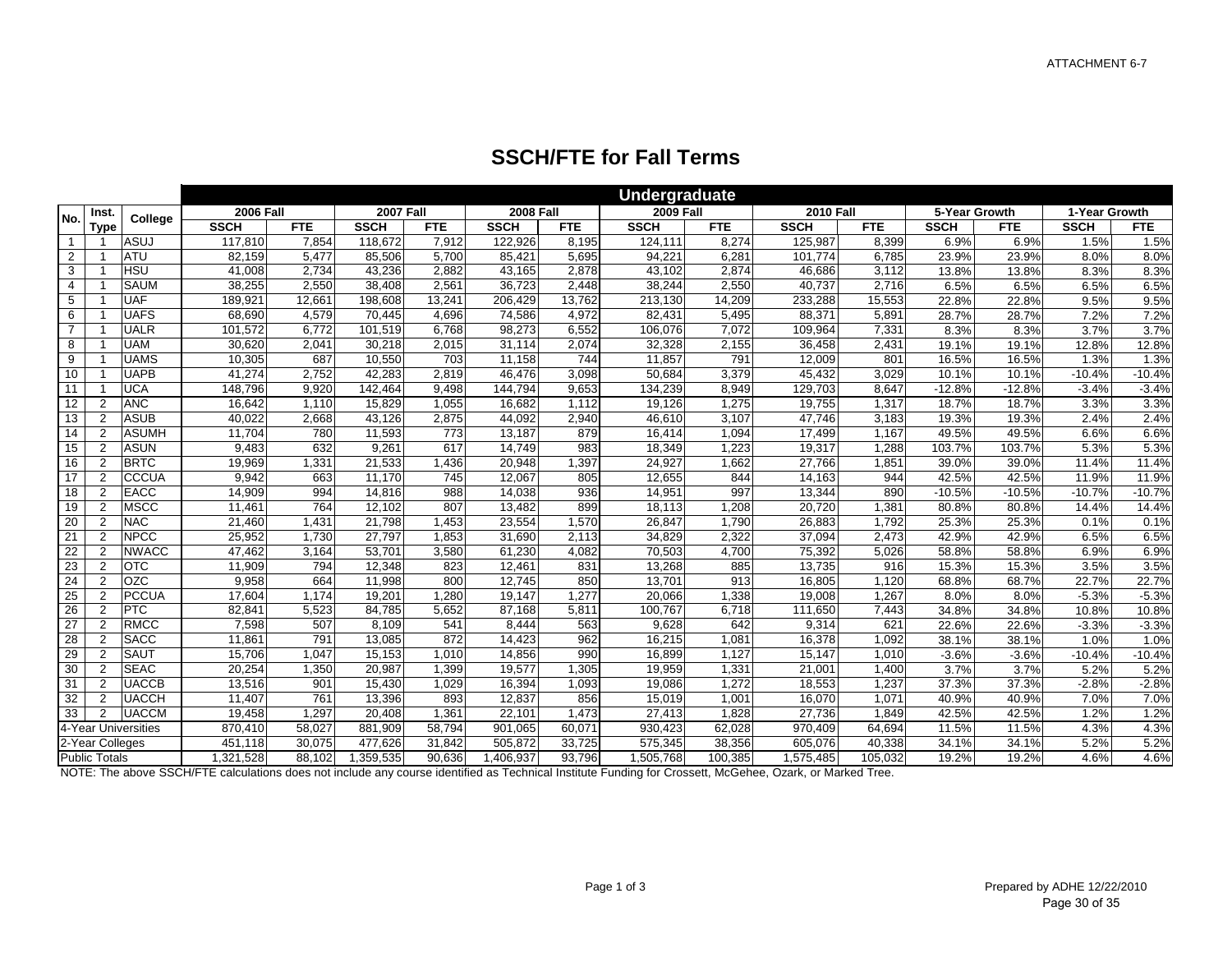## **SSCH/FTE for Fall Terms**

|                |             |                     |                  |            |                  |                  |                  |            | <b>Graduate</b>  |            |                  |            |               |            |               |            |
|----------------|-------------|---------------------|------------------|------------|------------------|------------------|------------------|------------|------------------|------------|------------------|------------|---------------|------------|---------------|------------|
| No.            | Inst        | College             | <b>2006 Fall</b> |            | <b>2007 Fall</b> |                  | <b>2008 Fall</b> |            | <b>2009 Fall</b> |            | <b>2010 Fall</b> |            | 5-Year Growth |            | 1-Year Growth |            |
|                | <b>Type</b> |                     | <b>SSCH</b>      | <b>FTE</b> | <b>SSCH</b>      | <b>FTE</b>       | <b>SSCH</b>      | <b>FTE</b> | <b>SSCH</b>      | <b>FTE</b> | <b>SSCH</b>      | <b>FTE</b> | <b>SSCH</b>   | <b>FTE</b> | <b>SSCH</b>   | <b>FTE</b> |
|                |             | ASUJ                | 8,908            | 742        | 9.442            | 787              | 10,883           | 907        | 12,433           | ,036       | 17.145           | .429       | 92.5%         | 92.5%      | 37.9%         | 37.9%      |
| $\overline{2}$ |             | ATU                 | 3,597            | 300        | 3,705            | 309              | 3.171            | 264        | 3,462            | 289        | 4.277            | 356        | 18.9%         | 18.9%      | 23.5%         | 23.5%      |
| 3              |             | HSL                 | 5,985            | 499        | 2.832            | 236              | 3.486            | 291        | 2.758            | 230        | 2.319            | 193        | $-61.3%$      | $-61.2%$   | $-15.9%$      | $-15.9%$   |
|                |             | SAUM                | .557             | 130        | 2.074            | 173 <sub>1</sub> | 2.441            | 203        | 2,751            | 229        | 2,507            | 209        | 61.0%         | 60.9%      | $-8.9%$       | $-8.9%$    |
|                |             | UAF                 | 21.137           | .761       | 22,073           | .839             | 22,891           | 908.       | 24.629           | 2,052      | 25,569           | 2,131      | 21.0%         | 21.0%      | 3.8%          | 3.8%       |
|                |             | JAFS                |                  |            |                  |                  |                  |            |                  |            |                  |            |               |            |               |            |
|                |             | UALR                | 13,688           | .141       | 14,357           | 1,196            | 15,343           | .279       | 16.672           | 1,389      | 15,842           | 1,320      | 15.7%         | 15.7%      | $-5.0%$       | $-5.0%$    |
|                |             | JAM                 | 601              | 50         | 860              | 72               | 742              | 62         | 692              | 58         | 853              |            | 41.9%         | 41.9%      | 23.3%         | 23.2%      |
| 9              |             | <b>JAMS</b>         | 4,306            | 359        | 4.595            | 383              | 4.474            | 373        | 4.848            | 404        | 5,200            | 433        | 20.8%         | 20.8%      | 7.3%          | 7.3%       |
| 10             |             | JAPB                | 686              | 57         | 707              | 59               | 928              | 77         | 930              | 78         | 859              | 72         | 25.2%         | 25.2%      | $-7.6%$       | $-7.6%$    |
|                |             | <b>UCA</b>          | 11.171           | 931        | 12.940           | 1.078            | 13,213           | .101       | 12,223           | 1.019      | 12.141           | 1,012      | 8.7%          | 8.7%       | $-0.7%$       | $-0.7%$    |
|                |             | 4-Year Universities | 71,636           | 5,970      | 73,585           | 6,132            | 77,572           | 6,464      | 81.398           | 6,783      | 86.712           | 7,226      | 21.0%         | 21.0%      | 6.5%          | 6.5%       |

NOTE: The above SSCH/FTE calculations does not include any course identified as Technical Institute Funding for Crossett, McGehee, Ozark, or Marked Tree.

|               |       |                     |                  |            |                  |            |                  |            | <b>First Professional</b> |            |                  |            |               |            |               |            |
|---------------|-------|---------------------|------------------|------------|------------------|------------|------------------|------------|---------------------------|------------|------------------|------------|---------------|------------|---------------|------------|
| No.           | Inst. | College             | <b>2006 Fall</b> |            | <b>2007 Fall</b> |            | <b>2008 Fall</b> |            | <b>2009 Fall</b>          |            | <b>2010 Fall</b> |            | 5-Year Growth |            | 1-Year Growth |            |
|               | Type  |                     | <b>SSCH</b>      | <b>FTE</b> | <b>SSCH</b>      | <b>FTE</b> | <b>SSCH</b>      | <b>FTE</b> | <b>SSCH</b>               | <b>FTE</b> | <b>SSCH</b>      | <b>FTE</b> | <b>SSCH</b>   | <b>FTE</b> | <b>SSCH</b>   | <b>FTE</b> |
|               |       | ASUJ                |                  |            |                  |            |                  |            |                           |            |                  |            |               |            |               |            |
| 2             |       | <b>ATU</b>          |                  |            |                  |            |                  |            |                           |            |                  |            |               |            |               |            |
| 3             |       | HSU                 |                  |            |                  |            |                  |            |                           |            |                  |            |               |            |               |            |
|               |       | <b>SAUM</b>         |                  |            |                  |            |                  |            |                           |            |                  |            |               |            |               |            |
|               |       | UAF                 | 6,200            | 429        | 5,843            | 401        | 5.705            | 396        | 5,750                     | 393        | 5,571            | 383        | $-10.1%$      | $-10.7%$   | $-3.1%$       | $-2.5%$    |
| 6             |       | <b>UAFS</b>         |                  |            |                  |            |                  |            |                           |            |                  |            |               |            |               |            |
| $\rightarrow$ |       | UALR                | 5,806            | 440        | 5.706            | 436        | 5,925            | 354        | 6,093                     | 399        | 6.447            | 420        | 11.0%         | $-4.6%$    | 5.8%          | 5.2%       |
| $\circ$<br>Ö  |       | UAM                 |                  |            |                  |            |                  |            |                           |            |                  |            |               |            |               |            |
| 9             |       | UAMS                | 19.217           | 1,000      | 20.303           | 1.056      | 20.498           | 1.101      | 20,988                    | .127       | 20,671           | .140       | 7.6%          | 14.0%      | $-1.5%$       | 1.1%       |
| 10            |       | UAPB                |                  |            |                  |            |                  |            |                           |            |                  |            |               |            |               |            |
|               |       | <b>UCA</b>          |                  |            |                  |            |                  |            |                           |            |                  |            |               |            |               |            |
|               |       | 4-Year Universities | 31,223           | 1.870      | 31,852           | .892       | 32,128           | .851       | 32,831                    | .920       | 32,689           | 1,943      | 4.7%          | 3.9%       | $-0.4%$       | 1.2%       |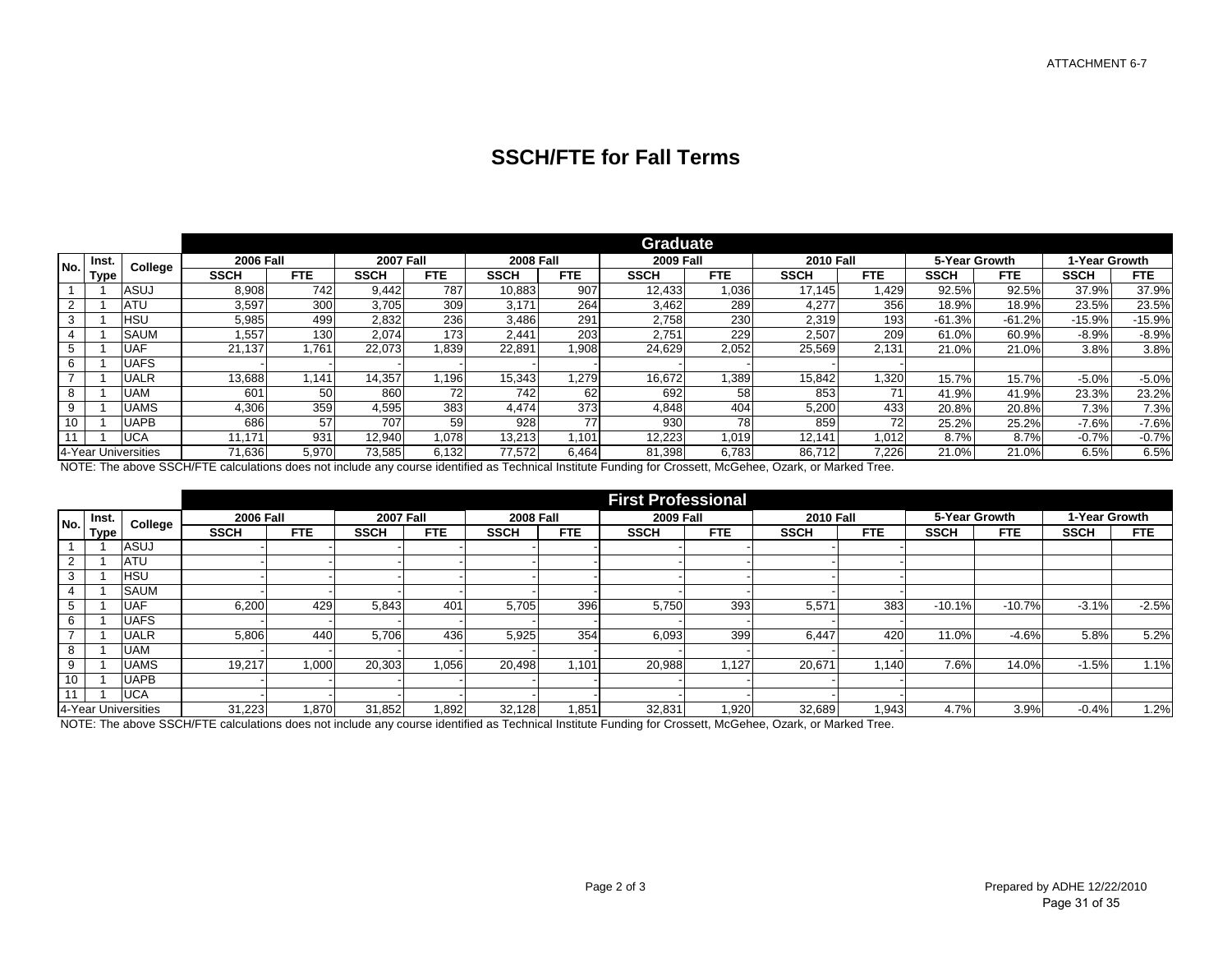|                |                      |                     | <b>Total</b>     |            |                  |                  |                  |            |                  |            |                  |            |               |            |               |            |
|----------------|----------------------|---------------------|------------------|------------|------------------|------------------|------------------|------------|------------------|------------|------------------|------------|---------------|------------|---------------|------------|
| No.            | Inst.                | College             | <b>2006 Fall</b> |            | <b>2007 Fall</b> |                  | <b>2008 Fall</b> |            | <b>2009 Fall</b> |            | <b>2010 Fall</b> |            | 5-Year Growth |            | 1-Year Growth |            |
|                | <b>Type</b>          |                     | <b>SSCH</b>      | <b>FTE</b> | <b>SSCH</b>      | <b>FTE</b>       | <b>SSCH</b>      | <b>FTE</b> | <b>SSCH</b>      | <b>FTE</b> | <b>SSCH</b>      | <b>FTE</b> | <b>SSCH</b>   | <b>FTE</b> | <b>SSCH</b>   | <b>FTE</b> |
| $\mathbf{1}$   |                      | <b>ASUJ</b>         | 126,718          | 8,596      | 128,114          | 8,698            | 133,809          | 9,102      | 136,544          | 9,310      | 143,132          | 9,828      | 13.0%         | 14.3%      | 4.8%          | 5.6%       |
| $\overline{2}$ |                      | <b>ATU</b>          | 85,756           | 5,777      | 89,211           | 6,009            | 88,592           | 5,959      | 97,683           | 6,570      | 106,051          | 7,141      | 23.7%         | 23.6%      | 8.6%          | 8.7%       |
| 3              |                      | <b>HSU</b>          | 46,993           | 3,233      | 46,068           | 3,118            | 46,651           | 3,168      | 45,860           | 3,103      | 49,005           | 3,306      | 4.3%          | 2.3%       | 6.9%          | 6.5%       |
| 4              |                      | <b>SAUM</b>         | 39,812           | 2,680      | 40,482           | 2,733            | 39,164           | 2,652      | 40,995           | 2,779      | 43,244           | 2,925      | 8.6%          | 9.1%       | 5.5%          | 5.2%       |
| 5              |                      | <b>UAF</b>          | 217,258          | 14,852     | 226.524          | 15.481           | 235,025          | 16,066     | 243,509          | 16,654     | 264.428          | 18.067     | 21.7%         | 21.6%      | 8.6%          | 8.5%       |
| 6              |                      | <b>UAFS</b>         | 68,690           | 4,579      | 70,445           | 4,696            | 74,586           | 4,972      | 82,431           | 5,495      | 88,371           | 5,891      | 28.7%         | 28.7%      | 7.2%          | 7.2%       |
| $\overline{7}$ |                      | <b>UALR</b>         | 121,066          | 8,353      | 121,582          | 8,400            | 119,541          | 8,184      | 128,841          | 8,860      | 132,253          | 9,071      | 9.2%          | 8.6%       | 2.6%          | 2.4%       |
| 8              |                      | <b>UAM</b>          | 31,221           | 2,091      | 31,078           | 2,086            | 31,856           | 2,136      | 33,020           | 2,213      | 37,311           | 2,502      | 19.5%         | 19.6%      | 13.0%         | 13.0%      |
| 9              |                      | <b>UAMS</b>         | 33,828           | 2,046      | 35,448           | 2,142            | 36,130           | 2,218      | 37,693           | 2,322      | 37,880           | 2,374      | 12.0%         | 16.0%      | 0.5%          | 2.2%       |
| 10             |                      | <b>UAPB</b>         | 41.960           | 2,809      | 42.990           | 2.878            | 47,404           | 3,176      | 51,614           | 3,456      | 46,291           | 3,100      | 10.3%         | 10.4%      | $-10.3%$      | $-10.3%$   |
| 11             |                      | <b>UCA</b>          | 159,967          | 10,851     | 155,404          | 10,576           | 158,007          | 10,754     | 146,462          | 9,968      | 141,844          | 9,659      | $-11.3%$      | $-11.0%$   | $-3.2%$       | $-3.1%$    |
| 12             | $\overline{2}$       | <b>ANC</b>          | 16,642           | 1,110      | 15,829           | 1,055            | 16,682           | 1,112      | 19,126           | 1,275      | 19,755           | 1,317      | 18.7%         | 18.7%      | 3.3%          | 3.3%       |
| 13             | $\overline{2}$       | <b>ASUB</b>         | 40,022           | 2,668      | 43,126           | 2,875            | 44,092           | 2,940      | 46,610           | 3,107      | 47,746           | 3,183      | 19.3%         | 19.3%      | 2.4%          | 2.4%       |
| 14             | $\overline{2}$       | <b>ASUMH</b>        | 11,704           | 780        | 11,593           | $\overline{773}$ | 13,187           | 879        | 16,414           | 1,094      | 17,499           | 1.167      | 49.5%         | 49.5%      | 6.6%          | 6.6%       |
| 15             | $\overline{2}$       | <b>ASUN</b>         | 9,483            | 632        | 9,261            | 617              | 14,749           | 983        | 18,349           | 1,223      | 19,317           | 1,288      | 103.7%        | 103.7%     | 5.3%          | 5.3%       |
| 16             | $\overline{2}$       | <b>BRTC</b>         | 19,969           | 1,331      | 21,533           | 1,436            | 20,948           | 1,397      | 24,927           | 1,662      | 27,766           | 1,851      | 39.0%         | 39.0%      | 11.4%         | 11.4%      |
| 17             | $\overline{c}$       | CCCUA               | 9,942            | 663        | 11,170           | 745              | 12,067           | 805        | 12,655           | 844        | 14,163           | 944        | 42.5%         | 42.5%      | 11.9%         | 11.9%      |
| 18             | 2                    | <b>EACC</b>         | 14,909           | 994        | 14,816           | 988              | 14,038           | 936        | 14,951           | 997        | 13,344           | 890        | $-10.5%$      | $-10.5%$   | $-10.7%$      | $-10.7%$   |
| 19             | 2                    | MSCC                | 11,461           | 764        | 12,102           | 807              | 13,482           | 899        | 18,113           | 1,208      | 20,720           | 1,381      | 80.8%         | 80.8%      | 14.4%         | 14.4%      |
| 20             | $\overline{2}$       | <b>NAC</b>          | 21,460           | 1,431      | 21,798           | 1,453            | 23,554           | 1,570      | 26,847           | 1,790      | 26,883           | 1,792      | 25.3%         | 25.3%      | 0.1%          | 0.1%       |
| 21             | 2                    | <b>NPCC</b>         | 25,952           | 1,730      | 27,797           | 1,853            | 31,690           | 2,113      | 34,829           | 2,322      | 37,094           | 2,473      | 42.9%         | 42.9%      | 6.5%          | 6.5%       |
| 22             | $\overline{2}$       | <b>NWACC</b>        | 47,462           | 3,164      | 53.701           | 3,580            | 61,230           | 4,082      | 70,503           | 4,700      | 75,392           | 5,026      | 58.8%         | 58.8%      | 6.9%          | 6.9%       |
| 23             | $\overline{2}$       | <b>OTC</b>          | 11,909           | 794        | 12,348           | 823              | 12,461           | 831        | 13,268           | 885        | 13,735           | 916        | 15.3%         | 15.3%      | 3.5%          | 3.5%       |
| 24             | 2                    | <b>OZC</b>          | 9,958            | 664        | 11,998           | 800              | 12,745           | 850        | 13,701           | 913        | 16,805           | 1,120      | 68.8%         | 68.7%      | 22.7%         | 22.7%      |
| 25             | $\overline{2}$       | <b>PCCUA</b>        | 17,604           | 1,174      | 19,201           | 1,280            | 19,147           | 1,277      | 20,066           | 1,338      | 19,008           | 1,267      | 8.0%          | 8.0%       | $-5.3%$       | $-5.3%$    |
| 26             | $\overline{2}$       | PTC                 | 82,841           | 5,523      | 84,785           | 5,652            | 87,168           | 5,811      | 100,767          | 6,718      | 111,650          | 7,443      | 34.8%         | 34.8%      | 10.8%         | 10.8%      |
| 27             | 2                    | RMCC                | 7.598            | 507        | 8.109            | 541              | 8,444            | 563        | 9.628            | 642        | 9.314            | 621        | 22.6%         | 22.6%      | $-3.3%$       | $-3.3%$    |
| 28             | $\overline{2}$       | <b>SACC</b>         | 11,861           | 791        | 13,085           | 872              | 14,423           | 962        | 16,215           | 1,081      | 16,378           | 1,092      | 38.1%         | 38.1%      | 1.0%          | 1.0%       |
| 29             | 2                    | <b>SAUT</b>         | 15,706           | 1,047      | 15,153           | 1,010            | 14,856           | 990        | 16,899           | 1,127      | 15,147           | 1,010      | $-3.6%$       | $-3.6%$    | $-10.4%$      | $-10.4%$   |
| 30             | 2                    | <b>SEAC</b>         | 20,254           | 1,350      | 20.987           | 1,399            | 19,577           | 1.305      | 19,959           | 1,331      | 21,001           | 1,400      | 3.7%          | 3.7%       | 5.2%          | 5.2%       |
| 31             | $\overline{2}$       | <b>UACCB</b>        | 13,516           | 901        | 15,430           | 1,029            | 16,394           | 1,093      | 19,086           | 1,272      | 18,553           | 1,237      | 37.3%         | 37.3%      | $-2.8%$       | $-2.8%$    |
| 32             | $\overline{2}$       | <b>UACCH</b>        | 11,407           | 761        | 13,396           | 893              | 12,837           | 856        | 15,019           | 1,001      | 16,070           | 1.071      | 40.9%         | 40.9%      | 7.0%          | 7.0%       |
| 33             | $\overline{2}$       | <b>UACCM</b>        | 19,458           | 1,297      | 20,408           | 1,361            | 22,101           | 1,473      | 27,413           | 1,828      | 27,736           | 1,849      | 42.5%         | 42.5%      | 1.2%          | 1.2%       |
|                |                      | 4-Year Universities | 973,269          | 65,867     | 987,346          | 66,818           | 1,010,765        | 68,386     | 1,044,652        | 70,731     | 1,089,810        | 73,863     | 12.0%         | 12.1%      | 4.3%          | 4.4%       |
|                | 2-Year Colleges      |                     | 451.118          | 30,075     | 477,626          | 31.842           | 505,872          | 33,725     | 575,345          | 38,356     | 605,076          | 40,338     | 34.1%         | 34.1%      | 5.2%          | 5.2%       |
|                | <b>Public Totals</b> |                     | 1,424,387        | 95,942     | 1,464,972        | 98,660           | 1,516,637        | 102, 111   | 1,619,997        | 109,088    | 1,694,886        | 114,202    | 19.0%         | 19.0%      | 4.6%          | 4.7%       |

## **SSCH/FTE for Fall Terms**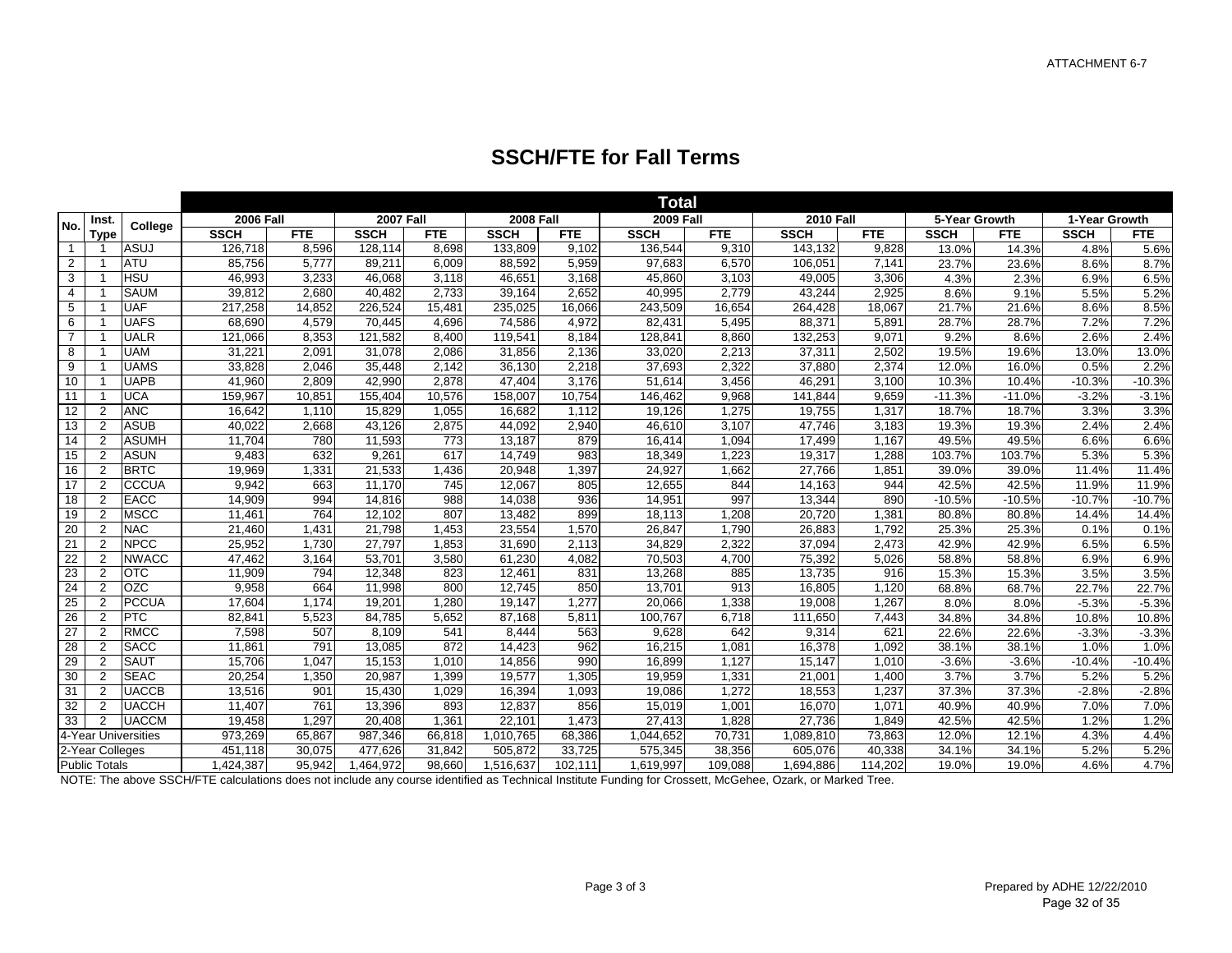|                |                      |                     |             |            |             |            |             |            | <b>Undegraduate</b> |         |             |            |               |            |               |            |
|----------------|----------------------|---------------------|-------------|------------|-------------|------------|-------------|------------|---------------------|---------|-------------|------------|---------------|------------|---------------|------------|
| No.            | Inst.                | College             | AY2006      |            | AY2007      |            | AY2008      |            | AY2009              |         | AY2010      |            | 5-Year Growth |            | 1-Year Growth |            |
|                | <b>Type</b>          |                     | <b>SSCH</b> | <b>FTE</b> | <b>SSCH</b> | <b>FTE</b> | <b>SSCH</b> | <b>FTE</b> | <b>SSCH</b>         | FTE     | <b>SSCH</b> | <b>FTE</b> | <b>SSCH</b>   | <b>FTE</b> | <b>SSCH</b>   | <b>FTE</b> |
| $\mathbf{1}$   |                      | ASUJ                | 242,798     | 8,093      | 242,760     | 8,092      | 248,176     | 8,273      | 259,395             | 8,647   | 265,486     | 8,850      | 9.3%          | 9.3%       | 2.3%          | 2.3%       |
| 2              |                      | <b>ATU</b>          | 167,398     | 5,580      | 170,928     | 5,698      | 176,618     | 5,887      | 179,127             | 5,971   | 199,788     | 6,660      | 19.3%         | 19.3%      | 11.5%         | 11.5%      |
| 3              |                      | <b>HSU</b>          | 87,685      | 2.923      | 84.185      | 2.806      | 88.573      | 2.952      | 87,166              | 2,906   | 89.062      | 2.969      | 1.6%          | 1.6%       | 2.2%          | 2.2%       |
| 4              |                      | <b>SAUM</b>         | 80,250      | 2,675      | 78,115      | 2,604      | 77,145      | 2,572      | 74,475              | 2,483   | 78,835      | 2,628      | $-1.8%$       | $-1.8%$    | 5.9%          | 5.9%       |
| 5              |                      | <b>UAF</b>          | 393,922     | 13,131     | 400,866     | 13,362     | 419,211     | 13,974     | 434,440             | 14,48'  | 452,558     | 15,085     | 14.9%         | 14.9%      | 4.2%          | 4.2%       |
| 6              |                      | <b>UAFS</b>         | 151,483     | 5,049      | 154,058     | 5,135      | 157,908     | 5,264      | 166,396             | 5,547   | 182,788     | 6,093      | 20.7%         | 20.7%      | 9.9%          | 9.9%       |
| $\overline{7}$ |                      | <b>UALR</b>         | 218,043     | 7,268      | 215.763     | 7,192      | 216,811     | 7.227      | 216,035             | 7,201   | 228,767     | 7,626      | 4.9%          | 4.9%       | 5.9%          | 5.9%       |
| 8              |                      | <b>UAM</b>          | 64,943      | 2,165      | 64,862      | 2,162      | 64,055      | 2,135      | 66,316              | 2,211   | 69,726      | 2,324      | 7.4%          | 7.4%       | 5.1%          | 5.1%       |
| 9              |                      | <b>UAMS</b>         | 22,613      | 754        | 22,537      | 751        | 21,257      | 709        | 24,473              | 816     | 26,363      | 879        | 16.6%         | 16.6%      | 7.7%          | 7.7%       |
| 10             |                      | <b>UAPB</b>         | 87,602      | 2,920      | 82,038      | 2.735      | 85,321      | 2,844      | 94,885              | 3,163   | 101,266     | 3,376      | 15.6%         | 15.6%      | 6.7%          | 6.7%       |
| 11             |                      | <b>UCA</b>          | 290,543     | 9,685      | 303,593     | 10,120     | 293,000     | 9,767      | 297,447             | 9,915   | 277,882     | 9,263      | $-4.4%$       | $-4.4%$    | $-6.6%$       | $-6.6%$    |
| 12             | $\overline{2}$       | <b>ANC</b>          | 40,139      | 1,338      | 36,583      | 1.219      | 34.860      | 1.162      | 39,457              | 1,315   | 45,070      | 1,502      | 12.3%         | 12.3%      | 14.2%         | 14.2%      |
| 13             | 2                    | <b>ASUB</b>         | 87,496      | 2,917      | 90.997      | 3,033      | 97,213      | 3,240      | 98,519              | 3,284   | 105,367     | 3,512      | 20.4%         | 20.4%      | 7.0%          | 6.9%       |
| 14             | 2                    | <b>ASUMH</b>        | 25,975      | 866        | 24,330      | 811        | 25,907      | 864        | 28,947              | 965     | 35,846      | 1,195      | 38.0%         | 38.0%      | 23.8%         | 23.8%      |
| 15             | 2                    | <b>ASUN</b>         | 31,068      | 1,036      | 26,766      | 892        | 27,473      | 916        | 38,531              | 1,284   | 45,400      | 1,513      | 46.1%         | 46.1%      | 17.8%         | 17.8%      |
| 16             | 2                    | <b>BRTC</b>         | 44,190      | 1,473      | 43,130      | 1,438      | 48,633      | 1,621      | 47,776              | 1,593   | 56,386      | 1,880      | 27.6%         | 27.6%      | 18.0%         | 18.0%      |
| 17             | $\overline{2}$       | <b>CCCUA</b>        | 21,791      | 726        | 24,698      | 823        | 26,098      | 870        | 26,815              | 894     | 30,383      | 1,013      | 39.4%         | 39.4%      | 13.3%         | 13.3%      |
| 18             | 2                    | <b>EACC</b>         | 30,937      | 1,031      | 33,073      | 1,102      | 33,339      | 1,111      | 30,993              | 1,033   | 32,966      | 1,099      | 6.6%          | 6.6%       | 6.4%          | 6.4%       |
| 19             | 2                    | <b>MSCC</b>         | 25,791      | 860        | 26,811      | 894        | 27,761      | 925        | 31,908              | 1,064   | 41,612      | 1,387      | 61.3%         | 61.3%      | 30.4%         | 30.4%      |
| 20             | 2                    | <b>NAC</b>          | 48,015      | 1,601      | 45,294      | 1,510      | 46,006      | 1.534      | 49,620              | 1,654   | 56,805      | 1,894      | 18.3%         | 18.3%      | 14.5%         | 14.5%      |
| 21             | $\overline{2}$       | <b>NPCC</b>         | 56,534      | 1,885      | 55,540      | 1,851      | 60,141      | 2,005      | 68,647              | 2,288   | 86,270      | 2,876      | 52.6%         | 52.6%      | 25.7%         | 25.7%      |
| 22             | 2                    | <b>NWACC</b>        | 101,354     | 3,379      | 107,412     | 3,580      | 124,815     | 4,161      | 141,978             | 4,733   | 165,201     | 5,507      | 63.0%         | 63.0%      | 16.4%         | 16.4%      |
| 23             | 2                    | <b>OTC</b>          | 26,443      | 881        | 25,604      | 854        | 27,061      | 902        | 27,687              | 923     | 28,422      | 947        | 7.5%          | 7.5%       | 2.7%          | 2.7%       |
| 24             | 2                    | OZC                 | 21,892      | 730        | 20,837      | 695        | 26,129      | 871        | 27,634              | 921     | 30,521      | 1,017      | 39.4%         | 39.4%      | 10.4%         | 10.5%      |
| 25             | $\overline{2}$       | <b>PCCUA</b>        | 43,735      | 1,458      | 37,990      | 1,266      | 40,354      | 1,345      | 40,142              | 1,338   | 42,348      | 1,412      | $-3.2%$       | $-3.2%$    | 5.5%          | 5.5%       |
| 26             | 2                    | <b>PTC</b>          | 175,484     | 5,850      | 181,841     | 6,061      | 187,997     | 6,267      | 199,390             | 6,646   | 233,477     | 7,783      | 33.0%         | 33.0%      | 17.1%         | 17.1%      |
| 27             | 2                    | <b>RMCC</b>         | 15,623      | 521        | 15,514      | 517        | 17,387      | 580        | 17,767              | 592     | 20,269      | 676        | 29.7%         | 29.7%      | 14.1%         | 14.1%      |
| 28             | $\overline{2}$       | <b>SACC</b>         | 30,894      | 1,030      | 29,511      | 984        | 32,549      | 1,085      | 35,850              | 1,195   | 40,424      | 1,348      | 30.8%         | 30.9%      | 12.8%         | 12.8%      |
| 29             | 2                    | <b>SAUT</b>         | 32,129      | 1,071      | 38,332      | 1,278      | 41,914      | 1,397      | 40,234              | 1,341   | 40,812      | 1,360      | 27.0%         | 27.0%      | 1.4%          | 1.4%       |
| 30             | $\overline{2}$       | <b>SEAC</b>         | 46,978      | 1,566      | 46,685      | 1,556      | 46,887      | 1,563      | 46,009              | 1,534   | 47,451      | 1,582      | 1.0%          | 1.0%       | 3.1%          | 3.1%       |
| 31             | $\overline{2}$       | <b>UACCB</b>        | 30,845      | 1,028      | 29,925      | 998        | 34,087      | 1,136      | 36,994              | 1,233   | 42,209      | 1,407      | 36.8%         | 36.8%      | 14.1%         | 14.1%      |
| 32             | $\overline{2}$       | <b>UACCH</b>        | 25,646      | 855        | 24,174      | 806        | 27,627      | 921        | 29,000              | 967     | 33,675      | 1,123      | 31.3%         | 31.3%      | 16.1%         | 16.1%      |
| 33             | 2                    | <b>UACCM</b>        | 39,349      | 1,312      | 38,981      | 1,299      | 41,440      | 1,381      | 46,847              | 1,562   | 57,409      | 1,914      | 45.9%         | 45.9%      | 22.5%         | 22.5%      |
|                |                      | 4-Year Universities | 1,807,280   | 60,243     | 1,819,705   | 60,657     | 1,848,075   | 61,603     | 1,900,155           | 63,339  | 1,972,521   | 65,751     | 9.1%          | 9.1%       | 3.8%          | 3.8%       |
|                |                      | 2-Year Colleges     | 1,002,308   | 33,410     | 1,004,028   | 33,468     | 1,075,678   | 35,856     | 1,150,745           | 38,358  | 1,318,323   | 43,944     | 31.5%         | 31.5%      | 14.6%         | 14.6%      |
|                | <b>Public Totals</b> |                     | 2,809,588   | 93,653     | 2,823,733   | 94,124     | 2,923,753   | 97,458     | 3,050,900           | 101,697 | 3,290,844   | 109,695    | 17.1%         | 17.1%      | 7.9%          | 7.9%       |

## **ANNUAL SSCH/FTE**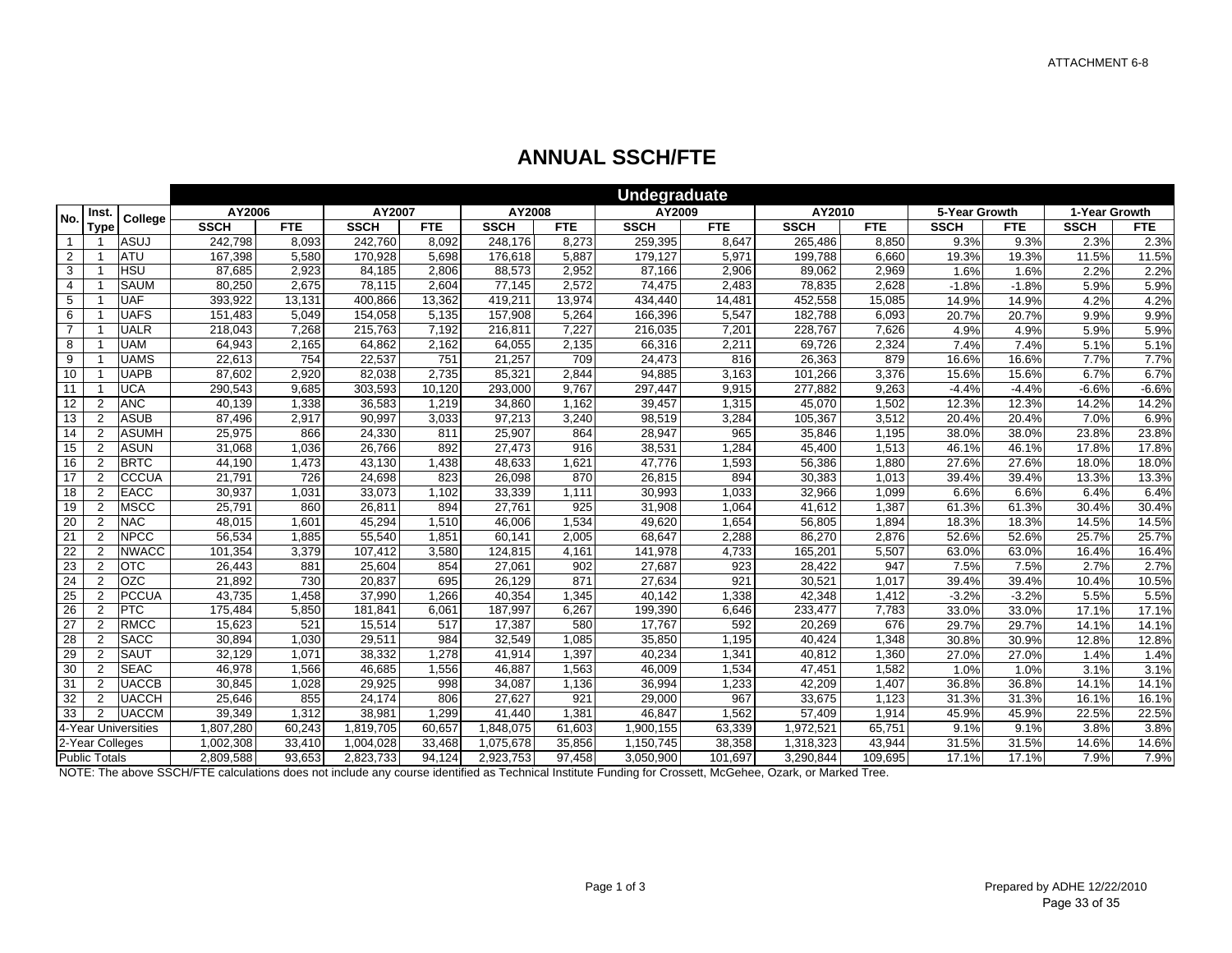### **ANNUAL SSCH/FTE**

|     |             |                     |             |            |             |            |             |            | <b>Graduate</b> |            |             |            |               |            |               |          |
|-----|-------------|---------------------|-------------|------------|-------------|------------|-------------|------------|-----------------|------------|-------------|------------|---------------|------------|---------------|----------|
| No. | Inst.       | College             | AY2006      |            | AY2007      |            | AY2008      |            | AY2009          |            | AY2010      |            | 5-Year Growth |            | 1-Year Growth |          |
|     | <b>Type</b> |                     | <b>SSCH</b> | <b>FTE</b> | <b>SSCH</b> | <b>FTE</b> | <b>SSCH</b> | <b>FTE</b> | <b>SSCH</b>     | <b>FTE</b> | <b>SSCH</b> | <b>FTE</b> | SSCH          | <b>FTE</b> | <b>SSCH</b>   | FTE      |
|     |             | ASUJ                | 22,817      | 951        | 25,061      | 1,044      | 26,622      | 1,109      | 32,931          | 1,372      | 54,503      | 2,27'      | 138.9%        | 138.9%     | 65.5%         | 65.5%    |
| 2   |             | <b>ATU</b>          | 9.740       | 406        | 10.525      | 439        | 9.443       | 394        | 8.503           | 354        | 10.861      | 453        | <b>11.5%</b>  | 11.5%      | 27.7%         | 27.7%    |
| 3   |             | <b>HSU</b>          | 8.895       | 371        | 11.635      | 485        | 10,903      | 454        | 12,855          | 536        | 10,855      | 452        | 22.0%         | 22.0%      | $-15.6%$      | $-15.6%$ |
|     |             | <b>SAUM</b>         | 3.934       | 164        | 4,866       | 203        | 6.441       | 268        | 7,960           | 332        | 8,209       | 342        | 108.7%        | 108.7%     | 3.1%          | 3.1%     |
|     |             | <b>UAF</b>          | 54,538      | 2,272      | 54.580      | 2,274      | 56.993      | 2,375      | 58.129          | 2,422      | 62.785      | 2.616      | 15.1%         | 15.1%      | 8.0%          | 8.0%     |
| 6   |             | UAFS                |             |            |             |            |             |            |                 |            |             |            |               |            |               |          |
|     |             | <b>UALR</b>         | 32.144      | 1,339      | 33,411      | .392       | 35,812      | ا 492.،    | 37,154          | 548. ا     | 39,070      | 1,628      | 21.5%         | 21.5%      | 5.2%          | 5.2%     |
| 8   |             | UAM                 | 2,676       | 112        | 2.233       | 93         | 2,578       | 107        | 2.177           | 91         | 2,378       | 99         | $-11.1%$      | $-11.1%$   | 9.2%          | 9.3%     |
| 9   |             | <b>UAMS</b>         | 8,318       | 347        | 9.317       | 388        | 9.423       | 393        | 9,953           | 415        | 11.187      | 466        | 34.5%         | 34.5%      | 12.4%         | 12.4%    |
| 10  |             | JAPB                | .748        | 73         | 1,536       | 64         | 1.714       | 71         | 2,266           | 94         | 2,281       | 95         | 30.5%         | 30.5%      | 0.7%          | 0.6%     |
|     |             | UCA                 | 26,823      | .118       | 30.742      | 1.281      | 34.466      | 1,436      | 35,374          | A74,       | 33,359      | 1,390      | 24.4%         | 24.4%      | $-5.7%$       | $-5.7\%$ |
|     |             | 4-Year Universities | 171,633     | 7,151      | 183.906     | 7,663      | 194.395     | 8,100      | 207,302         | 8,638      | 235,488     | 9,812      | 37.2%         | 37.2%      | 13.6%         | 13.6%    |

NOTE: The above SSCH/FTE calculations does not include any course identified as Technical Institute Funding for Crossett, McGehee, Ozark, or Marked Tree.

|                |       |                     |             |            |             |            |             |       | <b>First Professional</b> |       |             |       |               |            |               |         |
|----------------|-------|---------------------|-------------|------------|-------------|------------|-------------|-------|---------------------------|-------|-------------|-------|---------------|------------|---------------|---------|
| No.            | lnst. | College             | AY2006      |            | AY2007      |            | AY2008      |       | AY2009                    |       | AY2010      |       | 5-Year Growth |            | 1-Year Growth |         |
|                | Type  |                     | <b>SSCH</b> | <b>FTE</b> | <b>SSCH</b> | <b>FTE</b> | <b>SSCH</b> | FTE   | <b>SSCH</b>               | FTE   | <b>SSCH</b> | FTE   | <b>SSCH</b>   | <b>FTE</b> | <b>SSCH</b>   | FTE     |
|                |       | ASUJ                |             |            |             |            |             |       |                           |       |             |       |               |            |               |         |
| 2              |       | <b>ATU</b>          |             |            |             |            |             |       |                           |       |             |       |               |            |               |         |
| 3              |       | HSU                 |             |            |             |            |             |       |                           |       |             |       |               |            |               |         |
| 4              |       | <b>SAUM</b>         |             |            |             |            |             |       |                           |       |             |       |               |            |               |         |
| 5              |       | UAF                 | 13,127      | 440        | 12,623      | 429        | 12.167      | 401   | 12,136                    | 396   | 11,850      | 393   | $-9.7%$       | $-10.7%$   | $-2.4%$       | $-0.7%$ |
| 6              |       | <b>UAFS</b>         |             |            |             |            |             |       |                           |       |             |       |               |            |               |         |
| $\overline{ }$ |       | UALR                | 12.473      | 477        | 12,080      | 440        | 12,057      | 436   | 12,468                    | 354   | 12,878      | 399   | 3.2%          | $-16.3%$   | 3.3%          | 12.9%   |
| 8              |       | UAM                 |             |            |             |            |             |       |                           |       |             |       |               |            |               |         |
| 9              |       | UAMS                | 36,347      | 949        | 38.261      | 1,000      | 40,715      | 1,056 | 40,817                    | 1,101 | 41,382      | 1,127 | 13.9%         | 18.8%      | 1.4%          | 2.4%    |
| 10             |       | UAPB                |             |            |             |            |             |       |                           |       |             |       |               |            |               |         |
| 11             |       | <b>UCA</b>          |             |            |             |            |             |       |                           |       |             |       |               |            |               |         |
|                |       | 4-Year Universities | 61,947      | 866.1      | 62,964      | .870       | 64,939      | 1,892 | 65,421                    | 1,851 | 66,110      | 1,920 | 6.7%          | 2.9%       | 1.1%          | 3.7%    |